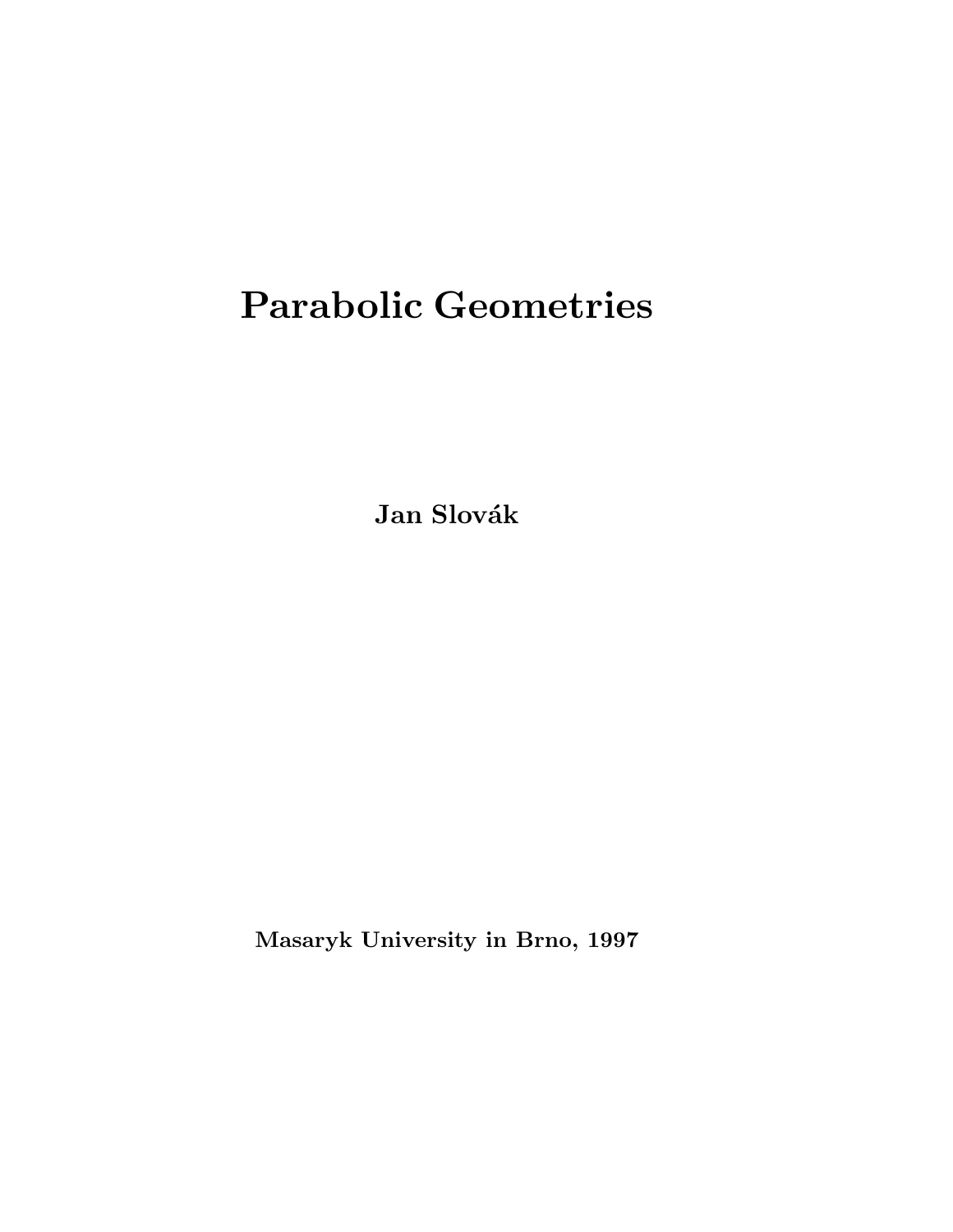## Table of Contents

| Conformal Riemannian structures 3                                                                                            |
|------------------------------------------------------------------------------------------------------------------------------|
|                                                                                                                              |
| Basic definitions and existence results $\ldots$ , 6                                                                         |
|                                                                                                                              |
| Formulae in terms of Weyl geometries 13                                                                                      |
| Scales and closed Weyl geometries $\ldots \ldots \ldots \ldots \ldots \ldots \ldots \ldots$                                  |
|                                                                                                                              |
|                                                                                                                              |
|                                                                                                                              |
| How to deal with examples? $\ldots$ 31                                                                                       |
|                                                                                                                              |
|                                                                                                                              |
|                                                                                                                              |
|                                                                                                                              |
| The dual picture $\ldots$ $\ldots$ $\ldots$ $\ldots$ $\ldots$ $\ldots$ $\ldots$ $\ldots$ $\ldots$ $\ldots$ $\ldots$ $\ldots$ |
|                                                                                                                              |
|                                                                                                                              |
| Conformal Riemannian geometries $\ldots \ldots \ldots \ldots \ldots \ldots \ldots$                                           |
| Projective and almost quaternionic geometries 48                                                                             |
|                                                                                                                              |
|                                                                                                                              |
|                                                                                                                              |
|                                                                                                                              |
| 6. Appendix: Some facts from Representation Theory 57                                                                        |
|                                                                                                                              |
|                                                                                                                              |
|                                                                                                                              |
|                                                                                                                              |
|                                                                                                                              |
|                                                                                                                              |
|                                                                                                                              |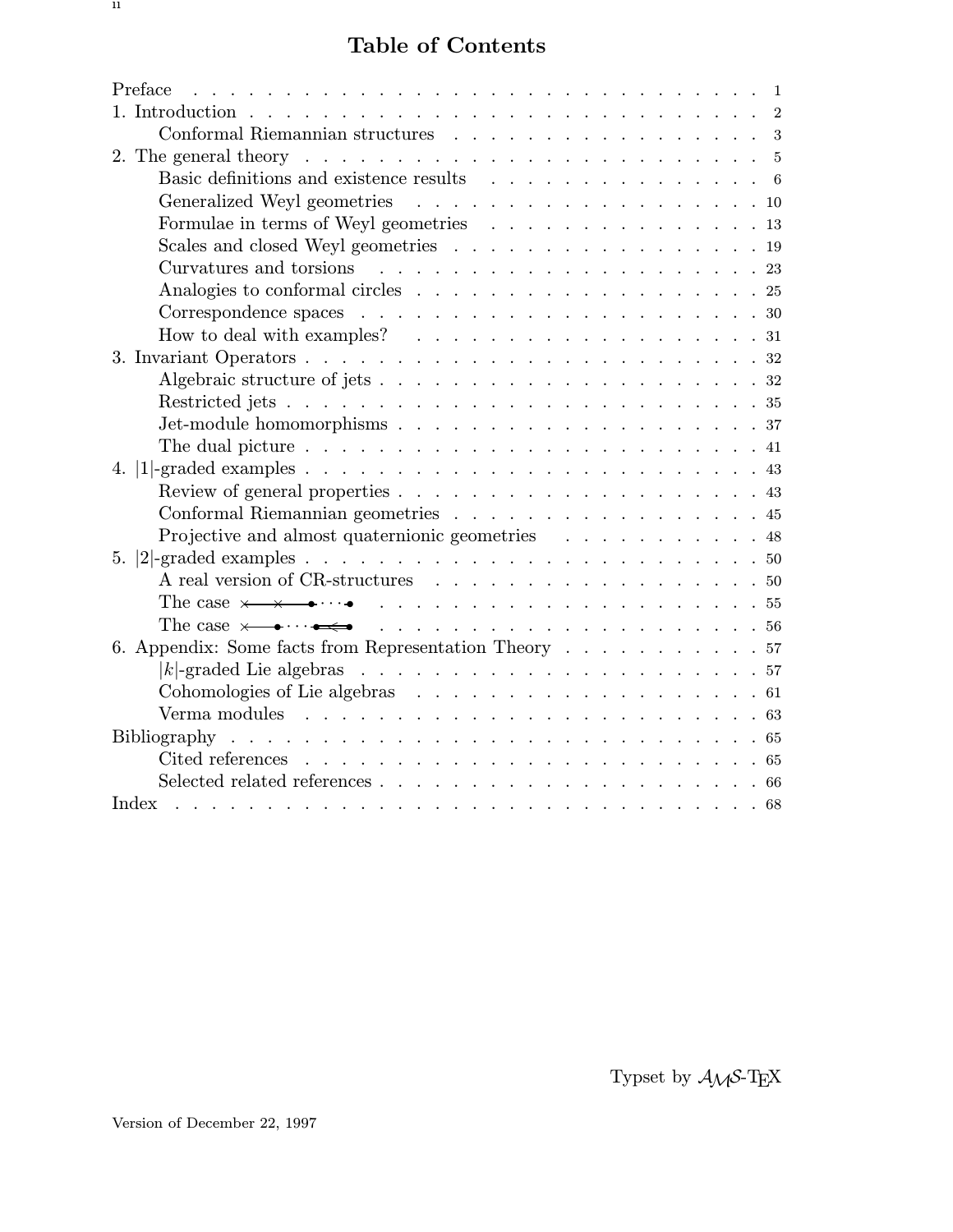## Preface

Since my lecture series on conformal Riemannian geometries at the University of Vienna in 1991/1992, I have been interested in a better understanding of this fascinating topic. This effort led quickly to a joint project with Andreas Cap (University of Vienna) and Vladimír Souček (Charles University, Prague), which resulted in a series of publications, see e.g. [CSS1, CSS2, CSS3, Slo1, Cap]. Our approach was based on consistent usage of the Lie algebra language and the principal fiber bundle framework. This allowed us to deal in a unified way with a whole class of geometries, the so called almost Hermitian symmetric structures (as introduced in [Bas]) and all their real forms. Thus we had got a sort of universal 'calculus' for all these geometries and we were able to deduce new results even for the best known example, the conformal Riemannian structures. At the same time, it was more and more clear that the methods had to admit a generalization which should lead to a similar calculus for a much wider class of geometries and that we should be able to discuss all of them in a nice and unified way.

The last mentioned ideas seem to have opened a new promising area of research and the main aim of this text is to summarize recent achievements, yet mostly unpublished. I have tried to present a clear and consistent description of a new general model, accompanied by a series of examples of particular geometries. I believe that each of these examples (and many similar ones) deserves a separate deep research and I hope these 'research lecture notes' will make the new area accessible.

The general theory of parabolic geometries is developed here along the lines of the special cases dealt with in [CSS1], however with special emphasis on various new ideas. Some inspiration comes from classical results on Weyl geometries and the papers [Gau] and [BaiE] have been most helpful.

The whole work has been, of course, influenced by fruitful contacts with many mathematicians. In particular, the long term cooperation with my collaborators in the project [CSS1–3] and many discussions with Michael Eastwood have been extremely useful. Furthermore, the whole research wouldn't be possible without the institutional support by the Erwin Schrödiger Institute in Vienna, the Grant Agency of Czech Republic, and first of all the Australian Research Council and University of Adelaide. Most of this research was done during my recent stay in Adelaide as ARC Senior Research Fellow in 1996/1997.

Brno, October 1997 Jan Slovák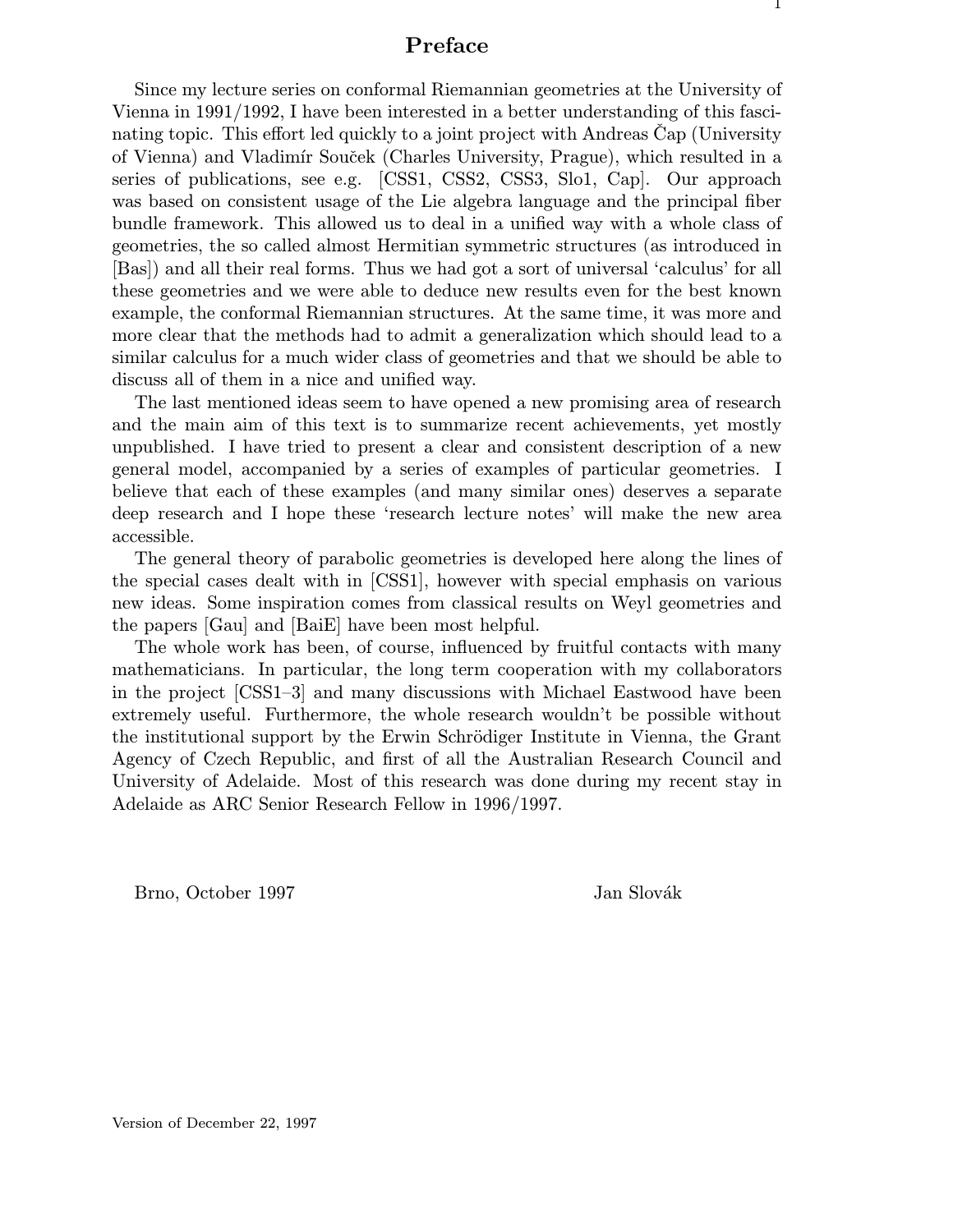## 1. Introduction

Roughly speaking, the geometries introduced by Cartan under the name 'espace generalisé' are curved deformations of homogeneous spaces  $G/P$  where P is a (closed) subgroup in a Lie group G. All such possibilities for G and P give the flat models  $G \to G/P$  of the geometries in question. The properties of G are encoded in the (left) Maurer-Cartan form  $\omega \in \Omega^1(G, \mathfrak{g})$  and the latter form is the subject of the deformations we have in mind. Thus instead of the principal P-bundle  $G \to G/P$ we shall deal with a general principal P-bundle  $\mathcal{G} \to M$ , equipped with a oneform  $\omega \in \Omega^1(\mathcal{G}, \mathfrak{g})$ , subject to the following properties  $(\zeta_X)$  denotes the fundamental vector field given by  $X$ ):

| Curved geometry                                                                                       | Flat model                                                              |
|-------------------------------------------------------------------------------------------------------|-------------------------------------------------------------------------|
| $\mathcal{G} \to M, \, \omega \in \Omega^1(\mathcal{G}, \mathfrak{g})$                                | $ G \rightarrow G/P$ , Maurer-Cartan form $\omega$                      |
| $\omega(\zeta_X) = X$ for all $X \in \mathfrak{p}$                                                    | $\omega(\zeta_X) = X$ for all $X \in \mathfrak{g}$                      |
| $ (r^{b})^*\omega = \mathrm{Ad}(b^{-1}) \circ \omega \,\,\forall b \in P$                             | $ (r^b)^*\omega = \mathrm{Ad}(b^{-1}) \circ \omega \,\,\forall b \in G$ |
| $\big \omega_{ T_u}\mathcal{G}:T_u\mathcal{G}\to\mathfrak{g}\text{ iso }\forall u\in\mathcal{G}\big $ | $\forall u  _{T_u G} : T_u G \to \mathfrak{g}$ iso $\forall u \in G$    |

A form  $\omega \in \Omega^1(\mathcal{G}, \mathfrak{g})$  with the three properties listed above is called *Cartan connec*tion (of the type  $G/P$ ). Let us notice in particular the third property, which yields the *horizontal vector field*  $\omega^{-1}(X)$  on G for each element  $X \in \mathfrak{g}$ . The first condition then tells that the latter fields are the fundamental fields  $\zeta_X$  for all  $X \in \mathfrak{p}$ . The extent of the deformation is measured by the curvature of the Cartan connection, the two-form  $\kappa \in \Omega^2(\mathcal{G}, \mathfrak{g})$  given by the *structure equation* 

$$
d\omega + \frac{1}{2}[\omega, \omega] = \kappa.
$$

In particular,  $(\mathcal{G}, \omega)$  is locally isomorphic to  $(G, \omega)$  if and only if  $\kappa$  vanishes. It follows immediately from the definition, that  $\kappa$  is a horizontal form and due to the presence of the horizontal vector fields we can view  $\kappa$  as a function valued in  $\Lambda^2(\mathfrak{g}/\mathfrak{p})^*\otimes\mathfrak{g},$  i.e.  $\kappa\in C^\infty(\mathcal{G},\Lambda^2(\mathfrak{g}/\mathfrak{p})^*\otimes\mathfrak{g}).$  All these old ideas go back to E. Cartan and his concept of 'generalized spaces', but it is difficult to point back to a paper by Cartan and say 'there it is, look!'. In fact these beautiful concepts developed during Cartan's work on concrete examples of equivalence problems, see e.g. [Sha] for many illuminating comments.

We shall be interested in the special class of such geometries where either  $P$  is a parabolic subgroup in a (complex) semisimple Lie group  $G$ , or  $P$  and  $G$  represent a real form of such a situation. Following Fefferman and Graham, we are using the name parabolic geometries in this context, cf. [FefG]. As we shall see, this is justified by the nice explicit links of purely geometrical questions to the representation theory of parabolic subgroups.

More explicitly, we deal with a pair  $(g, \mathfrak{p})$  where g is a (real) semisimple Lie algebra of the Lie group G equipped with a finite grading  $\mathfrak{g} = \mathfrak{g}_{-\ell} \oplus \cdots \oplus \mathfrak{g}_{\ell}$ ,  $\mathfrak{p} = \mathfrak{g}_0 \oplus \cdots \oplus \mathfrak{g}_\ell$ . The group P is then the Lie subgroup corresponding to the subalgebra p. We also write  $\mathfrak{g}_-$  for  $\mathfrak{g}_{-\ell} \oplus \cdots \oplus \mathfrak{g}_{-1}$  and  $\mathfrak{p}_+$  for  $\mathfrak{g}_1 \oplus \cdots \oplus \mathfrak{g}_{\ell}$ . Then  $\mathfrak{g}_-\simeq(\mathfrak{g}/\mathfrak{p})$  and the Killing form yields  $(\mathfrak{g}_-)^*\simeq\mathfrak{p}_+$ . In the case of complex Lie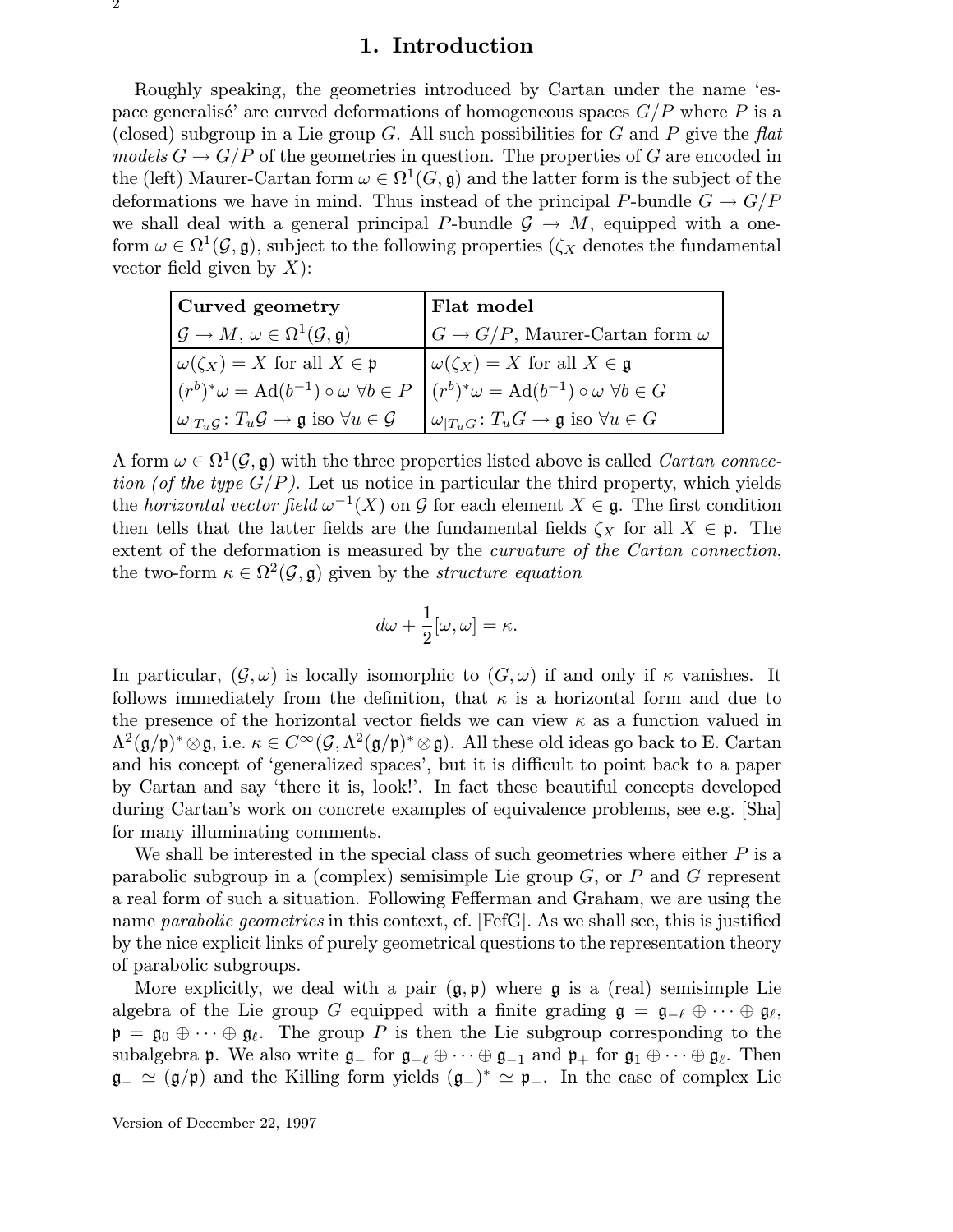groups  $P \subset G$  this just means that P is a parabolic subgroup. See the beginning of Section6 for explicit definitions and more information on the Lie algebras.

In fact, the definition of a particular geometry on  $M$  in terms of such a 'mysterious bundle' G and the global parallelism  $\omega$  seems to be quite unusual and we should rather prefer to have a theorem establishing their (unique) existence from some more familiar data. On the other hand, once we have a Cartan connection  $\omega$ of type  $G/P$  on the manifold M, there is an extremely rich geometry hidden behind. The main source for various underlying concepts and their relations lies in the grading of the Lie algebra  $\mathfrak{g}$ . In particular, we can decompose the  $\mathfrak{g}$ -valued curvature form  $\kappa$  in two ways: according to values in the particular components of  $\mathfrak g$  (denoted by subscripts like the components in g themselves) and by the homogeneity degrees (denoted by superscripts). This means

$$
\kappa = \sum_{i=-\ell}^\ell \kappa_i, \quad \kappa = \sum_{k=-\ell+2}^{3\ell} \kappa^k
$$

where  $\kappa^k(u)(X,Y) \in \mathfrak{g}_{i+j+k}$  for all  $u \in \mathcal{G}, X \in \mathfrak{g}_i, Y \in \mathfrak{g}_j$ . Sometimes, we shall also decompose  $\kappa$  into  $\kappa$ - +  $\kappa$ <sub>0</sub> +  $\kappa$ <sub>+</sub>, according to the values. The negative part  $\kappa_-=\kappa_{-\ell}+\cdots+\kappa_{-1}$  will be called the *torsion part of the curvature*, the component  $\kappa_0$  will be called the Weyl part of the curvature. If the length of the grading is  $\ell = 1$ (the so called |1|-graded case), then both decompositions coincide  $(\kappa_i = \kappa^{i+2})$ .

We shall present a general model for all these geometries in Section 2 and the application to explicit examples will be indicated in Sections 4-5. However, in order to present some indication of what sort of concepts we are looking for, we first conclude this introduction with a review of the best known case. Whenever we shall not give explicit proofs of our claims and if no other source will be mentioned explicitly, the reader should consult the papers [CSS1, CSS2] or [Slo2] for further information. The whole lecture notes [Slo1] are devoted to the conformal Riemannian geometries.

#### Conformal Riemannian structures

Most easily, a conformal Riemannian structure on a manifold M is given by a choice of a Riemannian metric q on M. The metric q then defines the line bundle of metrics in  $S^2T^*M$  which are all *conformal*, i.e. each of them is given by  $e^{2f}g$  for a unique smooth function  $f$  on  $M$ . Equivalently, we can define the structure by reducing the structure group of TM to the subgroup  $G_0 = CO(m, \mathbb{R}) \subset GL(m, \mathbb{R}),$  $m = \dim M$ . None of the conformal metrics is privileged and a choice of one of them means a choice of a scale in each tangent space. It is well known, that this is a geometry of finite type and that all conformal isometries are fully determined by their 2-jets at a single point. In the flat case, the space of all (local) isomorphisms is parameterized by  $\mathfrak{g} = \mathfrak{so}(m + 1, 1, \mathbb{R})$ , while those keeping a given point fixed correspond to the subalgebra  $\mathfrak p$ . If  $\mathfrak g$  is defined by the quadratic form

$$
J = \begin{pmatrix} 0 & 0 & 1 \\ 0 & \mathbb{I}_m & 0 \\ 1 & 0 & 0 \end{pmatrix}
$$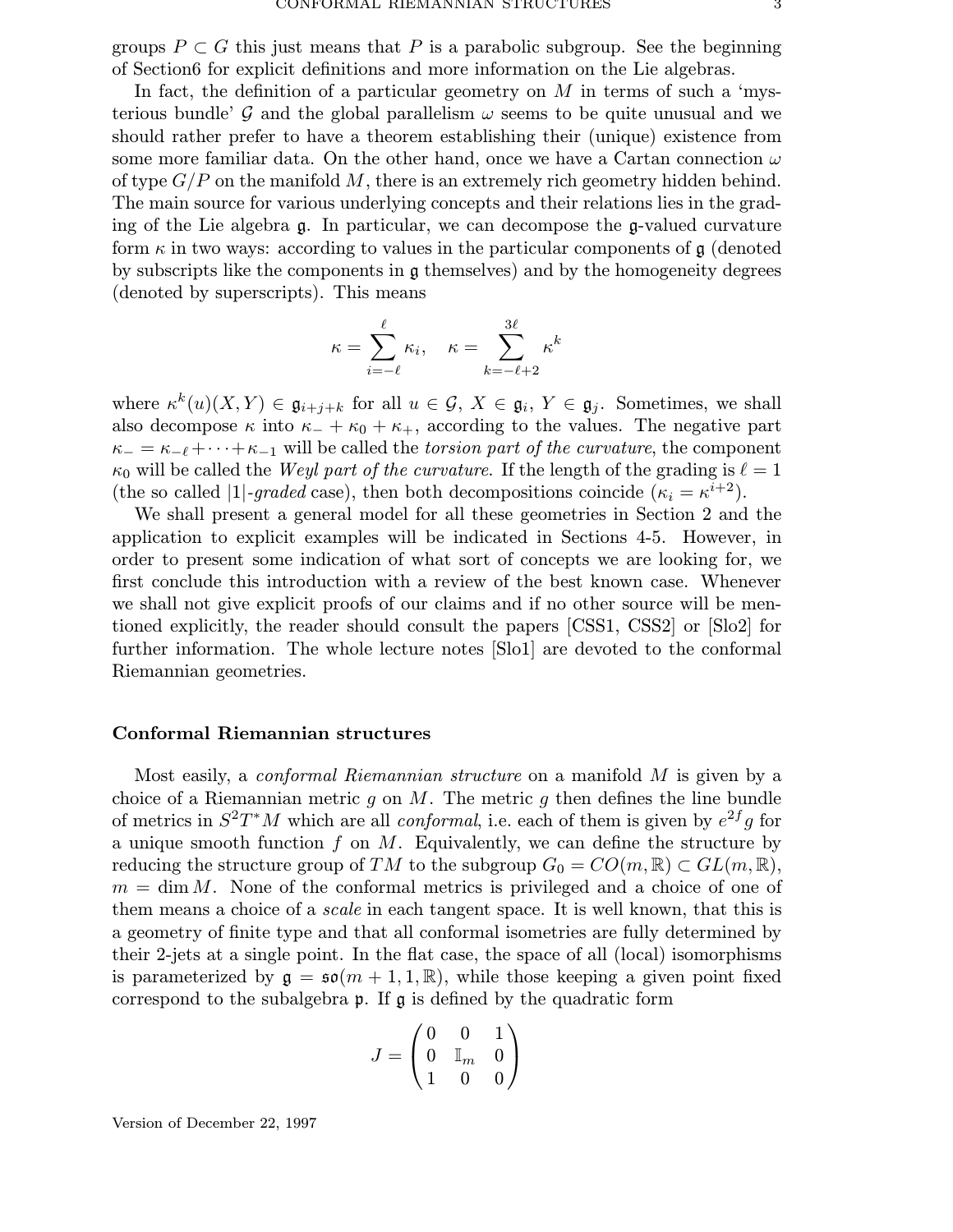then the grading can be described in block matrix form as follows

$$
\mathfrak{g}_{-1} = \begin{pmatrix} 0 & 0 & 0 \\ X & 0 & 0 \\ 0 & -X^T & 0 \end{pmatrix}, \ \mathfrak{g}_0 = \begin{pmatrix} -a & 0 & 0 \\ 0 & A & 0 \\ 0 & 0 & a \end{pmatrix}, \ \mathfrak{g}_1 = \begin{pmatrix} 0 & Z & 0 \\ 0 & 0 & -Z^T \\ 0 & 0 & 0 \end{pmatrix}.
$$

The Lie group  $P$  is the Poincaré conformal group.

The complete information on the structure is well encoded in the classical first prolongation of the defining  $G_0$ -structure on M, which can be found in a way producing the desired principal P-bundle  $\mathcal{G} \to M$ . Now, it is a (well known) theorem that the latter bundle comes equipped with the normal Cartan connection  $\omega$ , which is normalized by the trace vanishing condition on its curvature (and vanishing of the whole torsion part). In fact, the construction of G fixes the  $(\mathfrak{g}_{-1} \oplus \mathfrak{g}_0)$  component of  $\omega$  in a way minimizing the torsion of the structure. The last component is then chosen to fit the normalization. Another class of well known objects related to conformal Riemannian structures are the Weyl geometries which are given by a choice of any torsion free linear connection  $\gamma$  on M preserving the conformal class of metrics.

The basic idea of our approach to parabolic geometries is that everything must be defined and expressed by means of the algebras in question. So let us try to recover all the above mentioned objects just from the pair  $(\mathfrak{so}(m+1,1,\mathbb{R}),\mathfrak{p}).$ 

First, we have to fix the Lie groups  $G, P$ . Since  $\mathfrak{g}_-$  is abelian, this choice does not influence much the general procedure (but it does effect the topological obstructions to the existence of the corresponding structures on particular manifolds). In general, we usually require  $G_0$  to be the adjoint group acting on  $\mathfrak{g}_-$ . The geometric structure is then defined by requiring  $T_xM$  to be *isomorphic to*  $\mathfrak{g}_-$  up to elements in  $G_0$  for all  $x \in M$ . In our case, this means exactly a reduction of TM to  $G_0$ .) The standard prolongation construction provides the principal P-bundle  $\mathcal G$  over M with the Cartan connection  $\omega$ , see [CSS2] for more details.

The group P is the semi-direct product of its Levi part  $G_0$  and the nilpotent Lie group  $P_+ = \exp \mathfrak{g}_1$  and there is the *affine space of global*  $G_0$ -equivariant sections  $\sigma: \mathcal{G}_0 \to \mathcal{G}$  of the quotient projection  $\mathcal{G} \to \mathcal{G}_0 := \mathcal{G}/P_+$ , modeled over one-forms on M (cf. [CSS1, Lemma 3.6]). The pullbacks of the  $\mathfrak{g}_0$ -component of  $\omega$  by the sections  $\sigma$  are torsion free linear connections on M which preserve the conformal structure by definition. Thus they coincide with the Weyl geometries. The Levi part  $G_0$  is the product of its semisimple part  $G_0^s = O(m, \mathbb{R})$  and the one-dimensional center  $Z = {\exp tE}$ , where E is the unique element in g such that  $\mathrm{ad}_E(X) = j.X$  for all  $X \in \mathfrak{g}_j$ ,  $j = -1, 0, 1$ . The quotient bundle  $L := \mathcal{G}_0/G_0^s$  is isomorphic to the associated bundle  $\mathcal{G}_0 \times_{G_0} {\text{exptE}}$  and it is easy to show that there is a *bijective* correspondence between the sections  $\sigma$  (i.e. the corresponding Weyl structures  $\gamma_{\sigma}$ ) and the induced connections  $\gamma_{\sigma}^L$  on L. In particular, the sections of L correspond to trivial connections and they represent the metrics in the conformal class. Notice also that all connections  $\gamma_{\sigma}$  share the same 'minimal torsion' given by the  $\mathfrak{g}_{-1}$ -component  $\kappa_{-1}$  of the curvature  $\kappa$ . This is of course vanishing for conformal Riemannian structures.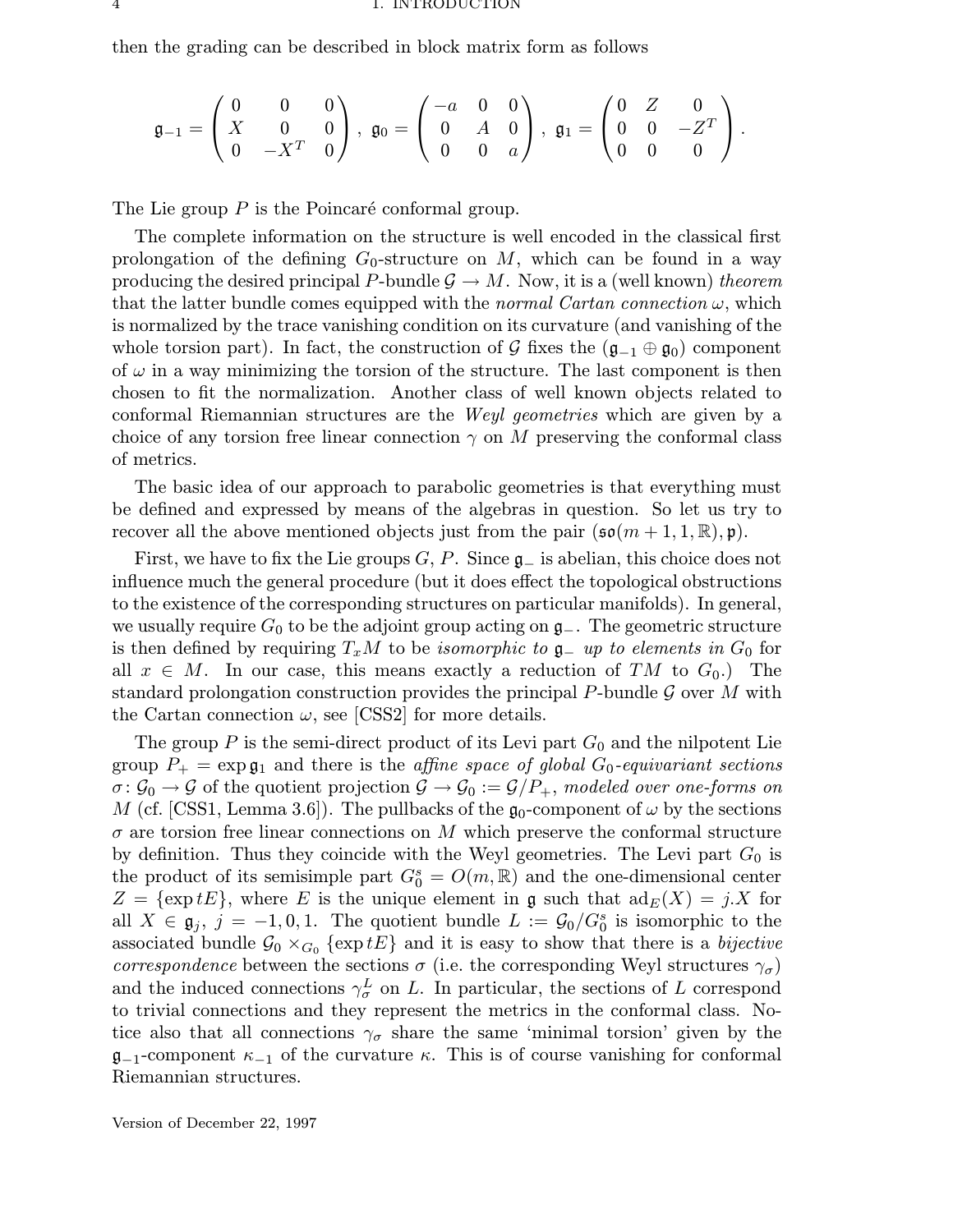$\mathcal{G}_0$ 

scales

M

 $\cal G$ Weyl geometries

reductions

 $\mathcal{G}_0/Z$ 

L

Any Weyl geometry  $\gamma_{\sigma}$  (thus in particular any Levi-Civita connection from the class of metrics) defines, together with the canonical soldering form  $\theta \in \Omega^1(\mathcal{G}_0, \mathfrak{g}_{-1}),$ the Cartan connection  $(\theta + \gamma^{\sigma}) \in \Omega^1(\mathcal{G}_0, \mathfrak{g}_{-1} \oplus \mathfrak{g}_0)$  and there is the unique  $\sigma$ -related Cartan connection  $\omega^{\sigma}$  on  $\mathcal{G}$ . The forms  $\omega$  and  $\omega^{\sigma}$  differ only in the  $\mathfrak{g}_1$ -component and so there must be a mapping  $P \in C^{\infty}(\mathcal{G}, \mathfrak{g}_{-1}^* \otimes \mathfrak{g}_1)$  such that  $\omega = \omega^{\sigma} - P \circ \omega_{-1}$ . An easy check shows that P is in fact a tensor in  $T^*M \otimes T^*M$ , the so called Rhotensor which is a trace adjusted Ricci part of the curvature of  $\gamma^{\sigma}$  (cf. [CSS1, Lemma 3.10 and formula 6.3.(1)]). By definition, the  $\mathfrak{g}_1$ -component  $\kappa_1^{\sigma}$  of the curvature of  $\omega^{\sigma}$  vanishes at all frames  $u \in \sigma(\mathcal{G}_0)$  and a straightforward computation yields the relation between  $\kappa$  and  $\kappa^{\sigma}$  on  $\sigma(\mathcal{G}_0)$  (of course, all these results will also follow from the general formulae in Section 2):

| $\left( \kappa_i^{\sigma} - \kappa_j \right) (u)(X, Y)$ | what is $\kappa_i$ ?                                                                                                                              |
|---------------------------------------------------------|---------------------------------------------------------------------------------------------------------------------------------------------------|
|                                                         | the fixed torsion of $\gamma^{\sigma}$                                                                                                            |
| 0 $[X, P.Y] - [Y, P.X]$                                 | Weyl part of curvature of $\gamma^{\sigma}$                                                                                                       |
|                                                         | $1 \left  \nabla^{\gamma^{\sigma}}_{X} P.Y - \nabla^{\gamma^{\sigma}}_{Y} P.X + P.\kappa_{-1}(X,Y) \right $ Cotton-York tensor (torsion adjusted) |

What we want to say is that the trace vanishing condition on  $\kappa$  forces the choice of P and then the curvature  $\kappa$  itself is described by the right hand column. In particular, a simple computation yields the Rho-tensor well known from the conformal Riemannian geometry.

The canonical Cartan connection can be also easily defined on vector bundles coming from representations of whole  $G$  by means of restriction to  $P$ . Indeed, there is the classical principal connection  $\tilde{\omega}$  on the extension  $\tilde{\mathcal{G}} = \mathcal{G} \times_P G$  given by  $\omega$  and therefore also the induced linear connections on all bundles coming from G-modules. Any choice of a Weyl geometry yields a reduction of the structure group P to  $G_0$ , thus also a decomposition of the latter bundles into  $G_0$ -invariant subbundles. This recovers easily the twistor connections and their explicit formulae by means of covariant derivatives and the tensor P. A choice of a Weyl geometry also provides decompositions of all bundles coming from P-modules, however there is no canonical linear connection on them.

## 2. The general theory

The aim of this chapter is to provide the general model and several basic results and formulae. At the end we try to give a sort of recipe, how to understand any particular case and we shall try to illustrate its usage in the next chapters. Most of the material has not been published yet, so we present many full proofs here.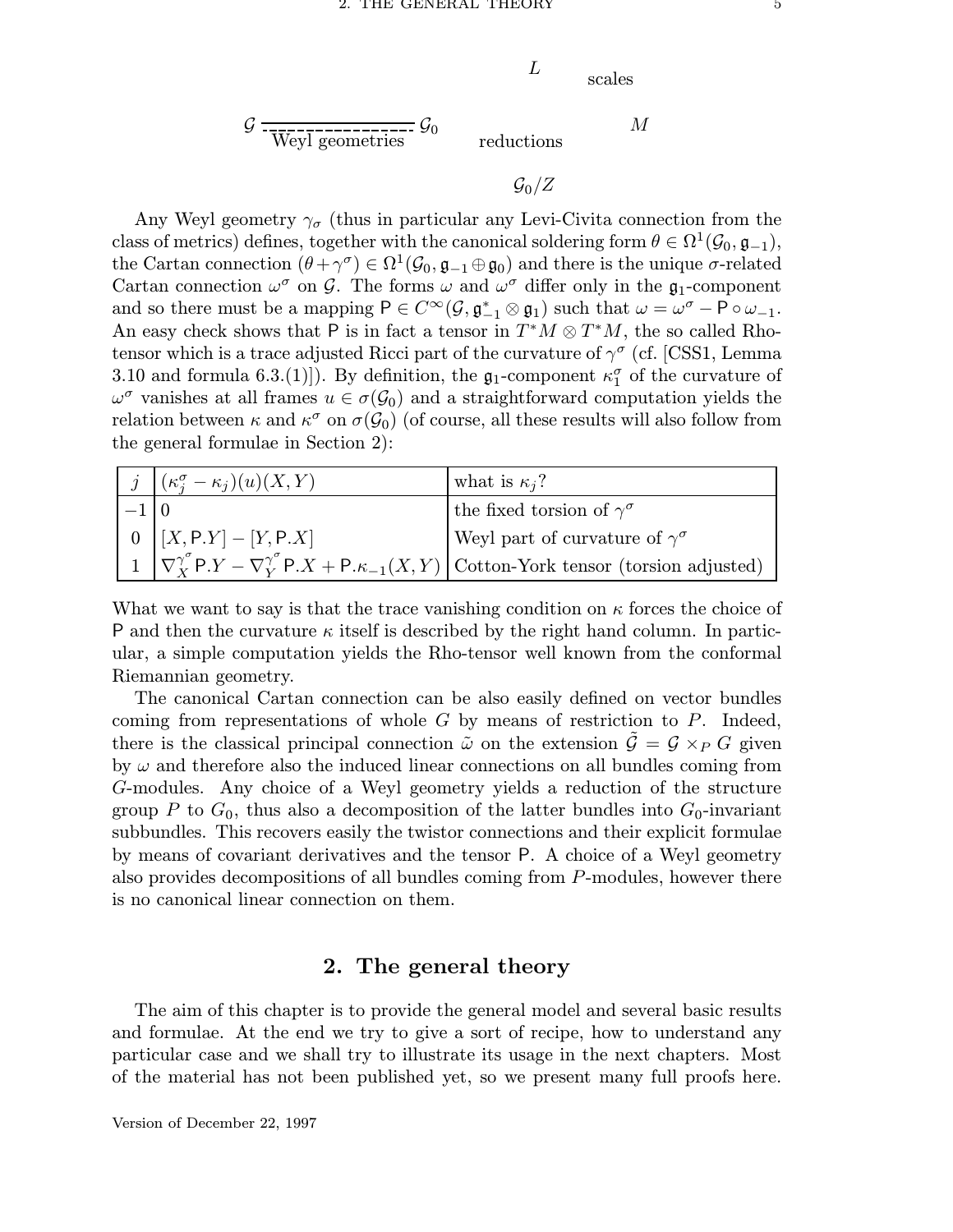Joint papers with Andreas Cap and Vladimir Souček covering these topics and some deeper applications are in preparation.

We mainly extend and generalize the development from [CSS1], but the existence results for the regular normal Cartan connections are taken from the recent paper [CSch]. The latter paper provides a much more general and complete version of Tanaka's results on differential systems, cf. also [Tan, Yam].

Recently, also the book by R.W. Sharpe appeared, see [Sha]. Although it has not influenced the development of the present exposition, a careful reading of that book will definitely help a lot to understand broader context of our theory. The book also provides links to the original ideas by E. Cartan and many other great mathematicians. On the other hand, Sharpe's setting is very general and, in particular, he does not touch the impact of the gradings of our Lie algebras and the rich representation theoretic tools, which are in the center of our attention. Also only the projective and conformal geometries among all our examples are mentioned explicitly there.

## Basic definitions and existence results

Let us recall that for any |l|-graded Lie algebra g we write  $\mathfrak{p} = \mathfrak{g}_0 \oplus \cdots \oplus \mathfrak{g}_\ell$ ,  $\mathfrak{p}_+=\mathfrak{g}_1\oplus\cdots\oplus\mathfrak{g}_\ell\text{ and further }\mathfrak{p}_+^k=\mathfrak{g}_k\oplus\cdots\oplus\mathfrak{g}_\ell=[\mathfrak{p}_+,\mathfrak{p}_+^{k-1}].\ \text{ Thus }\mathfrak{p}=\mathfrak{g}_0\oplus\mathfrak{p}_+\text{ and}$ we also write  $\mathfrak{g} = \mathfrak{g}_- \oplus \mathfrak{p}$ . Let G be a Lie group with Lie algebra g, P the subgroup corresponding to p, and  $G_0$  the Levi part of P (with Lie algebra  $\mathfrak{g}_0$ ),  $P_+ \subset P$ , etc. Let us also recall the existence of the Lie algebra cohomology differential  $\partial$  and its adjoint codifferential  $\partial^*$  on the spaces  $\Lambda^k(\mathfrak{g}_-)^* \otimes \mathfrak{g}$ , see 6.8, 6.9.

**2.1. Definition.** A parabolic geometry of type  $G/P$  on a manifold M is given by the principal fiber bundle  $\mathcal{G} \to M$  with structure group P equipped by the Cartan connection  $\omega \in \Omega^1(\mathcal{G}, \mathfrak{g})$ . We say that the Cartan connection is normal if its curvature  $\kappa \in C^{\infty}(\mathcal{G}, \mathfrak{g}_{-}^{*} \wedge \mathfrak{g}_{-}^{*} \otimes \mathfrak{g})$  is co-closed, i.e.  $\partial^{*} \circ \kappa = 0$ . The Cartan connection is said to be *regular* if all non-positive homogeneous components  $\kappa^{j}$ ,  $j \leq 0$  vanish, and it is called *torsion-free* if the whole component  $\kappa$ <sub>-</sub> vanishes.

2.2. The induced filtrations. As already mentioned, we would like to understand (and define) the parabolic geometries in terms of some objects more intrinsic to the underlying manifold  $M$ . First of all, the quotients of  $\mathcal G$  by the actions of the closed subgroups  $P_+^k \subset P$  are principal fiber bundles

$$
\mathcal{G}_k = \mathcal{G}/P_+^{k+1}, \qquad k = 0, \ldots, \ell.
$$

The global parallelism  $\omega$  transfers the filtration of the p-module g (with respect to the adjoint representation) into the filtration of the tangent bundle  $T\mathcal{G} = T^{-\ell}\mathcal{G} \supset$  $\cdots \supset T^{\ell} \mathcal{G}$ , which is P-invariant. Thus there also is the induced invariant filtration of the tangent spaces of all  $\mathcal{G}_k$  and also of the underlying tangent bundle TM, where  $T^iM = Tp(T^i\mathcal{G}), i = -\ell, \ldots, -1.$  Moreover, each choice of a frame  $u \in \mathcal{G}$  provides the identification of  $T_xM$  with the filtered P-module  $\mathfrak{g}/\mathfrak{p} \simeq \mathfrak{g}_-$ . On the level of the associated graded vector spaces we then obtain  $\operatorname{Gr} T_xM \simeq (\mathfrak{g}_{-\ell} \oplus \cdots \oplus \mathfrak{g}_{-1})$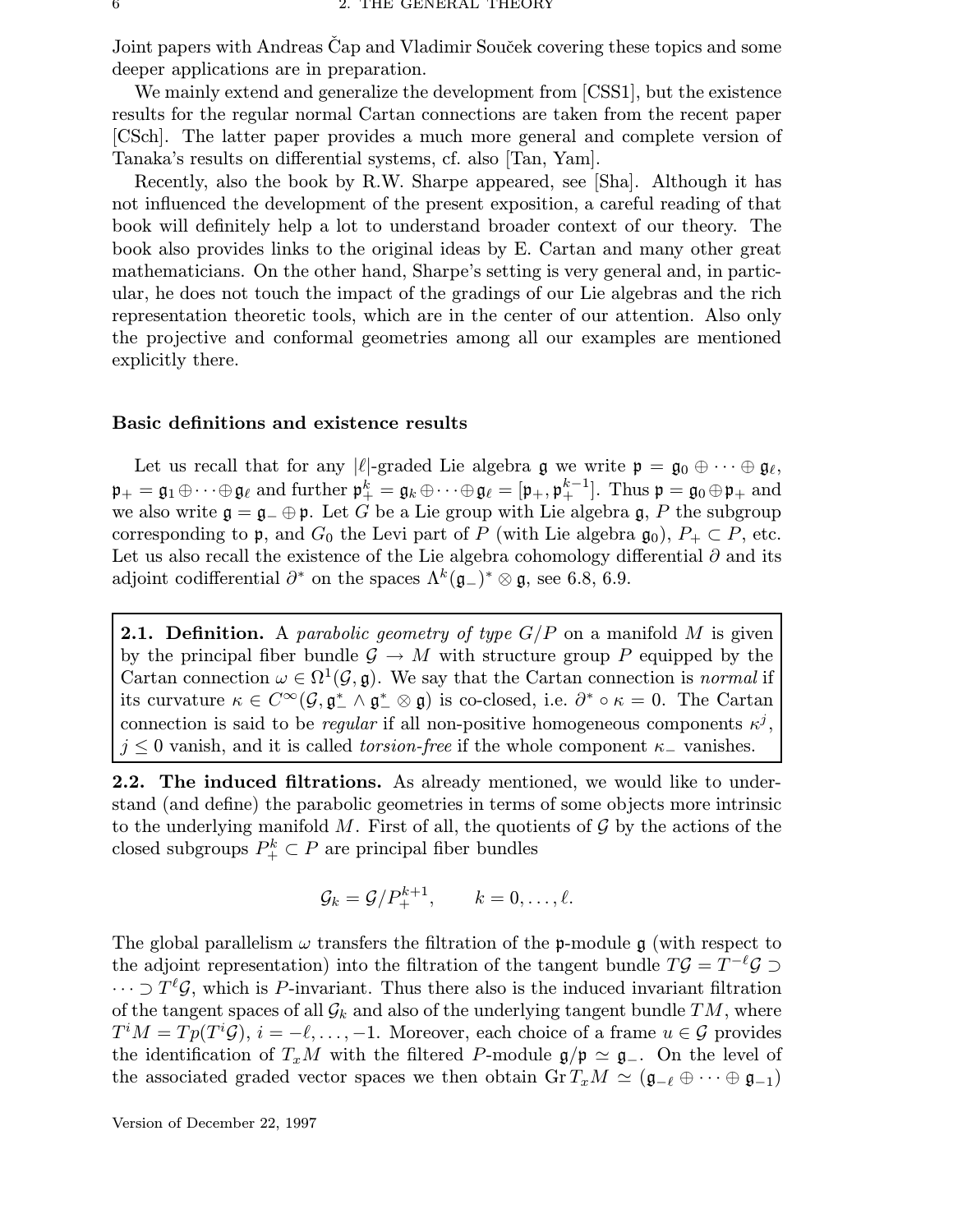as graded  $G_0$ -modules. This in turn provides a reduction of the structure group of  $Gr TM$  to  $G_0$ .

Assume now we are given a filtration  $T^{\ell}M \supset \cdots \supset T^{-1}M$  on TM and a reduction of Gr TM to the structure group  $G_0$ . Since the Lie bracket on  $\mathfrak{g}_-$  is  $G_0$ equivariant, the choice of the reduction of  $Gr TM$  to structure group  $G_0$  transfers the Lie bracket  $[ , ]$  on  $\mathfrak{g}_-$  to an algebraic bracket  $\{ , \}_0$  on Gr TM. More explicitly, choosing a frame u:  $\text{Gr } T_xM \to \mathfrak{g}_-$  we define for all  $\xi_x, \eta_x \in T_xM$  the bracket by the formula

$$
\{\xi_x, \eta_x\}_0 = u^{-1}([u(\xi_x), u(\eta_x)]).
$$

A replacement of u by  $u.g = Ad_{q^{-1}} \circ u$  leads to the same value

$$
\{\xi_x, \eta_x\}_0 = u^{-1} \circ \mathrm{Ad}_g([{\rm Ad}_{g^{-1}} u(\xi_x), {\rm Ad}_{g^{-1}} u(\eta_x)]) = u^{-1}([u(\xi_x), u(\eta_x)]).
$$

If our reduction of Gr TM to  $G_0$  comes from a Cartan connection  $\omega$  on  $\mathcal G$  as above, then clearly the bracket is given by

(1) 
$$
\{\xi_x, \eta_x\}_0 = \pi(\omega^{-1}([\omega(\xi), \omega(\eta)])(u))
$$

where  $\pi$  is the obvious projection  $T\mathcal{G} \to TM \to \mathbf{Gr}TM$  and  $\xi, \eta$  are any vectors in TG covering  $\xi_x, \eta_x$ .

On the other hand, for all vector fields  $\xi \in T^iM$ ,  $\eta \in T^jM$  and functions f, g on M we obtain

$$
[f\xi, g\eta] = fg[\xi, \eta] \bmod T^k M, \text{ where } k = \min\{i, j\}.
$$

Thus the induced brackets  $T^iM \times T^jM \to TM/T^kM$  with k as above are algebraic as well.

Assume that our filtration of TM comes from a Cartan connection  $\omega$ . Vanishing of homogeneous components of the curvature  $\kappa$  then imposes restrictions on the non-integrability of the subspaces  $T^iM$ . Let us formulate this claim more explicitly:

**Proposition.** If  $\omega \in \Omega^1(\mathcal{G}, \mathfrak{g})$  is a Cartan connection on M and  $\kappa^i = 0$  for all  $i < 0$ , then the induced filtration of TM satisfies  $[T^i M, T^j M] \subset T^{i+j} M$  and the Lie bracket of vector fields defines an algebraic bracket  $\{\ ,\ \}_{\mathrm{Lie}}$  on the graded vector bundle GrTM. Moreover, if  $\kappa^0$  vanishes too, then the latter bracket coincides with the algebraic bracket  $\{\ ,\ \}_0$  on  $\text{Gr }TM$ .

**Proof.** The filtration is defined by

$$
T^iM=\pi(\omega^{-1}(\mathfrak{g}_i\oplus\cdots\oplus\mathfrak{g}_{-1})).
$$

The defining equation for  $\kappa^k(u)(X,Y)$ ,  $u \in \mathcal{G}, X \in \mathfrak{g}_i, Y \in \mathfrak{g}_j$  is

(2) 
$$
\kappa^{k}(u)(X,Y) = \begin{cases} [X,Y] - \omega_{i+j}(u)([\omega^{-1}(X)(u), \omega^{-1}(Y)(u)]) & \text{if } k = 0\\ -\omega_{i+j+k}(u)([\omega^{-1}(X)(u), \omega^{-1}(Y)(u)]) & \text{if } k \neq 0. \end{cases}
$$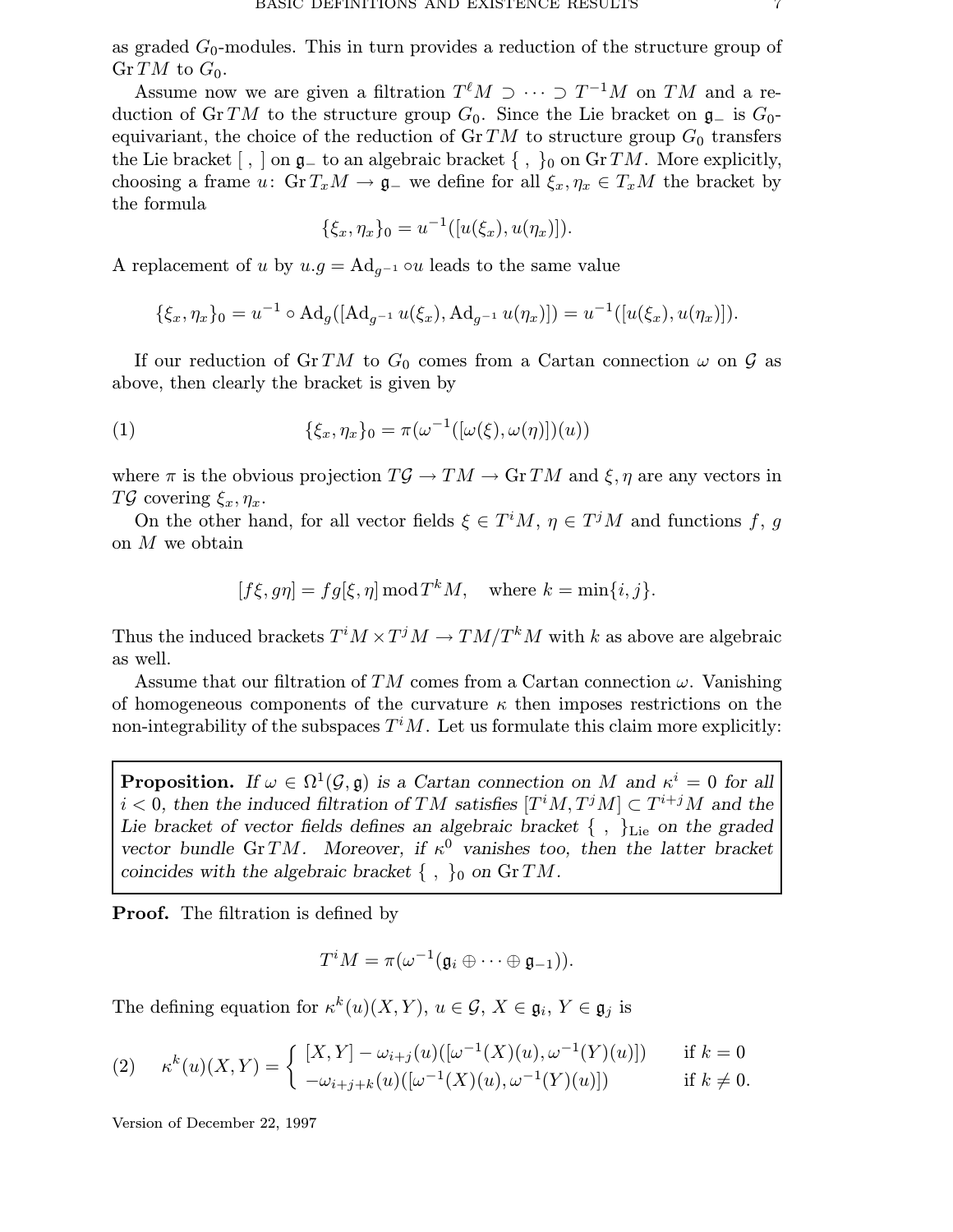Now, consider vector fields  $\xi$  in  $T^iM$ ,  $\eta$  in  $T^jM$  and let us choose elements  $X_r$ ,  $Y_s$  in  $\mathfrak{g}_-$  such that  $\xi = \pi \circ \sum_r f^r \omega^{-1}(X_r)$ ,  $\eta = \pi \circ \sum_s g^s \omega^{-1}(Y_s)$  with suitable functions  $f^r$ ,  $g^s$  on  $\mathcal{G}$ . Then

$$
[\xi, \eta] = \pi \circ \sum_{r,s} f^r g^s [\omega^{-1}(X_r), \omega^{-1}(Y_s)] \mod T^{i+j}M.
$$

Since all  $X_r \in \mathfrak{g}_i \oplus \cdots \oplus g_{-1}$  and  $Y_s \in \mathfrak{g}_j \oplus \cdots \oplus \mathfrak{g}_{-1}$ , equality (2) with  $k < 0$  implies  $[\xi, \eta] \subset T^{i+j}M.$ 

Once we know that the Lie bracket defines a mapping  $T^iM \times T^jM \to T^{i+j}M$ , then the algebraic bracket  $\{\ ,\ \}_{\text{Lie}}$  on  $\text{Gr }TM$  is clearly defined and the first claim of the Proposition has been proved.

Finally, equality (2) with  $\kappa^{0}(u) = 0$  yields for all  $X \in \mathfrak{g}_i, Y \in \mathfrak{g}_j$ 

$$
\omega^{-1}([X,Y]) - \omega^{-1}(\omega_{i+j}([\omega^{-1}(X), \omega^{-1}(Y)])) = 0.
$$

Thus, vanishing of  $\kappa^{<0}$  implies for all  $\xi_x = \pi(\omega^{-1}(X)(u))$  and  $\eta_x = \pi(\omega^{-1}(Y)(u))$ 

$$
\{\xi_x, \eta_x\}_0 = \pi(\omega^{-1}([X, Y])(u))
$$
  
=  $\pi(\omega^{-1}(\omega_{i+j}([\omega^{-1}(X), \omega^{-1}(Y)](u))))$   
=  $\pi([\omega^{-1}(X), \omega^{-1}(Y)](u) \text{ mod } T^{i+j+1}\mathcal{G})$   
=  $[\pi \circ \omega^{-1}(X), \pi \circ \omega^{-1}(Y)](x) \text{ mod } T^{i+j+1}M$   
=  $\{\xi_x, \eta_x\}_{\text{Lie}}.\square$ 

**2.3. Definition.** Let  $TM$  be equipped with a filtration satisfying  $[T^iM, T^jM] \subset$  $T^{i+j}M$  for all  $i, j$ , and assume that a reduction of the structure group of Gr  $TM$ to  $G_0$  is given. We say that the *structure equation* holds if the two algebraic brackets coincide, i.e { , }\_0 = { , }\_ Lie.

In fact, Proposition 2.2 shows that every regular Cartan connection induces a filtration on TM and a reduction of  $GrTM$ , such that the structure equation holds. It is remarkable that in nearly all cases these data are also sufficient to recover such a regular and normal Cartan connection  $\omega$ , inclusive the construction of the principal fiber bundle  $\mathcal G$ . Let us make this statement more explicit. We say that two Cartan connections  $\omega$  and  $\bar{\omega}$  on principal P-bundles G and  $\bar{G}$  are isomorphic, if there is a principal fiber bundle isomorphism  $\varphi: \mathcal{G} \to \bar{\mathcal{G}}$  such that  $\varphi^* \bar{\omega} = \omega$ .

**2.4. Theorem.** ([CSch]) Let M be a manifold equipped with a filtration  $TM =$  $T^{-\ell}M \supset T^{-\ell+1}M \supset \cdots \supset T^{-1}M \supset \{0\}$  such that  $[T^iM, T^jM] \subset T^{i+j}M$  for all i, j, and with a reduction of the associated graded vector bundle Gr  $TM =$  $T^{-\ell}M/T^{-\ell+1}M\oplus\cdots\oplus T^{-2}M/T^{-1}M\oplus T^{-1}M$  to the structure group  $G_0.$  Let us further assume that the structure equation holds. If  $H_k^1(\mathfrak{g}_-,\mathfrak{g})$  vanishes for all  $k > 0$ , then there is the unique Cartan connection  $\omega$  on the unique principal P-bundle  $\mathcal{G} \to M$  such that its curvature is  $\partial^*$ -closed, up to isomorphisms.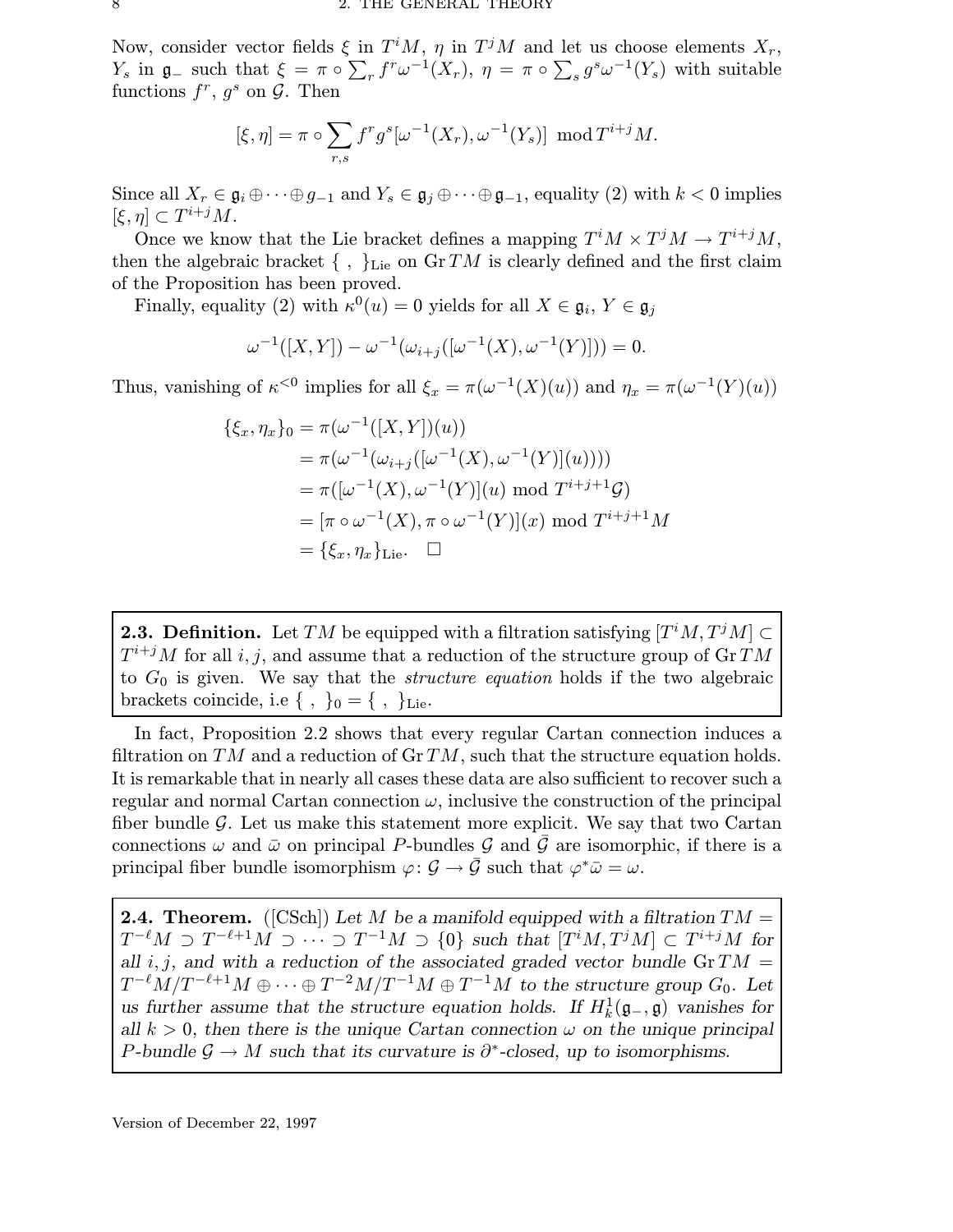**2.5. The exceptional geometries.** Up to completely degenerate cases like  $\mathfrak{g} =$  $\mathfrak{sl}(2,\mathbb{C})$  with the Borel subalgebra, or semisimple algebras with simple components in  $\mathfrak{g}_0$ , there are just two series of pairs  $(\mathfrak{g}, \mathfrak{p})$  which admit a first cohomology with non-vanishing components of positive homogeneity:

|                                                                                                                    | Exceptional pairs $(\mathfrak{g}, \mathfrak{p})$ The obstructing cohomologies                                                                                                         |
|--------------------------------------------------------------------------------------------------------------------|---------------------------------------------------------------------------------------------------------------------------------------------------------------------------------------|
| $\mathfrak{g} = \overset{1}{\times} \overset{0}{\bullet} \cdots \overset{0}{\bullet} \overset{1}{\bullet}$         | $\begin{pmatrix} 0 & 1 & 0 \\ \times & \bullet & \bullet \end{pmatrix}$ $\cdots$ $\begin{pmatrix} 0 & 2 \\ \bullet & \bullet \end{pmatrix}$ $\in H_1^1(\mathfrak{g}_-, \mathfrak{g})$ |
| $\boxed{\mathfrak{g} = \overset{2}{\times} \overset{0}{\bullet} \cdots \overset{0}{\bullet} \overset{0}{\bullet}}$ | $\begin{array}{ccc} \sim & 3 & 0 & \cdots & 0 & 0 \\ \times & \bullet & \bullet & \cdots & \bullet \end{array} \in H_1^1(\mathfrak{g}_-,\mathfrak{g})$                                |

This is also shown in [CSch]. Let us notice, that in both cases the obstructions appear in homogeneity one. A more careful discussion then shows that we can still construct the canonical Cartan connections after making a further choice (see [CSch] again), and explicit computations of the second cohomologies then show that the principal bundles  $G$  defining the structures will be reductions of the second order frame bundle to the appropriate subgroup  $P$ , see Section 5 and [Slo3].

In fact, all real forms of these complex graded algebras lead to examples of such geometries. In particular, the first of these series involves the well known *projective* would be nice to look *geometries.* Since  $G_0$  is the whole general linear group in this case, we have no structure on the  $\mathcal{G}_0$  level. The flat models for some of the other structures are the Grassmannians of isotropic lines in  $\mathbb{R}^{2n}$  with the standard symplectic structure,  $G_0$  is the conformal symplectic linear group and the corresponding Lie algebra is |2|-graded (see 6.3 and Section 5 for more details).

2.6. Remark. In view of the latter Theorem, we could use the following alternative definition: A *(regular and normal)* parabolic geometry of type  $G/P$  on a manifold  $M$  is given by a filtration

$$
TM = T^{-\ell}M \supset T^{-\ell+1}M \supset \cdots \supset T^{-1}M \supset \{0\}
$$

with the property  $[T^iM, T^jM] \subset T^{i+j}M$  for all i, j, and a reduction of the associated graded vector bundle

$$
\operatorname{Gr} TM = T^{-\ell}M/T^{-\ell+1}M \oplus \cdots \oplus T^{-2}M/T^{-1}M \oplus T^{-1}M
$$

to the structure group  $G_0$ , such that the structure equation holds.

We may also say that (regular and normal) parabolic geometries of type  $G/P$ on  $M$  are given by filtrations, subject to the right dimensions and quite subtle non-integrability conditions, which make Gr  $TM$  fiber-wise isomorphic to  $\mathfrak{g}_-$ .

Notice also that the structure equation gets void for all  $|1|$ -graded algebras g while the filtrations are trivial in these cases. Then the whole definition reduces to the usual  $G_0$ -structures on the manifolds M.

2.7. Remark. Another description of the parabolic geometries follows rather the analogy to the classical first order G-structures and their soldering forms: Instead of a principal fiber bundle equipped with the soldering form, we have to define a principal  $G_0$ -bundle  $p: \mathcal{G}_0 \to M$  over a filtered manifold M, equipped with the so called frame form of length one. The latter form is a sequence of  $G_0$ equivariant (partially defined) forms  $(\theta^{-\ell}, \ldots, \theta^{-1}), \ \theta^i \in \Omega^1((Tp)^{-1}T^iM, \mathfrak{g}_i)$  such

Version of December 22, 1997

In fact, the  $C_{\ell}$  case seems to be a usual first order structure as

at them really!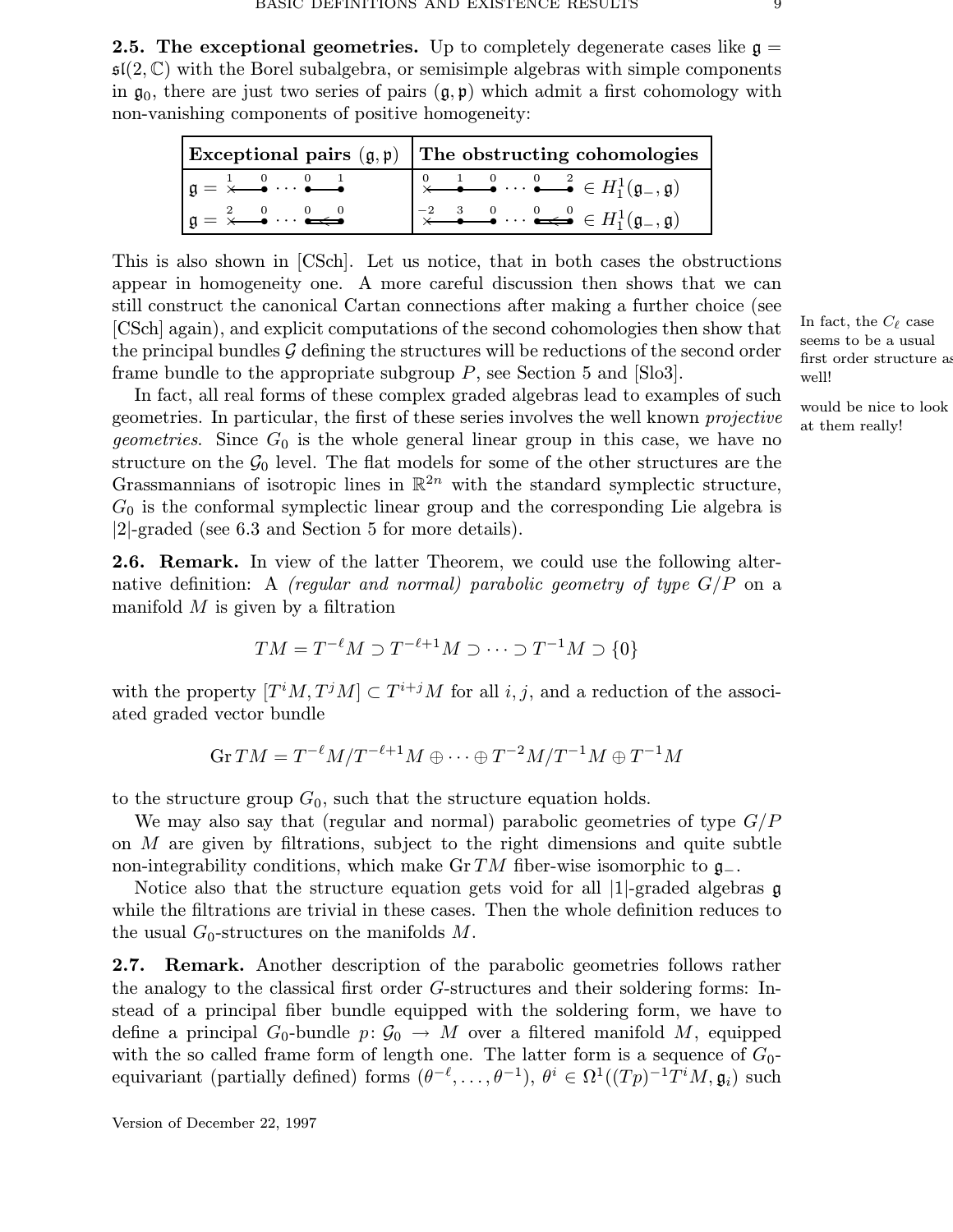that  $(Tp)^{-1}T^{i+1}M = \text{ker }\theta^i$  and each  $\theta^j$  induces at each frame u a linear isomorphism  $T^iM/T^{i+1}M \to \mathfrak{g}_{-i}$ . Moreover, the frame form has to satisfy the structure equation (the explicit meaning of which needs some further thoughts)

$$
d\theta^{i+j}+[\theta^i,\theta^j]=0\ \ \text{mod}\ \ T^{i+j+1}M
$$

see [CSch] for a more explicit exposition. These frame forms are exactly what survives from a Cartan connection  $\omega$  on a principal P-bundle after factoring out the action of  $P_+$ . On the other hand, given such a frame form, we can carefully extend the principal fiber bundle and construct longer frame forms, until we reach a Cartan connection after 2ℓ prolongation steps. Requiring suitable normalizing conditions, we end up with the normal Cartan connection  $\omega$  on M. This is the beautiful procedure suggested and worked out in great detail in [CSch].

## Generalized Weyl geometries

In the rest of the Section, we shall suppose that  $\mathcal G$  is a principal P-bundle over M equipped with a fixed Cartan connection  $\omega$ , i.e. a parabolic geometry on M in the most general sense.

**2.8. Lemma.** On each principal P-bundle  $\mathcal{G} \to M$ , there is the affine space of global G<sub>0</sub>-equivariant sections  $\sigma: \mathcal{G}_0 = \mathcal{G}/P_+ \to \mathcal{G}$  of the quotient projection, modeled over the vector space of all one-forms on M. The sum of a global  $G_0$ equivariant section  $\sigma$  and a 1-form  $\Upsilon \in C^{\infty}(\mathcal{G}, \mathfrak{p}_+)$  is given by the formula

(1)  $(\sigma + \Upsilon)(u) = \sigma(u) \cdot \exp(\Upsilon(\sigma(u))).$ 

Proof. Let us first show that there is at least one such section. We have to construct a global  $G_0$ -equivariant trivialization of  $\mathcal{G} \to \mathcal{G}_0$ . This can be achieved step by step, building  $G_0$ -equivariant trivializations of the principal bundles  $\mathcal{G}_k =$  $\mathcal{G}/P_+^{k+1} \to \mathcal{G}/P_+^k$  with abelian structure groups  $P_+^k/P_+^{k+1}, k = 1, 2, \ldots$ . Recall that  $P = G_0 \rtimes P_+$  and each  $b \in P$  allows the unique expression in the form  $b = b_0 \exp X_1 \dots \exp X_\ell$  with  $b_0 \in G_0$ ,  $X_i \in \mathfrak{g}_i$  (see e.g. [CSch, Proposition 2.17]). In particular, all bundles  $\mathcal{G}_k$  are also equipped by the right action of  $G_0$ .

Via the exponential mapping, we can view the latter principal bundles as affine bundles modeled over  $\mathfrak{g}_k$ . So we can always choose a cocycle of local  $G_0$ -equivariant trivializations  $\sigma_{\alpha}$  over a covering  $U_{\alpha}$  of  $\mathcal{G}_{k-1} = \mathcal{G}/P_{+}^{k}$  with transition functions  $\chi_{\alpha\beta} \colon \mathcal{G}_{k-1} \to P_+^k/P_+^{k+1}$ . Now, we can form the affine sum  $\sigma_k$  of all  $\sigma_\alpha$  by means of a partition of unity subordinated to  $U_{\alpha}$ . By the construction,  $\sigma_k$  will be  $G_0$ equivariant as well. The composition of such  $\sigma^k$ ,  $k = 1, \ldots, \ell$  provides the required section.

It remains to show that formula (1) defines another  $G_0$ -equivariant section and that given two such sections  $\sigma$ ,  $\sigma'$ , there is the uniquely defined 1-form  $\nu$  such that  $\sigma + \nu = \sigma'$ . For each  $b \in G_0$ 

$$
(\sigma + \nu)(u.b) = \sigma(u).b.\exp(\mathrm{Ad}_{b^{-1}} \cdot \nu(\sigma(u)))
$$
  
=  $\sigma(u).b.b^{-1}.\exp(\nu(\sigma(u))).b = (\sigma + \nu)(u).b$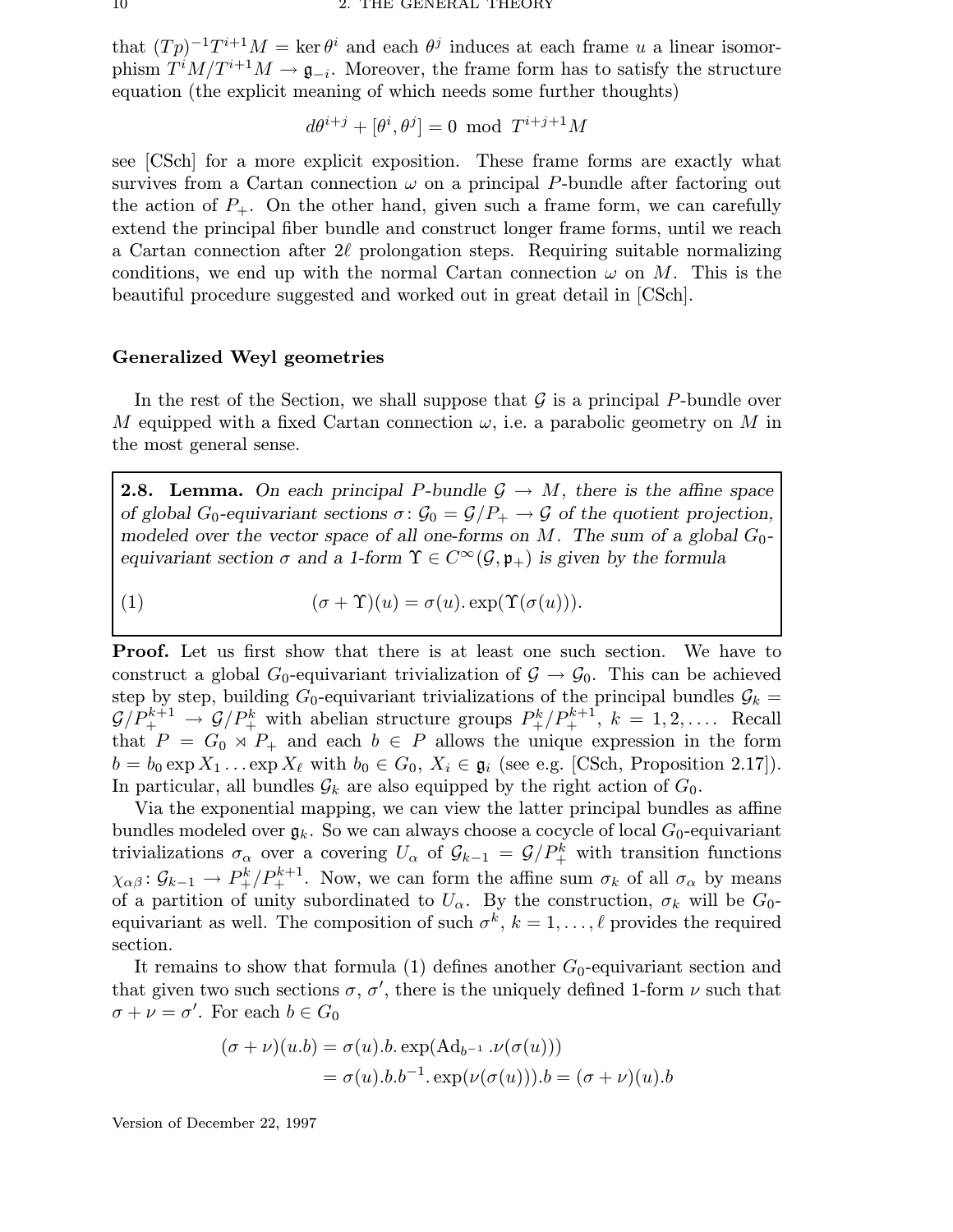and the formula  $\sigma'(u) = \sigma(u)$ .  $\exp(\nu(\sigma(u)))$  defines the mapping  $\nu$  on the image of σ. The previous computation, read backwards, shows that  $ν$  is  $G_0$ -equivariant on the image of  $\sigma$ . But since  $P = G_0 \rtimes P_+$ , there is the uniquely defined mapping  $\mathcal{G} \to \mathfrak{p}_+$  coinciding with  $\nu$  on  $\sigma(\mathcal{G}_0)$  and satisfying  $\nu(u.b) = \text{Ad}_{b^{-1}} \nu(u)$  for all  $u \in \mathcal{G}, b \in P$ .  $\Box$ 

**2.9. Definition.** Let  $\omega \in \Omega^1(\mathcal{G}, \mathfrak{g})$  be a Cartan connection defining the parabolic geometry on M. A (generalized) Weyl geometry on M is given by a  $G_0$ -equivariant section  $\sigma$  of  $\mathcal{G} \to \mathcal{G}_0$ .

Let us notice that our definition of a (generalized) Weyl geometry does not use explicitly the one form  $\omega$  but remember that the Weyl geometries on conformal Riemannian manifolds are linear connections. We observed in the Introduction that these connections are in bijective correspondence with  $G_0$ -equivariant sections of appropriate principal bundles. The next Lemma describes such a class of distinguished linear connections in our general situation which, of course, depend on the Cartan connection  $\omega$  explicitly. Moreover, the relation between such connections and their defining sections will be shown to be bijective as well. In this context, we shall also use the name 'Weyl geometry' for each of these connections.

All quotient projections  $p_k^j$  $k: \mathcal{G}/P_+^{j+1} \to \mathcal{G}/P_+^{k+1}, \ j > k$  are  $G_0$ -equivariant too. Thus each choice of a global  $G_0$ -equivariant section  $\sigma$  yields reductions of all the intermediate bundles  $\mathcal{G}_k = \mathcal{G}/P_+^{k+1}$ ,  $k = 0, \ldots, \ell$  to the structure group  $G_0$ . In particular, each principal connection  $\gamma$  on  $\mathcal{G}_0$  defines principal connections on all bundles  $\mathcal{G}_k$  (their connection forms coincide with  $\gamma$  on the image of  $\mathcal{G}_0$  and are defined uniquely by the equivariance elsewhere). We shall keep the same symbol  $\gamma$ for all of them.

**2.10. Lemma.** For each Cartan connection  $\omega = \omega_- \oplus \omega_0 \oplus \omega_+ \in \Omega^1(\mathcal{G}, \mathfrak{g})$  and each G<sub>0</sub>-equivariant global section  $\sigma$ , the pullback  $\gamma^{\sigma} := \sigma^*(\omega_0)$  is a principal connection on  $\mathcal{G}_0$ .

In particular, the choice of a Weyl geometry  $\sigma$  defines also the principal connection  $\gamma^{\sigma}$  on  $\mathcal{G}_{\ell-1}$ , i.e. a linear connection on M.

**Proof.** The equivariance of  $\omega$ , restricted to  $G_0$ , ensures the required equivariance of  $\gamma^{\sigma}$ . At the same time,  $T\sigma.\zeta_Y(u) = \zeta_Y(\sigma(u))$  for each  $Y \in \mathfrak{g}_0$  and so the fundamental fields are recovered as well.  $\square$ 

**2.11. The tangent bundle.** Obviously, the tangent bundle  $TM$  on a manifold with a parabolic geometry of the type  $G/P$  is associated to  $G$  via the adjoint representation of P on  $\mathfrak{g}$ <sub>−</sub>  $\simeq \mathfrak{g}/\mathfrak{p}$ . The subgroup  $P_+^{\ell}$  acts trivially and the effective  $\text{structure group of } TM \text{ is always } P/P_+^{\ell}. \text{ The component } \omega_- \text{ of the canonical Cartan }$ connection  $\omega$  survives on  $\mathcal{G}_{\ell-1} = \mathcal{G}/P_+^{\ell}$  as the soldering form for  $TM$ .

Now, each choice of a generalized Weyl geometry  $\sigma$  on M provides further reduction of the structure group of  $TM$  to  $G_0$ . In fact, we obtain explicit splittings of the projections  $T^iM \to T^iM/T^{i+1}M \subset \text{Gr }TM$ . Moreover, the induced linear connections  $\gamma^{\sigma}$  always belong to the  $G_0$  structure on M and so they have to preserve all  $G_0$ -invariant subspaces. In particular all the subspaces corresponding to  $\mathfrak{g}_i$  are preserved.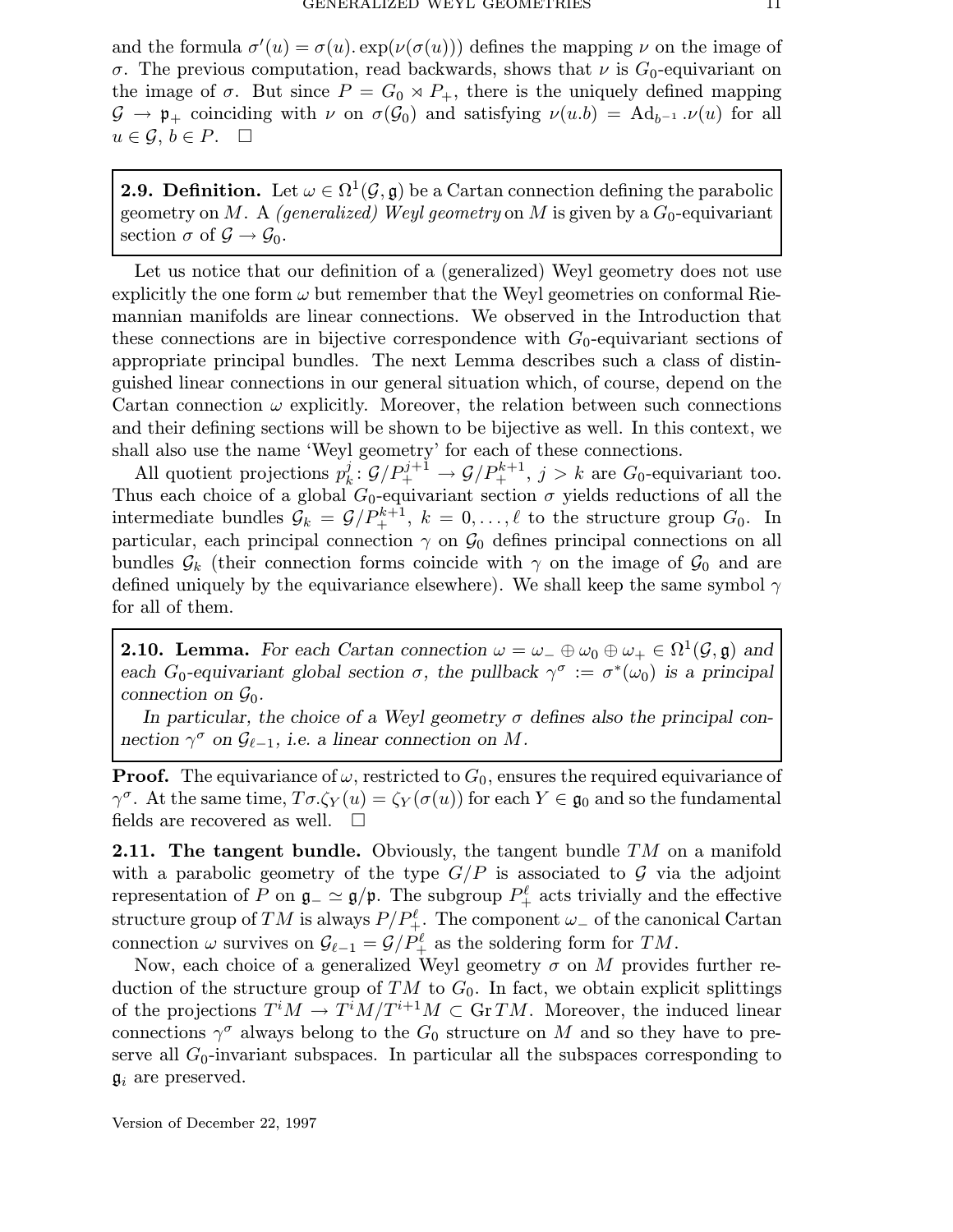**2.12.** Similarly, each P-module V enjoys a filtration by P-submodules, which gives rise to filtrations of the associated vector bundles  $\mathcal{V} := \mathcal{G} \times_{P} V$ , cf. 6.7. Each choice of a Weyl geometry then defines splittings of the quotient projections and yields a decomposition of  $V$  into irreducible associated bundles corresponding to  $G_0$ -modules. Of course, the linear connection  $\gamma^{\sigma}$  then induces linear connections on all these subbundles.

Each G-module can be considered as P-module by restriction and all the above considerations apply. On the other hand, there is the extension  $\tilde{\mathcal{G}} = \mathcal{G} \times_P G$ endowed with the unique principal connection form  $\tilde{\omega} \in \Omega^1(\tilde{\mathcal{G}}, \mathfrak{g})$  which coincides with the Cartan connection  $\omega$  on the image of  $\mathcal{G} \subset \tilde{\mathcal{G}}$ . Thus there are the induced linear connections on all bundles coming from G-representations. Of course, we shall be able to express them explicitly by means of any of the Weyl geometries σ, i.e. by means of the induced connections  $\gamma^{\sigma}$ , and decompositions of the bundles into  $G_0$ -invariant subbundles. These procedures will recover analogies to twistor bundles, and more general objects in conformal Riemannian geometries, cf. [Eas].

**2.13.** The invariant differential. For each Cartan connection  $\omega \in \Omega^1(\mathcal{G}, \mathfrak{g})$ , there is the obvious operator defined by Lie derivative of functions in the directions of the horizontal vector fields: For each  $P$ -module  $E$  we define

$$
\nabla^{\omega} \colon C^{\infty}(\mathcal{G}, \mathbb{E}) \to C^{\infty}(\mathcal{G}, \mathfrak{g}_{-}^{*} \otimes \mathbb{E})
$$
  

$$
\nabla^{\omega} s(u)(X) = \mathcal{L}_{\omega^{-1}(X)} s(u), \qquad \text{for all } X \in \mathfrak{g}_{-}, u \in \mathcal{G}
$$

We call this operation the *invariant derivative* (with respect to the Cartan connection  $\omega$ ). We also write  $\nabla_X^{\omega} s$  for the values on a fixed vector  $X \in \mathfrak{g}_-$ . An easy computation yields the (generalized) Ricci identity for sections of  $\mathcal{E} = \mathcal{G} \times_P \mathbb{E}$  (i.e.  $s \in C^{\infty}(\mathcal{G}, \mathbb{E})^P$ 

$$
\big(\nabla^\omega_X\circ\nabla^\omega_Y-\nabla^\omega_Y\circ\nabla^\omega_X\big)s=\nabla^\omega_{[X,Y]}s+\lambda(\kappa_p(X,Y)\circ s)-\nabla^\omega_{\kappa_-(X,Y)}s
$$

Also the (generalized) *Bianchi identity* for the curvature  $\kappa$  is easily obtained:

$$
\sum_{\text{cycl}} \bigl( [\kappa(X,Y),Z] - \kappa([X,Y],Z) - \kappa(\kappa_-(X,Y),Z) - \nabla_Z^{\omega}\kappa(X,Y) \bigr) = 0
$$

for all X,  $Y, Z \in \mathfrak{g}_{-1}$ , where  $\sum_{\text{cycl}}$  denotes the sum over all cyclic permutations of the arguments. (The proofs of both claims in [CSS1] still apply.) In terms of the Lie algebra cohomology differential  $\partial$  we may rewrite the latter formula as

$$
-\partial \kappa(X, Y, Z) = \sum_{\text{cycl}} (\nabla_Z^{\omega} \kappa(X, Y) + \kappa(\kappa(X, Y), Z)).
$$

In the very special case of affine connections (i.e. principal connections on the linear frame bundles together with the soldering forms), we recover exactly the classical identities.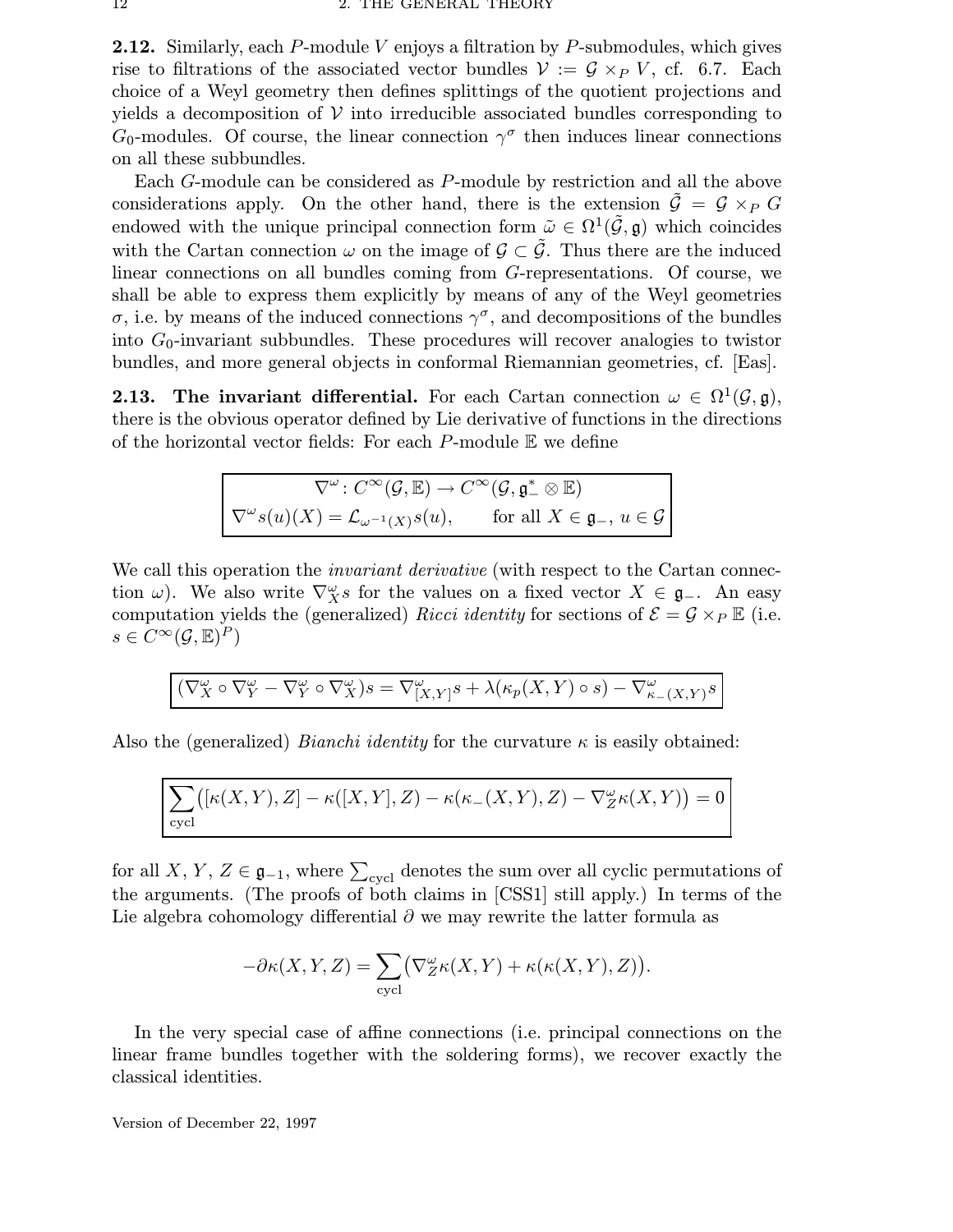#### Formulae in terms of Weyl geometries

In order to understand better our generalized Weyl geometries, we shall work out formulae relating the covariant differential  $\nabla^{\gamma^{\sigma}}$  of the induced linear connections  $\gamma^{\sigma}$  and the invariant differential  $\nabla^{\omega}$  of the canonical Cartan connection  $\omega$ . We shall also discuss the transformation of the covariant differentials under the change of the generalized Weyl geometry, i.e. in terms of the one-forms  $\Upsilon$ , see 2.8. The resulting general formulae are somewhat messy, but quite simple. Since they get a bit more handy on the whole  $\mathcal{G}$ , we start with this case. As a straightforward consequence of our formulae, we shall be able to define distinguished Weyl geometries parameterized by closed forms. These are the analogues to metrics and Levi-Civita connections in conformal Riemannian geometries. The next Lemma also provides the analogy to the so called Rho tensors in conformal Riemannian geometry.

**2.14. Lemma.** For each Cartan connection  $\omega = \omega_- \oplus \omega_0 \oplus \omega_+ \in \Omega^1(\mathcal{G}, \mathfrak{g})$  and each G<sub>0</sub>-equivariant global section  $\sigma$ , there is the unique Cartan connection  $\omega^{\sigma}$ on G which is  $\sigma$ -related to  $\sigma^*(\omega_- \oplus \omega_0)$ . Then  $\omega = \omega^{\sigma} - P \circ \omega_-$  for a 2-tensor  $P \in C^{\infty}(\mathcal{G}, \mathfrak{g}_{-}^{*} \otimes \mathfrak{p}_{+})^P \simeq C^{\infty}(\mathcal{G}, \mathfrak{g}_{-}^{*} \otimes \mathfrak{g}_{-}^{*})^P$  on M.

**Proof.** The Cartan connection  $\omega^{\sigma}$  is defined by its restriction

$$
\omega_{|T\sigma(T\mathcal{G}_0)}^{\sigma}=(\omega_{-}\oplus \omega_0)_{|T\sigma(T\mathcal{G}_0)}
$$

and by the properties required for any Cartan connection. The easy check that the definition is consistent is left to the reader.

The Cartan connections  $\omega$  and  $\omega^{\sigma}$  differ only in the  $\mathfrak{p}_{+}$ -component and they both have to recover the fundamental vector fields on  $\mathcal{G}$ . Thus there must be a uniquely defined smooth function  $P \in C^{\infty}(\mathcal{G}, \mathfrak{g}^*_{+} \otimes \mathfrak{p}_{+}),$  such that the horizontal vector fields satisfy

$$
\omega^{-1}(u)(X) = (\omega^{\sigma})^{-1}(u)(X) + \zeta_{\mathsf{P}(u),X}(u)
$$

for all  $X \in \mathfrak{g}_-$  and  $u \in \mathcal{G}$ . Evaluation of  $\omega^{\sigma}$  on  $\xi = \omega^{-1}(u)(X)$  yields

$$
\omega^{\sigma}(u) = \omega(u) - \mathsf{P}(u) \circ \omega_{-}(u), \quad \text{for all } u \in \mathcal{G}.
$$

The equivariance of  $\omega$  and  $\omega^{\sigma}$  implies for all  $b \in P$ 

$$
(rb)*(P \circ \omega_{-}) = (rb)*(\omega - \omega\sigma) = Ad b-1 \circ (\omega - \omega\sigma) = Ad b-1 \circ (P \circ \omega_{-}).
$$

On the other hand,

$$
(r^{b})^{*}(\mathsf{P} \circ \omega_{-})(u)(\xi) = \mathsf{P}(u.b)(\omega_{-}(u.b)(Tr^{b}.\xi)) = \mathsf{P}(u.b)(\mathrm{Ad}_{-} b^{-1} \circ \omega_{-}(u)(\xi)).
$$

Now, the choice  $X = \text{Ad}_{-} b^{-1} \circ \omega_{-}(u)(\xi)$  yields

$$
P(u.b) = \operatorname{Ad} b^{-1} \circ P(u) \circ \operatorname{Ad} b.
$$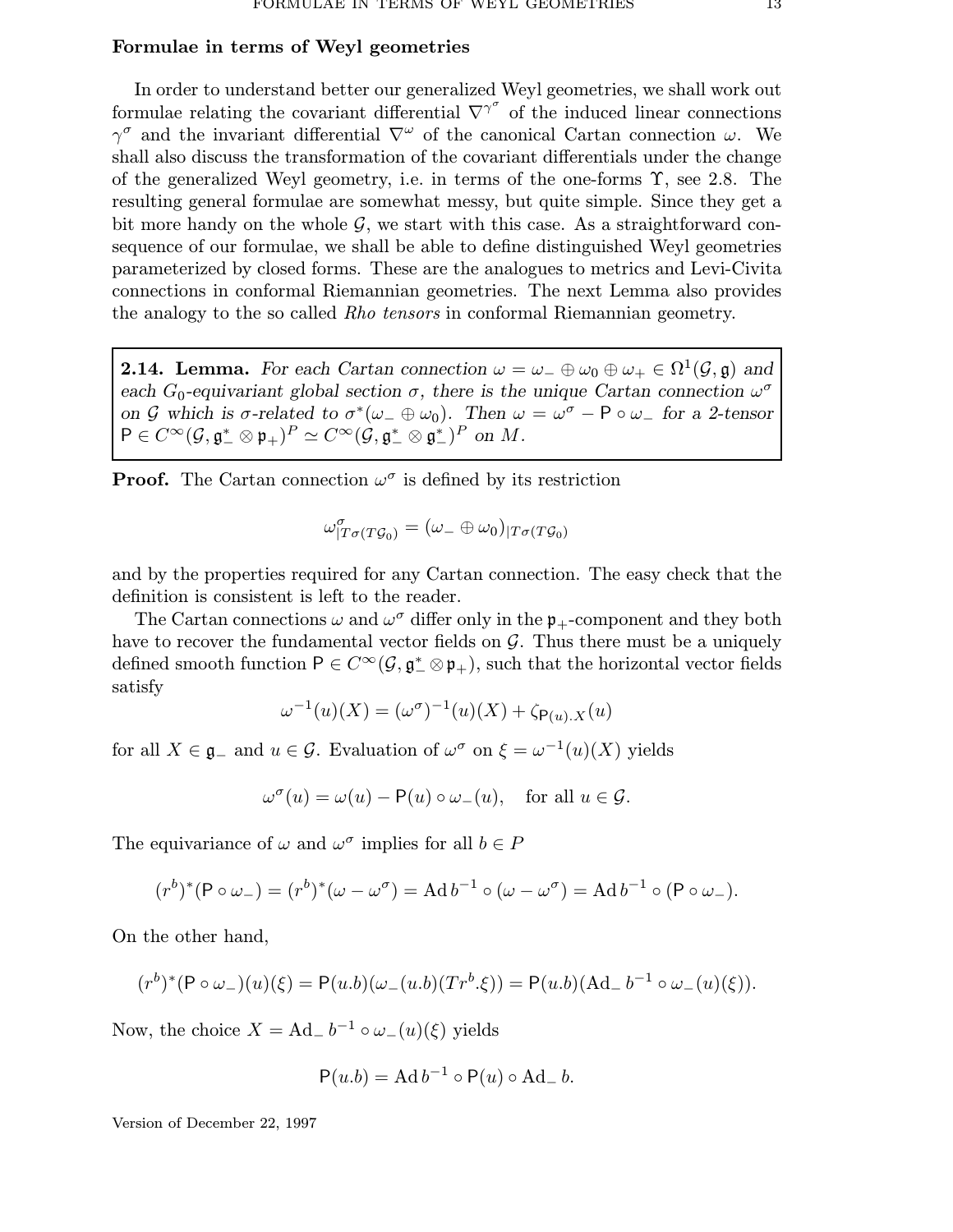The pairing  $\mathfrak{p}_+ \times \mathfrak{g}_- \to \mathbb{R}$  defined by the Killing form then yields a mapping  $(X, Y) \mapsto \langle P(u), X, Y \rangle$  with the required equivariance

 $\langle P(u.b).X, Y \rangle = \langle \operatorname{Ad}(b^{-1}).P(u). \operatorname{Ad}_{-}(b)X, Y \rangle = \langle P(u). \operatorname{Ad}_{-}(b)X, \operatorname{Ad}_{-}(b)Y \rangle.$ 

Thus, we may view P as the frame form of a 2-tensor in this way.  $\square$ 

Following the tradition, the tensor P will be called the Rho tensor but also deformation tensor for  $\sigma$  (since P describes the deformation of  $\omega^{\sigma}$  into  $\omega$ ). We shall also write  $P^{\sigma}$  whenever the specification of the chosen (generalized) Weyl geometry will be necessary.

Let us notice that the above proof works for all Cartan connections  $\chi$ ,  $\psi$  sharing the  $\mathfrak{g}_-$  and  $\mathfrak{g}_0$  components. The same computation shows that given a Cartan connection  $\chi$  and a 2-tensor P on M, the 1-form  $\psi = \chi - P \circ \chi$  obeys the equivariance required for Cartan connections and the other two properties are clearly satisfied as well. Thus, all Cartan connection on a fixed principal bundle  $\mathcal G$  which share the g<sup>−</sup> and g<sup>0</sup> components are sections of an affine bundle modeled over 2-tensors on the base manifold M.

The Rho tensors play a key role in conformal Riemannian geometry, but they proved to be useful also in projective and almost Grassmannian geometries, cf. [BaiE], [Eas], [Slo1], [Slo2]. Usually the authors introduced them because of their 'nice transformation properties' or via decompositions of the curvatures into irreducible components.

**2.15.** Notation. Given a  $G_0$ -equivariant section  $\sigma: \mathcal{G}_0 \to \mathcal{G}$ , we define the mapping  $\tau_{\sigma} \in C^{\infty}(\mathcal{G}, \mathfrak{p}_{+})$  by

$$
u = \sigma(p(u)). \exp \tau_{\sigma}(u).
$$

We often omit the subscript  $\sigma$  if the dependence on  $\sigma$  is clear from the context.

Next we are going to compare the invariant differential  $\nabla^{\omega}$  with the covariant differential  $\nabla^{\gamma^{\sigma}}$  for the principal connection  $\gamma^{\sigma}$  on  $\mathcal{G}$ , cf. 2.10. Recall that for each representation  $\lambda_P : P \to GL(\mathbb{E}_{\lambda})$ , the sections of the associated bundle  $\mathcal{G} \times_P \mathbb{E}_{\lambda}$  are viewed as equivariant mappings  $s \in C^{\infty}(\mathcal{G}, \mathbb{E}_{\lambda})^P$  and the covariant derivative  $\nabla^{\gamma^{\sigma}}$ of s in the direction of a vector  $\xi = \{u, X\} \in TM$  is given by the usual derivative of s in the direction of the horizontal lift of  $\xi$  with respect to  $\gamma^{\sigma}$  at u. This observation justifies also our notation  $\nabla_X^{\gamma^\sigma} s(u)$  for the covariant derivative.

As usual, we shall write  $\lambda$  for the representation of p on  $\mathbb{E}_{\lambda}$  induced by  $\lambda_P$ . Since  $\omega^{-1}(X) = (\omega^{\sigma})^{-1}(X) + \zeta_{\mathsf{P}^{\sigma}.X},$  we have

$$
(\nabla_X^{\omega} - \nabla_X^{\gamma^{\sigma}})s(u) = (\nabla_X^{\omega^{\sigma}} - \nabla_X^{\gamma^{\sigma}})s(u) - \lambda(\mathsf{P}^{\sigma}(u).X)(s(u))
$$

for all representations  $\lambda: \mathfrak{p} \to \mathfrak{gl}(\mathbb{E}_{\lambda}), u \in \mathcal{G}$ , and  $s \in C^{\infty}(\mathcal{G}, \mathbb{E}_{\lambda})^P$ . Thus the main task will be to compare  $\nabla^{\omega^{\sigma}}$  and  $\nabla^{\gamma^{\sigma}}$  on  $\mathcal{G}$ .

Let us notice that this comparison yields also formulae for the canonical covariant derivatives  $\nabla^{\tilde{\omega}}$  on bundles coming from G-modules, cf. 2.12. More explicitly, the value of the horizontal lift of a tangent vector  $\{u, X\} \in TM$  with respect to the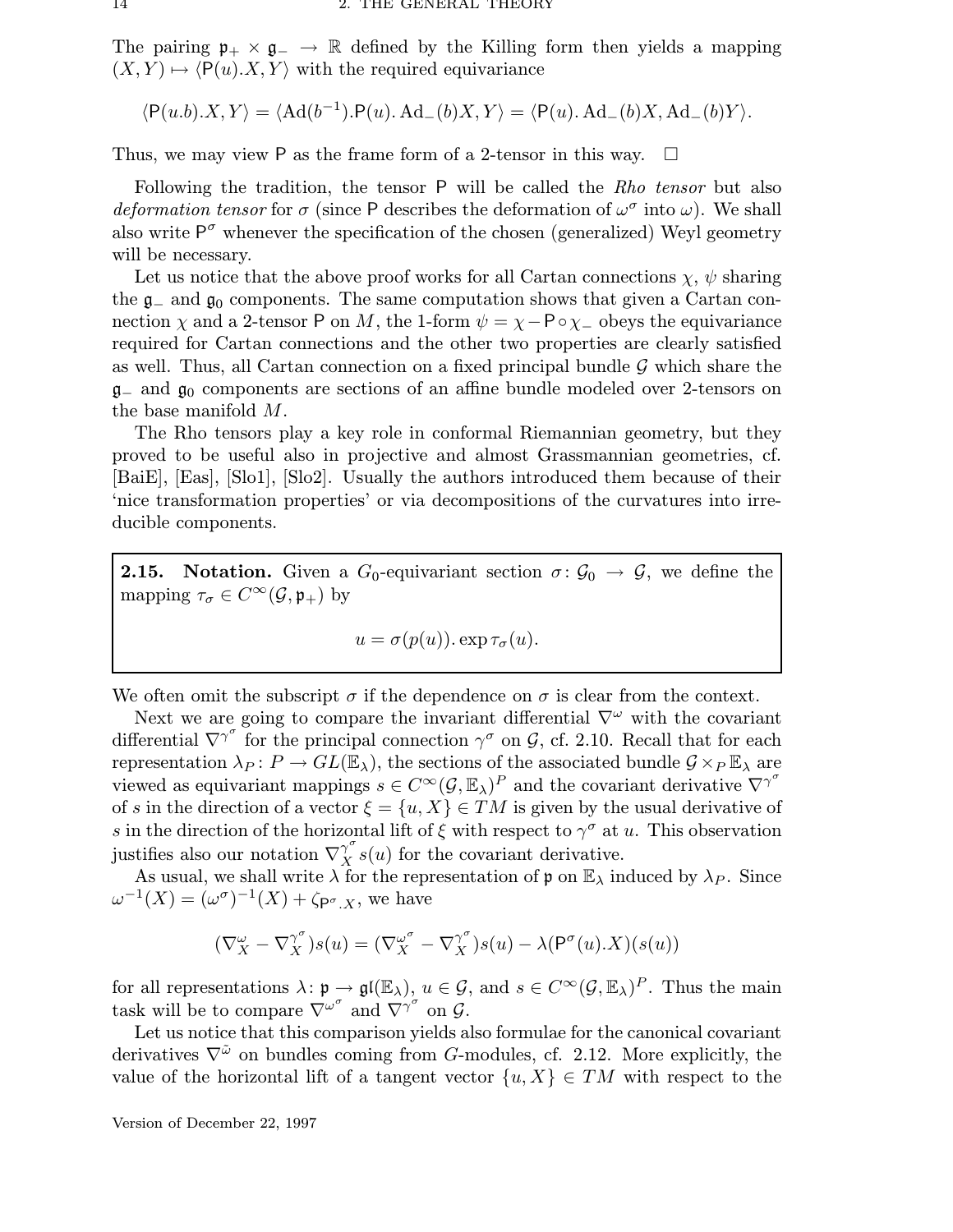principal connection  $\tilde{\omega}$  at the frame  $\{u,[e]\}\in\mathcal{G}\subset\tilde{\mathcal{G}}$  is  $\omega^{-1}(X)(u)-\zeta_X(u).$  Thus the covariant differential  $\nabla^{\tilde{\omega}}_X$  is given by the sum of our invariant differential  $\nabla^{\omega}_X$  and the action of X. In particular, we shall obtain the expression of the canonical convariant derivatives by means of the Weyl geometries and the induced decompositions into  $G_0$ -submodules, as promised in 2.12.

**2.16. Lemma.** For each generalized Weyl geometry  $\sigma: \mathcal{G}_0 \to \mathcal{G}$ , any section  $s \in C^{\infty}(\mathcal{G}, \mathbb{E}_{\lambda})^P$ , and  $X \in \mathfrak{g}_-$  we have

$$
(\nabla_X^{\omega} - \nabla_X^{\gamma^{\sigma}})s = -\lambda (P.X + \operatorname{Ad} \exp(-\tau).(\operatorname{Ad} \exp \tau.X)_{\mathfrak{p}}) \circ s
$$
  
=  $-\lambda \left(P.X + \sum_{j=0}^{\ell} \frac{(-1)^j}{j!} \operatorname{ad}_{\tau}^j \cdot \left(\sum_{i=1}^{2\ell} \frac{1}{i!} (\operatorname{ad}_{\tau}^i .X)_{\mathfrak{p}}\right)\right) \circ s.$ 

In particular, if  $X \in \mathfrak{g}_{-1}$  we obtain

$$
(\nabla_X^{\omega} - \nabla_X^{\gamma^{\sigma}})s = -\lambda([\tau, X] - \frac{1}{2}[\tau, [\tau, X]] + \cdots + \frac{(-1)^{\ell}}{(\ell+1)!}ad_{\tau}^{\ell+1}.X + P.X) \circ s.
$$

Furthermore, if  $\mathfrak{p}_+$  acts trivially on  $\mathbb{E}_{\lambda}$ , then

$$
(\nabla_X^{\omega} - \nabla_X^{\gamma^{\sigma}})s = -\lambda \bigg(\sum_{i=1}^{\ell} \frac{1}{i!} (\text{ad}_{\tau}^{i} \cdot X)_{\mathfrak{g}_0}\bigg) \circ s \quad \text{for all } X \in \mathfrak{g}_-,
$$
  

$$
(\nabla_X^{\omega} - \nabla_X^{\gamma^{\sigma}})s(u) = \lambda([X, \tau(u)]_{\mathfrak{g}_0})(s(u)) \quad \text{for all } u \in \mathcal{G}, X \in \mathfrak{g}_{-1}.
$$

**Proof.** For technical reason, let us simplify our notation for a moment. We fix the  $G_0$ -equivariant section  $\sigma: \mathcal{G}_0 \to \mathcal{G}$ , we write  $\gamma$  for  $\gamma^{\sigma}$  and  $\chi$  for  $\omega^{\sigma}$ , and  $\gamma^{-1}(X)(u)$ will denote the value of the horizontal vector field determined by the tangent vector  $\{u, X\} \in \mathcal{G} \times_{P} \mathfrak{g}_{-}.$ 

The horizontal lifts of vectors  $\xi \in TM$  with respect to  $\gamma$  are right-invariant vector fields on the fibers and  $\{u, X\} = \{u.b, \text{Ad} - b^{-1} \cdot X\} \in TM$ . Thus

$$
Tr^{b} \cdot (\gamma^{-1}(u)(X)) = \gamma^{-1} (Ad_{-} b^{-1} \cdot X)(u.b).
$$

On the other hand, the equivariance of the Cartan connections yields for all  $b \in P$ ,  $u \in \mathcal{G}, X \in \mathfrak{g}_-$ 

$$
Tr^{b} \cdot (\chi^{-1}(u)(X)) = \chi^{-1} (\text{Ad } b^{-1} \cdot X)(u.b).
$$

Now, we insert  $b = \exp \tau(u)$  and Ad<sub>-</sub> b.X or Ad b.X instead of X, respectively, and compute

$$
\nabla^{\gamma} s(u)(X) = \nabla^{\gamma} s(\sigma(p(u)). \exp \tau(u))(X)
$$
  
\n
$$
= Tr^{\exp \tau(u)} \cdot \gamma^{-1} (\text{Ad}_{-}(\exp \tau(u)).X)(\sigma(p(u))).s
$$
  
\n
$$
= Tr^{\exp \tau(u)} \gamma^{-1} (X + [\tau(u), X]_{\mathfrak{g}_{-}} + \dots + \frac{1}{2\ell!} (\text{ad}_{\tau(u)}^{2\ell} \cdot X)_{\mathfrak{g}_{-}}) (\sigma(p(u)))
$$
  
\n
$$
\nabla^{\chi} s(u)(X) = Tr^{\exp \tau(u)} \chi^{-1} (X + [\tau(u), X] + \dots + \frac{1}{2\ell!} (\text{ad}_{\tau(u)}^{2\ell} \cdot X)) (\sigma(p(u)))
$$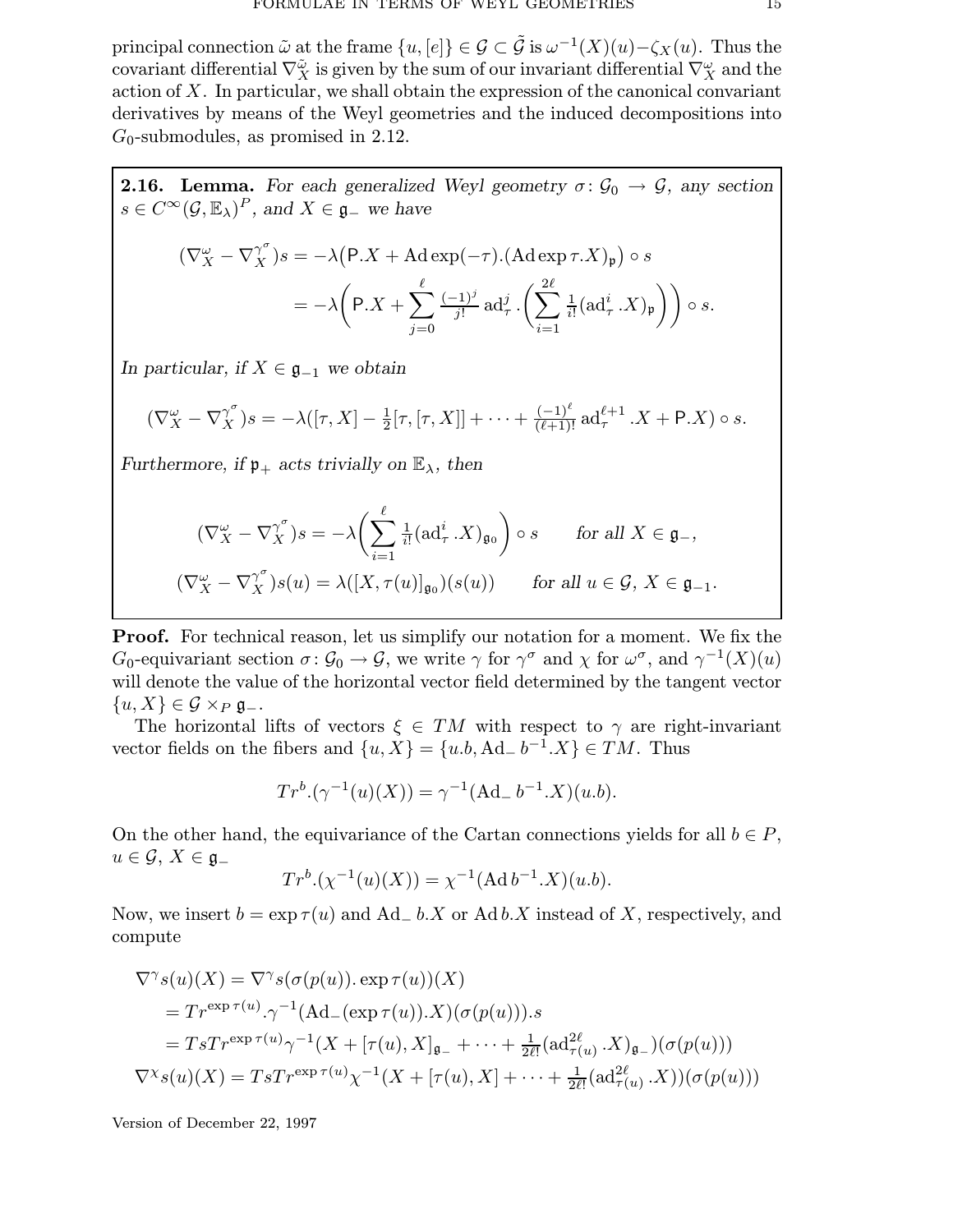and since the values of  $\chi^{-1}(X)$  and  $\gamma^{-1}(X)$  coincide on the image of  $\sigma$ , the subtraction of these expressions yields

$$
(\nabla^{\chi} - \nabla^{\gamma})s(u)(X) = Ts.Tr^{\exp \tau(u)} \cdot \chi^{-1} \left( \sum_{i=1}^{2\ell} \frac{1}{i!} (\mathrm{ad}^{i}_{\tau(u)} \cdot X)_{\mathfrak{p}}\right) (\sigma(p(u)))
$$

$$
= Ts.\chi^{-1}\left( \mathrm{Ad}(\exp(-\tau(u))). \sum_{i=1}^{2\ell} \frac{1}{i!} (\mathrm{ad}^{i}_{\tau(u)} \cdot X)_{\mathfrak{p}}\right)(u)
$$

This implies already the first claim in the Lemma since the equivariance of s implies that the latter expression is

$$
(\nabla^{\chi} - \nabla^{\gamma})s(X) = -\lambda \left( \sum_{i=1}^{2\ell} \frac{1}{i!} (\mathrm{ad}^{i}_{\tau} \cdot X)_{\mathfrak{p}} - \left[ \tau, \sum_{i=1}^{2\ell-1} \frac{1}{i!} (\mathrm{ad}^{i}_{\tau} \cdot X)_{\mathfrak{p}} \right] + \dots \right) \circ s
$$
  
=  $-\lambda([\tau, X]_{\mathfrak{p}} + \frac{1}{2} [\tau, [\tau, X]]_{\mathfrak{p}} - [\tau, [\tau, X]_{\mathfrak{p}}] + \dots) \circ s.$ 

If  $X \in \mathfrak{g}_{-1}$ , then all brackets in this formula happen to be in  $\mathfrak{p}$  and collecting all coefficients at  $\mathrm{ad}^i_\tau$  we obtain  $\sum_{j=0}^{i-1}$  $(-1)^{j}$  $\frac{(-1)^{i}}{(i-j)!j!}$ . Rewriting this sum by means of binomial coefficients, an easy computation yields the required coefficients  $\frac{(-1)^{i+1}}{i!}$ . The last claim is then obvious.  $\Box$ 

2.17. Now, let us rewrite the formulae from the last lemma for fixed Weyl geometries. We shall write  $\hat{\gamma}$  and  $\gamma$  for two choices of (generalized) Weyl geometries,  $\hat{\gamma}$ for the corresponding one-form, and  $\hat{\sigma}$ ,  $\sigma$  for the  $G_0$ -equivariant sections of  $\mathcal{G} \to \mathcal{G}_0$ . In particular,  $\hat{\sigma}(v) = \sigma(v) \cdot \Upsilon(v)$  for all  $v \in \mathcal{G}_0$ . Using the obvious equality

$$
\nabla_X^{\hat{\gamma}} s - \nabla_X^{\gamma} s = (\nabla_X^{\omega} s - \nabla_X^{\gamma} s) - (\nabla_X^{\omega} s - \nabla_X^{\hat{\gamma}} s)
$$

at the frame  $u = \sigma(v)$  we obtain

(1) 
$$
\nabla_X^{\hat{\gamma}} s(\sigma(v)) = \nabla_X^{\gamma} s(\sigma(v)) + \lambda \big( (\hat{P} - P)(\sigma(v)).X \big) \big( s(\sigma(v)) \big) + \lambda \big( \text{Ad} \exp \Upsilon(v).(\text{Ad} \exp - \Upsilon(v).X)_\mathfrak{p} \big) \big) \big( s(\sigma(v)) \big)
$$

Next, observe

$$
\nabla_X^{\hat{\gamma}} s(u) = \nabla_{\mathrm{Ad}_{-}b^{-1}.X}^{\hat{\gamma}} s(u.b).
$$

Thus we can evaluate (1) with 'new coordinates'  $\hat{X} = \text{Ad}_{-} \exp(-\Upsilon(v))$ . X of the same tangent vector at the frame  $\hat{\sigma}(v)$ . The result can be easily interpreted in terms of the decompositions of the associated bundle  $\mathcal{E}_{\lambda} = \mathcal{G} \times_{P} \mathbb{E}_{\lambda}$  determined by the choices of Weyl geometries  $\hat{\sigma}$ ,  $\sigma$ . This means, we interpret s as the sections  $\rho:=s\circ\sigma=\rho_1+\cdots+\rho_k\in C^\infty(\mathcal{G}_0,V_1\oplus\ldots V_k)^{G_0} \text{ and } \hat{\rho}:=s\circ\hat{\sigma}, \text{ and we obtain the }$ relation between the covariant derivatives of  $\rho$  and  $\hat{\rho}$  with respect to the pricipal connections  $\gamma$  and  $\hat{\gamma}$  on  $\mathcal{G}_0$ :

(2)  
\n
$$
\nabla_{\hat{X}}^{\hat{\gamma}} \hat{\rho}(v) = \nabla_X^{\gamma} s_0(v) + \lambda \big( (\hat{P} - P)(\sigma(v)).X + \text{Ad} \exp \Upsilon(v).(\text{Ad} \exp(-\Upsilon(v)).X)_{\mathfrak{p}} \big) (\rho(v))
$$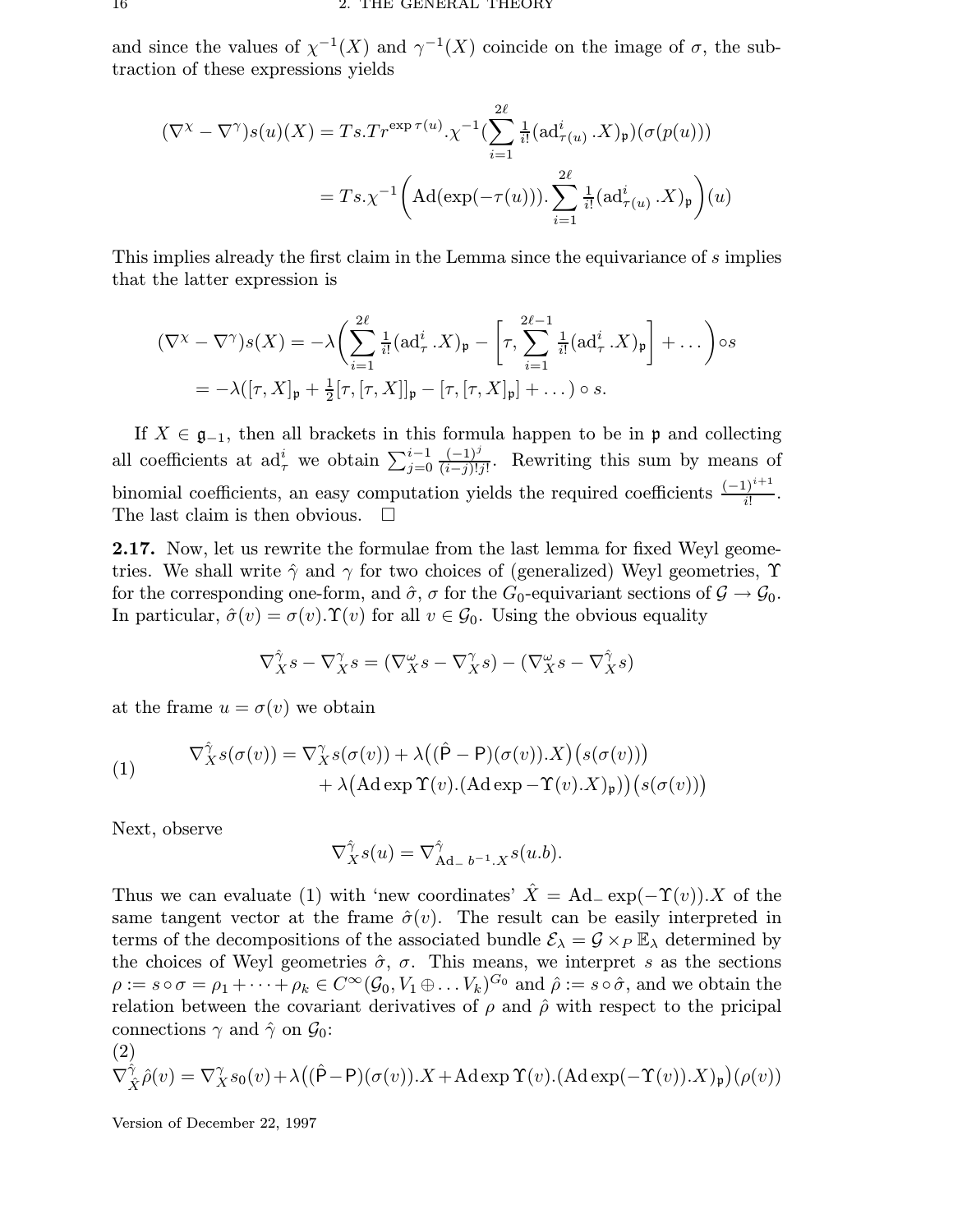In the very special case of an irreducible P-module  $\mathbb{E}_{\lambda}$ , there is no difference between  $\hat{\rho}$  and  $\rho$  and we obtain for all  $\rho \in C^{\infty}(\mathcal{G}_0, \mathbb{E}_{\lambda})^{G_0}$ ,  $X \in \mathfrak{g}_-, v \in \mathcal{G}_0$ ,

$$
(3) \qquad \nabla^{\hat{\gamma}}_{X}\rho(v) = \nabla^{\gamma}_{X+\sum_{i=1}^{\ell-1}\frac{1}{i!}(\mathrm{ad}^{i}_{\Upsilon(v)}\cdot X)_{\mathfrak{g}_{-}}}\rho(v) - \lambda \bigl(\sum_{i=1}^{\ell}\frac{1}{i!}(\mathrm{ad}^{i}_{\Upsilon(v)}\cdot X)_{\mathfrak{g}_{0}}\bigr)(\rho(v))
$$

These formulae reduce heavily if we restrict values of X and  $\Upsilon$  suitably with respect to the grading. Let us also recall that the whole  $\mathfrak{g}_-$  is generated by  $\mathfrak{g}_{-1}$  and this is reflected on the tangent bundles too, so that the case of  $X \in \mathfrak{g}_{-1}$  is always of a particular interest. In particular,  $\hat{X} = X$  in formula (2) while (3) reduces to the extremely simple equation

(4) 
$$
\nabla^{\hat{\gamma}} \rho(X) = \nabla^{\gamma} \rho(X) + \lambda([X, \Upsilon]) \circ \rho.
$$

Thus, for all |1|-graded algebras we get exactly the formulae well known from conformal Riemannian geometries.

Our next aim is to express also the terms  $\hat{P} - P$  via the one-forms  $\hat{T}$ . This will fill the last gap in our understanding of the formulae.

**2.18. Lemma.** Let G be a principal P-bundle,  $\omega$  a Cartan connection on G and let  $\sigma_1$ ,  $\sigma_2$  be G<sub>0</sub>-equivariant sections of  $\mathcal{G} \to \mathcal{G}_0$ ,  $\Upsilon$  the one-form satisfying  $\sigma_2 =$  $\sigma_1$ . exp  $\Upsilon$ . Further, let  $\gamma_1$  and  $\gamma_2$  be the principal connections on  $\mathcal{G}_0$  corresponding to  $\sigma_1$  and  $\sigma_2$ . Then  $\omega^{\sigma_2} = \omega^{\sigma_1} - \mathsf{P} \circ \omega$  with

$$
P(\sigma_2(u))(X) = \mathrm{Ad}(\exp - \Upsilon) \bigg( \sum_{k \ge 0} \frac{1}{(k+1)!} \mathrm{ad}_\Upsilon^k \cdot \nabla_X^{\gamma_2} \Upsilon - (\mathrm{Ad}\exp \Upsilon \cdot X)_{\mathfrak{p}_+} \bigg)(u)
$$
  
=  $\nabla_X^{\gamma_2} \Upsilon(u) - [\Upsilon(u), X]_{\mathfrak{p}_+} - \frac{1}{2} [\Upsilon(u), \nabla_X^{\gamma_2} \Upsilon(u)] - \frac{1}{2} [\Upsilon(u), [\Upsilon(u), X]]_{\mathfrak{p}_+} + [\Upsilon(u), [\Upsilon(u), X]_{\mathfrak{p}_+}] + \dots$ 

**Proof.** We shall use the brief notation  $\omega_i$  for the induced Cartan connections  $\omega^{\sigma_i}$ ,  $i = 1, 2$ . By definition, we have to compute

$$
\zeta_{\mathsf{P}(\sigma_2(u))(X)}(\sigma_2(u)) = (\omega_2^{-1}(X) - \omega_1^{-1}(X))(\sigma_2(u)).
$$

The horizontal lifts of the vector  $\{u, X\} \in TM$  are given by

$$
\gamma_i^{-1}(X)(u) = T p_0^{\ell} \omega^{-1}(X)(\sigma_i(u)) \in T\mathcal{G}_0.
$$

In particular we obtain

$$
\gamma_2^{-1}(X)(u) = T p_0^{\ell} \cdot T r^{\exp \Upsilon(u)} \omega^{-1} (\text{Ad} \exp \Upsilon(u) \cdot X)(\sigma_1(u))
$$
  
=  $T p_0^{\ell} \omega^{-1} (\text{Ad}_{-} \exp \Upsilon(u) \cdot X)(\sigma_1(u)) + T p_0^{\ell} \omega^{-1} ((\text{Ad} \exp \Upsilon(u) \cdot X)_{\mathfrak{g}_0})(\sigma_1(u))$   
=  $\gamma_1^{-1} (\text{Ad}_{-} \exp \Upsilon(u) \cdot X) + \zeta_{(\text{Ad} \exp \Upsilon(u) \cdot X)_{\mathfrak{g}_0}}(u)$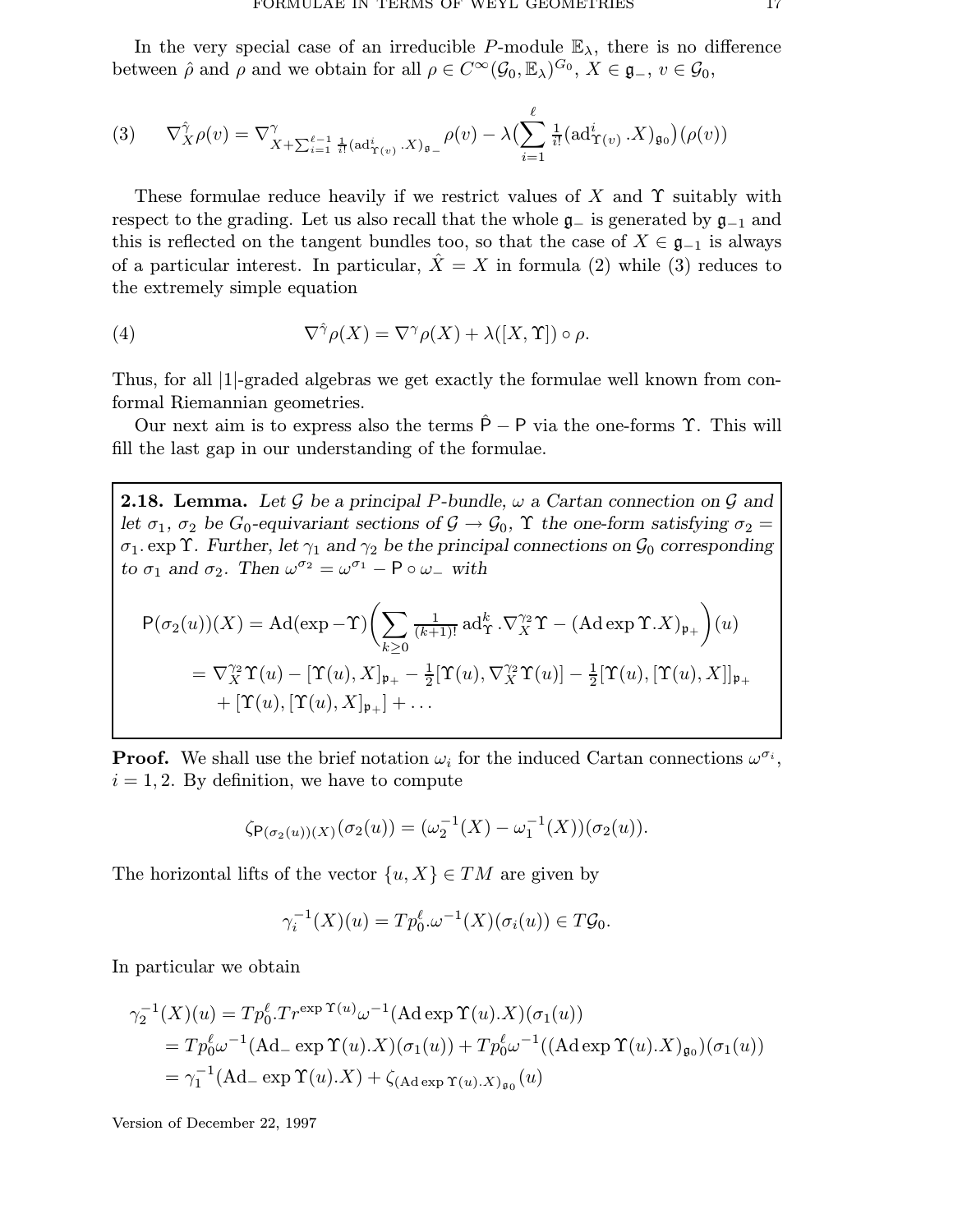Further,  $\omega_i^{-1}$  $i^{-1}(X)(\sigma_i(u)) = T\sigma_i(\gamma_i^{-1})$  $i_i^{-1}(X)(u)$ ,  $i = 1, 2$ . Thus, the equivariance of the horizontal fields and the definition of  $\Upsilon$  yield

(1)  
\n
$$
\zeta_{\mathsf{P}(\sigma_2(u))(X)}(\sigma_2(u)) = T\sigma_2.\gamma_2^{-1}(X)(u) - T\sigma_1.\gamma_1^{-1}(X)(u)
$$
\n
$$
= Tr.(T\sigma_1, T \exp \Upsilon).\gamma_2^{-1}(X)(u)
$$
\n
$$
- Tr^{\exp(\Upsilon(u))}.\omega_1^{-1}(\text{Ad} \exp \Upsilon(u).X)(\sigma_1(u))
$$

In order to resolve the first term in (1), let us choose a curve  $c(t)$  in  $\mathcal{G}_0$  such that ∂  $\frac{\partial}{\partial t}\vert_0 c(t)=\gamma_2^{-1}$  $a_2^{-1}(X)(u)$ . Then

$$
Tr.(T\sigma_1, T \exp \Upsilon) . \gamma_2^{-1}(X)(u) =
$$
  
=  $\frac{\partial}{\partial t}|_{0} (\sigma_1(u) . \exp \Upsilon(c(t))) + Tr^{\exp \Upsilon(u)} . T\sigma_1(\gamma_2^{-1}(X))(u)$   
=  $Tr^{\exp \Upsilon(u)} . \frac{\partial}{\partial t}|_{0} (\sigma_1(u) . \exp \Upsilon(c(t)) . \exp -\Upsilon(u)) +$   
 $Tr^{\exp \Upsilon(u)} . T\sigma_1(\gamma_1^{-1}(Ad - \exp \Upsilon(u) . X) + \zeta_{(Ad \exp \Upsilon(u) . X)_{\mathfrak{g}_0}})(u)$ 

Now, the first term is of the form  $Tr^{\exp \Upsilon(u)} \zeta_A(\sigma_1(u))$  where A is the right logarithmic derivative  $\delta$  of the function  $\exp \Upsilon : \mathcal{G}_0 \to G,$  evaluated on  $\gamma_2^{-1}$  $_{2}^{-1}(X)$ . Thus

$$
A = (Tr^{\exp - \Upsilon(u)}) \circ (T \exp) \circ (T\Upsilon)(\frac{\partial}{\partial t_{|0}} c(t)) = (\delta \exp)(\Upsilon(u)).(\nabla_X^{\gamma_2} \Upsilon(u))
$$
  
= 
$$
\sum_{k \ge 0} \frac{1}{(k+1)!} \operatorname{ad}_{\Upsilon(u)}^k \cdot \nabla_X^{\gamma_2} \Upsilon(u)
$$

see e.g. [KMS, p.39] for the formula for  $\delta$  exp.

Next, the second term in (1) splits as

$$
-Tr^{\exp(\Upsilon(u))}.(\omega_1^{-1}(\mathrm{Ad}\,\underline{\hspace{1pt}}\exp\Upsilon(u).X)+\zeta_{(\mathrm{Ad}\exp\Upsilon(u).X)_{\mathfrak{p}}})(\sigma_1(u))
$$

and we can collect easily all terms in (1). We obtain

$$
\zeta_{\mathsf{P}(\sigma_2(u))(X)}(\sigma_2(u)) = Tr^{\exp \Upsilon(u)} \zeta_B(\sigma_1(u))
$$

where

$$
B = \sum_{k \geq 0} \frac{1}{(k+1)!} \operatorname{ad}_{\Upsilon(u)}^k \cdot \nabla_X^{\gamma_2} \Upsilon(u) - (\operatorname{Ad} \exp \Upsilon(u) . X)_{\mathfrak{p}_+}.
$$

Finally, the equivariance of P yields the required formula

$$
P(\sigma_2(u))(X) = \mathrm{Ad}(\exp-\Upsilon(u))\bigg(\sum_{k\geq 0} \frac{1}{(k+1)!} \mathrm{ad}_{\Upsilon(u)}^k \cdot \nabla_X^{\gamma_2} \Upsilon(u) - (\mathrm{Ad}\exp\Upsilon(u).X)_{\mathfrak{p}_+}\bigg).
$$

 $\Box$ 

Now, we can insert the formula from the last Lemma into 2.17.(1) and 2.17.(2).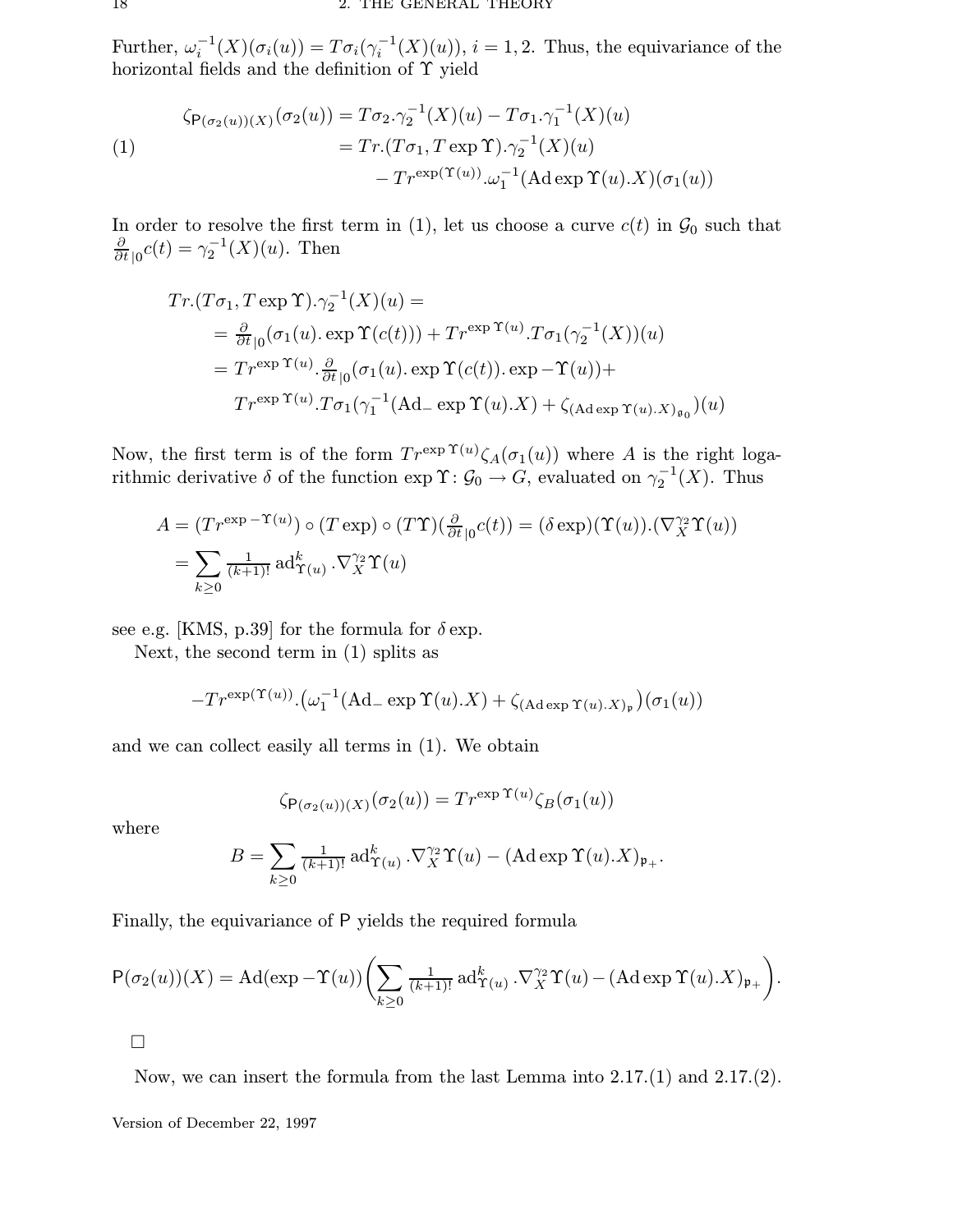**2.19. Proposition.** Let  $\hat{\gamma}$  and  $\gamma$  be two choices of (generalized) Weyl geometries on  $\mathcal{G} \to M$  given by sections  $\hat{\sigma}$ ,  $\sigma$ , and  $\hat{\sigma}(v) = \sigma(v)$ .  $\Upsilon(v)$  for all  $v \in \mathcal{G}_0$ . Then for each section  $s \in C^{\infty}(\mathcal{G}, \mathbb{E}_{\lambda}), v \in \mathcal{G}_0, X \in \mathfrak{g}_-, \hat{X} = \text{Ad}_{-} \exp{\text{-}\Upsilon(u)}X$ 

$$
\nabla_{\hat{X}}^{\hat{\gamma}} s(\sigma_2(v)) = \nabla_X^{\gamma} s(\sigma_1(v)) + \lambda_P(\exp \Upsilon(v)) \left( \lambda \left( \operatorname{Ad} \exp - \Upsilon(v) . X \right)_{\mathfrak{g}_0} - \sum_{k \ge 0} \frac{1}{(k+1)!} \operatorname{ad}_{-\Upsilon(v)}^k \nabla_X^{\gamma} \Upsilon(v) \left( s(\hat{\sigma}(v)) \right) \right)
$$

**Proof.** We have just to insert the expression for  $\hat{P} - P$  into 2.17.(1). Since (in the notation of 2.18)

$$
\omega = \omega^{\sigma_2} - P^{\sigma_2} \circ \omega_- = \omega^{\sigma_1} - P^{\sigma_1} \circ \omega_-
$$

we have to replace  $\gamma_1$ ,  $\gamma_2$ ,  $\sigma_1$ ,  $\sigma_2$ ,  $\Upsilon$  in 2.18 by  $\hat{\gamma}$ ,  $\gamma$ ,  $\hat{\sigma}$ ,  $\sigma$ ,  $-\Upsilon$ , respectively. Finally, we can use the relation  $\lambda(Ad b.Z)(s(v)) = \lambda_P(b)(\lambda(Z)(s(v.b)))$  to extract the common term Ad exp  $\Upsilon(v)$ . This yields our formula.  $\square$ 

\n- **2.20. Corollaries.** In the notation of 2.19 and 2.17, the formula 2.17.(2) gets 
$$
\nabla^{\hat{\gamma}}_{\hat{X}} \hat{\rho} = \nabla^{\gamma}_{X} \rho + \lambda_{P} (\exp \Upsilon) \left( \lambda (\text{Ad} \exp - \Upsilon(v).X)_{\mathfrak{g}_{0}} - \sum_{k \geq 0} \frac{1}{(k+1)!} \operatorname{ad}^{k}_{-\Upsilon} \nabla^{\gamma}_{X} \Upsilon \right) (\hat{\rho})
$$
.
\n

The part of this formula up to linear terms in  $\Upsilon$  is as follows

(2) 
$$
\nabla_{\hat{X}}^{\hat{\gamma}} \hat{\rho} = \nabla_{X}^{\gamma} \rho + \lambda \big( [X, \Upsilon]_{\mathfrak{g}_0} - \nabla_{X}^{\gamma} \Upsilon \big) \big( \rho \big) + \text{higher order terms in } \Upsilon.
$$

Let us also notice that two G<sub>0</sub>-equivariant sections  $\sigma_1, \sigma_2 \colon \mathcal{G}_0 \to \mathcal{G}$  define the same  $G_0$ -structure if and only if their compositions with  $p_{\ell-1}^{\ell}$  coincide, which in turn means that the corresponding one-form  $\Upsilon: \mathcal{G}_0 \to \mathfrak{p}_+$  has values in  $\mathfrak{g}_{\ell}$  only. Also in this case, the formulae become particularly simple.

## Scales and closed Weyl geometries

**2.21. Definition.** Let  $M$  be a manifold equipped with a parabolic geometry of type  $G/P$ . A (generalized) Weyl geometry  $\sigma: \mathcal{G}_0 \to \mathcal{G}$  is called *closed* if the curvature of the corresponding principal connection  $\gamma^{\sigma}$  on G satisfies  $\langle \kappa^{\sigma}(u)(X,Y),E\rangle =$ 0 for all  $u \in \mathcal{G}, X, Y \in \mathfrak{g}_-.$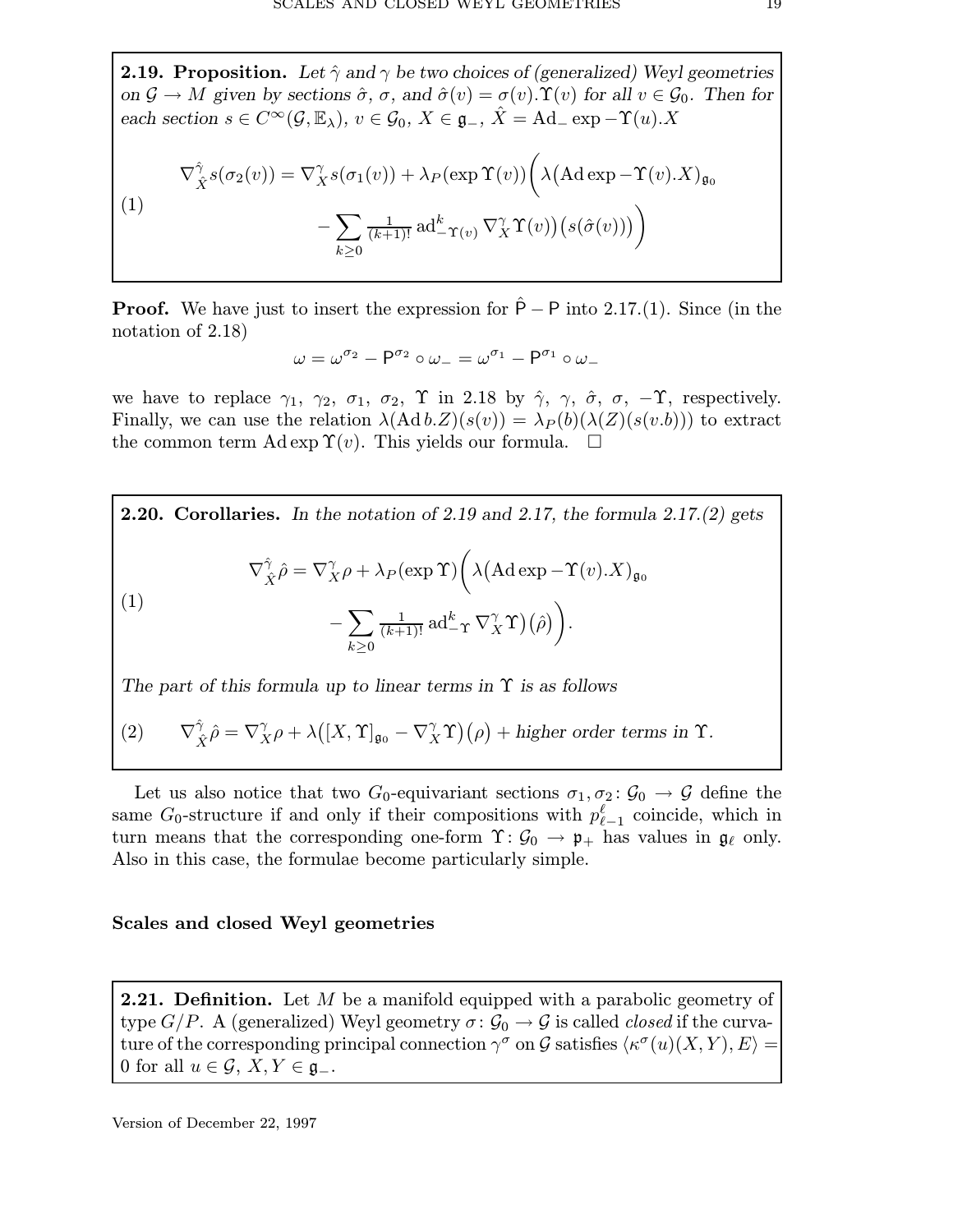In conformal Riemannian geometry, the Weyl geometry  $\gamma^{\sigma}$  is closed if and only if it locally coincides with Levi-Civita connections. Our aim is to establish affine bundles similar to the line bundles of conformal metrics.

Let us observe that the defining condition for closed Weyl geometries is given by vanishing of the representation  $\nu : \mathfrak{p} \to \mathbb{R}, \nu(X) = \langle X, E \rangle$ . Similarly, we may start with an arbitrary  $\nu : \mathfrak{p} \to \mathbb{R}$ , i.e. with an arbitrary complement of E in the center  $\mathfrak{z}\subset\mathfrak{g}_0.$ 

**2.22.** Distinguished line bundles. Consider a fixed representation  $\nu_P$ :  $P \rightarrow$  $GL^+(\mathbb{R})$  and the corresponding Lie algebra representation  $\nu : \mathfrak{p} \to \mathbb{R}$ , such that the grading element E acts by  $\nu(E) = 1$ . Clearly  $P/\ker \nu \simeq GL^+(\mathbb{R}) = \mathbb{R}_+$ . The nilpotent part  $P_+$  of P and the semisimple part  $G' \subset G_0$  are both in ker  $\nu_P$ , and the factor group  $P/\ker \nu$  is identified with the one-parametric subgroup  $\exp tE$ generated by the grading element E.

The Lie algebra  $\mathfrak{g}_0$  of the reductive part  $G_0$  of P decomposes as the sum of two ideals, its center  $\chi$  and its semisimple part  $\mathfrak{g}_{0,s} = [\mathfrak{g}_0, \mathfrak{g}_0]$ . Whenever we fix a complement  $\mathfrak{z}'$  of the one-dimensional subspace  $\mathfrak{z}_E = \langle E \rangle$  in  $\mathfrak{z}$ , there is the unique representation  $\nu : \mathfrak{p} \to \mathbb{R}$  with  $\nu(E) = 1$  and  $\mathfrak{z}' \subset \text{ker } \nu$ , but the existence of  $\nu_P$  to this data is not always available. In fact a very natural  $\nu$  is defined by the Killing form, simply we define  $\mathfrak{z}' = E^{\perp}$ . Unfortunately, even such a natural choice does not always leed to integrable representations. We shall meet an example in Section 5. Thus we have to leave the subtle disscusion on the proper choices of  $\nu_P$  to the study of the particular geometries, while working with a general  $\nu_P$  here.

On the other hand, given a parabolic geometry on  $\mathcal{G} \to M$  of type  $G/P$  and  $\nu_P$ , there is the one-dimensional principal fiber bundle  $S = \mathcal{G}/\ker \nu$ . The mapping  $\mathcal{G} \ni u \mapsto (u, 1) \in \mathcal{G} \times \mathbb{R}_+$  yields the identification  $\mathcal{S} = \mathcal{G} \times_{\nu} \mathbb{R}_+$ . The exponential mapping  $\mathfrak{z}_E \to {\exp tE}$  defines the structure of the affine bundle on S with the trivial modeling line bundle  $M \times \mathfrak{z}_E$ 

We call S the affine *bundle of scales*. If necessary, we shall write  $\mathcal{S}_{\nu_P}$  to indicate the chosen representation  $\nu_P$ .

**2.23. Lemma.** Let  $\gamma^{\sigma} \in \Omega^1(\mathcal{G}, \mathfrak{p})$  be the principal connection on G defined by the choice of a  $G_0$ -equivariant section  $\sigma: \mathcal{G}_0 \to \mathcal{G}$ . The induced connection on S is the principal connection  $\gamma_S^{\sigma}$  with connection form  $\nu \circ \gamma^{\sigma}$ . Its curvature  $\kappa_S^{\sigma}$  is given by the composition  $\kappa_S^{\sigma} = \nu \circ \kappa^{\sigma}$ , where  $\kappa^{\sigma}$  is the curvature of  $\gamma^{\sigma}$ .

If the one-dimensional othogonal complement to  $\lambda \cap \ker \nu$  in  $\lambda$  acts non-trivially on the whole  $\mathfrak{p}_+$ , then the correspondence  $\sigma \mapsto \gamma_{\mathcal{S}}^{\sigma}$  between the (generalized) Weyl geometries and the induced connections on the affine bundle of scales is bijective.

Proof. Let us recall some general features of induced connections on associated bundles. If  $\gamma$  is a principal connection on  $\mathcal{G}$ , then its vertical projection is given by  $\Phi = \zeta \circ \gamma$ , i.e. by the composition of the fundamental vector field mapping with  $\gamma$ . The vertical projection of the connection induced on a associated bundle  $\mathcal{G} \times_{P} V$ is then given by  $\{\Phi, id_V\}$ . Moreover, if V is a vector bundle and the action of P on V is given by  $\rho_P: P \to GL(V)$ , then the curvature of the induced connection is defined by the composition of the corresponding representation  $\rho: \mathfrak{p} \to \mathfrak{gl}(V)$  with the curvature form of  $\gamma$  (see e.g. [KMS, 11.8-11.16]).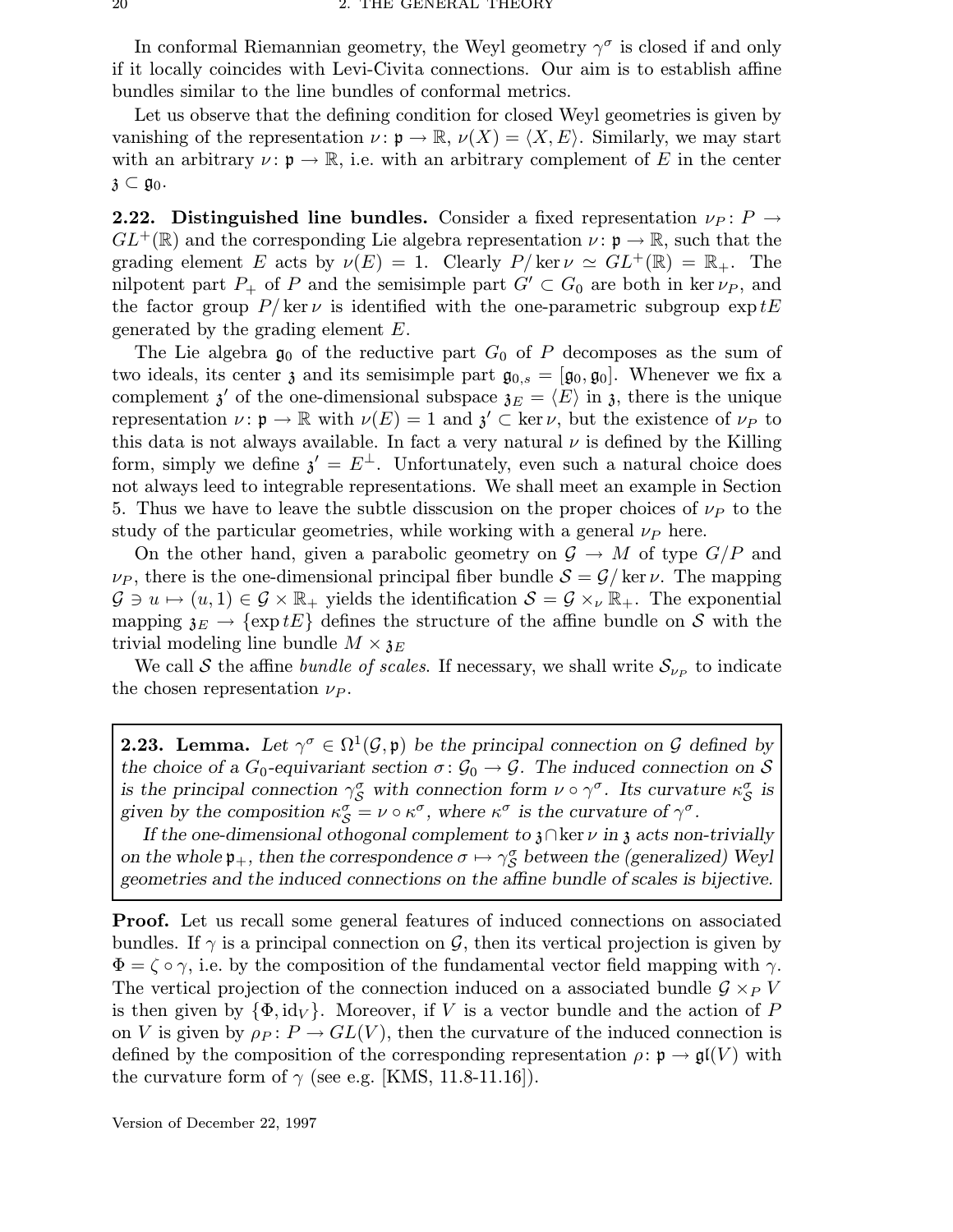In our case, V is the quotient of P by the normal subgroup ker  $\nu$  and the induced connections  $\gamma_S^{\sigma}$  are again principal connections. Obviously, the above vertical projetion  $\{\zeta \circ \gamma^{\sigma}, \text{id}_{\mathbb{R}}\}$  is now given by the composition of the fundamental vector field mapping  $\zeta^{\mathcal{S}}\colon \mathfrak{p}/\ker \nu \to \mathcal{X}(\mathcal{S})$  with the quotient of the original connection form  $\gamma \in \Omega^1(\mathcal{G}, \mathfrak{p})$ . Now, due to our assumption  $\nu(E) = 1$ , we additionally identify  $\mathfrak{p}/\ker \nu$  with  $\mathfrak{z}_E \simeq \mathbb{R}$  via  $\nu$  itself.

Next, let us prove the injectivity of the correspondence  $\sigma \mapsto \gamma_{\mathcal{S}}^{\sigma}$ . It suffices to study the horizontal lifts  $\gamma_S^{\sigma} \xi$  of a fixed tangent vector  $\xi = \{u, X\} \in TM$  and the key observation is that the formulae 2.17.(1) and 2.18 yield the necessary comparison of  $\gamma^{\hat{\sigma}} \xi$  and  $\gamma^{\sigma} \xi$  in terms of  $\Upsilon$  (see also 2.19). After factoring out the kernel of  $\nu_P$ , we obtain

$$
\gamma_{\mathcal{S}}^{\hat{\sigma}} \xi([u]) = \gamma_{\mathcal{S}}^{\sigma} \xi([u]) - \zeta((\mathrm{Ad}\exp(-\Upsilon(u)).X)_{\mathfrak{p}/\ker\nu})([u]).
$$

Thus we have to show that for each fixed  $\Upsilon(u)$ , there always is some  $X \in \mathfrak{g}_-$  with  $\nu(\text{Ad} \exp(-\Upsilon(u)).X) \neq 0.$  Assume that  $\mathfrak{g}_i \subset \mathfrak{p}_+$  is the first component with nonzero values of  $\Upsilon(u)$  and take  $X \in \mathfrak{g}_{-i}$ . Then the only interesting contribution is  $\nu([X,\Upsilon(u)])$ . Let us assume that  $\dim \mathfrak{z} = k \leq \ell$  and choose an orthogonal basis  $E_1, \ldots, E_{k-1}$  of  $\mathfrak{g}' = \mathfrak{g} \cap \ker \nu$  with respect to the Killing form. Completing the orthogonal basis of  $\mathfrak{z}$  by  $\tilde{E} = E + \varphi(E_1, \ldots, E_k)$  with a suitable linear combination  $\varphi(E_1,\ldots,E_k)$ , the action  $\nu([X,\Upsilon(u)]) \in \mathbb{R}$  equals

$$
\frac{1}{\|\tilde{E}\|^2} \langle [X, \Upsilon(u)], \tilde{E} \rangle = \frac{1}{\|\tilde{E}\|^2} \langle \Upsilon(u), [\tilde{E}, X] \rangle.
$$

Now,  $\mathfrak{g}_-$  splits into irreducible components with respect to the adjoint action of  $\mathfrak{g}_0$ and each element in  $\chi$  acts by a scalar on each of those components. According to our assumption, the action of  $\tilde{E}$  is non-zero everywhere. Thus all  $X \in \mathfrak{g}_{-i}$ , except the hyperplane  $\Upsilon(u)(X) = 0$ , provide the required element.

Finally, let us observe that the connection forms on  $S$  have values in the onedimensional Lie algebra R. So they form an affine space modeled over one-forms on M. The same is true for the Weyl geometries  $\sigma$ . Thus the rest of our claims follows pointwise by dimension reasons.  $\Box$ 

**2.24.** Under the technical assumption on the orthogonal complement to ker  $\nu$ , the previous Lemma yields the promised generalization of the class of Levi-Civita connections in conformal geometries. Since the fibers of  $S$  are diffeomorpic to  $\mathbb{R}$ , this principal fiber bundle always admits global sections. Each section of S defines a trivial connection on  $S$ , thus also a distinguished (generalized) Weyl geometry on  $\mathcal{G} \to M$ . Obviously,  $\nu_P$  comes from a representation of  $\mathcal{G}_0$ , extended trivially to P and so S can be also viewed as the quotient of  $\mathcal{G}_0$  ker  $\nu$ . In particular, sections of S are in bijective correspondence with reductions of  $\mathcal{G}_0$  to ker  $\nu_P \cap G_0$ . The latter reduction can be identified with  $\mathcal{G}_0/\{\exp tE\}$ .

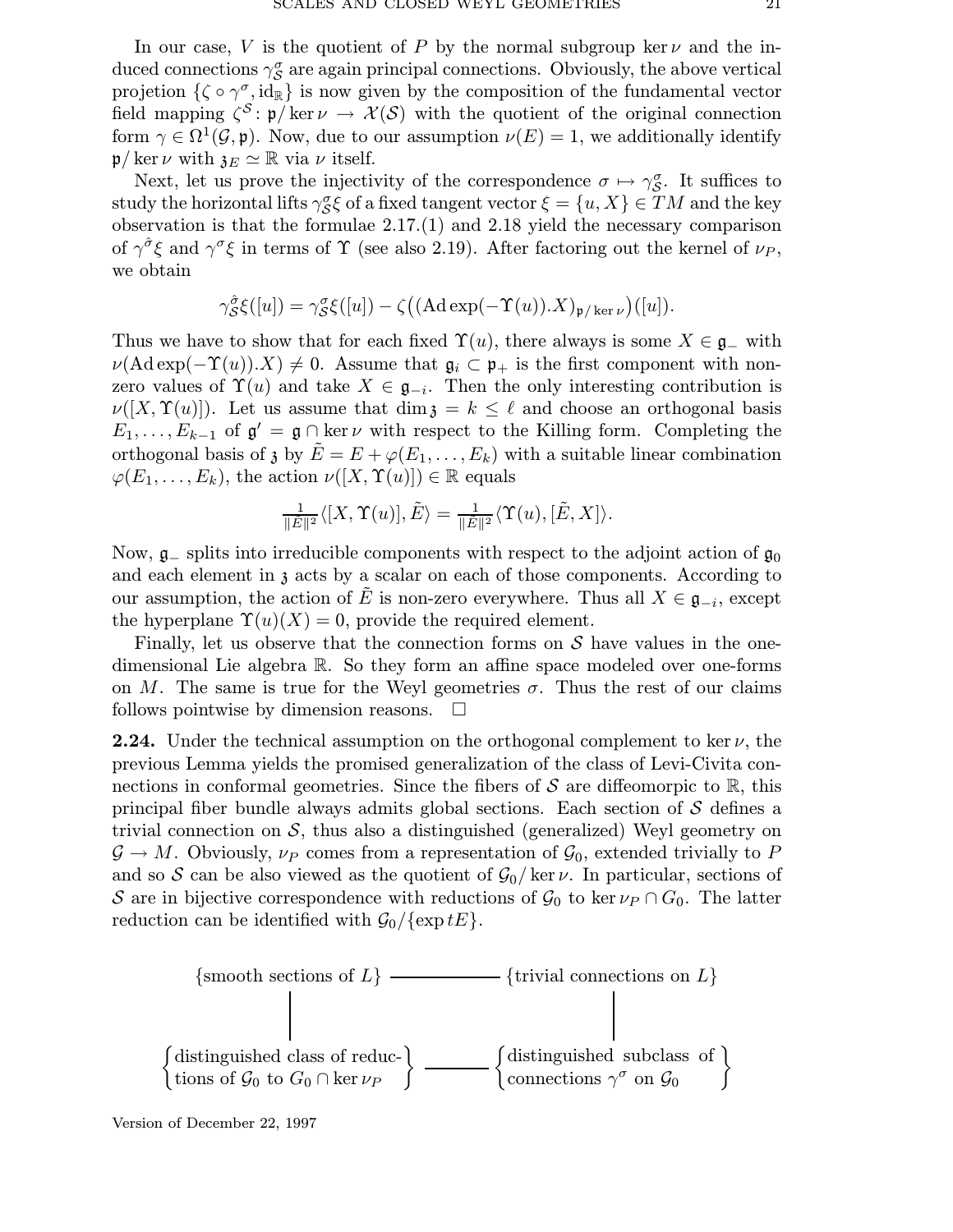**2.25. Definition.** Let  $M$  be a manifold equipped with a parabolic geometry of type  $G/P$ . An *admissible bundle of scales* is the affine bundle  $S_{\nu_P}$  such that the corresponding Lie algebra representation  $\nu : \mathfrak{p} \to \mathfrak{gl}(\mathbb{R})$  has a kernel whose orthogonal complement in the center  $\lambda$  acts non-trivially on the whole  $\mathfrak{p}_+$ . Let S be such a bundle. A scale on M is a section of  $S \to M$ . Weyl geometries  $\gamma^{\sigma}$ whose curvatures  $\kappa^{\sigma}$  satisfy  $\nu \circ \kappa_{\sigma} = 0$  are called *closed with respect to v*. Weyl geometries determined by scales are called exact (we shall often call them also scales).

2.26. Remarks. As already mentioned, the problems with the existence of all these objects are hidden in the existence of the representation  $\nu_P$  itself. We shall see on examples that only some of the reasonable representations of the Lie algebra do integrate to the group level, but even then a particular choice of G may be necessary. This will of course put additional requirements on the geometries in question and the scales might then exist only locally. On the other hand, the definition of the closed Weyl geometries with respect to  $\nu$  does depend on the Lie algebra representation  $\nu$  only and could be used independently of the existence problems with the scales.

The whole situation is nicely visible on the following diagram. Recall that all compositions of a section  $\sigma$  with the quotient projections are also  $G_0$ -equivariant and we obtain principal connections  $\gamma^{\sigma}$  on all levels in the diagram. The last but one level  $\mathcal{G}/P_+^{\ell}$  is of particular interest because its structure group  $P/P_+^{\ell}$  is the effective transformation group of g−.

$$
S = \mathcal{G}_0 / \ker \nu_P
$$
 scales

$$
\mathcal{G} \longrightarrow \mathcal{G}/P_{+}^{\ell} \longrightarrow \dots \longrightarrow \mathcal{G}_{0} = \mathcal{G}/P_{+}
$$
 reductions  
\n
$$
\downarrow \sigma \qquad \qquad \downarrow \qquad \qquad \downarrow
$$
reductions  
\n
$$
\downarrow \qquad \qquad \mathcal{G}_{0}/\{\exp tE\}
$$

Let us come back to the natural candidate for  $\nu$ , the representation given by the Killing form and recall that the evaluation of the one-form  $\Upsilon$  on X is also given by the Killing form. Chosing two Weyl geometries  $\sigma_2$ ,  $\sigma_1$ , with  $\sigma_2(u) = \sigma_1(u)$ .  $\Upsilon(u)$ , the equivariance of the Killing form implies for all  $X \in \mathfrak{g}_j$ 

$$
\nu \circ (\gamma^{\sigma_2} - \gamma^{\sigma_1})(\xi_u) = \frac{1}{\langle E, E \rangle} \langle \mathrm{Ad}_{\exp - \Upsilon(u)} \cdot X, E \rangle = \frac{1}{\langle E, E \rangle} \langle X, \mathrm{Ad}_{\exp \Upsilon(u)} \cdot E \rangle
$$
  
\n
$$
= \frac{1}{\langle E, E \rangle} \langle X, E + [\Upsilon(u), E] + \frac{1}{2} [\Upsilon(u), [\Upsilon(u), E]] + \dots \rangle
$$
  
\n
$$
= \frac{-1}{\langle E, E \rangle} \langle X, \sum_{i=1}^{\ell} i \Upsilon_i(u) + \text{higher order terms in } \Upsilon \text{'s} \rangle
$$
  
\n
$$
= \frac{1}{\langle E, E \rangle} \tilde{\jmath} \Upsilon(u)(X) + \text{higher order terms in } \Upsilon \text{'s}.
$$

Consequently, the variation of the connection forms on  $\mathcal S$  is linked to the one forms Υ in this way. In particular, they coincide for all |1|-graded Lie algebras g.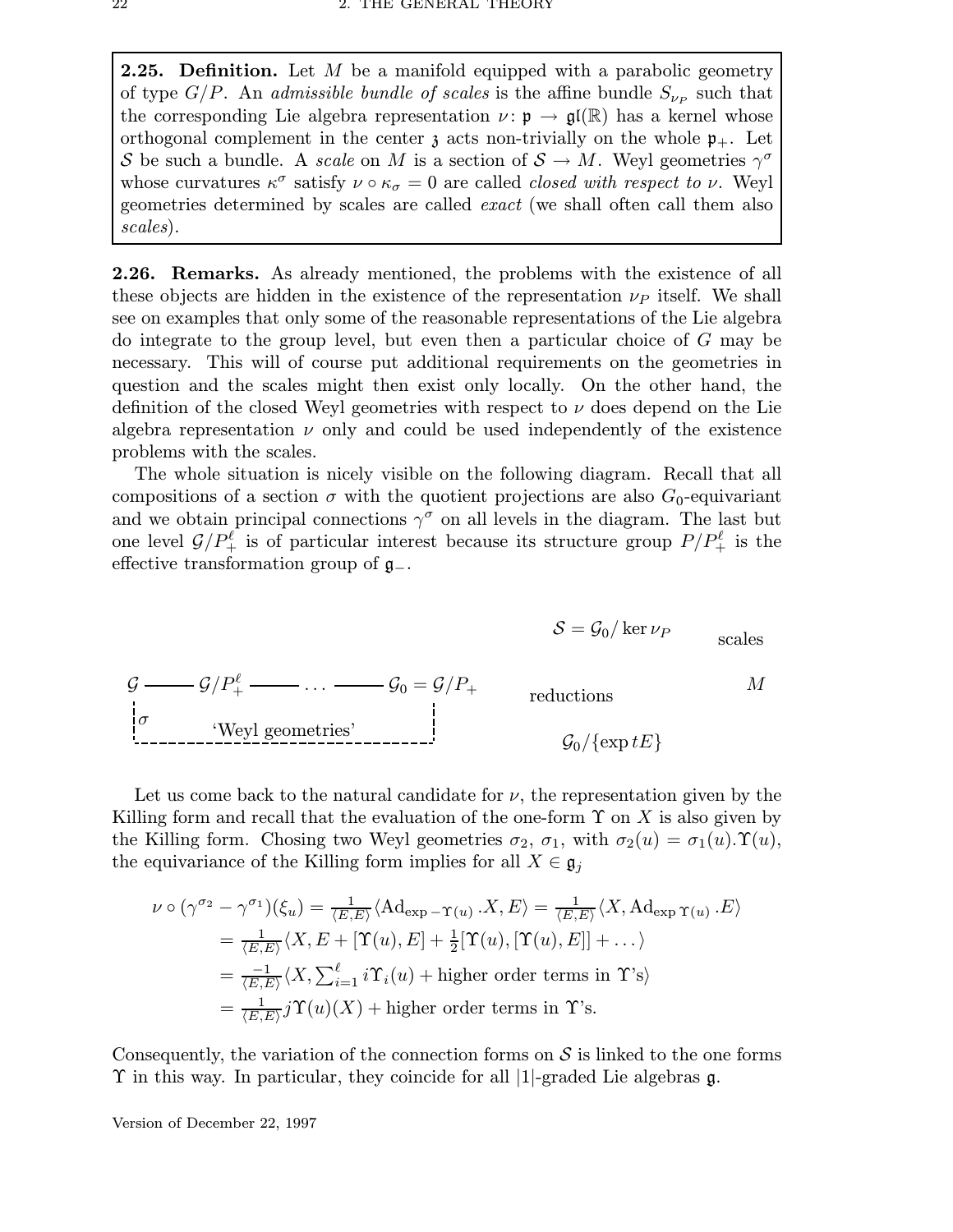If we choose two scales, i.e. two global sections  $\hat{s}$ , s of S and  $\hat{s} = f$  s for a positive smooth function  $f$ , then

$$
\nabla_{\xi}^{\hat{\gamma}s} s = \nabla_{\xi}^{\hat{\gamma}s} f^{-1}\hat{s} = -f^{-1}df(\xi).s
$$

Thus the one-form corresponding to f is always the closed form  $-f^{-1}df$ .

## Curvatures and torsions

In order to complete the discussion of the basic objects along the lines of the conformal geometries, we should understand better the curvatures and torsions of the Weyl geometries. First step towards this task is the next Proposition.

Let us recall that given the Weyl geometry  $\sigma: \mathcal{G}_0 \to \mathcal{G}$ , the induced Cartan connection  $\omega^{\sigma}$  is  $\sigma$ -related to the principal connection  $\gamma^{\sigma}$  on  $\mathcal{G}_0$ . Thus the torsion and curvature of  $\gamma^\sigma$  are  $\sigma$ -related to the  $\mathfrak{g}_-\oplus\mathfrak{g}_0$  component of the curvature  $\kappa^\sigma$  of  $\omega^\sigma$ as well. The next Proposition describes the difference between  $\kappa^{\sigma}$  and the canonical curvature  $\kappa$  on  $\mathcal{G}$ . This is only one of the sources of the variation of torsions and curvatures of the Weyl geometries, in general. The other contribution comes then from the evaluations in different frames in  $\mathcal{G}$ . The results admit a nice presentation in terms of the Lie algebra differential  $\partial$ . In particular, the values P(u) can be viewed as cochains  $P(u) \in \mathfrak{g}_-^* \otimes \mathfrak{p}_+ \subset C^1(\mathfrak{g}_-,\mathfrak{g})$  and then  $\partial P \in C^\infty(\mathcal{G}, C^2(\mathfrak{g}_-,\mathfrak{g})),$ 

$$
\partial P(u)(X,Y) = [X, P(u).Y] - [Y, P(u), X] - P(u).[X, Y].
$$

**2.27. Proposition.** Let  $\kappa^{\sigma}$  be the curvature of  $\omega^{\sigma}$ , let P be the corresponding deformation tensor. Then for all  $u \in \sigma(\mathcal{G}_0)$ 

$$
(\kappa^{\sigma} - \kappa)(u)(X, Y) = \partial P(u)(X, Y) + \nabla_X P(u).Y - \nabla_Y P(u).X
$$

$$
- [P(u).X, P(u).Y] + P(u) \circ \kappa_-^{\sigma}(u)(X, Y)
$$

**Proof.** We shall prove the Proposition for arbitrary two Cartan connections  $\psi$ and  $\chi$  which differ only in the  $\mathfrak{p}_+$ -components. Let us write  $\kappa^{\psi}$  and  $\kappa^{\chi}$  for their curvatures.

By definition

$$
(\kappa^{\chi} - \kappa^{\psi})(X, Y) = \psi([\psi^{-1}(X), \psi^{-1}(Y)]) - [X, Y] - \chi([\chi^{-1}(X), \chi^{-1}(Y)]) + [X, Y]
$$
  
=  $(\chi - P \circ \chi_{-})([\chi^{-1}(X), \chi^{-1}(Y)] + [\zeta_{P,X}, \chi^{-1}(Y)] + [\zeta_{P,X}^{-1}(X), \zeta_{P,Y}] + [\zeta_{P,X}, \zeta_{P,Y}] - \chi([\chi^{-1}(X), \chi^{-1}(Y)])$ 

In order to resolve the individual terms, we are going to evaluate the structure equation on appropriate data.

$$
d\chi(\chi^{-1}(P.X), \chi^{-1}(Y)) = -[P.X, Y] + 0
$$
  
=  $\mathcal{L}_{\chi^{-1}(Y)}\chi(\chi^{-1}(P.X)) - \chi([\chi^{-1}(P.X), \chi^{-1}(Y)])$   

$$
d\chi(\chi^{-1}(P.X), \chi^{-1}(P.Y)) = -[P.X, P.Y] + 0
$$
  
=  $\mathcal{L}_{\chi^{-1}(P.X)}\chi(\chi^{-1}(P.Y)) - \mathcal{L}_{\chi^{-1}(P.Y)}\chi(\chi^{-1}(P.X)) - \chi([\chi^{-1}(P.X), \chi^{-1}(P.Y)])$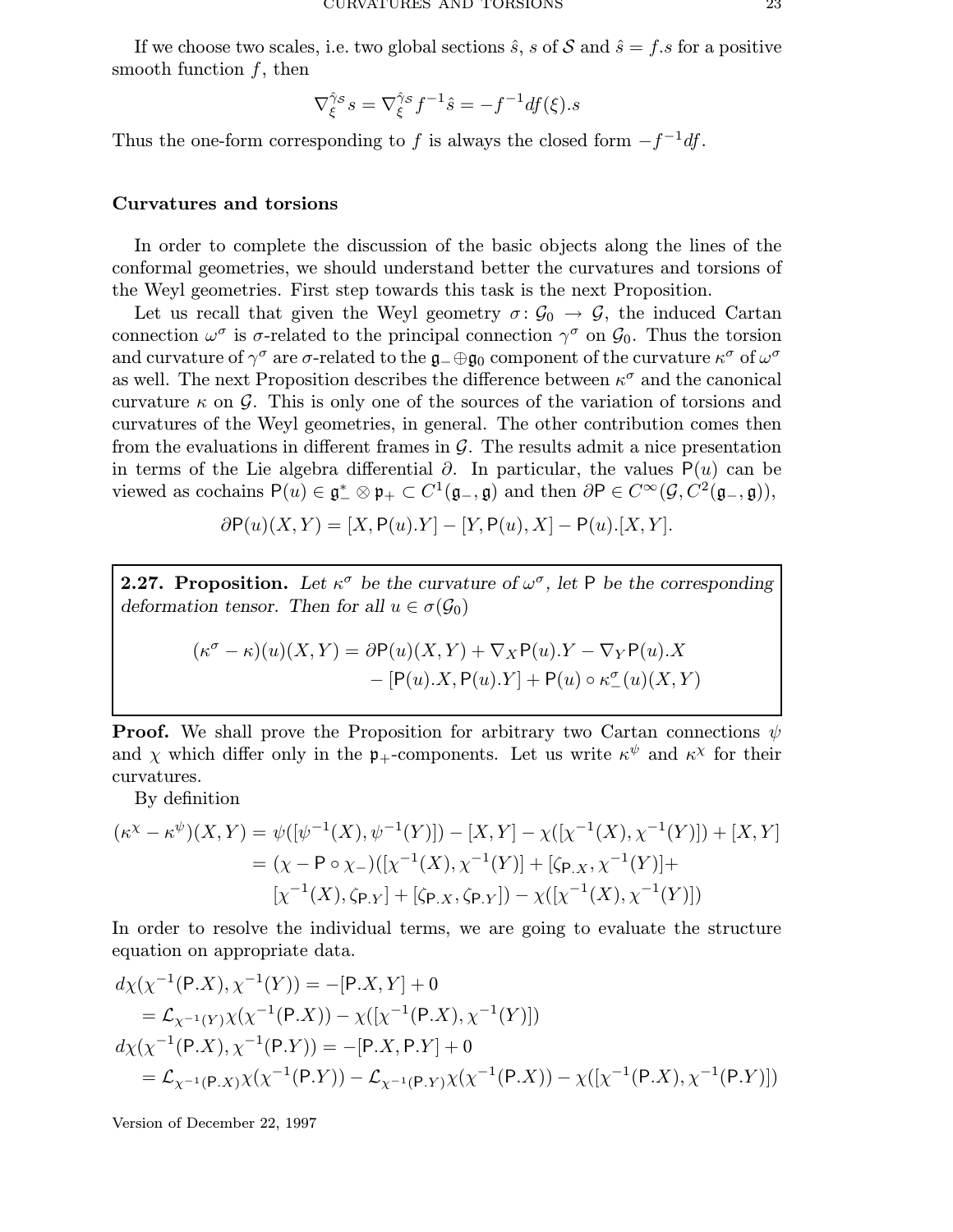Further, for any  $Z \in \mathfrak{p}$  we have

$$
\mathcal{L}_{\chi^{-1}(Z)}(\mathsf{P}.Y) = \frac{\partial}{\partial t}_{|0} \big( \mathrm{Ad}(\exp - tZ)(\mathsf{P}.(\mathrm{Ad}(\exp tZ).Y)) \big) = \mathsf{P}.[Z,Y] - [Z,\mathsf{P}.Y]
$$

and so the second equality above yields

$$
\chi([ \chi^{-1}(P.X), \chi^{-1}(P.Y)]) = P.[P.X, Y] - P.[P.Y, X] - [P.X, P.Y]
$$

Finally, we can collect (and cancel) all terms

$$
(\kappa^{\chi} - \kappa^{\psi})(X, Y) = \begin{cases} P \circ \kappa^{\chi}_{-}(X, Y) - P.[X, Y] + \\ [P.X, Y] - P.[P.X, Y] - \nabla^{\chi}_{Y}P.X - \\ [P.Y, X] + P.[P.Y, X] + \nabla^{\chi}_{X}P.Y + \\ P.[P.X, Y] - P.[P.Y, X] - [P.X, P.Y] \\ \n= \partial P(X, Y) + (\nabla^{\chi}_{X}P.Y - \nabla^{\chi}_{Y}P.X) \\ \n- [P.X, P.Y] + P \circ \kappa^{\chi}_{-}(u)(X, Y) \n\end{cases}
$$

Let us collect some corollaries for the curvatures and torsions of the Weyl geometries which are  $\sigma$ -related to the curvature  $\kappa^{\sigma}$ .

## 2.28. Observations.

- (1) We meet exactly the same behavior as in the conformal Riemannian geometries for all  $|1|$ -graded algebras  $\mathfrak{g}$ .
- (2) Only the Lie algebra cohomology differential of  $P^{\sigma}$  can be involved in the  $\mathfrak{g}_-$  component (i.e. in the torsion part) and in the  $\mathfrak{g}_0$  component (the Weyl curvature).
- (3) We have rather to decompose  $\kappa^{\sigma}$  by the homogeneities than by components in  $\mathfrak g$ . The non-vanishing component  $\kappa^i$  of the lowest degree is constant on the fibers of G.
- (4) Clearly,  $\partial P(u)(\mathfrak{g}_i \wedge \mathfrak{g}_j) \subset \mathfrak{g}_{\min\{i,j\}+1} \oplus \cdots \oplus \mathfrak{g}_\ell$  and so all torsion components  $\mathfrak{g}_i \wedge \mathfrak{g}_j \to \mathfrak{g}_{\leq \min\{i,j\}}$  of  $\kappa^{\sigma}$  are equal to those of  $\kappa$ . In particular, all  $\kappa^i$  with  $i \leq 1$  are always shared by all  $\kappa^{\sigma}$ .
- (5) The homogeneous components of  $\kappa^{\sigma}$  of degrees  $k \geq 2$  depend explicitly on  $P^{\sigma}$

The next theorem, together with the Kostant's version of the Bott-Borel-Weil theorem, yields a very efficient tool for discussions on local invariants of normal parabolic geometries. The proof can be found in [CSch]. See also 6.8-6.10 for basic exposition of the Lie algebra cohomology  $H^*_{*}(\mathfrak{g}_-,\mathfrak{g})$ , its Hodge structure, and the BBW-theorem.

**2.29. Theorem.** The curvature  $\kappa$  of a normal Cartan connection vanishes if and only if its harmonic part does. Moreover, if all homogeneous components of  $\kappa$  of degrees less than j vanish identically and there is no cohomology  $H_j^2(\mathfrak{g}_-,\mathfrak{g}),$ then also the curvature component of degree  $j$  vanishes.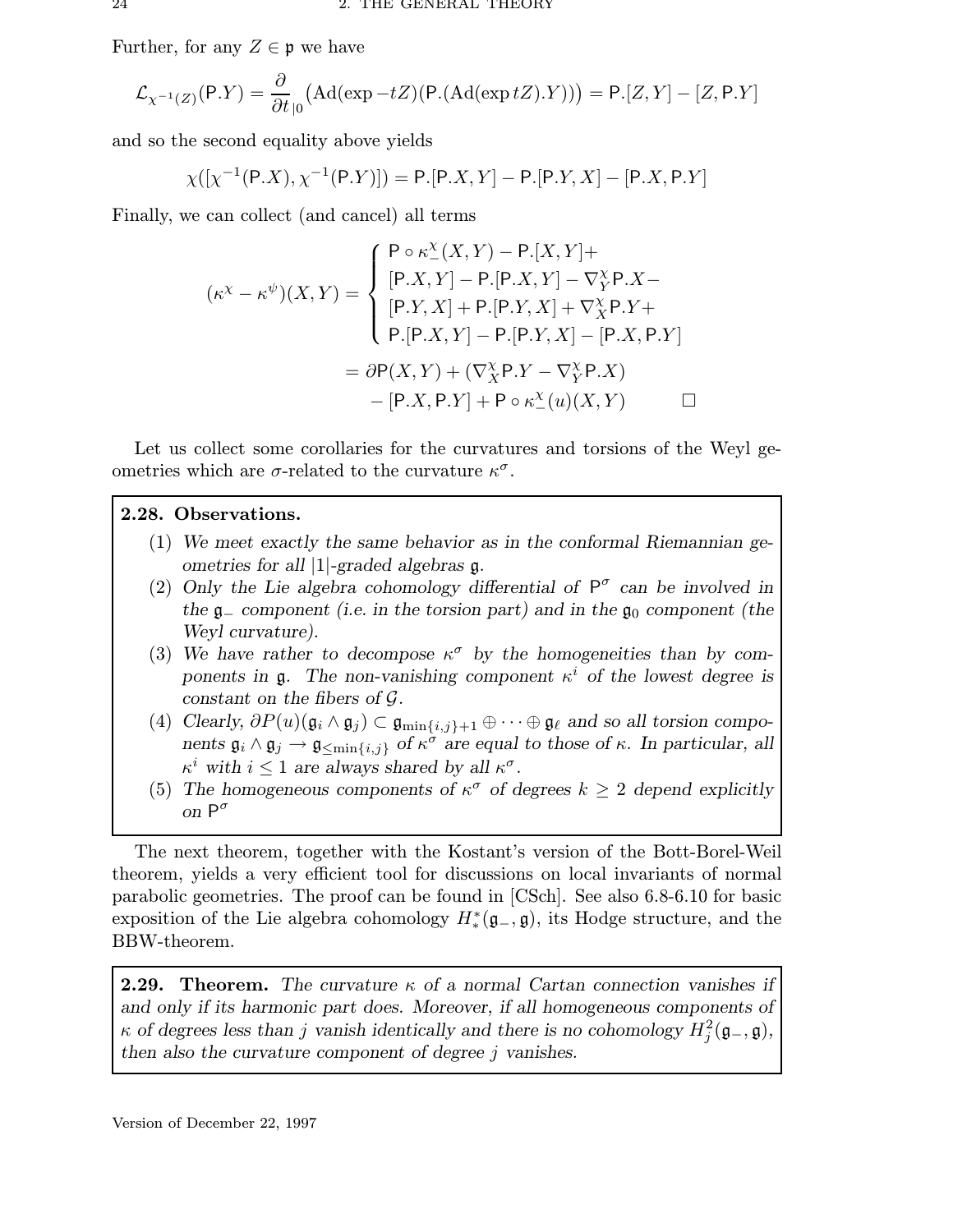2.30. Consequences. The latter theorem shows that it is again the Lie algebra cohomology (this time  $H^2(\mathfrak{g}_-, \mathfrak{g})$ ) which causes vanishing of many parts of  $\kappa$ . In fact the behavior of regular and normal parabolic geometries is always similar to conformal Riemannian geometries. There, in dimensions  $m > 3$ ,  $\kappa_{+}$  is essentially the Cotton-York tensor, which is non-zero in general but vanishes automatically whenever the Weyl curvature does. On three-dimensional manifolds,  $\kappa_1$  is the first non-vanishing part of the curvature, thus it is constant along the fibers of  $\mathcal G$  and yields an invariant, the Cotton-York tensor.

As an immediate corollary we see that the first possibly non-vanishing homogeneity in the curvature  $\kappa$  of a normal parabolic geometry is that one corresponding to the first non-vanishing cohomology. If the geometry is regular, this must be of positive homogeneous degree. Unfortunately, even for regular and normal geometries only the homogeneous component of degree one is shared by all torsions of the Weyl geometries, since the values of the deformation tensors  $P^{\sigma}$  enter otherwise, together with the effect of the evaluation in different frames. Thus even if there is no cohomology in the torsion part, this could only imply that some parts of the torsions of the Weyl geometries will vanish in general (analogously to the behavior of the curvature in the conformal Riemannian case).

2.31. Remark. Proposition 2.27 also helps a bit to understand the curvatures of the connections on the affine bundles of scales  $\mathcal{S}_{\nu_P}$  in terms of the deformation tensors of the corresponding Weyl geometries. In fact, we have to study  $\nu \circ \kappa^{\sigma}$ , evaluated at  $\sigma(v)$ ,  $v \in \mathcal{G}_0$ .

For the sake of simplicity, let us deal directly with the  $\mathfrak{z}_E$  component of the curvature  $\kappa^{\sigma}$  for closed Weyl geometries. This will also give the required information of the curvature  $\kappa_{\mathcal{S}}^{\sigma}$  with  $\nu$  defined by means of the Killing form, whenever this bundle exists. Only the following part of  $\langle E, E \rangle \cdot \nu(\kappa^{\omega} - {\kappa^{\omega}}^{\sigma})$  survives (notice also  $\langle E, E \rangle = 2 \sum_{i=1}^{\ell} i^2 \dim \mathfrak{g}_j$ 

$$
\langle [X, \mathsf{P}.Y] - [Y, \mathsf{P}.X], E \rangle = j \mathsf{P}(X, Y) - i \mathsf{P}(Y, X), \quad X \in \mathfrak{g}_{-i}, \ Y \in \mathfrak{g}_{-j}
$$

which is a sort of *weighted antisymmetrization* of P, viewed as a 2-tensor. This gives us two conclusions:

- For all closed Weyl geometries  $\sigma$ , the  $\delta_E$  component of the curvature  $\kappa$  of the defining Cartan connection  $\omega$  equals to the weighted antisymmetric part of  $P^{\sigma}$  on the image  $\sigma(\mathcal{G}_0)$
- In the presence of the affine bundle of scales  $\mathcal{S}_{\nu_P}$ , the curvatures of the induced connections  $\gamma_{\mathcal{S}}^{\sigma}$  on  $\mathcal{S}$  are given by the differences of the component  $\kappa_{3E}$  of the canonical curvature  $\kappa$  and the weighted antisymmetrizations of the Rho tensors  $P^{\sigma}$ .

## Analogies to conformal circles

The conformal circles and their various generalizations have been studied intensively, see e.g. [BaiE], [Eas], [CheM]. We present an extremely simple approach to such distinguished curves for all parabolic geometries. In fact, we simply extend the classical results on affine connections, which say that a curve is a (nonparameterized) geodesic line if and only if its development is a line.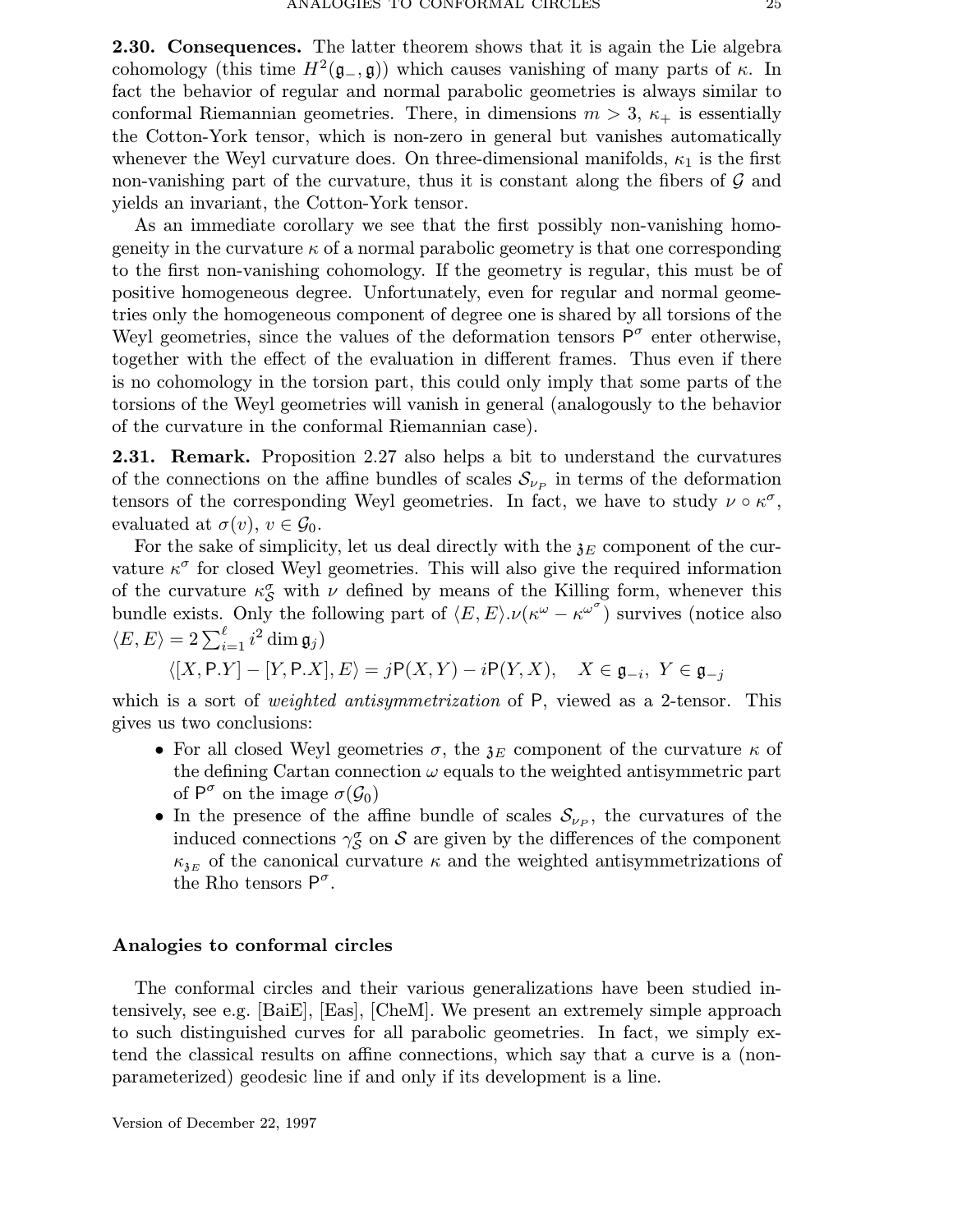**2.32. Cartan's circles.** Let  $M$  be a manifold with a parabolic geometry of the type  $G/P$ , i.e. we are given  $p: \mathcal{G} \to M$ ,  $\omega \in \Omega^1(\mathcal{G}, \mathfrak{g})$ . We can define a family of distinguished curves on M as follows: For each  $X \in \mathfrak{g}_{-}$  there is the horizontal vector field  $\omega^{-1}(X)$  on G and every frame  $u \in \mathcal{G}$  determines the unique flow line (integral curve)  $\operatorname{Fl}^{\omega^{-1}(X)}_t$  $\int_t^{\omega}$  (x)(*u*). We call the curves

$$
\mathbb{R} \ni t \mapsto \alpha^{u,X}(t) = p(\mathrm{Fl}_t^{\omega^{-1}(X)}(u)) \in M
$$

the horizontal flows (also Cartan's circles or simply generalized circles, cf. [Sha, p. 210]).

The tangent bundle TM is identified with  $\mathcal{G} \times_{\text{Ad}} (\mathfrak{g}/\mathfrak{p})$ , where  $\mathfrak{g}/\mathfrak{p}$  is viewed as g<sup>-1</sup>. This identification may be realized by  $\{u, X\}$   $\mapsto$   $Tp(\omega^{-1}(X)(u))$ . Thus, for each fixed tangent vector  $\xi = \{u, X\} \in T_{p(u)}M$ , the horizontal flow  $\alpha^{u,X}$  is tangent to  $\xi$ . Of course, the curve  $\alpha^{u,X}$  depends heavily on the choice of both u and X. We shall see, that there may be many horizontal flows tangent to the same vector, but there could be also only one (up to reparametrization). In certain sense, this behavior is similar to that of a family of circles tangent to a given vector in the plane.

**2.33. Developments of curves.** First we embed the manifold  $M$  into the canonical bundle  $FM = \mathcal{G} \times_P (G/P) \simeq \tilde{\mathcal{G}} \times_G (G/P) \simeq \tilde{\mathcal{G}}/P$ 

$$
M \ni p(u) \mapsto \{u, o\} \in \mathcal{G} \times_P (G/P)
$$

where  $u \in \mathcal{G}$ ,  $o = [e] \in G/P$ . (Of course, the value is independent of the choice of u.) Since G carries the canonical principal connection  $\tilde{\omega}$ , there is the induced connection on  $FM$ . This is a general connection on the associated bundle  $FM$ . We shall write  $\mathrm{Pt}^{\tilde{\omega}}(c, t, y)$  for its parallel transport of the point y along the curve  $c(s)$  at the time  $s = t$ . Let us notice that the fibers of FM are diffeomorphic to the homogeneous space  $G/P$ , but there is no distinguished diffeomorfism available. On the other hand, the existence of the global section  $M \to FM$  provides some analogy to the tangent bundle on  $M$ . More explicitly, it is not difficult to prove that the restrition of the vertical bundle  $VFM$  to  $M\subset FM$  is canonically isomorphic to the tangent bundle  $TM = \mathcal{G} \times_{P} \mathfrak{g}_{-}$ 

$$
T_xM \ni \{u, X\} \mapsto \{0_u, X\} \in V_xFM \subset T\mathcal{G} \times_P T(G/P).
$$

The (local) development of a curve  $\alpha(t) \subset M \subset FM$  at its point  $x = \alpha(0)$  is the curve  $\beta \colon \mathbb{R} \to F_xM$  defined for all t close to zero by the condition

$$
\mathrm{Pt}^{\tilde{\omega}}_t(\alpha, t, \beta(t)) = \alpha(t).
$$

**2.34. Lemma.** The development of each horizontal flow  $\alpha^{u,X}$  in the point  $x = p(u) \in M$  is the curve  $\beta^{u,X}(t) = \{u, [\exp tX]\}.$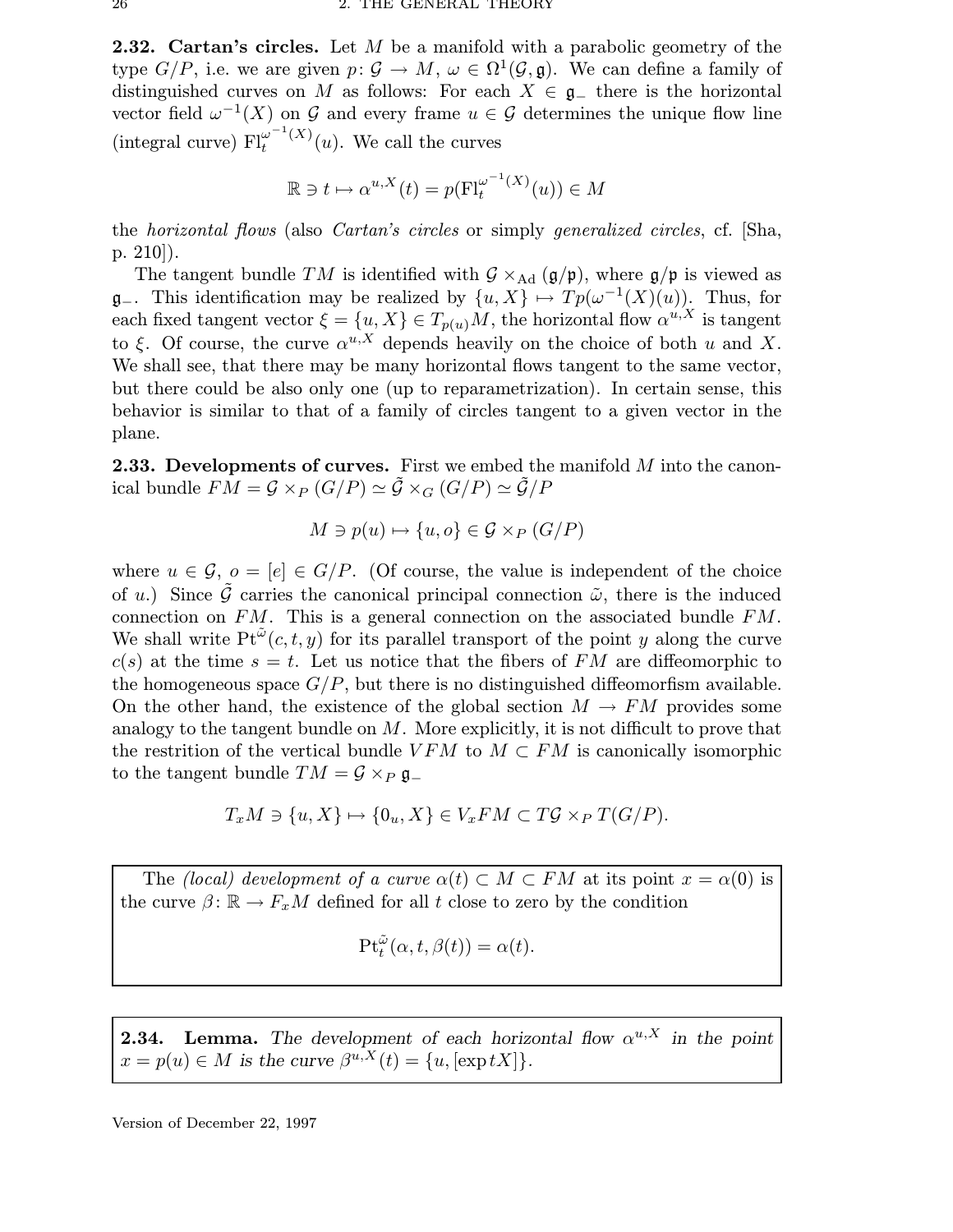**Proof.** We claim that the parallel transport of  $u \in \mathcal{G} \subset \tilde{\mathcal{G}}$ , along  $\alpha^{u,X}$ , is

(1) 
$$
\mathrm{Pt}^{\tilde{\omega}}(\alpha^{u,X},t,u) = \mathrm{Fl}^{\omega^{-1}(X)}_t(u).\exp(-tX)
$$

and the Lemma then follows easily: We have just to write down the parallel transport of  $\{u, [\exp tX]\}$  along our curve  $\alpha^{u,X}$ 

$$
\{u, [\exp tX]\} \mapsto \{ \mathrm{Fl}_t^{\omega^{-1}(X)}(u). \exp(-tX), [\exp tX] \} = \{ \mathrm{Fl}_t^{\omega^{-1}(X)}(u), [e] \}
$$

which is exactly the required formula.

So we are left with the proof of formula (1). The parallel transport is defined uniquely by the conditions

(a)  $\tilde{p}(\text{Pt}^{\tilde{\omega}}(\alpha^{u,X},t,u)) = \alpha^{u,X}(t)$ 

(b) 
$$
\mathrm{Pt}^{\tilde{\omega}}(\alpha^{u,X},0,u) = u
$$

(c)  $\tilde{\omega}(\frac{\partial}{\partial t}|_{t=0} \operatorname{Pt}^{\tilde{\omega}}(\alpha^{u,X},t+s,u)) = 0$ 

which are required whenever all expressions exist. Clearly, the right hand side of (1) satisfies (a) and (b) and we have to compute the derivative in (c).

$$
\frac{\partial}{\partial t}|_{t=0} \left( \mathbf{F} \mathbf{1}_{s+t}^{\omega^{-1}(X)}(u) \cdot \exp(-(s+t)X) \right) =
$$
\n
$$
= \frac{\partial}{\partial t}|_{t=0} \left( \mathbf{F} \mathbf{1}_{s}^{\omega^{-1}(X)}(u) \cdot \exp(-(s+t)X) \right) + Tr^{\exp(-sX)} \cdot \omega^{-1}(X) (\mathbf{F} \mathbf{1}_{s}^{\omega^{-1}(X)}(u))
$$
\n
$$
= -\zeta_{X} (\mathbf{F} \mathbf{1}_{s}^{\omega^{-1}(X)}(u) \cdot \exp(-sX)) + Tr^{\exp(-sX)} \cdot \omega^{-1}(X) (\mathbf{F} \mathbf{1}_{s}^{\omega^{-1}(X)}(u))
$$
\n
$$
= Tr^{\exp(-sX)} \cdot \left( -\zeta_{\text{Ad} \exp(-sX)} \cdot \mathbf{F} \mathbf{1}_{s}^{\omega^{-1}(X)}(u) + \omega^{-1}(X) (\mathbf{F} \mathbf{1}_{s}^{\omega^{-1}(X)}(u)) \right)
$$

By definition, the horizontal vector in  $T_u\tilde{\mathcal{G}}$  over  $\xi = \{u, X\} \in T_xM$ , with respect to  $\tilde{\omega}$ , is  $\omega^{-1}(X)(u) - \zeta_X(u)$ . Thus, using the right-invariance of  $\tilde{\omega}$ , we obtain

$$
\tilde{\omega}(\mathrm{Fl}_{s}^{\omega^{-1}(X)}(u))\bigg(Tr^{\exp(-sX)}\cdot\bigg(-\zeta_{X}(\mathrm{Fl}_{s}^{\omega^{-1}(X)}(u))+\omega^{-1}(X)(\mathrm{Fl}_{s}^{\omega^{-1}(X)}(u))\bigg)\bigg)=
$$

$$
=\mathrm{Ad}\exp(sX)\circ\tilde{\omega}(\omega^{-1}(X)-\zeta_{X})(\mathrm{Fl}_{s}^{\omega^{-1}(X)}(u))=0
$$

and (c) holds as well.  $\square$ 

2.35. In the rest of this subsection we shall study the links between the horizontal flows and the Weyl geometries, but let us first touch the question 'how many different horizontal flows leaving a fixed point in a given direction are there?'.

By the previous Lemma, there is a bijective correspondence between local horizontal flows leaving  $x \in M$  and distinct distinguished curves  $\beta^{u,X}$ . At the same time, it suffices to discuss the curves  $t \mapsto [\exp tX] \in G/P$ .

If the tangent space  $TM$  is irreducible (i.e.  $\frak{g}$  is [1]-graded), then for each tangent vector  $\xi = \{u, X\}$ , all curves  $\beta^{u. \exp Z, X} = \beta^{u, \text{Ad}_{(\exp Z)} X}, Z \in \mathfrak{g}_1$  are tangent to  $\xi$ . On the other hand, the Baker-Campbell-Hausdorff formula yields

$$
\exp \text{Ad}_{(\exp Z)} tX = \exp(tX + t[Z, X] + \frac{1}{2}t[Z, [Z, X]])
$$
  
=  $\exp tX \cdot \exp(-tX) \cdot \exp(tX + \dots)$   
=  $\exp tX \cdot \exp t^2(\frac{1}{2}[X, [X, Z]] + \text{terms in } \mathfrak{p} \text{ or higher order in } t)$   
=  $\exp(tX + \frac{1}{2}t^2[X, [X, Z]]) \cdot \exp(o(t^2)) \mod P$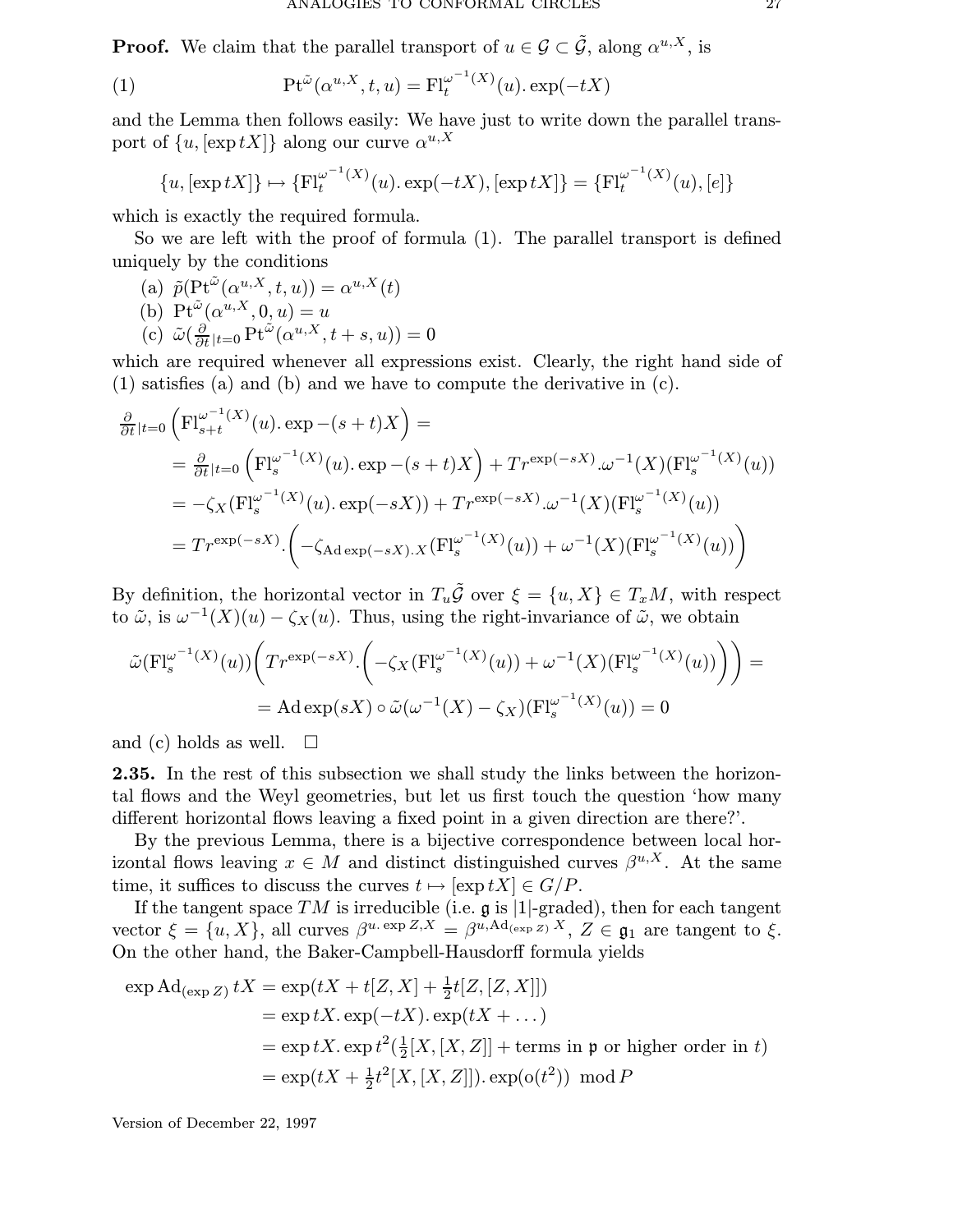Thus, if  $[X, [X, Z]]$  is not zero, then already the second derivative of the curve  $\beta^{u, X}$ at the origin changes. For general gradings, the behavior is much more subtle.

**2.36. Lemma.** For each  $X \in \mathfrak{g}_-, u \in \mathcal{G}$ , there locally exists a  $G_0$ -equivariant section  $\sigma: \mathcal{G}_0 \to \mathcal{G}$ , such that  $\overline{\mathrm{Fl}^{\omega^{-1}}_t(X)}$  $\sigma_t^{\omega}$  (x)  $(u) \in \sigma(\mathcal{G}_0)$  for all t. For each such  $\sigma$ , the deformation tensor  $P^{\sigma}$  vanishes on the tangent vectors to the horizontal flow  $\alpha^{u,X}.$ 

**Proof.** Let us write  $c(t) = p_0^{\ell}(\text{Fl}_t^{\omega^{-1}(X)})$  $\frac{d}{dt}$  (x)(u)). The requirement on  $\sigma$  then reads  $\sigma(c(t)) = \mathrm{Fl}^{\omega^{-1}(X)}_t$  $\int_t^{\omega}$  (x) (u). We can start with some equivariant section  $\sigma_0$  and look for a one-form  $\Upsilon$  which will give us the right  $\sigma$ . It suffices to define the values of  $\Upsilon(c(t))$  by

$$
\mathrm{Fl}^{\omega^{-1}(X)}_t(u) = \sigma_0(c(t)). \exp \Upsilon(c(t)).
$$

Such a one form  $\Upsilon$  locally always exists because the mapping  $t \mapsto c(t)$  is locally injective.

Let us write  $u_t := \mathrm{Fl}_t^{\omega^{-1}(X)}$  $\mathcal{H}_t^{\omega^{-1}(X)}(u), \text{ i.e. }Tp(\omega^{-1}(X)(u_t))=\{u_t,X\}\in TM \text{ is tangent}$ to  $\alpha^{u,X}(t)$  at t. Now, given a  $\sigma$  as above, we know  $\omega^{-1}(X)(u_t) = (\omega^{\sigma})^{-1}(X)(u_t) +$  $\zeta_{\mathsf{P}^\sigma.X}(u_t)$ . But since  $\omega^{-1}(X)(u_t) \in T\sigma(\mathcal{G}_0)$ , we have  $\omega^\sigma(\omega^{-1}(X)(u_t)) = X$  as well. Thus  $P^{\sigma}(u_t)$ .  $X = 0$  for all t for which the horizontal flow is defined.  $\square$ 

**2.37. Corollary.** A curve  $\alpha: \mathbb{R} \to M$  is a (non-parameterized) horizontal flow on some neighborhood of the origin if and only if there is a generalized Weyl geometry  $\sigma: \mathcal{G}_0 \to \mathcal{G}$ , such that  $\alpha$  is a geodesic for  $\gamma^{\sigma}$  and at the same time the deformation tensor  $P^{\sigma}$  vanishes along the curve  $\alpha$  on this neighborhood.

Proof. Follows directly from Lemma 2.36 and the fact that auto-parallel fields with respect to  $\omega$  and  $\gamma^{\sigma}$  coincide if P vanishes.  $\Box$ 

**2.38. Normal coordinates.** Let us define 'canonical coordinates'  $\varphi_u : \mathfrak{g}_- \to M$ given by a choice of the frame u, at least locally around the origin in  $\mathfrak{g}_-$ . For each  $u \in \mathcal{G}$ , there is a neighborhood U of  $0 \in \mathfrak{g}_-$  such that the flows  $\mathrm{Fl}^{\omega^{-1}(X)}_t$  $\int_t^{\omega}$  (*A*) (*u*) exist for all  $X \in U$  and  $t \leq 1$ . We define

$$
\overline{\varphi}_u \colon \mathfrak{g}_- \supset U \to \mathcal{G}, \quad \overline{\varphi}_u(X) = \mathrm{Fl}_1^{\omega^{-1}(X)}(u)
$$

$$
\varphi_u \colon \mathfrak{g}_- \supset U \to M, \quad \varphi_u(X) = p(\overline{\varphi}_u(X)).
$$

By the definition of the Cartan connections, the mapping  $\omega \times \pi : T \mathcal{G} \to \mathfrak{g} \times G$  is a global diffeomorphism and so  $\varphi_u$  is a locally defined diffeomorphism. The projection  $p_0^{\ell} \colon \mathcal{G} \to \mathcal{G}_0$  also determines the local  $G_0$ -equivariant section  $\sigma_u \colon \mathcal{G}_0 \to \mathcal{G}$  satisfying

$$
\sigma_u \circ p_0^{\ell} \circ \bar{\varphi} = \bar{\varphi}.
$$

We shall see in a moment that these special coordinates  $\varphi_u$  and the generalized Weyl geometries  $\sigma_u$  have particularly nice properties. Let us also observe that the choice of the frame u defines also a local trivialization of  $\mathcal{G} \to M$ .

Version of December 22, 1997

In the 1-graded we can start with a scale and choose Υ closed, so that the Lemma works with a scale as well. Look at the more general case!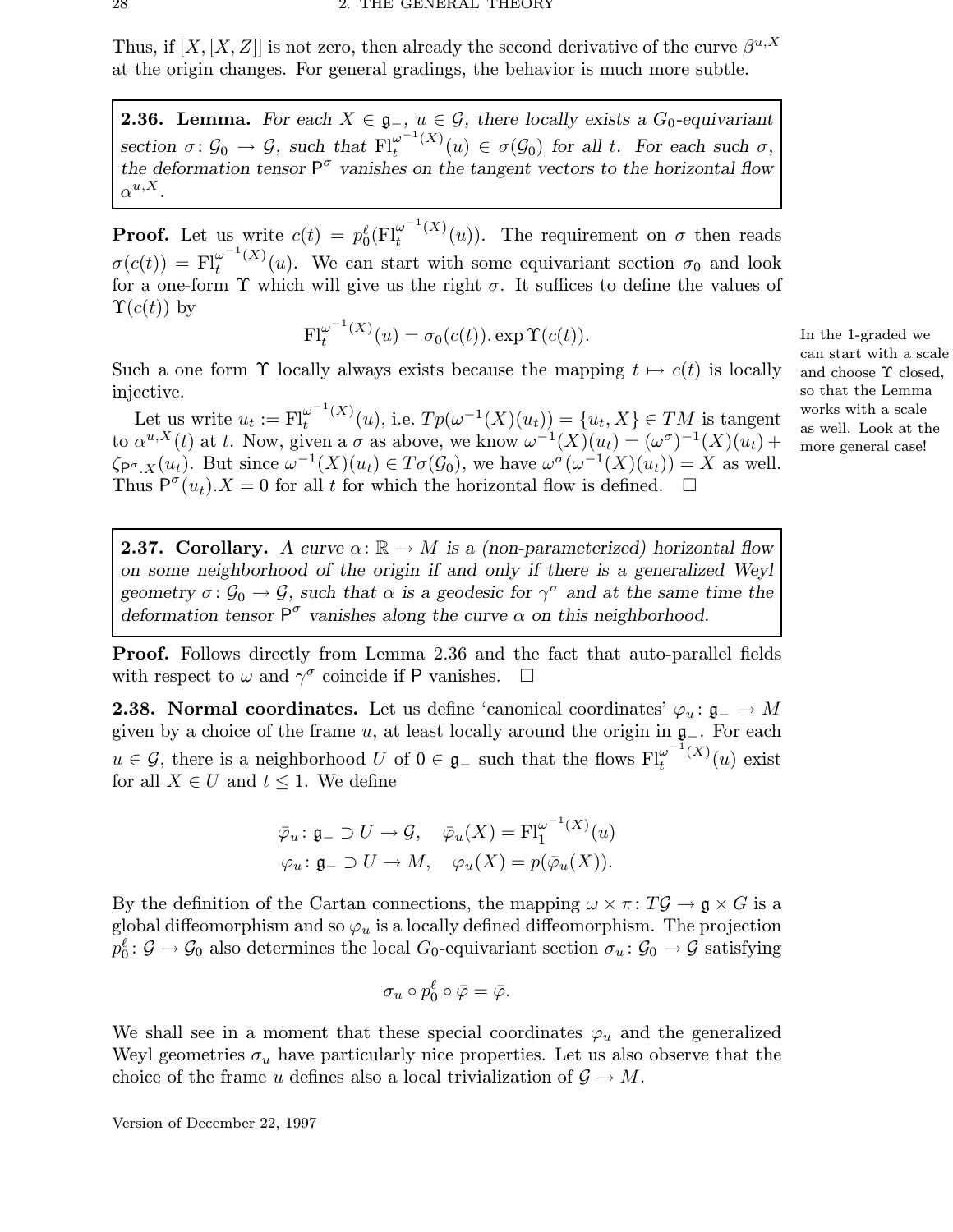In fact, the situation is quite analogous to the Riemannian geometries and their normal coordinates, only the discussion on the transformations under the change of the frame u is quite subtle in general. More explicitly, for each  $b \in P$ ,  $X \in \mathfrak{g}_-$ 

$$
(\mathrm{Fl}_1^{\omega^{-1}(\mathrm{Ad}\,b.X)}(u)).b = \mathrm{Fl}_1^{\omega^{-1}(X)}(u.b)
$$

which implies

$$
\varphi_{u,b}(X) = p(\mathrm{Fl}_1^{\omega^{-1}(\mathrm{Ad}\,b.X)}(u)).
$$

If  $b \in G_0$ , then Ad  $b.X \in \mathfrak{g}_-$  again, and we can recognize the transformation rules for normal coordinates known from Riemannian geometry. Once  $b = \exp Z \in P_+$ we have to distill the part in  $X + [X, Z] + \ldots$  contributing to the horizontal flows.

**2.39. Theorem.** Let  $\omega \in \Omega^1(\mathcal{G}, \mathfrak{g})$  be a Cartan connection on  $p: \mathcal{G} \to M$ . The normal coordinates  $\varphi_u$  determined by the frame  $u \in \mathcal{G}$ , the corresponding generalized Weyl geometry  $\sigma_u$ , and its Rho tensor  $P^{\sigma_u}$  have the following properties

(1) the symmetrization of the iterated invariant differential

$$
\mathcal{G}\stackrel{(\nabla^\omega)^k\mathsf{P}^{\sigma_u}}{\xrightarrow{\hspace*{1cm}}} \otimes^{k+1}\mathfrak{g}_-^*\otimes \mathfrak{p}_+ \stackrel{\text{Sym}}{\xrightarrow{\hspace*{1cm}}} \odot^{k+1}\mathfrak{g}_-^*\otimes \mathfrak{p}_+
$$

vanishes at u, for all orders  $k \geq 0$ . In particular,  $P^{\sigma_u}(u) \in \mathfrak{g}_-^* \otimes \mathfrak{p}_+$  vanishes.

- (2) all geodesics of  $\gamma^{\sigma}$  going through  $p(u)$  are generalized circles on a neighborhood of  $p(u)$
- (3) the curvature  $R^{\sigma_u}$  of the principal connection  $\gamma^{\sigma}$  at  $p_0^{\ell}(u) \in \mathcal{G}_0$  coincides with the  $\mathfrak{g}_0$ -component of the curvature  $\kappa$  of  $\omega$  at  $u$ .

**Proof.** Let us write briefly P instead of  $P^{\sigma}$ . Its value at u vanishes according to Lemma 2.36.

Next, we shall look at the first derivative of P. We have

$$
\nabla_Z^{\omega} \mathsf{P}(u)(X) = \frac{\partial}{\partial t}_{|0} \mathsf{P}(\mathsf{Fl}_t^{\omega^{-1}(Z)}(u))(X) = \frac{\partial}{\partial t}_{|0} \mathsf{P}(\mathsf{Fl}_1^{\omega^{-1}(tZ)}(u))(X).
$$

Thus, Lemma 2.36 implies  $\nabla_Z^{\omega}P(u)(Z) = 0 \in \mathfrak{p}_+$ , for all  $Z \in \mathfrak{g}_-$ . Consequently the mapping  $(X, Z) \mapsto \nabla_Z^{\omega} \mathsf{P}(u)(\tilde{X})$  is antisymmetric.

Surprisingly enough, the same elementary argument works in general. Let us consider the  $(k+1)$ -linear mapping  $\alpha$ 

$$
\otimes^k \mathfrak{g}_-\times \mathfrak{g}_-\ni(Y_1,\ldots,Y_k,X)\mapsto \nabla_{Y_k}^{\omega}\ldots \nabla_{Y_1}^{\omega}\mathsf{P}(u)(X)\in\mathfrak{p}_+.
$$

By definition,

$$
\alpha(Y_1,\ldots,Y_k,X)=\frac{\partial}{\partial t_k}_{|0}\left(\ldots\frac{\partial}{\partial t_1}_{|0}\left(P\circ \mathrm{Fl}_1^{\omega^{-1}(t_1Y_1)}\circ\ldots\circ \mathrm{Fl}_1^{\omega^{-1}(t_kY_k)}(u)(X)\right)\ldots\right).
$$

Thus,  $\alpha(X, X, \ldots, X) = \frac{\partial}{\partial t_k}_{|0} \ldots \frac{\partial}{\partial t}$  $\frac{\partial}{\partial t_1}_{|0}(\mathsf{P} \circ \mathrm{Fl}_{t_1+\cdots+t}^{\omega^{-1}(X)})$  $_{t_1+\cdots+t_k}^{\omega}$  $(u)(X)$  vanishes for all  $X \in$  $\mathfrak{g}_-$ . The complete symmetrization of  $\alpha$  equals to the polarization of the mapping  $X \mapsto \alpha(X, \ldots, X)$  and so it vanishes as well.

The other two claims are now obvious from the construction: The Rho tensor  $P^{\sigma}$  vanishes along all geodesics of  $\gamma^{\sigma}$  and so the conditions from Corollary 2.37 are satisfied. The difference of the curvature of  $\gamma^{\sigma}$  and the pullback of the  $\mathfrak{g}_0$ component of  $\kappa$  via  $\sigma$  is given by the  $\mathfrak{g}_0$ -component of  $\partial P$ , i.e. the mapping  $(X, Y) \mapsto$  $[X, P.Y] - [Y, P.X]$ , see 2.27. Since P vanishes at u, the third claim is obvious.  $\square$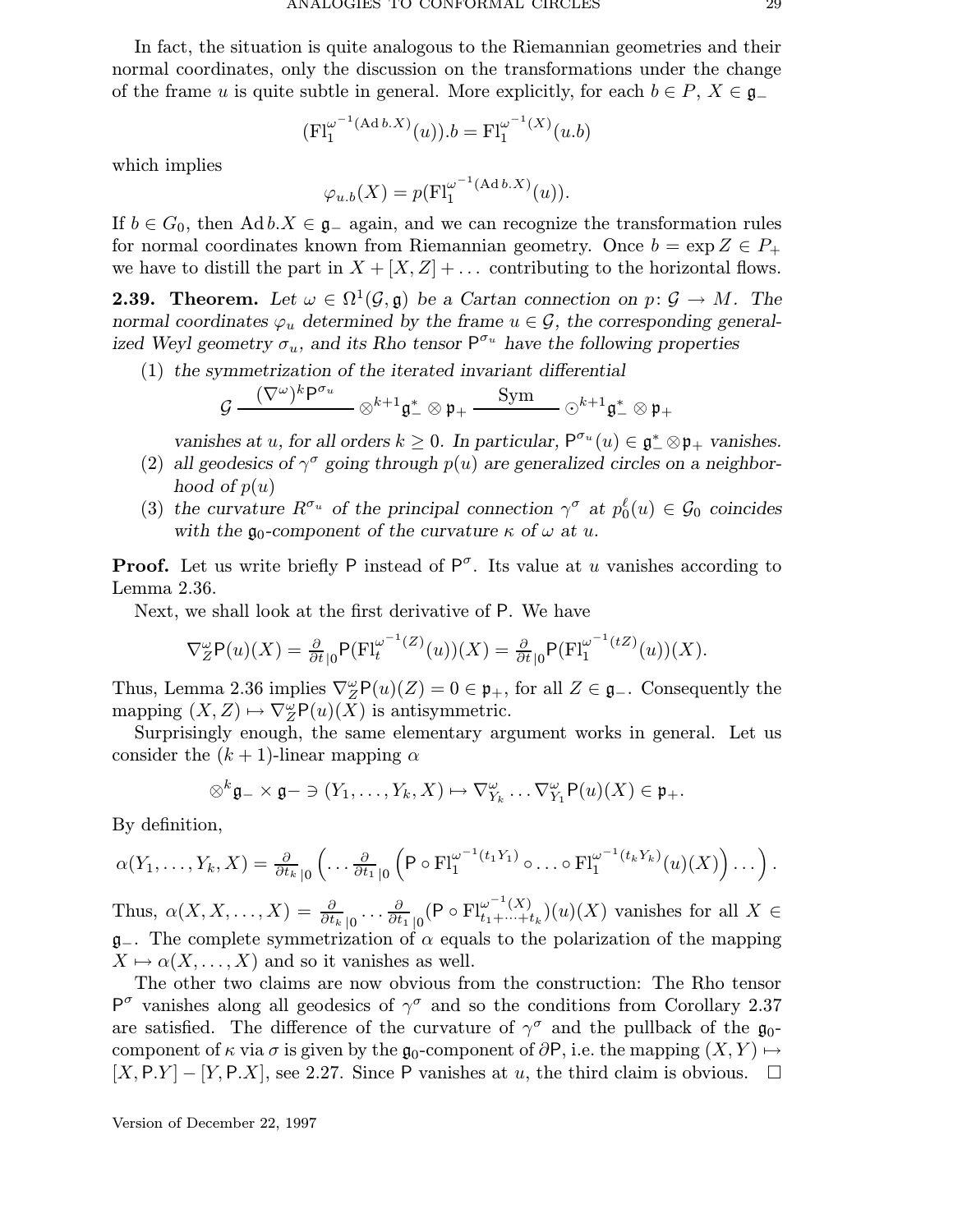## Correspondence spaces

Our general approach to parabolic geometries offers a straightforward generalization of the extremely useful twistor correspondences. We have just to mimic the treatment of the flat models in [BasE].

Let M be a manifold endowed with a parabolic structure of type  $G/P$ . Thus, we have the canonical bundle  $\mathcal{G} \to M$ , endowed with the Cartan connection  $\omega$ . Now, let us choose a parabolic subgroup  $Q \subset P \subset G$ , so that we have the manifold  $\mathcal{Q} = \mathcal{G}/Q$  and the principal Q-bundle  $\mathcal{G} \to \mathcal{Q}$ .

**2.40. Lemma.** For each parabolic subgroup  $Q \subset P \subset G$ , the Cartan connection  $\omega \in \Omega^1(\mathcal{G}, \mathfrak{g})$  is also a Cartan connection for the bundle  $\mathcal{G} \to \mathcal{Q}$ . Moreover, if  $\omega$ is a normal Cartan connection on  $M$ , then it is also normal on  $\mathcal{Q}$ .

**Proof.** Since  $Q \subset P$ ,  $\omega$  is still a Cartan connection on the principal Q-bundle  $\mathcal{G} \rightarrow \mathcal{Q}$ , cf. the definition. The formula for the codifferential reads (cf. 6.9)

$$
\partial^* \kappa(u)(X) = \sum_{\alpha} [\eta^{\alpha}, \kappa(X, \xi_{\alpha})] - \frac{1}{2} \sum_{\alpha} \kappa([\eta^{\alpha}, X]_{\mathfrak{g}_{-}}, \xi_{\alpha})
$$

where  $\xi_{\alpha}$ ,  $\eta^{\alpha}$  are dual basis of  $\mathfrak{g}_{-}$  and  $\mathfrak{p}_{+}$ . We can choose the basis for  $\mathfrak{p}_{+}$  in a way which admits its extension to basis of  $q_+$  and the additional elements  $\eta^{\alpha'}$  will all be in the reductive part of  $\mathfrak p$ . Thus, if we apply the formula for  $\partial^*$  in the case of the parabolic  $Q$ , all the additional terms in the sums will be killed by the horizontality of the curvature  $\kappa$ . Therefore the Cartan connection  $\omega$  remains normal also on  $\mathcal{G} \rightarrow \mathcal{Q}$ .  $\Box$ 

We say that  $\omega$  defines the *induced parabolic structure* on  $\mathcal{Q}$ .

## 2.41. Observations.

- (1) The induced parabolic geometry on  $Q$  is flat if and only if the original parabolic geometry on  $M$  is flat on  $\mathcal{Q}$ .
- (2) The parabolic geometry induced by a torsion-free one on M is not torsionfree in general.
- (3) Whenever there is some cohomology of the pair  $(\mathfrak{g}, \mathfrak{q})$  with non-positive homogeneity, the parabolic structure induced on  $\mathcal Q$  by a regular Cartan connection  $\omega$  on  $\mathcal{G} \to M$  need not be regular any more.

**Proof.** The first observation is obvious since the Cartan connection  $\omega \in \Omega^1(\mathcal{G}, \mathfrak{g})$ is the same one for both geometries and so the curvature is given by the same structure equation. The length of the grading of  $\mathfrak g$  given by  $\mathfrak g$  is strictly bigger than that of  $(g, \mathfrak{p})$ . In particular, the homogeneities of elements in  $g_-\$  decrease in general. On the other hand, the curvature  $\kappa$  is the same one on Q but with different splitting into homogeneous components. The available degrees of homogeneity can only decrease though. This explains the remaining claims. We shall meet explicit examples later.  $\square$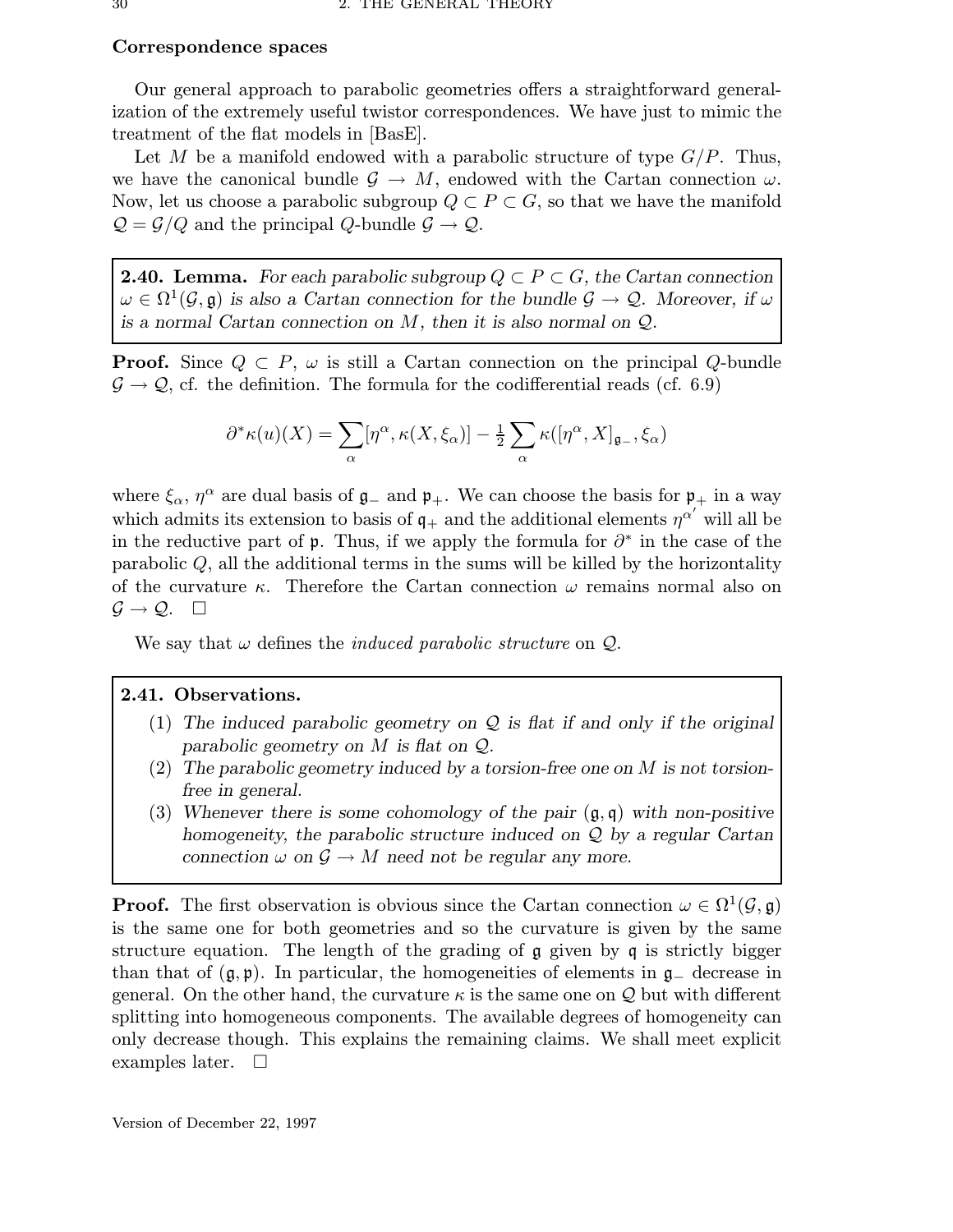2.42. Remarks. In fact, due to the construction, the induced parabolic geometries on the *correspondence space*  $Q$  are somewhat special. Indeed, some parts of the curvature on  $\mathcal{G} \to \mathcal{Q}$  have to vanish automatically (more or less these must be those enabling the 'integration of the fibers' in  $\mathcal{G}/Q$  over individual points in M).

In terms of the Dynkin diagrams with some crossed nodes (describing  $P \subset G$ ), we obtain the correspondence spaces  $\mathcal Q$  for each choice of a set of further nodes to be crossed. Of course, in order to complete the analogy to the twistor correspondences, we should be able to reverse this construction as well. This means, we should like to start with a parabolic geometry on  $\mathcal{Q}$ , to remove some crosses (i.e. to choose  $P' \supset Q$  and to seek for a manifold M' equipped with the compatible geometry of type  $G/P'$ . This would clearly require certain integrability conditions on the curvature of  $\omega$ . Together with the automatic partial flatness of the correspondence space  $Q$ , the latter conditions will probably force vanishing of the whole curvature  $\kappa$  of  $\omega$  in many cases. A careful study of this problem has to be done yet.

## How to deal with examples?

Let us formulate a sequence of steps which should lead quickly to a better understanding of the basics of any particular parabolic geometry. We shall work out several explicit examples in Sections 4-5.

## 2.43. Recipe.

- (1) Find the filtration of the p-module g with respect to the adjoint action of P and understand the individual  $\mathfrak{g}_0$ -submodules; find a suitable base of the center of  $\mathfrak{g}_0$  including the grading element E and compute the actions of these base elements on  $\mathfrak{g}_0$ -modules; understand the geometries in terms of this filtration.
- (2) Find all  $\mathfrak{g}_0$ -submodules in  $H^2(\mathfrak{g}_-,\mathfrak{g})$  and relate them to submodules in  $\mathfrak{g}_{-}^* \otimes \mathfrak{g}_{+}^* \otimes \mathfrak{g}_{+}^*$  understand the local invariants of the goemetries.
- (3) Find a reasonable bundle of scales  $S$  (at least locally) and describe explicitly its relation to the  $G_0$ -structures on TM and (generalized) Weyl geometries induced by scales.
- (4) Understand explicitly the generalized Weyl geometries, their torsions and curvatures, the twistor connections, horizontal flows, etc.

Of course, only the first two steps are completely algorithmic. The decomposition of the filtrations is a standard task in finite dimensional representation theory (starting with the highest root of  $g$  we find all the submodules, one after the other; the actions of central elements are easily readable from the Dynkin diagram and the inverse to the Cartan matrix, see Section 6 for more details). The second step requires to use Konstant's BBW theorem and to find explicit information about the generators of the cohomologies.

The third step will always need some insight in the special geometry in question. The aim is in fact to identify the bundle  $S$  with some line bundle intrinsic to the particular geometric situation. The archetypical example is the conformal Riemannian geometry: we understand  $S$  as a square root of the line bundle of the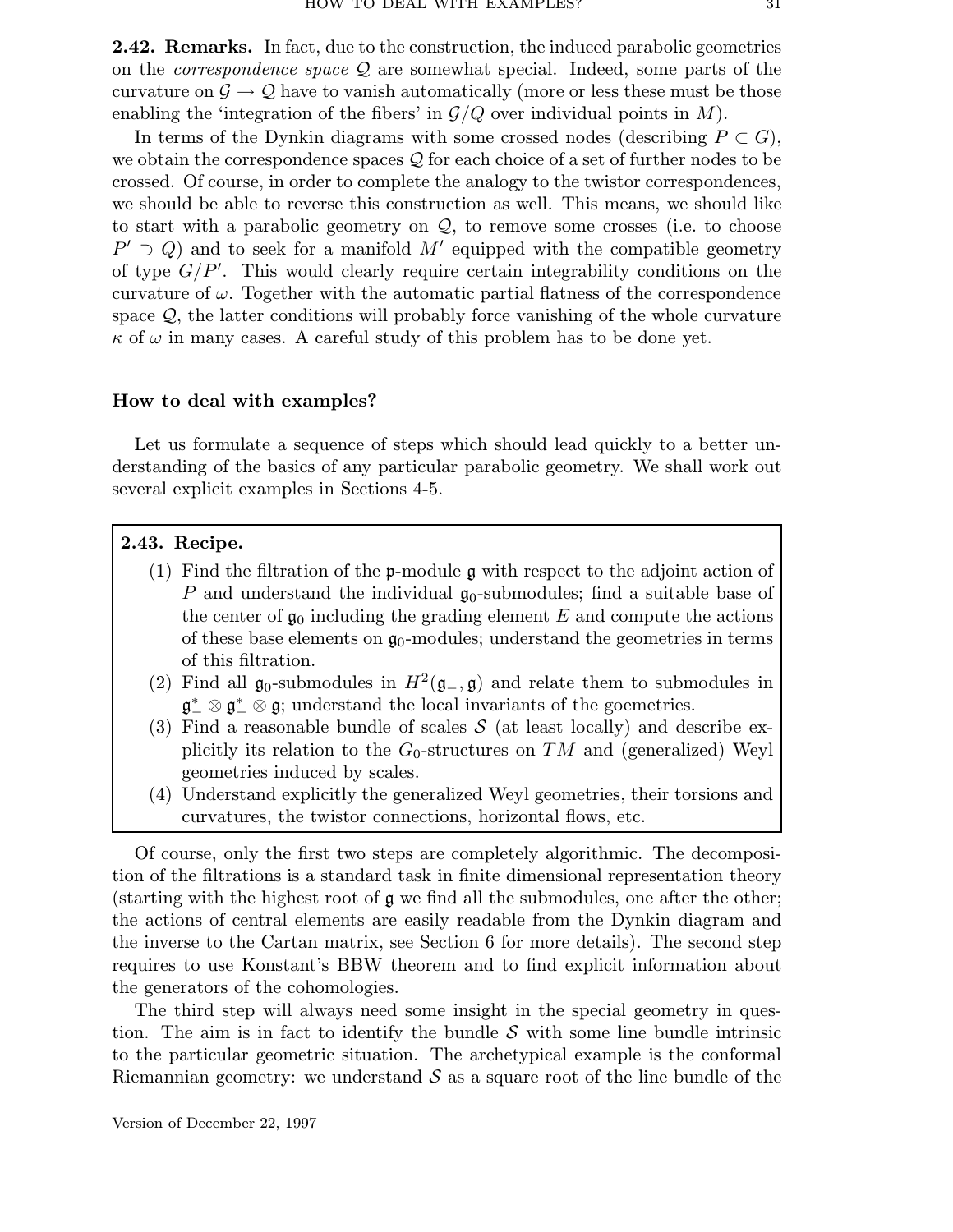distinguished conformal metrics.

The rest should be a separate interesting research project for many choices of G and P.

## 3. Invariant Operators

Each action  $\lambda$  of the Lie group P on a manifold S yields natural bundles  $\mathcal{E}(\lambda)$  =  $\mathcal{G} \times_{P} S$  over all manifolds M with parabolic geometries of type  $G/P$ . In particular, if  $\lambda$  is a linear representation of P on a vector space  $\mathbb E$  then  $\mathcal E(\lambda)$  is a natural vector bundle. Differential operators between such bundles  $\mathcal{E}(\lambda)$ ,  $\mathcal{E}(\mu)$  are most suitably described by mappings on the jet prolongations  $J^k \mathcal{E}(\lambda)$ .

Roughly speaking, the invariant operators are those differential operators which are defined for all bundles  $\mathcal{E}(\lambda), \mathcal{E}(\mu)$  with certain fixed  $\lambda$  and  $\mu$ , in a sort of universal way, independent of any further choices. On the subcategory of locally flat geometries of type  $G/P$ , we can employ the standard definition of natural operators, i.e. we consider the differential operators commuting with the action of morphisms (see [KMS] for a general theory for such questions). Since there are many representations of P but very few morphisms in general, this definition does not extend easily to the whole category. We will not discuss the possibilities for axiomatic definitions of invariant operators now. Rather we shall present some procedures producing families of operators, which clearly are invariant in any reasonable sense.

We shall begin with a detailed discussion on the algebraic structure of jets of sections of natural bundles on manifolds with parabolic geometries. In view of our general aims, we shall restrict ourselves to linear representations  $\lambda$  of P on E. The symbol  $\mathbb{E}_{\lambda}$  will always denote the resulting P-module (and also the p-module), we shall also use the same  $\lambda$  for the Lie algebra homomorphism  $\mathfrak{p} \to \mathfrak{gl}(\mathbb{E}_{\lambda})$ . In fact the whole  $P$  is always the semi-direct product of its reductive Levi part  $G_0$  and  $\exp \mathfrak{p}_+$ , so that may work with  $(G_0, \mathfrak{p})$ -modules.

## Algebraic structure of jets

3.1. First order jets. In the special case of the homogeneous vector bundle  $\mathcal{E}(\lambda) = G \times_P \mathbb{E}_{\lambda}$  over the homogeneous space  $G \to G/P$ , the jet prolongations  $J^k \mathcal{E}(\lambda)$  inherit the action of G. If we view sections in  $C^{\infty} \mathcal{E}(\lambda)$  as P-equivariant functions  $s \in C^{\infty}(\mathcal{G}, \mathbb{E}_{\lambda})^P$ , then the 1-jets of sections at the distinguished point  $o \in G/P$  are identified with 1-jets of these equivariant functions at the unit  $e \in G$ and the action is given by  $g.(j_e^1s) = j_e^1(s \circ \ell_{g^{-1}})$  for all  $g \in G$ . Indeed, for each section s and any local section  $u$  of  $\mathcal G$  we have

$$
g \cdot j_o^1(x \mapsto \{u(x), s(u(x))\}) = j_o^1(x \mapsto \{\ell_g \circ \ell_{g^{-1}} \circ u(x), s(\ell_{g^{-1}} \circ u(x))\})
$$
  
=  $j_0^1(x \mapsto \{u(x), s \circ \ell_{g^{-1}}(u(x))\}).$ 

Thus the induced action of  $Z \in \mathfrak{p}$  on the section s is given by differentiation in the direction of the right invariant vector field  $\zeta_Z^R$  on G,  $Z.j_e^1s = -j_e^1\zeta_Z^R.s$ .

We shall write the jets as  $j_e^1 s = (v, \varphi) \in \mathbb{E}_{\lambda} \oplus (\mathfrak{g}_-^* \otimes \mathbb{E}_{\lambda})$ , where we identify  $T_eG \simeq \mathfrak{g}_- \oplus \mathfrak{p}$  via  $\omega$ , i.e.  $v = s(e)$  and  $\varphi(X) = \omega^{-1}(X).s(e)$ . Now we can express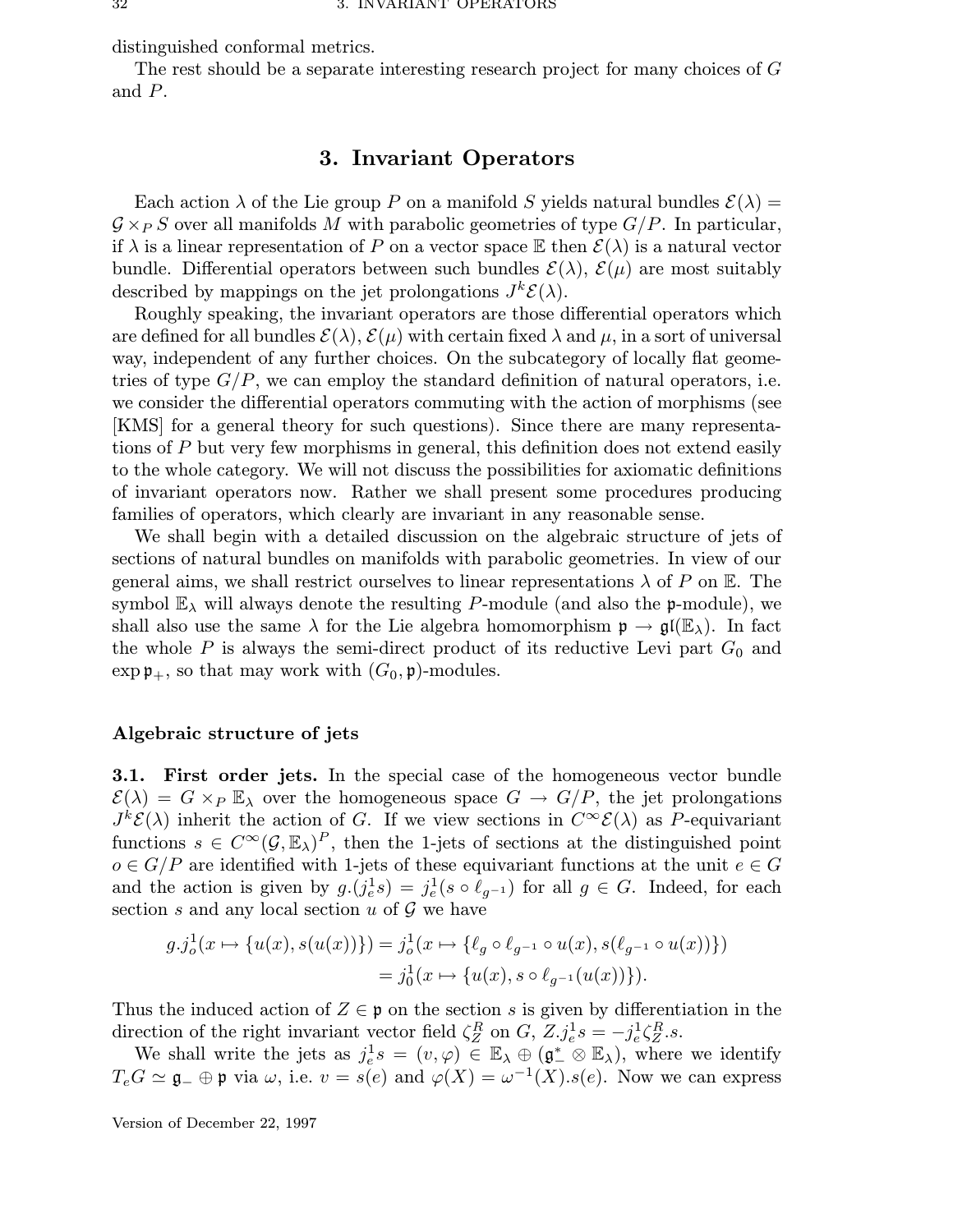the action of  $Z \in \mathfrak{p}$  in these terms (we use the commuting of the left invariant fields and the right invariant fields and the fact that their values at  $e$  coincide)

$$
(v, \varphi) \mapsto -j_e^1 \zeta_Z^R . s = \left( -\zeta_Z^R . s(e), (X \mapsto -\omega^{-1}(X).(\zeta_Z^R . s)(e)) \right)
$$
  
\n
$$
= \left( -\omega^{-1}(Z). s(e), (X \mapsto -\omega^{-1}(Z).(\omega^{-1}(X). s)(e)) \right)
$$
  
\n
$$
(1) \qquad = \left( \lambda(Z)(v), (X \mapsto -\omega^{-1}(X).(\omega^{-1}(Z). s)(e) - [\omega^{-1}(Z), \omega^{-1}(X)]. s(e)) \right)
$$
  
\n
$$
= \left( \lambda(Z)(v), (X \mapsto \lambda(Z) \circ \varphi(X) - \varphi \circ \mathrm{ad}_{-}(Z)(X) + \lambda(\mathrm{ad}_{\mathfrak{p}}(Z)(X)(v))) \right)
$$
  
\n
$$
= \left( \lambda(Z)(v), \lambda(Z) \circ \varphi - \varphi \circ \mathrm{ad}_{-}(Z) + \lambda(\mathrm{ad}_{\mathfrak{p}}(Z)(\lambda)) (v) \right).
$$

So we define the p-module  $J^1\mathbb{E}_{\lambda}$  as  $\mathbb{E}_{\lambda} \oplus (\mathfrak{g}_{-}^* \otimes \mathbb{E}_{\lambda})$  with the p-action given by (1). We call this module the *first jet prolongation* of  $\mathbb{E}_{\lambda}$ . Obviously, for each pmodule homomorphism  $\alpha \colon \mathbb{E}_{\lambda} \to \mathbb{E}_{\mu}$  the mapping  $J^1\alpha \colon (v, \varphi) \mapsto (\alpha(v), \alpha \circ \varphi)$  is a well defined p-module homomorphism  $J^1 \mathbb{E}_{\lambda} \to J^1 \mathbb{E}_{\mu}$ . Thus  $J^1$  is a functor on p-modules. We shall also write  $J^1\lambda$  for the corresponding representation.

Next, consider an arbitrary principal P-bundle G with Cartan connection  $\omega$ . The P-module  $\mathbb{E}_{\lambda}$  gives rise to the associated bundle  $\mathcal{E}(\lambda)$  and its first jet prolongation  $J^1\mathcal{E}(\lambda)$ .

## **3.2. Proposition.** The invariant differentiation  $\nabla^{\omega}$  defines the mapping

$$
\iota\colon C^\infty(\mathcal{G},\mathbb{E}_\lambda)^P\to C^\infty(\mathcal{G},J^1\mathbb{E}_\lambda)^P,\quad \iota(s)(u)=(s(u),(X\mapsto \nabla^\omega s(u)(X)))
$$

which yields a diffeomorphism  $J^1\mathcal{E}(\lambda) \simeq \mathcal{G} \times_P J^1\mathbb{E}_{\lambda}$ . For each fiber bundle morphism  $f: \mathcal{E}(\lambda) \to \mathcal{E}(\mu)$  given by a P-module homomorphism  $\alpha: \mathbb{E}_{\lambda} \to \mathbb{E}_{\mu}$ , the first jet prolongation  $J<sup>1</sup>f$  corresponds to the P-module homomorphism  $J<sup>1</sup>\alpha$ .

**Proof<sup>1</sup>**. Let us recall that  $\nabla^{\omega} s(u)(X) = \omega^{-1}(X)(u)$ .s. Thus the mapping  $\iota: s \mapsto$  $(s, \nabla^{\omega}s)$  is well defined and depends on first jets only, but we have to check its equivariance. This means exactly the commuting with the derivatives in the directions of fundamental vector fields  $\omega^{-1}(Z)$ ,  $Z \in \mathfrak{p}$ . So we aim at  $-\zeta Z(\zeta)(u) =$  $J^1\lambda(Z) \circ \iota(s)(u)$ . To see this, we just have to copy the computation 3.1.(1) and to remember that the curvature of any Cartan connection is horizontal:

$$
-\zeta_{Z}.\iota(s)(u) = (-\omega^{-1}(Z).\iota(u), (X \mapsto -\omega^{-1}(Z).\omega^{-1}(X).\iota)(u)))
$$
  
= (\lambda(Z)(s(u)), (X \mapsto -\omega^{-1}(X).\omega^{-1}(Z).\iota)(u) - \omega^{-1}([Z, X]).s(u)))  
= (\lambda(Z)(s(u)), (X \mapsto \lambda(Z) \circ \nabla^{\omega}s(u)(X) - \nabla^{\omega}s(u) \circ \mathrm{ad}\_{-}(Z)(X)   
+ \lambda(\mathrm{ad}\_{\mathfrak{p}}(Z)(X))(s(u))))

Clearly, we have constructed a diffeomorphism  $J^1 \mathcal{E}(\lambda) \to E \times_P J^1 \mathbb{E}_{\lambda}$ .

Finally, consider a homomorphism  $\alpha: \mathbb{E}_{\lambda} \to \mathbb{E}_{\mu}$ . The corresponding homomorphism  $f: \mathcal{E}(\lambda) \to \mathcal{E}(\mu)$  is defined by  $\{u, v\} \mapsto \{u, \alpha(v)\}\)$ , and so the induced action on sections is  $(x \mapsto \{u(x), s(u(x))\}) \mapsto (x \mapsto \{u(x), \alpha \circ s(u(x))\})$ . Taking 1-jet of this expression we obtain just the homomorphism  $J^1\alpha$ .  $\square$ 

<sup>1</sup>Similar arguments appeared first implicitly in [CSS1] and in a very special case in the Master Thesis by Martin Panák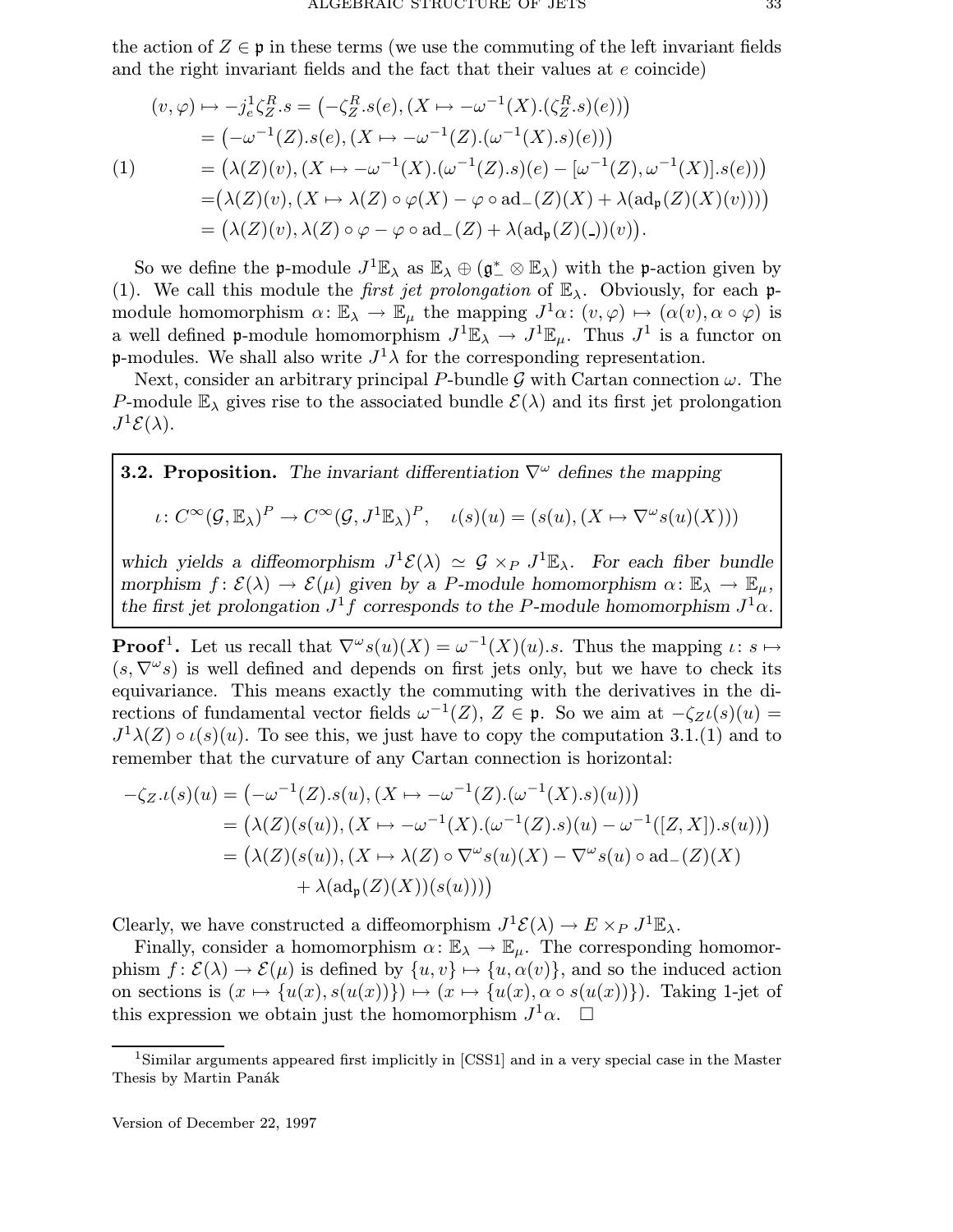3.3. Semi-holonomic jets. Since we have posed no restrictions on the representation  $\lambda$  above, we can iterate the functors  $J^1$  on the associated vector bundles as well as on the P-modules. Proposition 3.2 then implies that the kth iteration  $J^1 \dots J^1 \mathcal{E}(\lambda)$  is an associated bundle to G with the corresponding P-module  $J^1 \dots J^1 \mathbb{E}_\lambda.$ 

Let us look more carefully at  $J^1 J^1 \mathbb{E}_{\lambda}$  and  $J^1 J^1 \mathcal{E}(\lambda)$ . There are two obvious p-module homomorphisms  $J^1 J^1 \mathbb{E}_\lambda \to J^1 \mathbb{E}_\lambda$ , the first one given by the projection  $p_{\lambda}$ :  $(v, \varphi) \mapsto v$  defined on each first jet prolongation and the other obtained by the action of  $J^1$  on  $p_\lambda$ . Thus there is a submodule  $\bar{J}^2 \mathbb{E}_\lambda$  in  $J^1 J^1 \mathbb{E}_\lambda$  on which these two projections coincide. As a vector space, this is

$$
\bar{J}^{2}\mathbb{E}_{\lambda}=\mathbb{E}_{\lambda}\oplus (\mathfrak{g}_{-}^{*}\otimes \mathbb{E}_{\lambda})\oplus (\mathfrak{g}_{-}^{*}\otimes \mathfrak{g}_{-}^{*}\otimes \mathbb{E}_{\lambda}).
$$

The two p-module homomorphisms  $J^1p_{\lambda}, p_{J^1\lambda}$  give rise to fiber bundle morphisms  $J^1J^1{\mathcal{E}}(\lambda) \to J^1{\mathcal{E}}(\lambda)$  which are just the two standard projections on second nonholonomic jet prolongations. So we conclude that the second semi-holonomic prolongation  $\bar{J}^2 \mathcal{E}(\lambda)$  is naturally equivalent to  $\mathcal{G} \times_P \bar{J}^2 \mathbb{E}_{\lambda}$ .

Iterating this procedure, we obtain the kth semi-holonomic jet prolongations and  $J^1(\bar{J}^k\mathbb{E}_{\lambda})$  equipped with two natural projections onto  $\bar{J}^k\mathbb{E}_{\lambda}$ , which correspond to the usual projections on the first jet prolongation of semi-holonomic jets. Their equalizer is then the submodule  $\bar{J}^{k+1}\mathbb{E}_{\lambda}$ . As a vector space (and  $G_0$ -module),

$$
\bar{J}^k \mathbb{E}_\lambda = \bigoplus_{i=0}^k (\otimes^i \mathfrak{g}_-^* \otimes \mathbb{E}_\lambda).
$$

**3.4. Proposition.** For each integer  $k$ , the  $k$ th semi-holonomic jet prolongation  $\bar{J}^k \mathcal{E}(\lambda)$  carries the natural structure of associated fiber bundle  $\mathcal{G} \times_P \bar{J}^k \mathbb{E}_{\lambda}$ . Moreover, the invariant differential defines the natural embedding

$$
J^k\mathcal{E}(\lambda) \ni j_u^k s \mapsto \{u, (s(u), \nabla^\omega s(u), \dots, (\nabla^\omega)^k s(u))\} \in \bar{J}^kE_\lambda \simeq \mathcal{G} \times_P \bar{J}^k\mathbb{E}_\lambda.
$$

**Proof.** The first part of the statement has been already shown. What remains is to discuss the equivariance properties of the invariant differentials. However also this follows from the first order case easily by induction, using only the definition of the semi-holonomic prolongations.  $\Box$ 

3.5. Remarks. A few observations and comments are in place.

It is just the existence of the natural associated bundle structure on  $J^k{\mathcal{E}}(\lambda)$  (i.e. depending on  $\omega$  only) which gives rise to the differential operator  $D_{\Phi}$ :  $C^{\infty} \mathcal{E}(\lambda) \rightarrow$  $C^{\infty} \mathcal{E}(\mu)$  for each P-module homomorphism  $\Phi: \bar{J}^k \mathbb{E}_{\lambda} \to \mathbb{E}_{\mu}$ . In view of the existence of the canonical Cartan connections on the parabolic geometries, this means that each such P-module homomorphism defines an invariantly defined operator on manifolds with the appropriate geometric structures. On the other hand, not all invariant operators arise in this way, as well known e.g. from the conformal Riemannian geometry, see e.g. [CSS1, Eas, EasS, Slo1,Slo2].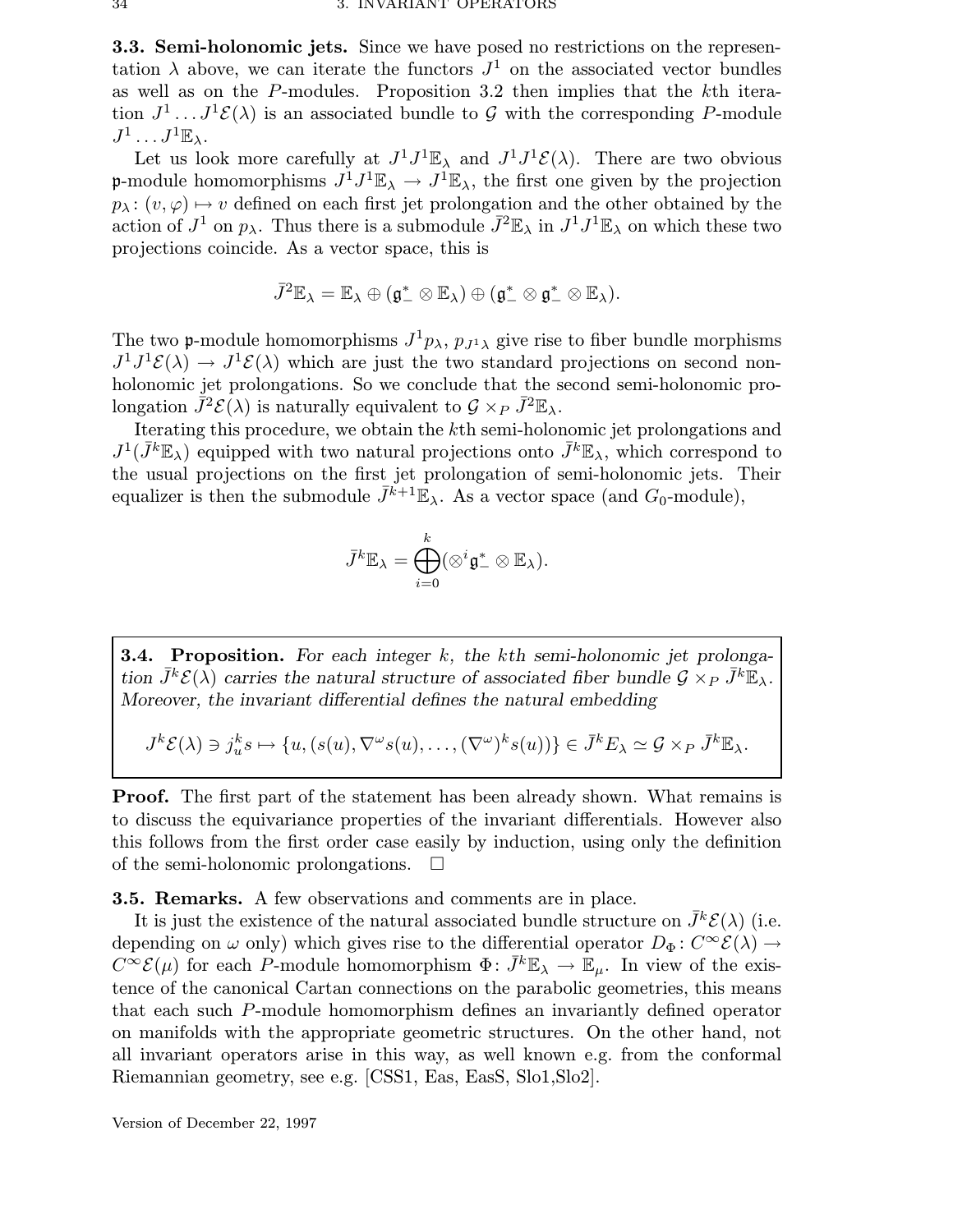The existence of the canonical embedding provided by the iterated differential suggests a straightforward method for explicit constructions of such operators. Given a P-module homomorphism  $\Phi: \bar{J}^k \mathbb{E}_{\lambda} \to \mathbb{E}_{\mu}$  we compose this with the iterated differentials to obtain quite explicit analytic expressions for the operators. On the other hand, we can also start with an arbitrary  $G_0$ -module homomorphism Φ, compose it with the differentials and discuss the equivariance of the resulting expression. Its expansion in terms of the underlying generalized Weyl geometries yields an algorithmic method for finding operators, see e.g. [CSS1, Slo2].

While the semi-holonomic prolongations  $\bar{J}^k \mathcal{E}(\lambda)$  are constructed by a purely algebraic construction, the embedding of  $J^k\mathcal{E}(\lambda)$  depends of course heavily on the curvature of the Cartan connection. This makes the discussion on the algebraic conditions for the existence of invariant operators which are not coming from Pmodule homomorphisms much more difficult.

3.6. Weighted orders. The general Ricci identity for invariant differentials (see 2.13) shows that the iterated invariant differentials of a section are in certain extent determined by their evaluation on the elements  $X \in \mathfrak{g}_{-1}$ . What we need is the additional condition  $\kappa_i(X, Y) = 0$  for all  $X, Y \in \mathfrak{g}_{-1}$  and  $i < -1$ . This is always true if  $\kappa^i = 0$  for all  $i \leq 0$ , which is a consequence of the structure equation on  $\mathcal{G}$ , see 2.2. Thus, for regular parabolic geometries, the evaluation of the  $\ell$ th iterated differential  $(\nabla^{\omega})^{\ell} s$  on  $\mathfrak{g}_{-1}$  in order to know the first differential on the whole  $\mathfrak{g}_{-}$ (here  $\ell$  is the length of the grading of  $\mathfrak g$  as usual).

The latter observation suggests to refine the notion of the order of an operator:

For each  $X \in \mathfrak{g}_{-k}$ ,  $1 \leq k \leq \ell$ , we say that the operator  $\nabla_X^{\omega}$ , has the *weighted* order k. The total order of an operator  $D_{\Phi}$  for a P-module homomorphism  $\Phi$  is then defined as usual.

#### Restricted jets

3.7. Our next goal is to define an algebraic object corresponding to partially defined jets, i.e. describing derivatives in some directions only. First we rewrite slightly the p-action on  $\mathbb{E}_{\lambda} \oplus (\mathfrak{g}_{-}^{*} \otimes \mathbb{E}_{\lambda})$ . Since the Killing form provides the dual pairing  $\mathfrak{g}_-^* \simeq \mathfrak{p}_+$  we have for all  $Y \otimes v \in \mathfrak{g}_-^* \otimes \mathbb{E}_\lambda$ ,  $X \in \mathfrak{g}_-, Z \in \mathfrak{p}$ 

$$
(Y \otimes v) \circ \mathrm{ad}_{-}(Z)(X) = \langle \mathrm{ad}_{-}(Z)(X), Y \rangle v
$$
  
=  $\langle [Z, X], Y \rangle v$  (since  $\mathfrak{p}_{+}$  is orthogonal to  $\mathfrak{p}$ )  
=  $-\langle X, [Z, Y] \rangle v$  (the invariance of the Killing form)  
=  $-([Z, Y] \otimes v)(X).$ 

For a fixed dual linear basis  $\xi_{\alpha} \in \mathfrak{g}_{-}$ ,  $\eta^{\alpha} \in \mathfrak{p}_{+}$  we can also rewrite the term

$$
\lambda(\mathrm{ad}_{\mathfrak{p}}(Z)(X))(v) = \sum_{\alpha} \eta^{\alpha} \otimes [Z, \xi_{\alpha}]_{\mathfrak{p}} v
$$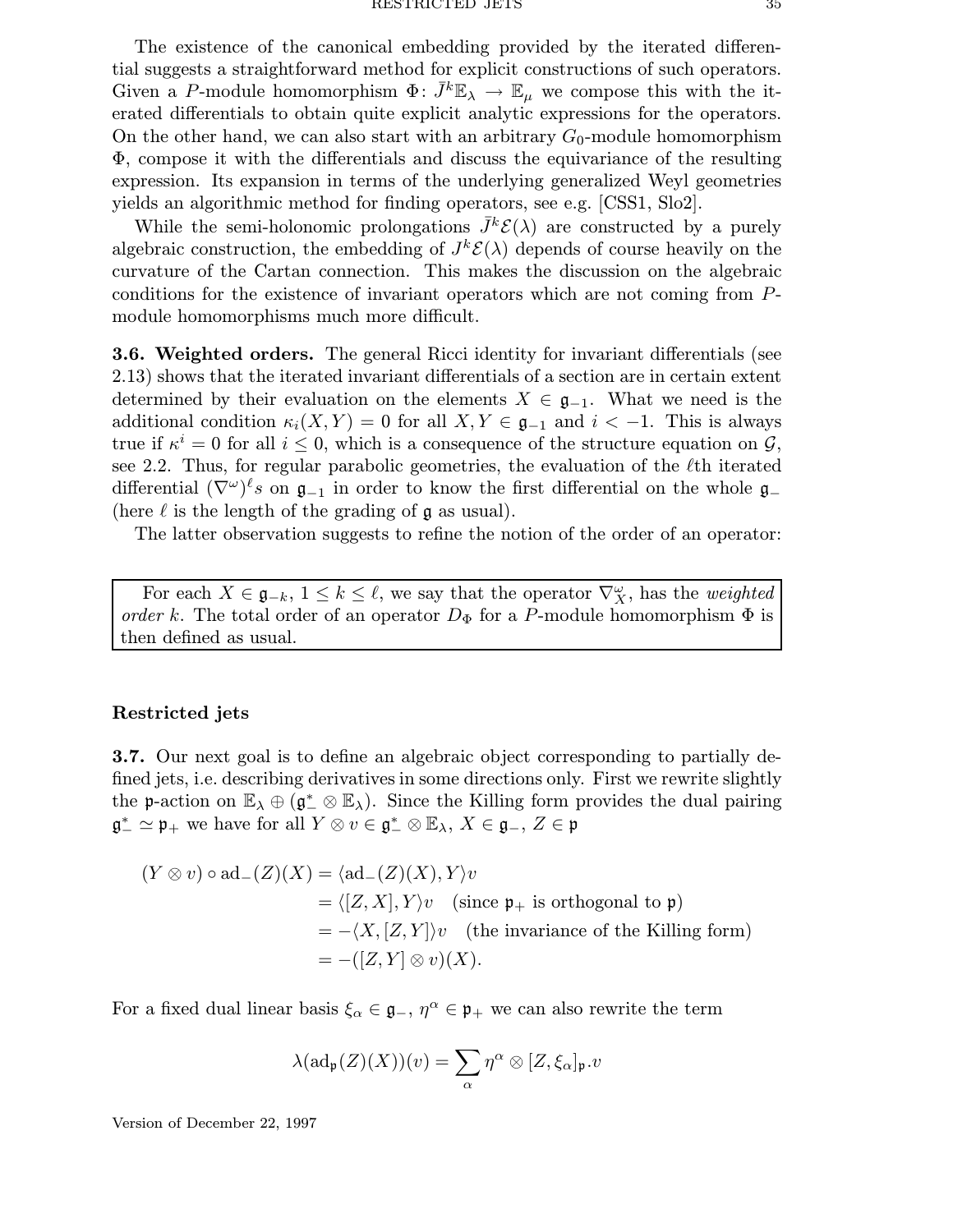Thus the 1-jet action on  $J^1\mathbb{E}_\lambda = \mathbb{E}_\lambda \oplus (\mathfrak{p}_+ \otimes \mathbb{E}_\lambda)$  is (the dots indicate the p-action given by  $\lambda$ )

$$
(1) \quad J^1 \lambda(Z)(v_0, Y_1 \otimes v_1) = (Z.v_0, Y_1 \otimes Z.v_1 + [Z, Y_1] \otimes v_1 + \sum_{\alpha} \eta^{\alpha} \otimes [Z, \xi_{\alpha}]_{\mathfrak{p}}.v_0).
$$

There is the p-invariant vector subspace  $\{0\} \oplus (\mathfrak{p}_+^2 \otimes \mathbb{E}_\lambda) \subset J^1\mathbb{E}_\lambda$  and we define the p-module

$$
J^1_{\mathcal{R}}\mathbb{E}_{\lambda}=J^1\mathbb{E}_{\lambda}/(\lbrace 0 \rbrace \oplus (\mathfrak{p}^2_+\otimes \mathbb{E}_{\lambda}))\simeq \mathbb{E}_{\lambda} \oplus ((\mathfrak{p}_+/\mathfrak{p}^2_+)\otimes \mathbb{E}_{\lambda})\simeq \mathbb{E}_{\lambda} \oplus (\mathfrak{g}_{-1}^*\otimes \mathbb{E}_{\lambda}).
$$

The formula for the p-action  $J^1_{\mathcal{R}}\lambda$  reads

$$
(2) J^1_{\mathcal{R}} \lambda(Z)(v_0, Y_1 \otimes v_1) = (Z.v_0, Y_1 \otimes Z.v_1 + [Z, Y_1]_{\mathfrak{g}_1} \otimes v_1 + \sum_{\alpha'} \eta^{\alpha'} \otimes [Z, \xi_{\alpha'}]_{\mathfrak{p}}.v_0)
$$

where  $\eta^{\alpha'}$  and  $\xi_{\alpha'}$  are dual bases of  $\mathfrak{g}_{\pm 1}$ . The latter formula gets much simpler if  $\lambda$  is a G<sub>0</sub>-representation extended trivially to the whole p. Then for each  $W \in \mathfrak{g}_0$ ,  $Z \in \mathfrak{g}_1$ 

(3) 
$$
J^1_{\mathcal{R}}\lambda(W)(v_0, Y_1 \otimes v_1) = (W.v_0, Y_1 \otimes W.v_1 + [W, Y_1] \otimes v_1)
$$

(4) 
$$
J^1_{\mathcal{R}}\lambda(Z)(v_0,Y_1\otimes v_1)=(0,\sum_{\alpha'}\eta^{\alpha'}\otimes[Z,\xi_{\alpha'}].v_0)
$$

while the action of  $\mathfrak{p}_+^2$  is trivial. Exactly as with the functor  $J^1$ , the action of  $J^1_{\mathcal{R}}$ on  $(G_0, \mathfrak{p})$ -module homomorphisms is given by the composition.

The associated fiber bundle  $J^1_{\mathcal{R}}\mathcal{E}(\lambda) := \mathcal{G} \times_{P} J^1_{\mathcal{R}}\mathbb{E}_{\lambda}$  will be called the restricted first jet prolongation. The invariant differential provides a natural mapping  $J^1\mathcal{E}(\lambda) \to J^1_{\mathcal{R}}\mathcal{E}(\lambda)$ .

The inductive construction of the semi-holonomic jet prolongations of  $(G_0, \mathfrak{p})$ modules can be now repeated with the functor  $J_{\mathcal{R}}^1$ . The resulting p-modules are the equalizers of the two natural projections  $J^1_{\mathcal{R}}(\bar{J}_{\mathcal{R}}^{\vec{k}}\mathbb{E}_{\lambda}) \to \bar{J}_{\mathcal{R}}^{\vec{k}}\mathbb{E}_{\lambda}$  and, as  $\mathfrak{g}_0$ -modules, they are equal to

$$
\bar{J}_{\mathcal{R}}^{k}\mathbb{E}_{\lambda}=\bigoplus_{i=0}^{k}(\otimes^{i}\mathfrak{g}_{1}\otimes\mathbb{E}_{\lambda}).
$$

We shall write  $\bar{J}_{\mathcal{R}}^k \mathcal{E}(\lambda)$  for the associated fiber bundles corresponding to the modules  $\bar{J}_{\mathcal{R}}^k\mathbb{E}_{\lambda}$ . The resulting modules and bundles are called the *restricted semi-holonomic* prolongations of  $\mathcal{E}(\lambda)$  and  $\mathbb{E}_{\lambda}$ , respectively.

As before, the iterated invariant differential yields a natural mapping  $J^k \mathcal{E}(\lambda) \rightarrow$  $\bar{J}_{\mathcal{R}}^k \mathcal{E}(\lambda)$ , so that each P-module homomorphism  $\Phi: \bar{J}_{\mathcal{R}}^k \mathbb{E}_{\lambda} \to \mathbb{E}_{\mu}$  defines the differential operator  $D_{\Phi}$ :  $C^{\infty}(\mathcal{E}(\lambda)) \to C^{\infty}(\mathcal{E}(\mu)).$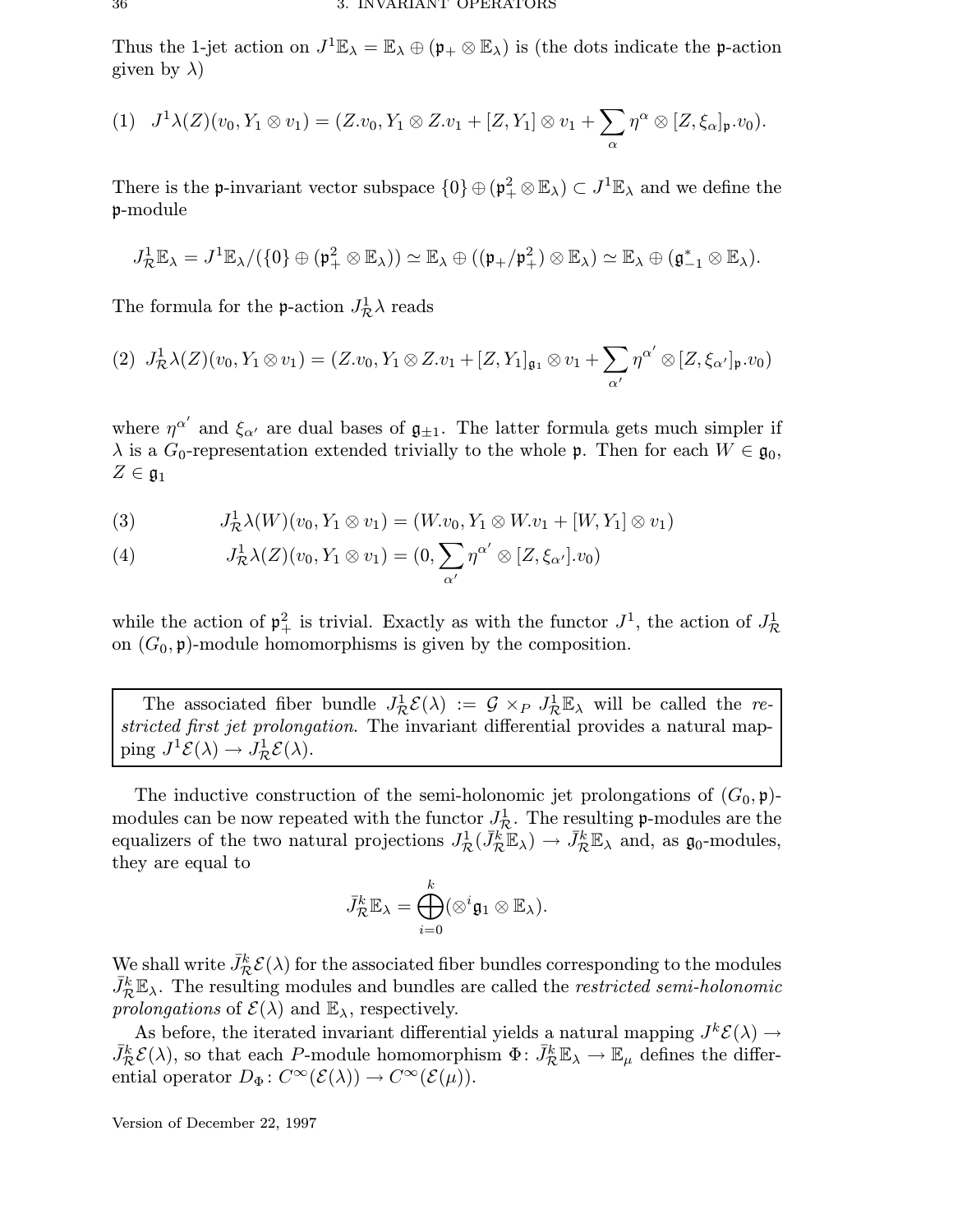## Jet-module homomorphisms

3.8. The algebraic structure of jet-modules. We shall deal with the restricted jets together with the usual ones. The idea is very simple, we have just to iterate the action on one-jets.

Let us start with the second order case. Each element  $(v_0, Y_1 \otimes v_1, W_1 \otimes W_2 \otimes v_2) \in$  $\bar{J}^2\mathbb{E}_{\lambda}$  is understood as

$$
((v_0, Y_1 \otimes v_1), Y_1 \otimes (v_1, 0)) + ((0, 0), W_1 \otimes (0, W_2 \otimes v_2)) \in J^1 J^1 \mathbb{E}_{\lambda}
$$

and for all  $Z \in \mathfrak{p}$  we have

$$
(1) \quad \bar{J}^2 \lambda(Z)(v_0, Y_1 \otimes v_1, W_1 \otimes W_2 \otimes v_2) =
$$
  
\n
$$
= \bar{J}^2 \lambda(Z) \big( ((v_0, Y_1 \otimes v_1), Y_1 \otimes (v_1, 0)) + ((0, 0), W_1 \otimes (0, W_2 \otimes v_2)) \big) =
$$
  
\n
$$
= \Big( Z.v_0, Z.(Y_1 \otimes v_1) + \sum_{\alpha} \eta^{\alpha} \otimes [Z, \xi_{\alpha}]_{\mathfrak{p}}.v_0,
$$
  
\n
$$
Z.(W_1 \otimes W_2 \otimes v_2) + \sum_{\alpha} (\eta^{\alpha} \otimes [Z, \xi_{\alpha}]_{\mathfrak{p}}.(Y_1 \otimes v_1) + Y_1 \otimes \eta^{\alpha} \otimes [Z, \xi_{\alpha}]_{\mathfrak{p}}.v_1 \big) +
$$
  
\n
$$
\sum_{\alpha, \beta} \eta^{\beta} \otimes \eta^{\alpha} \otimes [[Z, \xi_{\beta}]_{\mathfrak{p}}, \xi_{\alpha}]_{\mathfrak{p}}.v_0 \Big)
$$

The action on the restricted jets is read off these lines easily. Simply  $Y_1, W_1, W_2$ have to be in  $\mathfrak{g}_1 \simeq \mathfrak{p}_+/\mathfrak{p}_+^2$ . For  $Z \in \mathfrak{g}_0$  we obtain the tensorial product of the obvious actions,

$$
\bar{J}_{\mathcal{R}}^2\lambda(Z)(v_0,Y_1\otimes v_1,W_1\otimes W_2\otimes v_2)=(Z.v_0,Z.(Y_1\otimes v_1),Z.(W_1\otimes W_2\otimes v_2))
$$

while for  $Z \in \mathfrak{p}_+$  essentially all summands survive. The formula, however, simplifies heavily if the action of  $\mathfrak{p}_+$  on  $\mathbb{E}_{\lambda}$  is trivial. Then  $Z_1 \in \mathfrak{g}_1$  and  $Z_2 \in \mathfrak{g}_2$  yield

(2)  
\n
$$
\bar{J}_{\mathcal{R}}^2 \lambda(Z_1)(v_0, Y_1 \otimes v_1, W_1 \otimes W_2 \otimes v_2) = (0, \sum_{\alpha'} \eta^{\alpha'} \otimes [Z_1, \xi_{\alpha'}].v_0),
$$
\n
$$
\sum_{\alpha'} (\eta^{\alpha'} \otimes [Z_1, \xi_{\alpha'}].(Y_1 \otimes v_1) + Y_1 \otimes \eta^{\alpha'} \otimes [Z_1, \xi_{\alpha'}].v_1))
$$
\n
$$
\bar{J}_{\mathcal{R}}^2 \lambda(Z_2)(v_0, Y_1 \otimes v_1, W_1 \otimes W_2 \otimes v_2) =
$$
\n(3)  
\n
$$
(0, 0, \sum_{\alpha', \beta'} \eta^{\beta'} \otimes \eta^{\alpha'} \otimes [[Z_2, \xi_{\beta'}], \xi_{\alpha'}].v_0)
$$

while all  $Z \in \mathfrak{p}^3_+$  act trivially.

The above computations can be easily generalized: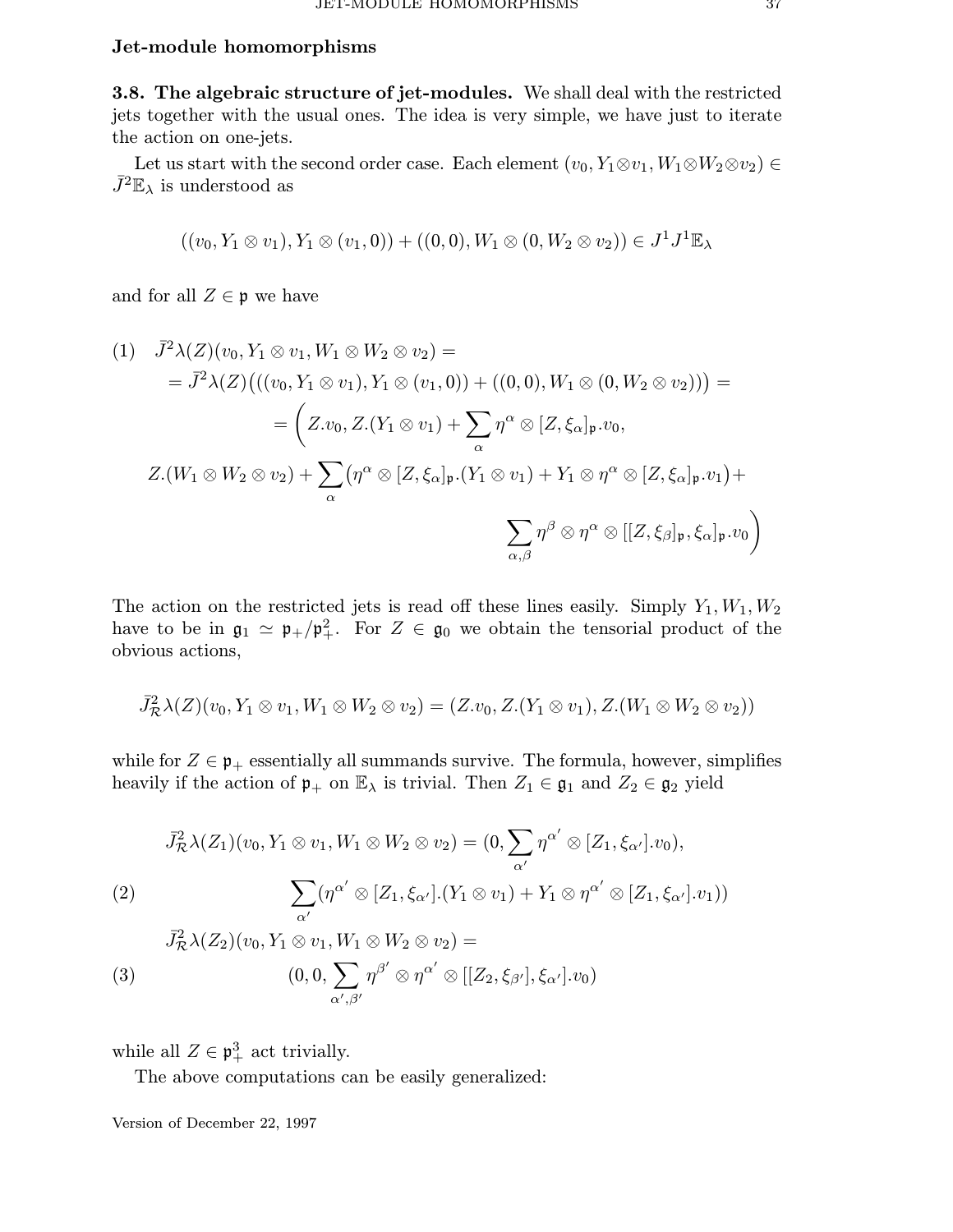3.9. Proposition. Let  $Y_1 \otimes \cdots \otimes Y_r \otimes v \in \otimes^r \mathfrak{p}_+ \otimes \mathbb{E}_{\lambda}, (0, \ldots, Y_1 \otimes \cdots \otimes Y_r \otimes v)$  $(v, 0, \ldots, 0) \in \bar{J}^{k+r} \mathbb{E}_{\lambda}$  and  $Z \in \mathfrak{p}$ . Then

$$
\bar{J}^{k+r}\lambda(Z)(0,\ldots,Y_1\otimes\cdots\otimes Y_r\otimes v,0,\ldots,0)=(0,\ldots,0,\varphi_r,\varphi_{r+1},\ldots,\varphi_{r+k})
$$

where

$$
\varphi_{r+s} = \sum_{\substack{\alpha_1,\ldots,\alpha_s \\ 0 \leq i_1 \leq \cdots \leq i_s \leq r}} Y_1 \otimes \cdots \otimes Y_{i_1} \otimes \eta^{\alpha_1} \otimes Y_{i_1+1} \otimes \cdots \otimes Y_{i_2} \otimes \eta^{\alpha_2} \otimes \ldots
$$

$$
\otimes Y_{i_s} \otimes \eta^{\alpha_s} \otimes [\ldots [Z, \xi_{\alpha_1}]_{\mathfrak{p}}, \ldots, \xi_{\alpha_s}]_{\mathfrak{p}}.(Y_{i_s+1} \otimes \cdots \otimes Y_r \otimes v).
$$

In particular, if  $s = 0$  we obtain the standard tensor product of the representations, i.e.  $\varphi_r = Z.(Y_1 \otimes \cdots \otimes Y_r \otimes v).$ 

The action on the restricted jets  $\bar{J}_{\mathcal{R}}^{k+r}\mathbb{E}_{\lambda}$  is obtained by restriction of this formula to the dual basis  $\xi_{\alpha'}$ ,  $\eta^{\alpha'}$  of  $\mathfrak{g}_{\pm 1}$  and the actions of the iterated brackets on  $\mathfrak{g}_1 \simeq \mathfrak{p}_+/\mathfrak{p}_+^2$ .

The obvious projection  $\pi: \bar{J}^{k+r}\mathbb{E}_{\lambda} \to \bar{J}_{\mathcal{R}}^{k+r}\mathbb{E}_{\lambda}$  is a P-module homomorphism.

**Proof.** We have already seen that the formula holds for  $0 \le r + k \le 2$ . So let us assume, it holds also for all  $k' + r' < k + r$ . The semi-holonomic  $(k + r)$ -jet is a 1-jet of an  $(k + r - 1)$ -jet and what we have to do is to apply the standard first jet prolongation of the representation  $\bar{J}^{k+r-1}\lambda$ . Thus we consider

$$
((0,\ldots,Y_1\otimes\cdots\otimes Y_r\otimes v,0,\ldots),Y_1\otimes(0,\ldots,Y_2\otimes\cdots\otimes Y_r\otimes v,0,\ldots))\in J^1\bar{J}^{k+r-1}\mathbb{E}_{\lambda}
$$

and compute how  $J^1(\bar{J}^{k+r-1}\lambda)(Z)$  acts. By the induction hypothesis, we obtain

 0, . . ., Z.(Y<sup>1</sup> ⊗ · · · ⊗ Y<sup>r</sup> ⊗ v), . . ., X 0≤i1≤···≤is≤r α1,...,α<sup>s</sup> Y<sup>1</sup> ⊗ · · · ⊗ Y<sup>i</sup><sup>1</sup> ⊗ η <sup>α</sup><sup>1</sup> ⊗ . . . ⊗ Y<sup>i</sup><sup>s</sup> ⊗ η <sup>α</sup><sup>s</sup> ⊗ [. . . [Z, ξ<sup>α</sup><sup>1</sup> ]p, . . ., ξ<sup>α</sup><sup>s</sup> ]p.(Y<sup>i</sup>s+1 ⊗ · · · ⊗ Y<sup>r</sup> ⊗ v) , . . . , Z.Y<sup>1</sup> ⊗ 0, . . . + Y<sup>1</sup> ⊗ 0, . . ., Z.(Y<sup>2</sup> ⊗ . . .Y<sup>r</sup> ⊗ v), . . ., X α1,...,α<sup>s</sup> 1≤i1≤···≤is≤r Y<sup>2</sup> ⊗ . . .Y<sup>i</sup>1⊗ η <sup>α</sup><sup>1</sup> ⊗ · · · ⊗ Y<sup>i</sup><sup>s</sup> ⊗ η <sup>α</sup><sup>s</sup> ⊗ [. . . [Z, ξ<sup>α</sup><sup>1</sup> ]p, . . ., ξ<sup>α</sup><sup>s</sup> ]p.(Y<sup>i</sup>s+1 ⊗ · · · ⊗ Y<sup>r</sup> ⊗ v), . . . + η <sup>α</sup><sup>1</sup> ⊗ 0, . . ., [Z, ξ<sup>α</sup><sup>1</sup> ]p.(Y<sup>1</sup> ⊗ . . .Y<sup>r</sup> ⊗ v), . . ., X α2,...,α<sup>s</sup> 0≤i2≤···≤is≤r Y<sup>1</sup> ⊗ · · · ⊗ Y<sup>i</sup>2⊗ η <sup>α</sup><sup>2</sup> ⊗ · · · ⊗ Y<sup>i</sup><sup>s</sup> ⊗ η <sup>α</sup><sup>s</sup> ⊗ [. . . [Z, ξ<sup>α</sup><sup>1</sup> ]p, . . ., ξ<sup>α</sup><sup>s</sup> ]p.(Y<sup>i</sup>s+1 ⊗ · · · ⊗ Y<sup>r</sup> ⊗ v), . . . 

All components up to the order  $k + r - 1$  clearly yield the required formula (in fact this was the induction hypothesis) which appears once in the 'value part' of the 1-jet, and once more in the 'derivative part'. The  $(k + r)$ th component appears already only in the derivative part and consists of two summands, where the first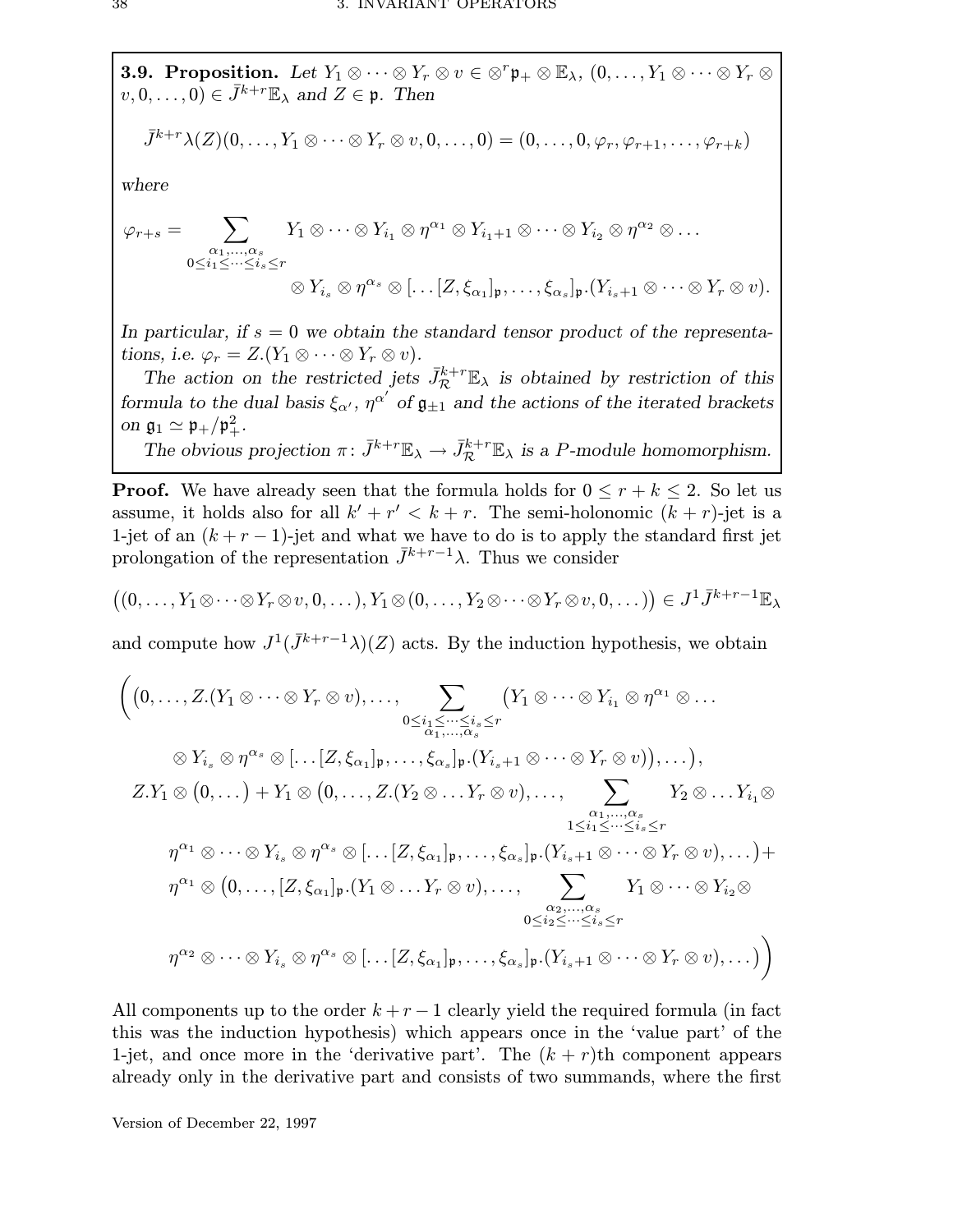one exhausts all possibilities with  $Y_1$  in the beginning of the term, while the other summand produces all the remaining possibilities, i.e. those beginning with  $\eta^{\alpha_1}$ . Thus their sum yields exactly the required formula.  $\Box$ 

As a corollary of the latter Proposition, we obtain a useful criterion for homomorphisms of the restricted jets:

**3.10. Proposition.** Let  $\mathbb{E}_{\lambda}$ ,  $\mathbb{E}_{\mu}$  be irreducible P-modules and let  $\Phi$  be a  $G_0$ - $\text{module homomorphism } \bar{J}_{\mathcal{R}}^k\mathbb{E}_\lambda \supset \otimes^k \mathfrak{g}_1 \otimes \mathbb{E}_\lambda \to \mathbb{E}_\mu. \text{ Then } \Phi \text{ extends trivially to a } \Big|$ P-module homomorphism if and only if

$$
\Phi\bigg(\sum_{0\leq i\leq k-1}Y_1\otimes\cdots\otimes Y_i\otimes\eta^{\alpha'}\otimes[Z,\xi_{\alpha'}].(Y_{i+1}\otimes\cdots\otimes Y_{k-1}\otimes v)\bigg)=0
$$

for all  $Z \in \mathfrak{g}_1, Y_1, \ldots, Y_{k-1} \in \mathfrak{g}_1, v \in \mathbb{E}_{\lambda}$ . Moreover, each P-module homomorphism  $\Phi: \bar{J}_{\mathcal{R}}^{\overline{k}} \mathbb{E}_{\lambda} \to \mathbb{E}_{\mu}$  is obtained in this way.

**Proof.** We know that  $\mathfrak{p}_+$  acts trivially on  $\mathbb{E}_{\lambda}$ . For all  $Z \in \mathfrak{g}_k$  and  $(Y_1 \otimes \cdots \otimes Y_r \otimes v) \in$  $\otimes^r \mathfrak{g}_1 \otimes \mathbb{E}_\lambda \subset \bar{J}_{\mathcal{R}}^{r+s} \mathbb{E}_\lambda, s \geq k$  we obtain

$$
\bar{J}_{\mathcal{R}}^{r+s}\lambda(Z)(Y_1 \otimes \cdots \otimes Y_r \otimes v) = \sum_{\substack{0 \leq i_1 \leq \cdots \leq i_k \leq r \\ \alpha'_1, \ldots, \alpha'_k}} Y_1 \otimes \cdots \otimes Y_{i_1} \otimes \eta^{\alpha'_1} \otimes Y_{i_1+1} \otimes \ldots
$$

$$
\otimes Y_{i_2} \otimes \eta^{\alpha'_2} \otimes \cdots \otimes Y_{i_k} \otimes \eta^{\alpha'_k} \otimes [\ldots [Z, \xi_{\alpha'_1}]_{\mathfrak{p}}, \ldots, \xi_{\alpha'_k}]_{\mathfrak{p}}.(Y_{i_k+1} \otimes \cdots \otimes Y_r \otimes v)
$$

In particular, if  $Z \in \mathfrak{g}_1$ , then the formula is:

$$
\bar{J}_{\mathcal{R}}^{r+s}(Z)(Y_1 \otimes \cdots \otimes Y_r \otimes v) = \sum_{0 \leq i \leq r} Y_1 \otimes \cdots \otimes Y_i \otimes \eta^{\alpha'} \otimes [Z, \xi_{\alpha'}].(Y_{i+1} \otimes \cdots \otimes Y_r \otimes v)
$$

By the hypothesis,  $\mathbb{E}_{\lambda}$ ,  $\mathbb{E}_{\mu}$  are irreducible, so in particular  $\mathfrak{p}_+$  acts trivially. Then the grading element in  $\mathfrak{g}_0$  acts differently on each  $G_0$ -module component  $\otimes^r \mathfrak{g}_1 \otimes \mathbb{E}_{\lambda}$ in  $\bar{J}_{\mathcal{R}}^k\mathbb{E}_{\lambda}$  and so each P-module homomorphism  $\Phi\colon \bar{J}_{\mathcal{R}}^k\mathbb{E}_{\lambda} \to \mathbb{E}_{\mu}$  must be a  $G_0$ module homomorphism  $\otimes^r \mathfrak{g}_1 \otimes \mathbb{E}_\lambda \to \mathbb{E}_\mu$  trivially extended to the whole  $\bar{J}_{\mathcal{R}}^k \mathbb{E}_\lambda$ , for some  $0 \leq r \leq k$ . Without any loss of generality, we may always assume  $r = k$  and then the necessary and sufficient condition on a given  $\mathfrak{g}_0$ -module homomorphism  $\Phi$ to be a p-module homomorphism is its vanishing on the image of the action of  $p_{+}$ . Moreover, since the whole  $\mathfrak{p}_+$  is generated by  $\mathfrak{g}_1$ , the image of the action intersected with the top component  $\otimes^k \mathfrak{g}_1 \otimes \mathbb{E}_{\lambda}$  coincides with the image of the last but one component under the action of  $\mathfrak{g}_1$ .  $\Box$ 

**3.11. Remarks.** The latter criterion provides a powerful tool for discussion on natural differential operators. Each such  $\Phi$ , composed with the projection  $\pi$ :  $\bar{J}^k \mathbb{E}_{\lambda} \to \bar{J}_{\mathcal{R}}^k \mathbb{E}_{\lambda}$  yields a P-module homomorphism on the semiholonomic jets, and thus a differential operator  $D_{\Phi \circ \pi}$ .

The explicit realization of this operator through the embedding  $J^k \mathcal{E}(\lambda) \to \bar{J}^k \mathcal{E}(\lambda)$ via the iterated differential with respect to the canonical Cartan connection  $\omega$  suggests that we could consider the standard jets in  $J^k\mathcal{E}(\lambda)$  as associated bundles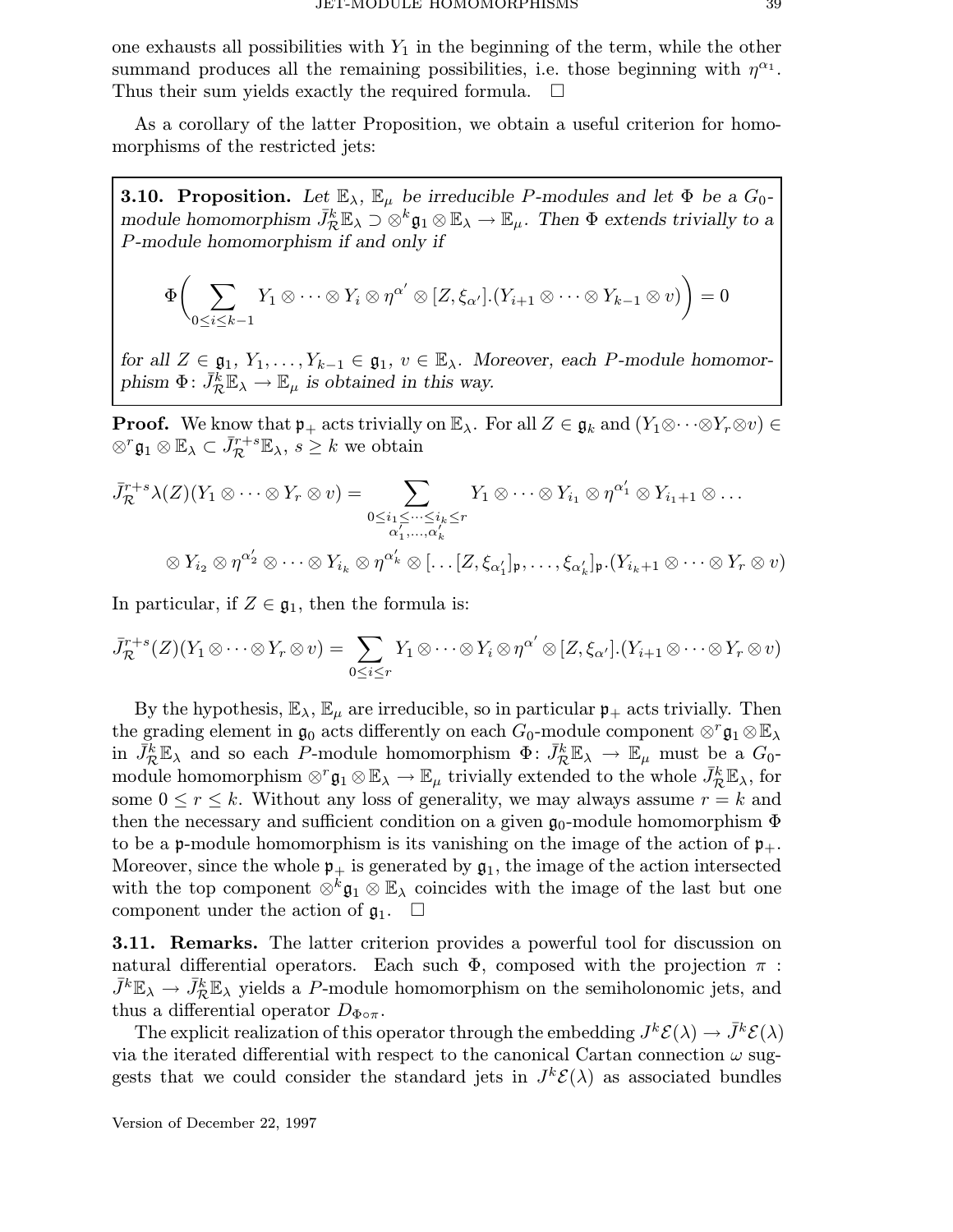corresponding to a sort of quotient of the semi-holonomic jet modules, where the defining relations are given by the values of the curvature and its invariant derivatives (cf. the Ricci identity in 2.13). Of course, the resulting modules happen to be non-isomorphic at different points, in general. In particular, on the homogeneous spaces we recover the tautological embedding of the standard jet modules into the semi-holonomic ones provided by  $\omega$ . This point of view definitely deserves further investigation and might possibly help in the study of operators which do not come from our algebraic jet module homomorphisms. (The symmetries of the curvature and its derivatives imply certain restrictions on the structure of the resulting quotients.)

There is also the interesting question, how far are the general P-module homomorphisms  $\Phi: \bar{J}^k \mathbb{E}_{\lambda} \to \mathbb{E}_{\mu}$  determined by their restrictions  $\Phi_0 = \Phi_{\vert \bar{J}^k_{\mathcal{R}} \mathbb{E}_{\lambda}}$  to the image of the embedding of the  $G_0$ -module of the restricted jets. Obviously,  $\Phi_0$  is a  $G_0$ -module homomorphism and there is a good evidence that  $\Phi$  is fully determined by  $\Phi_0$ . However,  $\Phi$  does not vanish on the  $G_0$ -module complement of the restricted jets, in general. Thus the problem: What are the conditions on a  $G_0$ -module homomorphism  $\Phi_0$  to extend to a P-homomorphism  $\Phi$ , definitely deserves further investigation. Proposition 3.9 gives a sufficient condition only.

3.12. First order operators. Let us discuss some simple applications of Propositions 3.10, 3.11. First we shall deal with first order operators. Each irreducible representation  $\lambda$  of  $\mathfrak{g}_0$  is determined by the scalar action w of the grading element E and the restriction  $\lambda'$  of  $\lambda$  to the orthogonal complement  $E^{\perp} = \mathfrak{g}'_0$ . The scalar w defines a generalization of the conformal weight of objects in conformal Riemannian geometries. It seems to be reasonable to normalize the conformal weight of the representation  $\lambda$  in such a way, that the line bundle modeling the scale bundle S will be of weight one.

Let us fix the representation  $\lambda'$  and consider the scalar w as a free parameter. Our aim is to find all homomorphisms  $\Phi\colon J^1\mathbb{E}_{w,\lambda'}\to\mathbb{E}_{\mu}$  with irreducible representations  $\mu = (\tilde{w}, \mu')$  of  $\mathfrak{g}_0$ . Of course,  $\Phi$  must be in particular a homomorphism of  $\mathfrak{g}_0$ modules. Therefore,  $\Phi$  is a projection to one irreducible component  $\mathbb{E}_{\mu}$  in  $J^1\mathbb{E}_{\lambda}$ . Either  $\lambda = \mu$  or  $\mathbb{E}_{\mu} \subset \mathfrak{g}_k \otimes \mathbb{E}_{\lambda}$  for suitable k (notice that E acts differently for each k). For all  $Z \in \mathfrak{g}_i$ ,  $i > 0$ , and  $(v_0, Y \otimes v_1) \in J^1 \mathbb{E}_{\lambda}$ , the formula in 3.9 then yields the condition

$$
0 = \Phi\left( [Z, Y] \otimes v_1 + \sum_{\alpha} \eta^{\alpha} \otimes [Z, \xi_{\alpha}]_{\mathfrak{g}_0}.v_0 \right).
$$

Inserting  $v_0 = 0$  we conclude that  $\Phi$  factors through the restricted jets  $J^1_{\mathcal{R}} \mathbb{E}_{\lambda}$ . The latter formula with  $Z \in \mathfrak{g}_1$  and  $v_1 = 0$  then reads (with dual basis  $\eta^{\alpha'}$ ,  $\xi_{\alpha'}$  of  $\mathfrak{g}_{\pm 1}$ )

$$
0=\Phi\left(\sum_{\alpha'}\eta^{\alpha'}\otimes [Z,\xi_{\alpha'}]_{\mathfrak{g}_0}.v_0\right).
$$

Now,  $\Phi$  is the projection to an irreducible component in  $\mathfrak{g}_1 \otimes \mathbb{E}_{\lambda}$  and its argument can be viewed as the mapping

$$
\mathfrak{g}_1 \otimes \mathbb{E}_{\lambda} \to \mathfrak{g}_{-1}^* \otimes \mathbb{E}_{\lambda}, \ (Z,v) \mapsto (X \mapsto [Z,X].v).
$$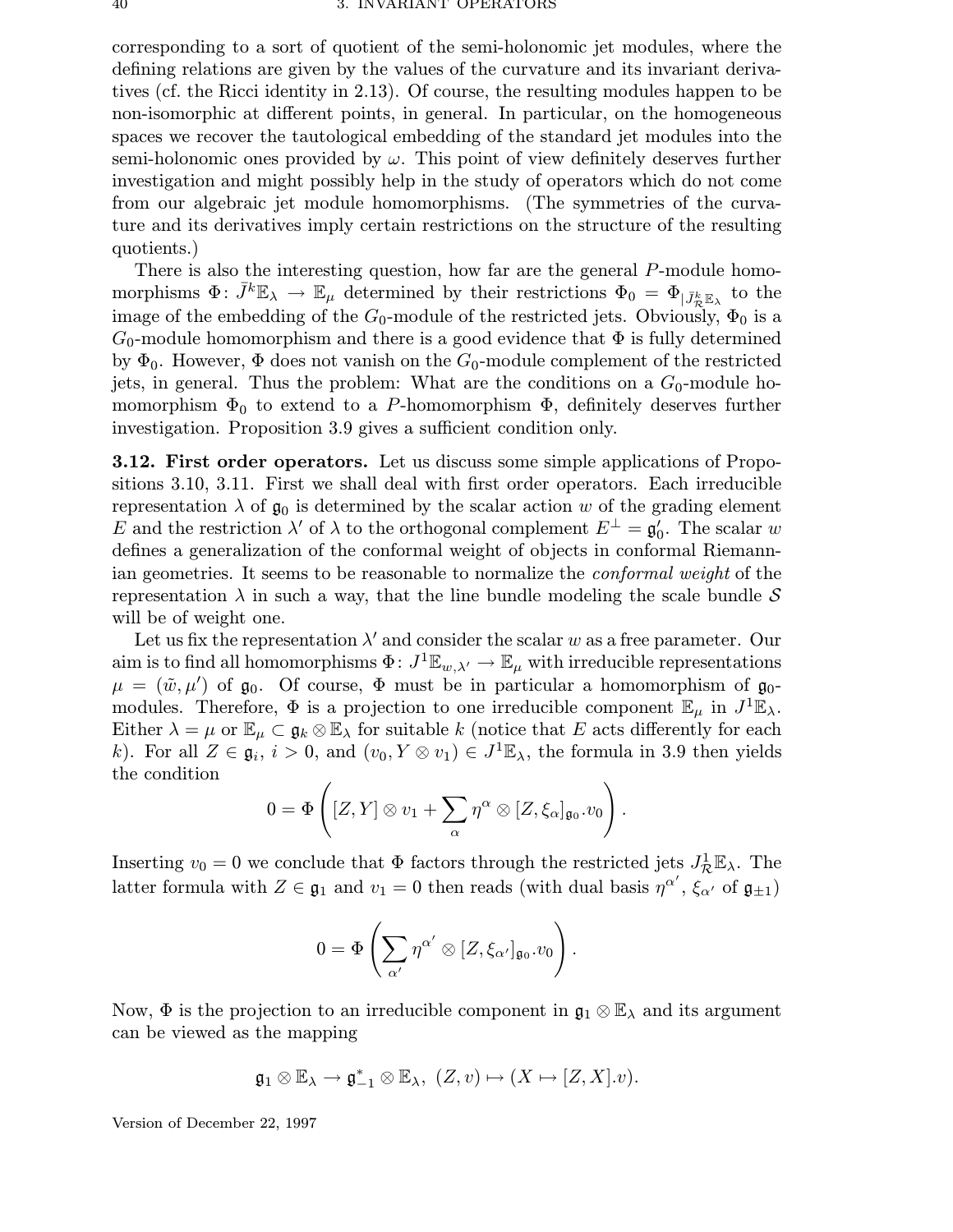Assume now that  $\mathbb{E}_{\mu'}$  appears in  $\mathfrak{g}_1 \otimes \mathbb{E}_{\lambda'}$  with multiplicity one. Then the above mapping is a constant multiple of the identity on this component and the above condition is a linear equation on  $w$ . Thus, for each multiplicity one component  $\mathbb{E}'_\mu \in \mathfrak{g}_1 \otimes \mathbb{E}_{\lambda'}$  there is a uniquely defined scalar action w of the grading element E such that  $\Phi$  turns out to be a homomorphism  $J^1_{\mathcal{R}} \mathbb{E}_{w,\lambda'} \to \mathbb{E}_{(w+1),\mu'}$ . In fact, we can say even more:  $\mathfrak{g}_1$  usually splits into further irreducible components and the action of the center of  $\mathfrak{g}_0$  distinguishes them. Thus we can apply the above discussion to the individual components of  $\mathfrak{g}_1$ .

Similar considerations appeared first in [Feg] in the very special case of first order invariant operators on conformal Riemannian manifolds.

**3.13. Some more operators.** The discussion on higher order jets is much more difficult in general, but we can treat similarly the morphisms on symmetrizations of higher order restricted jets. The resulting scalars  $w$  can be also expressed explicitly with the help of finite dimensional representation theory of semisimple Lie algebras. The case of |1|-graded algebras g has been treated in great detail in [CSS3].

Another interesting source of examples is provided by g-modules. Consider such a module with its filtration by P-submodules  $W = W_0 + \cdots + W_k$ . In particular, the top component  $W_k$  decomposes as direct sum of irreducible P-modules  $\mathbb{E}_{\lambda}$ . If we pick up any of these components, we can take its semiholonomic jets  $J^k\mathbb{E}_{\lambda}$  and look for components in the individual levels  $\otimes^i \mathfrak{p}_+ \otimes \mathbb{E}_{\lambda}$  which also appear in the  $\mathfrak{g}_0$ -submodules  $W_{k-i}$ . This will often lead to operators similar to the well known D-operators in conformal Riemannian and similar geometries, see e.g. [Eas]. In particular, we always obtain interesting operators for the adjoint representation on  $W = \mathfrak{g}.$ 

## The dual picture

Instead of seeking for P-module homomorphisms  $\Phi: \bar{J}^k \mathbb{E}_{\lambda} \to \mathbb{E}_{\mu}$ , we can pass to their dual morphisms  $\Phi^* : \mathbb{E}_{\mu}^* \to (\bar{J}^k \mathbb{E}_{\lambda})^*$ . We shall see in a moment why this is very reasonable.

3.14. Verma modules. It is well known for holonomic jets that the dual modules  $J^k\mathbb{E}_{\lambda}$  enjoy the nice algebraic structure of a finite dimensional part of the induced module

$$
V_{\mathfrak{p}}(\lambda) = \mathfrak{U}(\mathfrak{g}) \otimes_{\mathfrak{U}(\mathfrak{p})} \mathbb{E}_{\lambda}^*.
$$

In particular, the dual to the inverse limit  $J^{\infty} \mathbb{E}_{\lambda}$  is the whole *generalized Verma* module  $V_p(\lambda)$ . Thus, instead of looking for homomorphisms defined on the highly reducible P-modules  $J^k\mathbb{E}_\lambda$  we have only to discuss morphisms defined on the highest weight modules  $V_{p}(\lambda)$ . These are quite well known in representation theory, see e.g. [BasE] for further links. Fortunately, our 'less symmetric' modules  $\bar{J}^k\mathbb{E}_{\lambda}$  have quite similar duals which were first studied in [EasS].

We start with a modification of the definition of  $\mathfrak{U}(\mathfrak{g})$ . Our algebra  $\mathfrak{U}(\mathfrak{g})$  is defined as the quotient of the free tensor algebra  $T(\mathfrak{g})$  by the ideal I which is generated by  ${X \otimes Y - Y \otimes X - [X, Y]};$  for all  $X \in \mathfrak{p}, Y \in \mathfrak{g}$ . Thus, we force the compatibility of the commutator with the bracket only for those brackets with at least one element in p.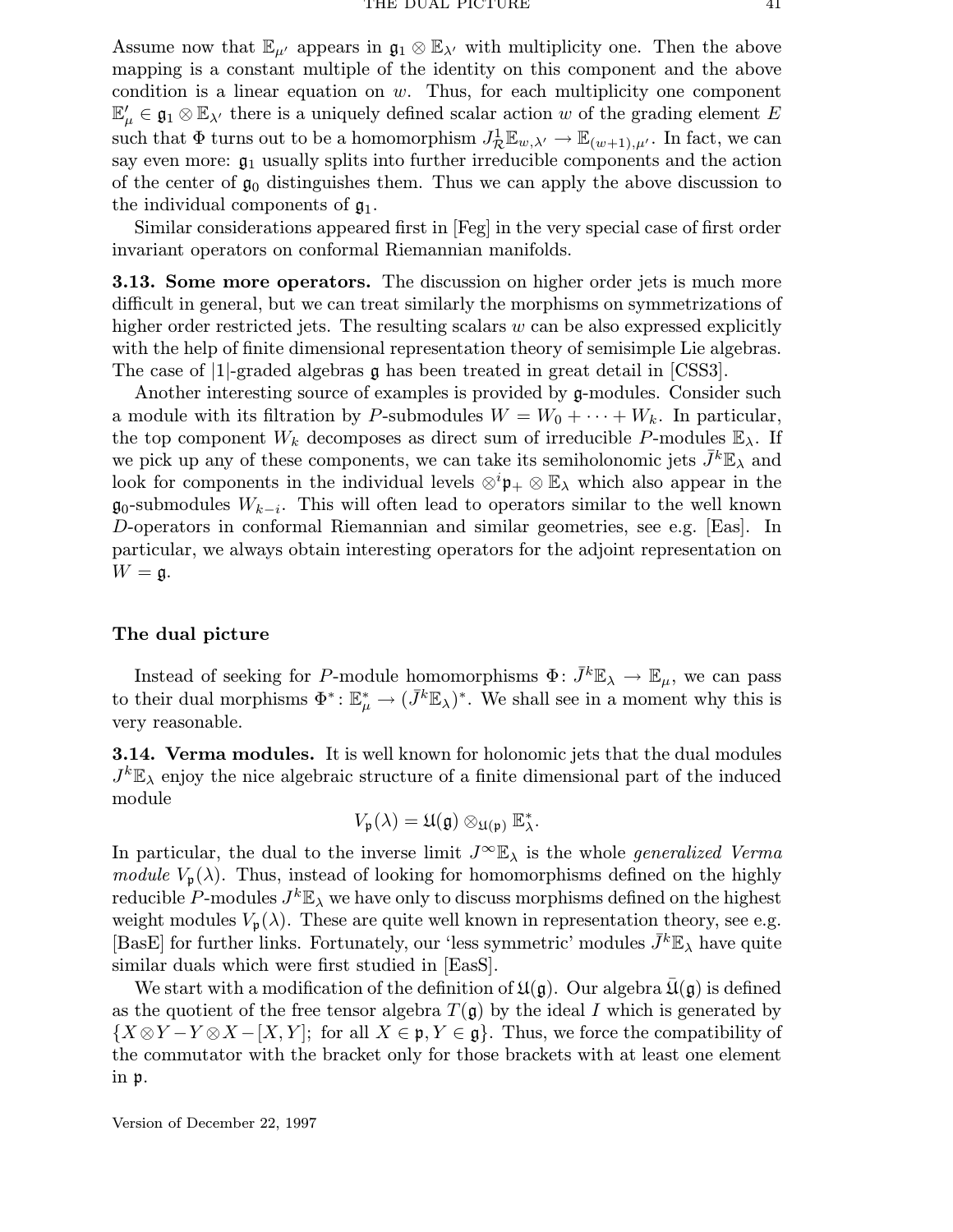**3.15. Definition.** The *semi-holonomic Verma module* induced from the Pmodule  $\mathbb{E}_{\lambda}$  is the  $(\mathfrak{g}, P)$ -module

$$
\bar{V}_{\mathfrak{p}}(\lambda) = \bar{\mathfrak{U}}(\mathfrak{g}) \otimes_{\mathfrak{U}(\mathfrak{p})} \mathbb{E}^*_{\lambda}.
$$

The obvious filtration of  $U(\mathfrak{g})$  gives rise to the filtration of the semi-holonomic Verma module

$$
\mathbb{E}_{\lambda} = \mathcal{F}_0 \bar{V}_{\mathfrak{p}}(\lambda) \subset \mathcal{F}_1 \bar{V}_{\mathfrak{p}}(\lambda) \subset \dots
$$

by  $\mathfrak{U}(\mathfrak{p})$ -modules, with

$$
\mathcal{F}_{k+1}\bar{V}_{\mathfrak{p}}(\lambda)/\mathcal{F}_{k}\bar{V}_{\mathfrak{p}}(\lambda) \simeq \otimes^{k+1} \mathfrak{g}_{-} \otimes \mathbb{E}_{\lambda}
$$

as  $G_0$ -modules.

**3.16.** Lemma. The  $\mathfrak{U}(\mathfrak{p})$ -modules  $(\bar{J}^k \mathbb{E}_{\lambda})^*$  dual to the semi-holonomic jet modules are naturally identified with the  $\mathfrak{U}(\mathfrak{p})$ -submodules  $\mathcal{F}_k \bar{V}_{\mathfrak{p}}(\lambda)$  in the semiholonomic Verma module  $\bar{V}_{\mathfrak{p}}(\lambda)$ .

**Proof.** The claim is obvious on the level of  $G_0$ -modules. Consider  $Z \in \mathfrak{p}_+$  and let us show the explicit computation for  $k = 1$ . The general case follows analogously from the full formula in Proposition 3.9.

If  $X \otimes v^* \in \mathfrak{g}_- \otimes \mathbb{E}_\lambda^* \subset (J^1\mathbb{E}_\lambda)^*,\,Y \otimes v \in \mathfrak{p}_+ \otimes \mathbb{E}_\lambda \subset J^1\mathbb{E}_\lambda, \,\text{then}$ 

$$
\langle X \otimes v^*, Z. (Y \otimes v) \rangle = \langle X \otimes v^*, [Z, Y] \otimes v + Y \otimes Z. v \rangle
$$
  
=  $\langle X, [Z, Y] \rangle \langle v^*, v \rangle - \langle X, Y \rangle \langle Z. v^*, v \rangle$   
=  $-\langle [Z, X], Y \rangle \langle v^*, v \rangle - \langle X, Y \rangle \langle Z. v^*, v \rangle$ 

If  $[Z, X] \in \mathfrak{g}_-,$  then the resulting expression equals to

$$
\langle -[Z, X] \otimes v^* + X \otimes Z \cdot v^*, Y \otimes Z \rangle.
$$

Otherwise, the first summand disappears and we are left with  $\langle X \otimes Z.v^*, Y \otimes v \rangle$ .

The latter computation does not give the full information on  $Z(X \otimes v^*)$  though. We also have to consider its action on the image of the lower components. Given  $v \in \mathbb{E}_{\lambda} \subset J^1 \mathbb{E}_{\lambda}$  we have

$$
\langle X \otimes v^*, Z.v \rangle = \langle X \otimes v^*, Z.v + \eta^{\alpha} \otimes [Z, \xi_{\alpha}]_{\mathfrak{p}} . v \rangle
$$
  
=  $\langle X, \eta^{\alpha} \rangle \langle v^*, [Z, \xi_{\alpha}]_{\mathfrak{p}} . v \rangle$   
=  $-\langle [Z, X]_{\mathfrak{p}} . v^*, v \rangle$ .

As the result of both computations we obtain the formula saying that  $Z \in \mathfrak{p}$ 'bubbles' through the elements  $X$  leaving always a new term behind, the bracket  $[Z, X]$ . The same happens then with the new term, until the resulting bracket element is not in p. Then it remains were it appears. This is exactly the action of Z in the semi-holonomic induced modules.  $\Box$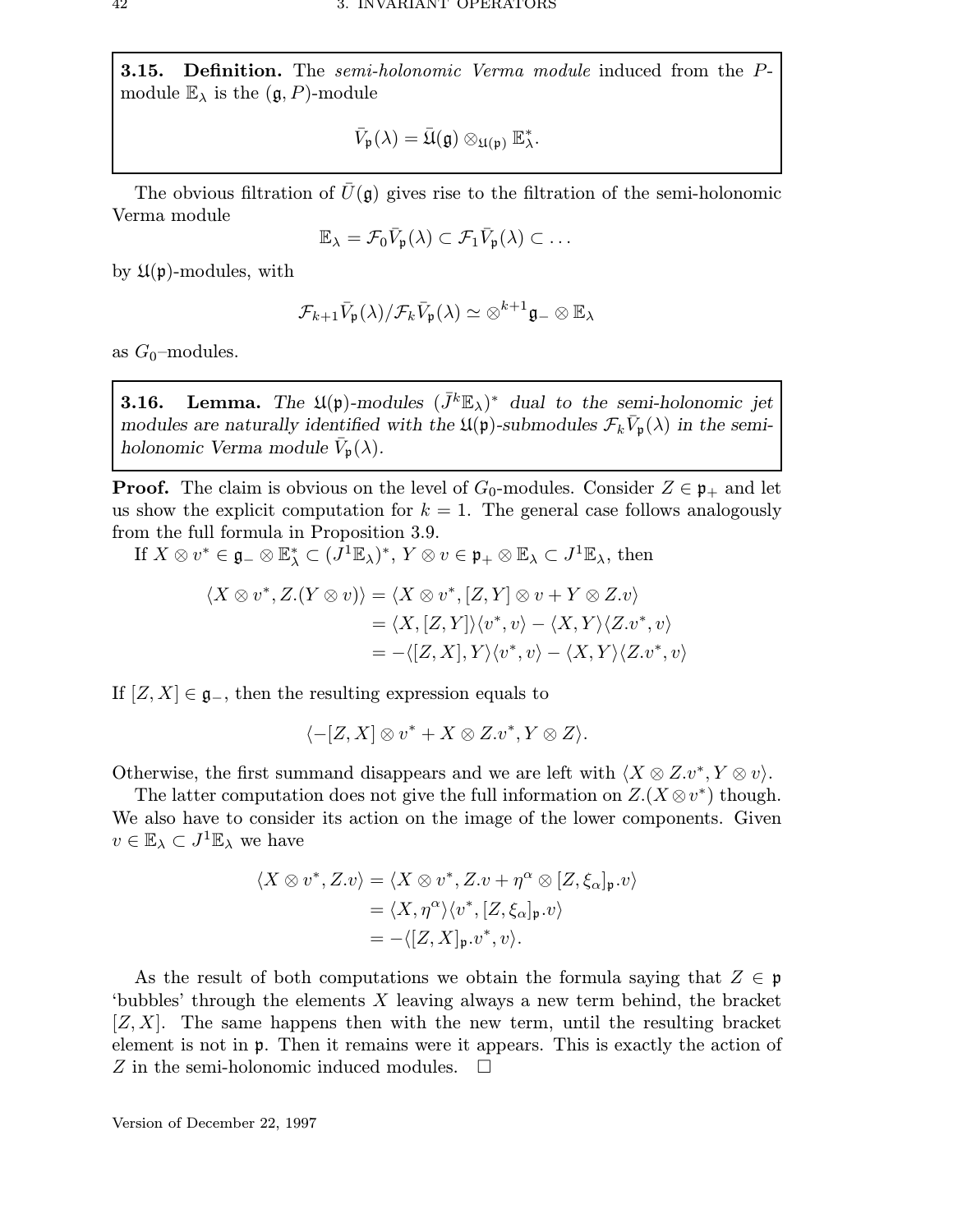3.17. Remarks. The most powerful tool in the theory of the generalized Verma modules is the central (or infinitesimal) character, see 6.12. We do not have a straightforward analogy for semi-holonomic Verma modules, but we can extend the translation functors due to Zuckermann and Jantzen. In fact we can show that once the essential homomorphisms building these functors would exist in the semiholonomic setting, then also the whole translation principal worked as well. Special situations were studied in great detail in [EasS]. Roughly speaking, there are just two main points: (1) usually there are many homomorphisms of semi-holonomic Verma modules with a given symbol, (2) we have to find 'initial data' to start the translations with. It is known already from conformal Riemannian geometry, that there are homomorphisms of (holonomic) Verma modules which do not have semi-holonomic analogues, see again [EasS].

Thus, we are able to get very general structural results on the existence of the homomorphisms of semi-holonomic Verma modules. On the other hand, even if we would find the singular vectors in  $\bar{V}_{\mathfrak{p}}(\lambda)$  defining those homomorphisms, it is not evident how to find analytic formulae for the operators in a direct algorithmic way. A combination of the direct discussion on the jet level with the dual picture seems to be most promissing.

## 4. |1|-graded examples

In the next two sections, we shall indicate how to follow the Recipe 2.43 in concrete examples. We shall discuss the geometries in general dimensions, however we usually draw the diagrams for some of them only. In fact, the main algebraic tools from representation theory work with the complex modules, but we may use all these results for our real objects with the help of the complexification procedure. In all our examples, this causes no essential problems.

This section is devoted to the parabolic geometries with the irreducible tangent bundles, i.e. the length of the gradings must be  $\ell = 1$ . In the notation of the Dynkin diagrams with crossed nodes, this means that the sum of the coefficients of the highest root of g at the simple roots corresponding to the crossed nodes must be one, see 6.3. Thus, there might be only one cross in the diagram and its position is further restricted, the full list of the complex forms appears in Table 14.

Since the general theory of Section 2 simplifies heavily for |1|-graded cases, we start our exposition with brief review.

#### Review of general properties

4.1. Corollaries. Let g be a |1|-graded algebra,  $\mathfrak{p} = \mathfrak{g}_0 \oplus \mathfrak{g}_1$ . Consider a Lie group G with Lie algebra  $\mathfrak g$  and let P be the subgroup of elements whose adjoint representation respects the filtration of g as p-module.

Each parabolic geometry of the type  $G/P$ , i.e. a Cartan connection on a principal P-bundle  $\mathcal{G} \to M$ , is regular. All normal parabolic geometries are uniquely constructed from reductions of the linear frame bundles  $P^1M$  to the structure groups  $G_0$ , except g is a real form of  $\mathfrak{sl}(m+1,\mathbb{C})$ , cf. [CSS2], [CSch]. The exceptions were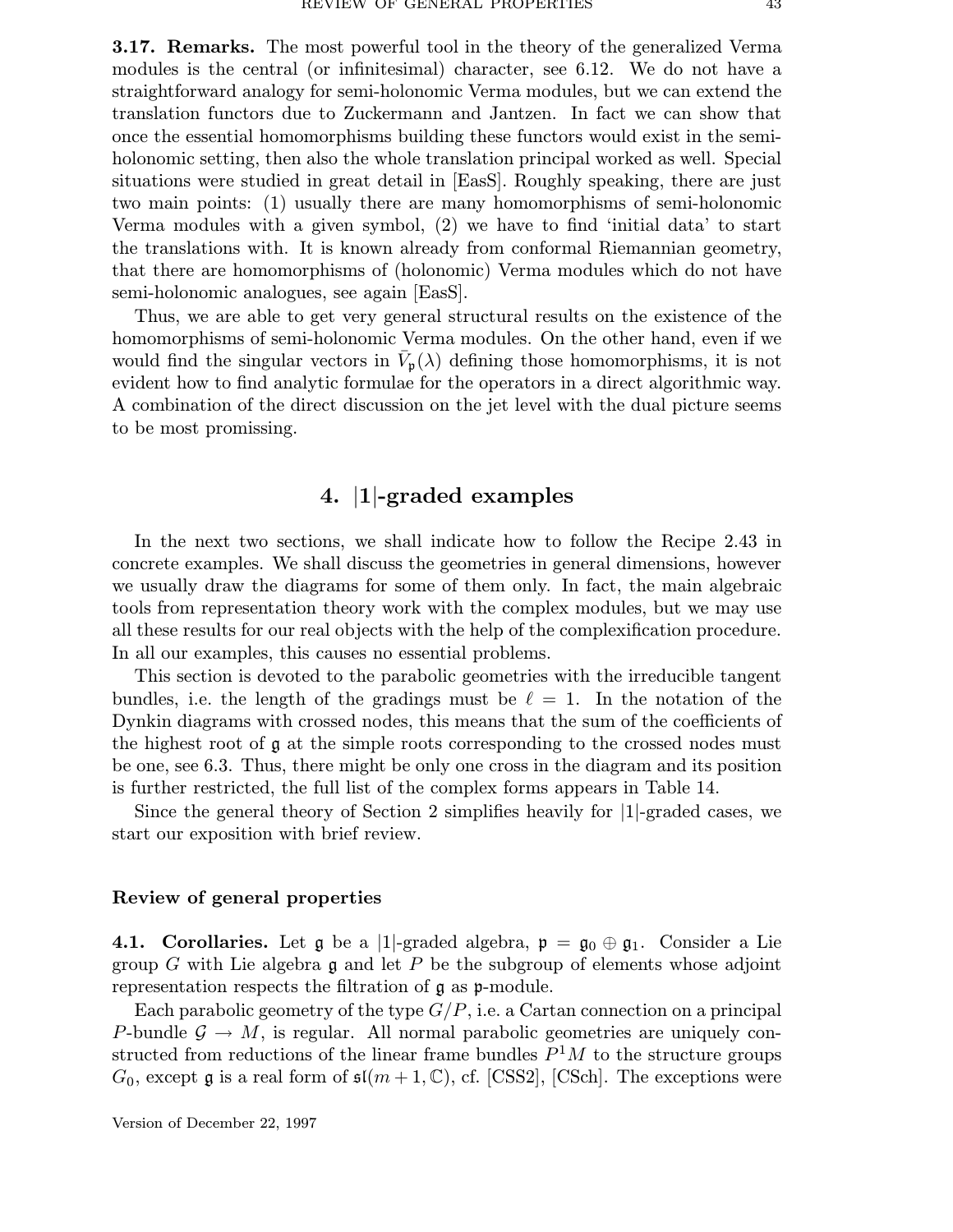already discussed in 2.5.

The whole torsion part of the curvature  $\kappa$  of the Cartan connection  $\omega$  is constant on the fibers of  $\mathcal{G}$ .

All the Weyl geometries on M share the same torsion and each choice of a scale yields also the reduction of TM to the semisimple part of  $G_0$ . More generally, if the parabolic geometry is normal, then the torsion is zero whenever the homogeneity one component of the cohomology  $H^2(\mathfrak{g}_-,\mathfrak{g})$  vanishes. In this case, all the Weyl geometries share a comon component of the curvature corresponding to non-vanishing cohomology of homogeneity two. If only homogeneity three is available, then the local invariant of the geometry in question is built of the first derivatives of the curvatures.

All identities and formulae simplify heavily too. The main reason is the commutativity of  $\mathfrak{g}_{\pm 1}$ .

4.2. Corollaries. In particular, the Ricci and Bianchi identities from 2.13 get

$$
(\nabla_X^{\omega} \circ \nabla_Y^{\omega} - \nabla_Y^{\omega} \circ \nabla_X^{\omega})s = \lambda(\kappa_{\mathfrak{p}}(X, Y)) \circ s - \nabla_{\kappa_{-}(X, Y)}^{\omega}s
$$

$$
\sum_{\text{cycl}} ([\kappa(X, Y), Z] - \kappa(\kappa_{-}(X, Y), Z) - \nabla_Z^{\omega}\kappa(X, Y)) = 0
$$

The formulae in 2.16 and 2.17 for modules with trivial actions of  $\mathfrak{g}_1$  specify always to

$$
\left(\nabla_X^{\omega} - \nabla_X^{\gamma^{\sigma}}\right)s(u) = \lambda([X, \tau(u)]) \circ s(u)
$$

$$
\nabla^{\hat{\gamma}}s(X) = \nabla^{\gamma}s(X) + \lambda([X, \Upsilon]) \circ s
$$

4.3. Corollaries. There is only one choice for the definition of closed (generalized) Weyl geometries and affine bundles of scales, but the global existence of the bundle of scales has to be discussed separately for the individual geometries.

The transformations of the Weyl geometries  $\sigma$  and those of the induced connections  $\gamma_{\mathcal{S}}^{\sigma}$  on the scale bundles  $\mathcal S$  are given by the same one forms  $\Upsilon$ , up to a multiple (cf. 2.23) and the curvature of  $\gamma_{\mathcal{S}}^{\sigma}$  is given by the difference of the  $\mathfrak{z}_E$ -component of the curvature  $\kappa$  of the defining Cartan connection and the antisymmetrization of the deformation tensor  $P^{\sigma}$  (cf. 2.31).

The transformation rule for P under the change Υ of the (generalized) Weyl geometry  $\sigma$  follows from 2.18

$$
\hat{\mathsf{P}}.X = \mathsf{P}.X - \nabla^{\gamma_1}_X \Upsilon - \frac{1}{2} [\Upsilon,[\Upsilon,X]]
$$

**4.4. Proposition.** For all torsion-free normal parabolic geometries of type  $G/P$ on M with irreducible tangent bundles, the closed (generalized) Weyl geometries are exactly those with symmetric Rho tensors.

**Proof.** Let  $\omega$  be the normal and torsion-free Cartan connection,  $\kappa^{\omega}$  its curvature. The Bianchi identity implies (here  $e_i$  and  $e^i$  form dual basis of  $\mathfrak{g}_{\pm 1}$ )

$$
[\kappa^\omega_{\mathfrak{g}_0}(X,Y),e_i] = [\kappa^\omega_{\mathfrak{g}_0}(X,e_i),Y] + [\kappa^\omega_{\mathfrak{g}_0}(e_i,Y),X]
$$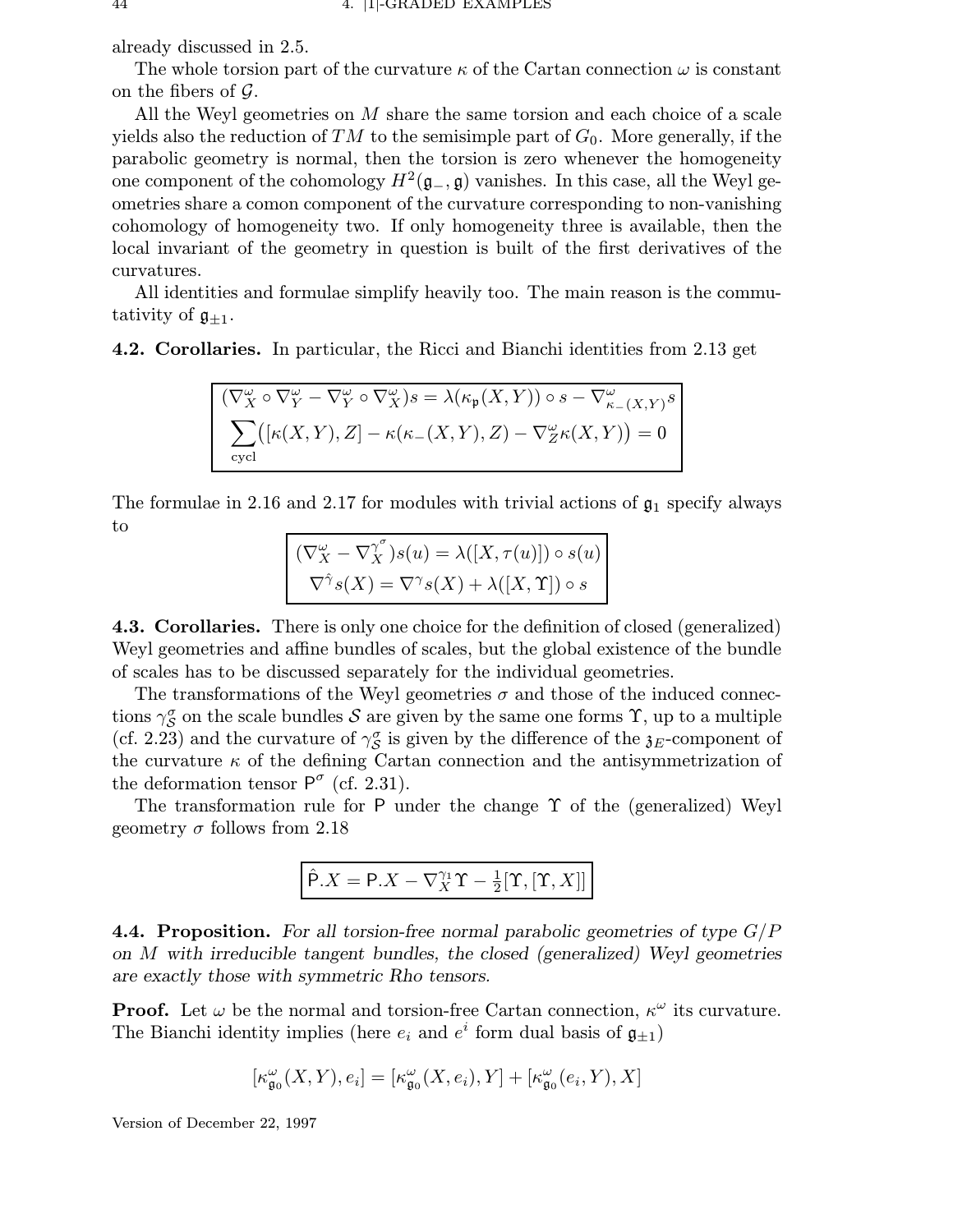and so the  $\partial$ ∗-closedness implies

$$
0 = \partial^* \kappa_{\mathfrak{g}_0}^{\omega}(X)(Y) - \partial^* \kappa_{\mathfrak{g}_0}^{\omega}(Y)(X)
$$
  
= 
$$
\sum_i ([[\kappa_{\mathfrak{g}_0}^{\omega}(X, e_i), Y], e^i] + [[\kappa_{\mathfrak{g}_o}^{\omega}(e_i, Y), X], e^i]) = \sum_i [[\kappa_{\mathfrak{g}_0}^{\omega}(X, Y), e_i], e^i].
$$

Now, the trace part in  $\mathfrak{g}_0 \subset \mathfrak{gl}(\mathfrak{g}_{-1})$  is given by the evaluation of the Killing form

$$
\sum_{i} \langle [\kappa^{\omega}(X, Y), e_i], e^i \rangle = -\sum_{i} \langle [[\kappa^{\omega}_{\mathfrak{g}_0}(X, Y), e_i], e^i], E \rangle = 0
$$

Since the trace part is generated by  $E$ , its vanishing is equivalent to the vanishing of the  $\chi_E$ -component of  $\kappa^{\omega}$  and the claim follows from the general discussion in 2.31.  $\Box$ 

**4.5.** Let us choose a closed Weyl geometry  $\sigma_0$ , any Weyl geometry  $\sigma$ , and let  $\Upsilon$  be the one-form transforming  $\sigma$  into  $\sigma_0$ . If the torsion of our structure is zero, then the change of the curvature on S caused by  $\Upsilon$  is (the free arguments from  $\mathfrak{g}_{-1}$  are denoted by  $(-)$ )

$$
\mathrm{Alt}(\langle -\nabla_{(-)}^{\gamma^{\sigma}} \Upsilon, (-) \rangle - \frac{1}{2} \langle [\Upsilon, [\Upsilon, (-)]], (-) \rangle) = -d\Upsilon - \frac{1}{2} \mathrm{Alt} \langle [\Upsilon, (-)], [\Upsilon, (-)] \rangle = -d\Upsilon
$$

In particular, a choice of  $\Upsilon$  does not change the curvature  $\kappa_S^{\sigma}$  if and only if  $d\Upsilon = 0$ . This is nicely compatible with the fact that the scales are parametrized by functions and the difference between the two connection forms on S is given by  $\Upsilon$ , up to a multiple.

Now, since  $\mathfrak{p}_+$  is abelian, the consecutive change from  $\sigma_1$  to  $\sigma_2$  and  $\sigma_3$ , achieved by means of  $\Upsilon$  and  $\Upsilon'$ , equals to the change determined by  $\Upsilon + \Upsilon'$ . Thus, for each fixed  $\sigma$ , there is a class of one-forms  $[\Upsilon]_{\sigma}$  transforming  $\sigma$  into a closed Weyl geometry. They all differ by closed forms. In the presence of Hodge theory on differential forms, the latter observation picks up locally a distinguished scale for each (generalized) Weyl geometry. This is exactly the case in the conformal Riemannian geometries, see e.g. [Gau].

In the presence of the torsion, the antisymmetrization of the covariant derivative does not equal to the exterior derivative and the formulae get more messy.

In the rest of this section, we shall illustrate the theory on several quite well known geometries.

#### Conformal Riemannian geometries

The basic features of conformal Riemannian geometries were reviewed in the introductory Section 1. Now we shall follow the steps in Recipe 2.43 in order to recover them again and we shall comment the necessary arguments and computations. In the Dynkin diagram notation, the pair  $(\mathfrak{g}, \mathfrak{p})$  is encoded by  $\times \bullet \cdots \bullet$ **、** in even dimensions and  $\times \rightarrow \cdots \rightarrow \bullet$  in odd dimensions.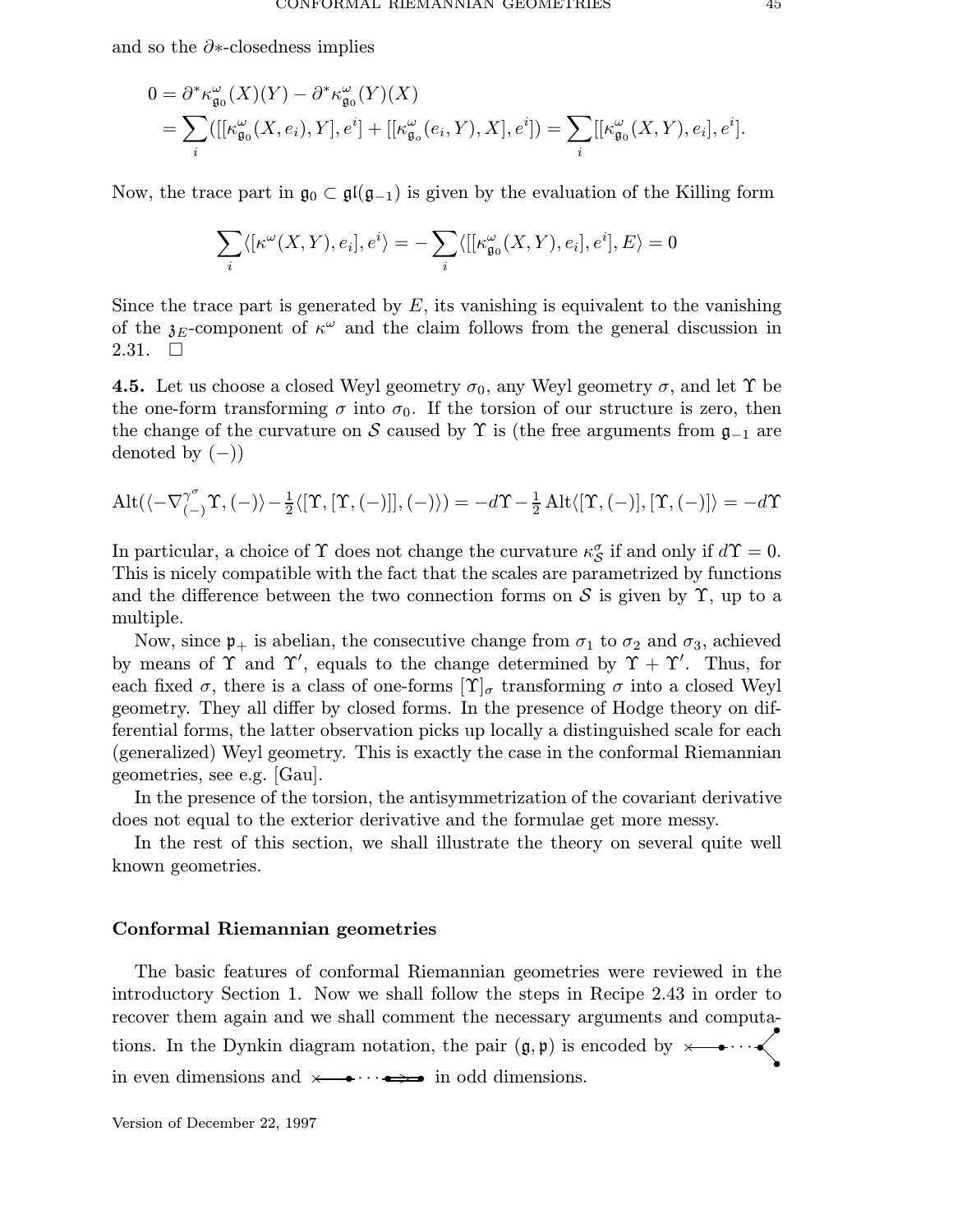

Table 1

**Step 1.** In the even dimensional case, the filtration of  $\mathfrak{so}(2n+1,1,\mathbb{R})$  is easily found by looking at the orbit of the highest root  $\stackrel{0}{\times} \stackrel{1}{\cdot} \cdots \stackrel{0}{\times} \stackrel{\times}{\cdot}$  $\left\langle \right\rangle_{\times}$  o The zero weight has to be added to  $\mathfrak{g}_0$ , this is the one-dimensional center  $\mathfrak{z}_E$ . The result is displayed in Table 1.

As discussed in 6.7, the action of the grading element  $E$  on a highest weight vector is expressed by the scalar product of the coefficients over the nodes in the Dynkin diagram with the first column in the inverse Cartan matrix. Thus we obtain the vector  $(1\;1\;... \;1\; \frac{1/2}{1/2})$  $\frac{1}{2}$ ) in the even dimensional cases and  $(1 \ldots 1\frac{1}{2})$  $(\frac{1}{2})$  in odd dimensions.

The computations for odd dimensional geometries are slightly different, since there always are the zero weights in the defining representations which do not belong to the orbit of the highest weight. Fortunately, the highest weights of  $\mathfrak{g}_{-1}$ , the semisimple part of  $\mathfrak{g}_0$ , and  $\mathfrak{g}_1$  are still in the orbit of  $\overset{0}{\times} \overset{1}{\times} \cdots \overset{0}{\times} \overset{0}{\longrightarrow} \cdots$ except the case  $\mathfrak{g} = \mathfrak{so}(5, \mathbb{C})$ . In the latter case, the orbit does not touch  $\mathfrak{g}_0$ , but we can locate it easily in the tensor product of  $\mathfrak{g}_1 = \langle \overbrace{\overbrace{\phantom{a}}^{0} \to \overbrace{\phantom{a}}^{2}}^{0} , \overbrace{\phantom{a}}^{2} \to \overbrace{\phantom{a}}^{2} , \overbrace{\phantom{a}}^{2} \to \overbrace{\phantom{a}}^{2} , \overbrace{\phantom{a}}^{2} \to \overbrace{\phantom{a}}^{2}$  and  $\mathfrak{g}_{-1} = \langle \overbrace{\times \rightarrow \times}^{2} \times \overbrace{\times \rightarrow \times}^{0} \times \overbrace{\times \rightarrow \times}^{2} \rangle$ . The results are displayed in Table 2.



Table 2

As in all  $|1|$ -graded cases, a conformal Riemannian structure on a manifold M is defined by the reduction of TM to the structure group  $G_0$ , i.e. to the group  $CO(m, \mathbb{R})$ . This means exactly the choice of a scalar product on each  $T_xM$ , up to multiples.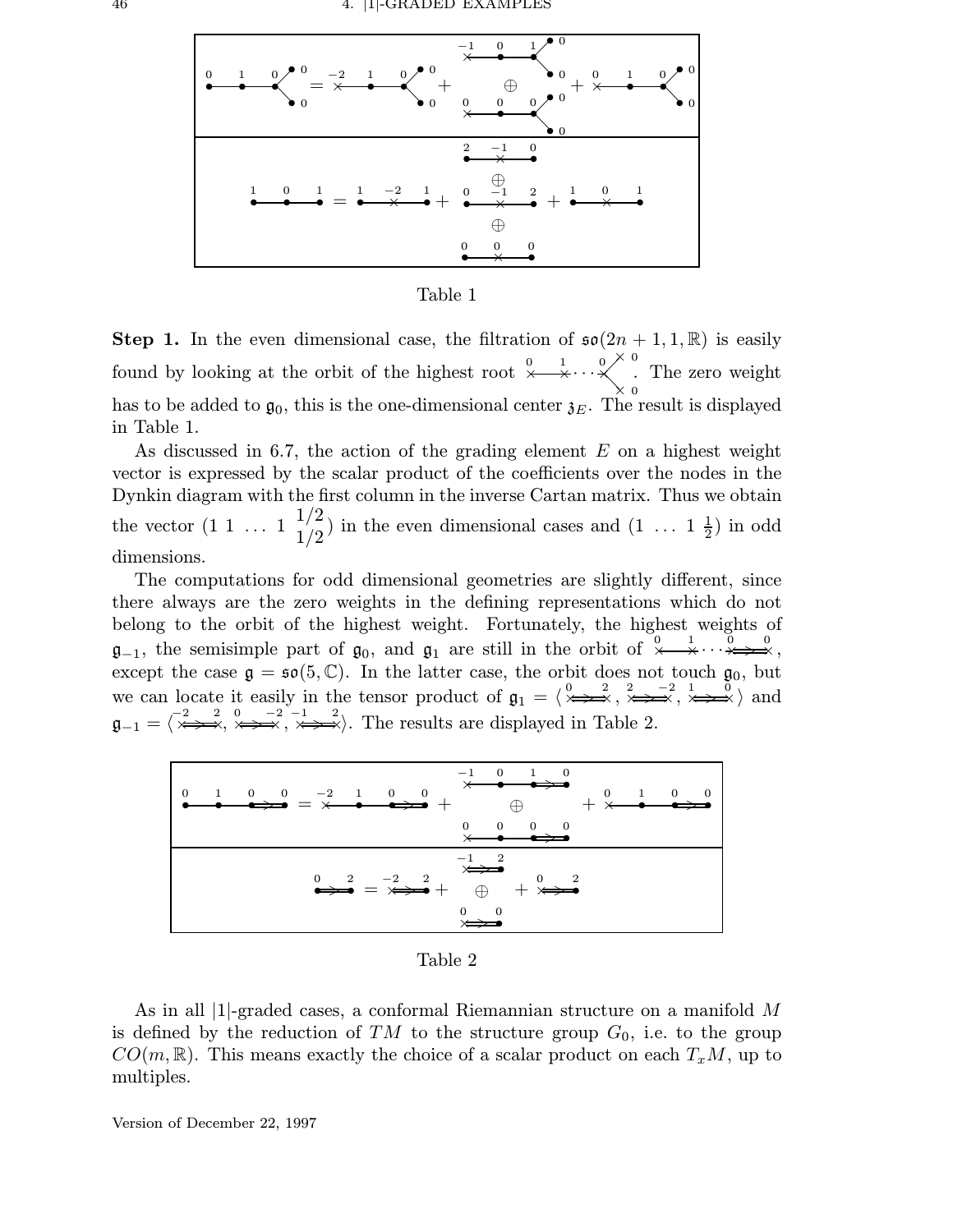**Step 2.** Konstant's version of the BBW theorem yields easily the  $G_0$ -modules in the cohomology  $H^2(\mathfrak{p}_+, \mathfrak{g})$ , which are dual to the cohomologies we need. The homogeneity is then found by the action of  $E$  and because of the extremely simple structure of g, this yields the complete information about the curvatures. See Table 3 for the results.

| pair $(\mathfrak{g}, \mathfrak{p})$ | cohomologies                                      | homogeneity                 | curvature components                                                                                                                      |
|-------------------------------------|---------------------------------------------------|-----------------------------|-------------------------------------------------------------------------------------------------------------------------------------------|
|                                     | $\overset{0}{\times}$<br>$\overline{4}$           | $\mathcal{D}_{\mathcal{L}}$ | $\mathfrak{g}_{-1} \wedge \mathfrak{g}_{-1} \rightarrow \overset{0}{\bullet} \overset{-1}{\mathop{\longrightarrow}} \overset{2}{\bullet}$ |
|                                     |                                                   | റ                           | $\mathfrak{g}_{-1}\wedge\mathfrak{g}_{-1}\rightarrow\overset{2\quad-1}{\bullet}\rightarrow$                                               |
|                                     | ● 0<br>$\overline{2}$<br>$\overline{0}$<br>0<br>0 | 2                           | $\mathfrak{g}_{-1} \wedge \mathfrak{g}_{-1} \rightarrow \mathfrak{g}_0$                                                                   |
|                                     | y⇒⊐                                               | 3                           | $\mathfrak{g}_{-1} \wedge \mathfrak{g}_{-1} \rightarrow \mathfrak{g}_1$                                                                   |
|                                     | $\Omega$<br>$\Omega$<br>$\Omega$                  |                             | $\mathfrak{g}_{-1} \wedge \mathfrak{g}_{-1} \rightarrow \mathfrak{g}_0$                                                                   |

| Table |
|-------|
|-------|

These cohomological results can be interpreted easily in the classical terms. The common  $\partial^*$ -closed torsion of all Weyl geometries is zero (because there is no cohomology of homogeneity one). If the dimension is greater then four, then there is the unique local invariant of the structures which is given by the shared component of the curvature of the Weyl geometries, valued in the bundle described in the second column. On four dimensional conformal manifolds, this local invariant further splits into the self-dual and anti self-dual parts. Finally, there is no shared part of the curvatures of Weyl geometries in dimension three, but the Cotton-York tensor yields the local invariant of the structure.

**Step 3.** By the general theory and the formula for the action of  $E$ , the modeling line bundle of the scale bundle  $S$  should correspond to the highest weight  $\overline{\mathcal{L}}$   $\cdots$  . Obviously such a representation of P exists. On the other hand, the metrics in the distinguished conformal class live in an affine line bundle modeled over densities with highest weight  $\stackrel{2}{\times} \cdots$  . We should like to see, how our scales (as sections of  $S$ ) correspond to the metrics.

Recall again that metrics on M are reductions of the linear frame bundle  $P^1M$ to the structure group  $O(m, \mathbb{R})$ . Thus they are in bijective correspondence with the sections of the quotient  $P^1M/O(m,\mathbb{R})$ . Therefore, the metrics from the distinguished conformal class are in bijection with sections of  $\mathcal{G}_0/O(m,\mathbb{R})$  and the orthogonal group plays the role of ker  $\nu_P$  from 2.22. This correspondence is easily understood locally: A section of  $P^1\mathbb{R}^m$  is a  $GL(m,\mathbb{R})$ -valued function, say  $A(x)$ . Each value  $A(x)$  defines the positive definite matrix  $g(x) = A(x)A(x)^T$ , which has the property that  $A(x)^T g(x)^{-1} A(x)$  is the identity matrix  $\mathbb{I}_m$  for all x. In particular, if  $A(x) = e^{f(x)}B(x)$  with  $B(x) \in O(m, \mathbb{R})$ , then  $g(x) = e^{2f(x)}\mathbb{I}_m$ . This yields the above identification and we see, that our  $\mathcal S$  plays the role of a square root of the bundle of conformal metrics.

**Step 4.** Since  $\mathfrak{g}$  is  $|1|$ -graded, the interpretation of the Weyl geometries is simple. By the general theory, the connections  $\gamma^{\sigma}$  are all linear connections belonging to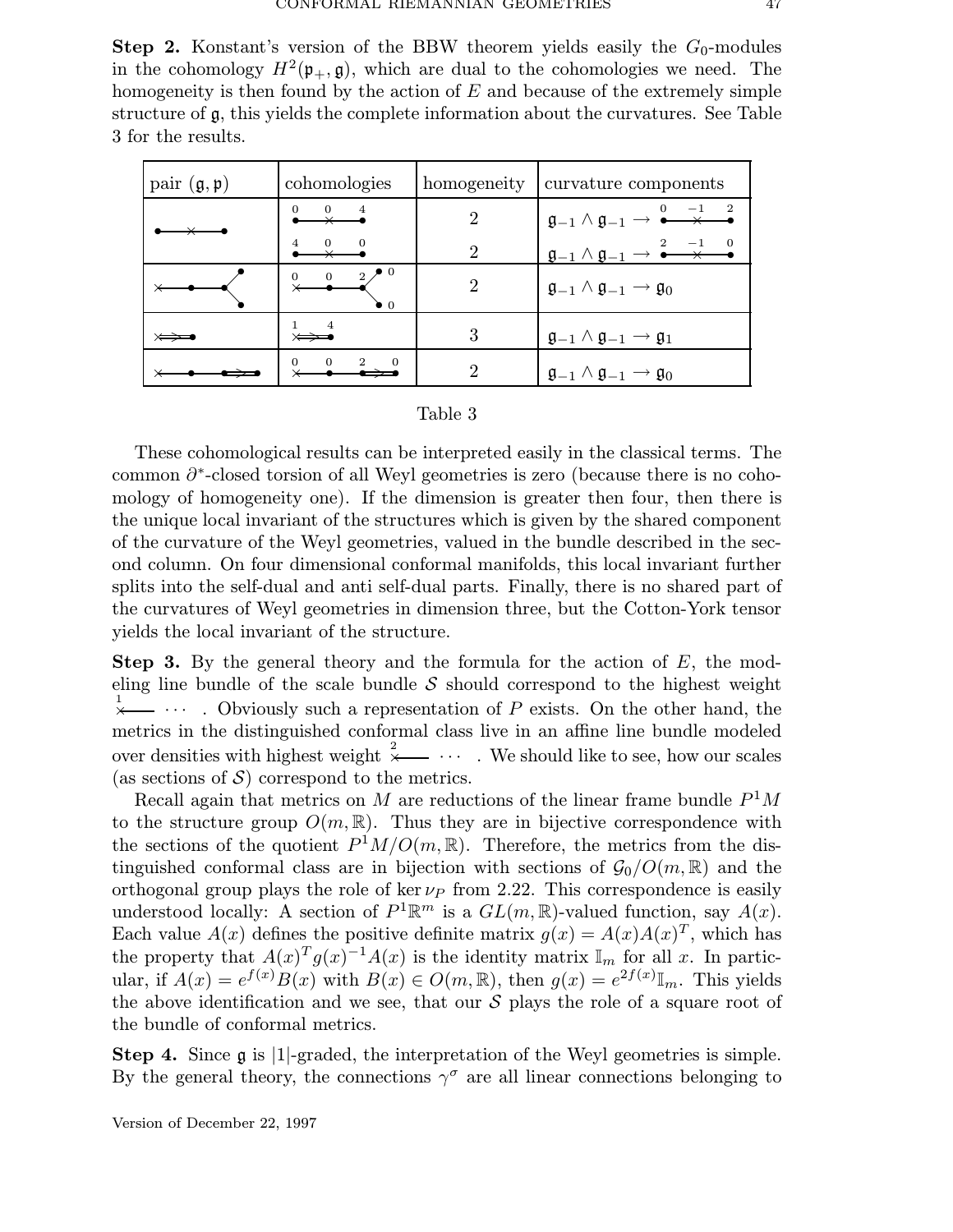the bundle  $\mathcal{G}_0$ , which share the common minimal torsion. In our case, this torsion must be zero since there is no cohomology in the homogeneity one. Thus we obtain exactly all torsion free connections belonging to the  $G_0$  structure on M.

Now, the application of our general formulae lead to all the well known objects like the twistor connections, conformal circles, canonical coordinates, etc. See e.g. [Eas] for much information on interesting objects in conformal Riemannian geometries.

## Projective and almost quaternionic geometries

The next two series of examples are special cases of the so called almost Grassmannian structures. They correspond to the choices  $\times \bullet \cdots \bullet$  (projective structures) and  $\longrightarrow$   $\rightarrow$   $\cdots$  (almost quaternionic structures).

Step 1. First of all we have to discuss which group G with the Lie algebra g we choose. From the formal point of view, the most natural choice is with  $G_0$ being the adjoint group of the  $\mathfrak{g}_0$  module  $\mathfrak{g}_{-1}$ , which does not impose any further properties on our structures. This does not coincide with the most obvious choices, e.g.  $G = SL(p+q, \mathbb{C}), p = 1, 2$ , in the complex case, since then the action of  $G_0 = S(GL(p,\mathbb{C}) \times GL(q,\mathbb{C}))$  on  $\mathfrak{g}_{-1}$  has a non-trivial (discrete) kernel in general. Thus, either we have to work modulo this kernel, or our manifolds M will be oriented (as an additional ingredient of our structure). For the sake of simplicity, we take the second option in our discussion below.

The projective geometries are one of the exceptional examples of second order structures which were discussed in 2.5. The almost quaternionic geometries correspond to the choice of the real form  $\mathfrak{sl}(1 + q, \mathbb{H})$  of  $\mathfrak{sl}(2 + 2q, \mathbb{C})$ . The dimension of the manifolds is  $4q$  in this case. Table 4 shows the filtrations of the complex groups. The low dimensional almost quaternionic case (with  $q = 1$ ) coincides with the 4-dimensional conformal geometries (the last line in our table is related to 8-dimensional geometries). The filtrations are computed easily starting with the highest root of g.



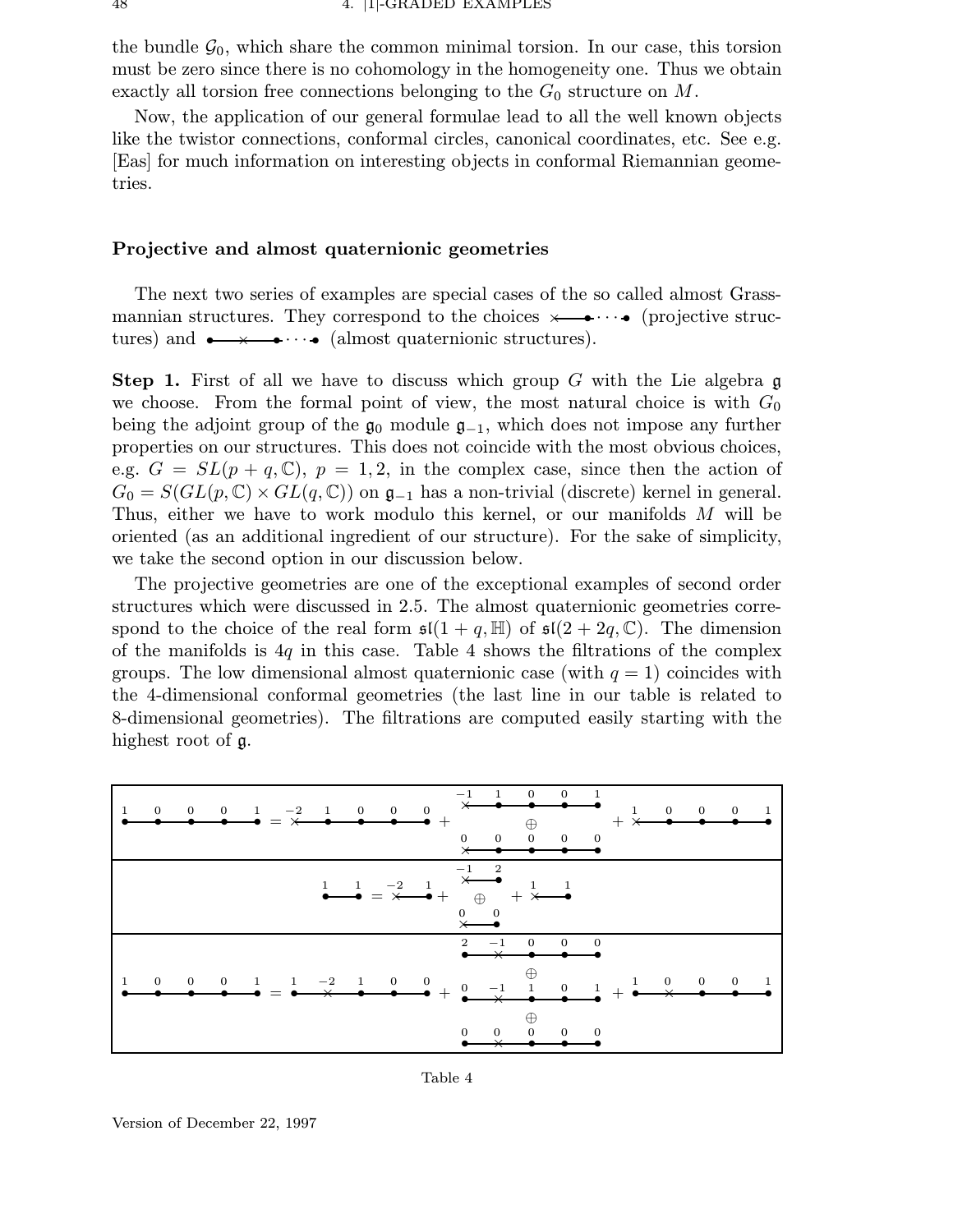By the general theory, the action of the grading element  $E$  is given by the vector  $\frac{1}{m+1}(m(m-1) \ldots 1)$  in the m-dimensional projective case, or by the vector  $\frac{1}{2(q+1)}(2q \ 4q \ 2(2q-1) \ \ldots \ 2)$  in the 4q-dimensional almost quaternionic case.

Step 2. Again, the above data together with Kostant's version of BBW yield the cohomologies as displayed in Table 5 (cf. 6.10). The computations for the projective structures are very similar to the conformal Riemannian cases with an analogy to Cotton-York tensor in the lowest dimension and the Weyl curvature in all remaining ones. The computations for the other structures deserve more comments. In particular, due to the location of the cross, we have exactly two possibilities for actions with  $w \in W$  of length two. This is the source for the two different components. In the lowest dimensions, both of them are of degree two (see the 4-dimensional conformal case), but they split into a torsion part and a Weyl part in all higher dimensions. A direct inspection of the weights in the tensor product  $\mathfrak{g}_1 \otimes \mathfrak{g}_1 \otimes \mathfrak{g}_0$  yields also the target of the curvature component (the other two components could never produce the coefficient 3).

| pair $(\mathfrak{g}, \mathfrak{p})$ | cohomologies                         | hom.           | curvature components                                                    |
|-------------------------------------|--------------------------------------|----------------|-------------------------------------------------------------------------|
|                                     |                                      |                | $\mathfrak{g}_{-1}\wedge \mathfrak{g}_{-1}\to \mathfrak{g}_1$           |
|                                     |                                      | $\overline{2}$ | $\mathfrak{g}_{-1} \wedge \mathfrak{g}_{-1} \rightarrow \mathfrak{g}_0$ |
|                                     | - 3<br>$\mathbf{0}$<br>$\Omega$<br>3 | $\overline{2}$ |                                                                         |

| Table 5 |  |
|---------|--|
|---------|--|

**Projective structures – Steps 3 & 4.** Let us cosider the affine bundle of volume forms on a oriented manifold M. The modeling vector bundle is the line bundle of densities corresponding to the highest weight  $\stackrel{\widetilde{m}}{\times} \cdots$ . Since M is oriented, we can choose its mth root, a bundle of densities with the appropriate highest weight  $\stackrel{m}{\times}$   $\cdots$  . The choice of a scale leads to the reduction of the linear frame bundle  $P^1M = \mathcal{G}_0$  to the group  $SL(m, \mathbb{R})$ . Such reductions are in correspondence with sections of  $P^1M/SL(m,\mathbb{R})$  and these sections can be again understood locally as matrix valued functions. The correspondence to volume forms is then given by their determinants. Thus, our scale bundle  $S$  can be considered as the mth root of the bundle of volume forms. In particular, each global scale determines a volume form globally.

Since the projective structures are exceptional (i.e. the structure group of  $\mathcal{G}_0$  is too big to encode the whole structure), the Weyl geometries cannot be arbitrary connections on  $\mathcal{G}_0$  with the minimal available torsion (which is zero again). Their further restrictions come from the choice of the whole bundle  $\mathcal G$  as a reduction of the second order frame bundle on  $M$ . In fact it is easy to verify their classical description using our tools: We claim that they all share the (non-parameterized) geodesics. Indeed, the geodesics are flow lines of auto-parallel vector fields and our formula for the transformation of the covariant deirvatives says that  $\nabla^{\gamma^{\sigma}}_{X} \xi(u)$  with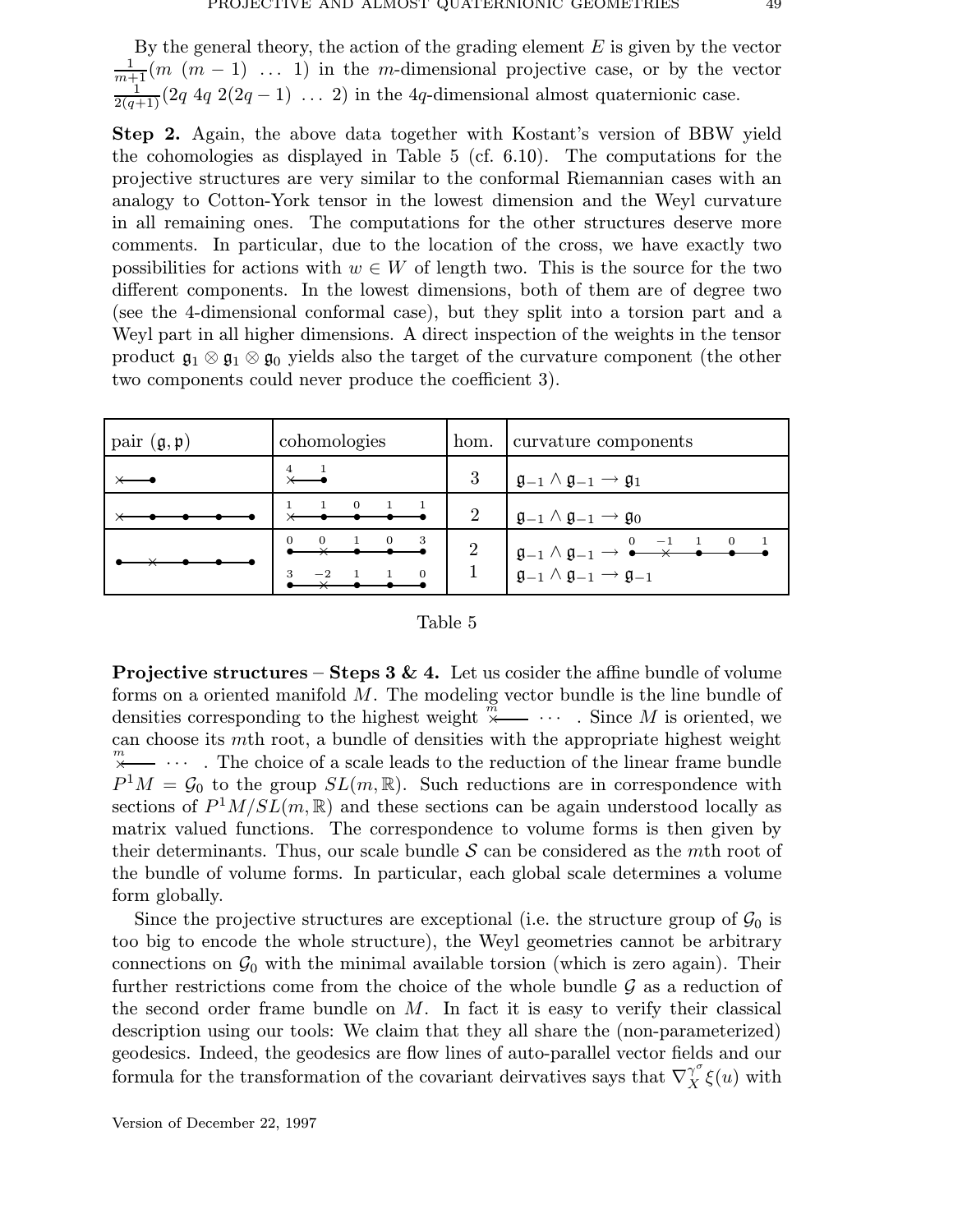$\xi(u) = X$  varies by  $[[X, \Upsilon], X]$ . Now, in index notation, the iterated bracket is given by

$$
[[X^a, \Upsilon_b], Y^c] = (X^a \Upsilon_b + X^c \Upsilon_c \delta_b^a) Y^b
$$

which is a scalar multiple of  $X^a$  if  $Y^a = X^a$ . Thus we can always rescale the original vector field in order to obtain an auto-parallel vector field again.

Almost-quaternionic structures – Steps 3 & 4. The almost quaternionic structures are much more interesting. First of all we notice the presence of a possible non-zero torsion, which will be shared by all the Weyl geometries. By definition, the *quaternionic structures* are then just those where this torsion vanishes. There still remains the Weyl part of the curvature which is shared by all Weyl geometries for the quaternionic structures, but gets mixed with the torsion contributions in general. The meaning of the structure is also clear from the description of g: There are the 'defining bundles' which correspond to the standard representations C 2∗ and  $\mathbb{C}^{2q}$  of  $GL(2,\mathbb{C})$  and  $GL(2q,\mathbb{C})$  (viewed as  $G_0$  representations in the obvious way). The complexification of the tangent bundle on the oriented manifold  $M$  is identified with the tensor product of these defining bundles. At the same time, the top degree forms of these bundles have to be identified since the structure group is further reduced from  $GL(2,\mathbb{C})\times GL(2q,\mathbb{C})$  to  $S(GL(2,\mathbb{C})\times GL(2q,\mathbb{C}))$  (notice again the role played by the chosen orientation of M). The line bundle  $\longleftrightarrow^{\left(q+1\right)/2q}$  ... exists and so does the bundle of affine scales. Again, its relation to the volume forms on M is easily understood: the sections of S correspond to reductions of the complexified tangent spaces from  $S(GL(2,\mathbb{C})\times GL(2q,\mathbb{C}))$  to its semisimple part  $SL(2,\mathbb{C}) \times SL(2q,\mathbb{C})$ , thus they determine the choice of a (complex) volume form on  $TM \otimes \mathbb{C}$  which induces a real volume form on  $TM$ .

In the lowest possible dimension, i.e. for  $q = 1$ , we recover the spinor approach to the (complexified) conformal Riemannian geometries. Since we require vanishing of half of the curvature in the definition of the higher dimensional quaternionic structures, they behave similarly to the self-dual conformal structures.

Again, we can easily discuss analogies to twistor connections, D-operators, analogues to conformal circles, etc. Many concepts and results discussed in [BaiE], [BEG], [Sal] can be nicely achieved by our tools.

## 5. |2|-graded examples

## A real version of CR-structures

**Step 1.** The algebras in question are  $\mathfrak{g} = \mathfrak{sl}(m+2,\mathbb{R})$ . These are the split forms of the complex algebras  $\mathfrak{sl}(m+2,\mathbb{C})$  and the grading is given by the Dynkin diagram with the most left and most right nodes crossed. Again, we have to discuss the chosen Lie group G. The most obvious choice  $G = SL(m + 2, \mathbb{R})$  leads to  $G_0 =$  $S(GL(1,\mathbb{R})\times GL(m,\mathbb{R})\times GL(1,\mathbb{R}))$ ,  $P = G_0 \rtimes \exp \mathfrak{p}_+$ , and the action of this  $G_0$  on g<sup>−</sup> is not effective. Thus we either have to work modulo the kernel of this action, or we have to involve a lift of the adjoint group to  $P$  into the definition of  $\mathcal G$  and the Cartan connection.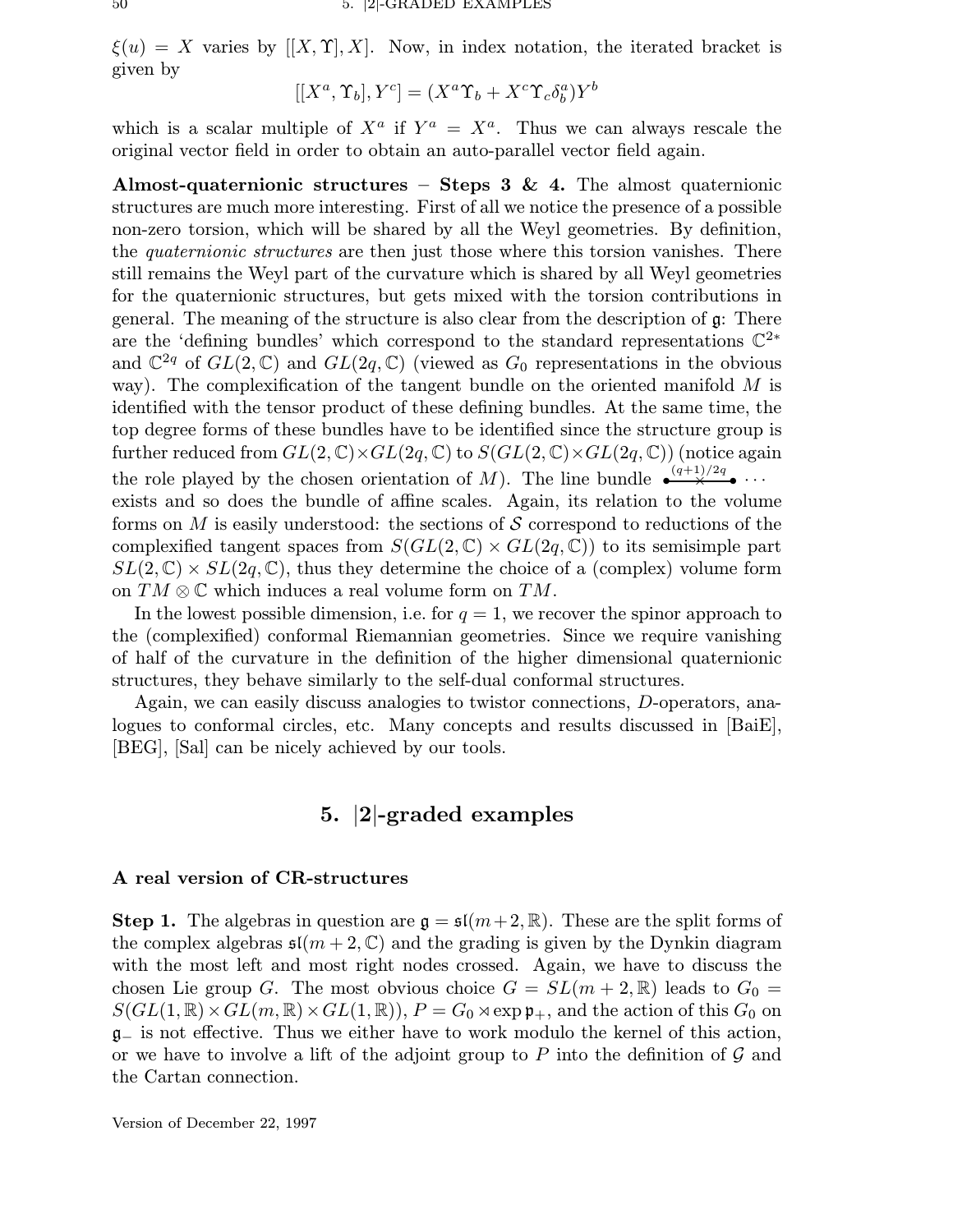Table 6 displays the filtrations of  $\mathfrak g$  for  $m = 1$  (which is an exceptional low dimensional case) and  $m = 3$  (which represents well the general behavior). Since there are two crossed nodes in the diagram,  $\mathfrak{g}_{\pm 1}$  consist of two  $G_0$ -submodules each, which are pair-wise dual. In fact all our considerations apply to the other real forms  $\mathfrak{su}(p+1,q+1)$  as well. So the expected behavior of our structures should be similar to the standard CR-structures. The main advantage of our approach is that we can involve torsion, i.e. we cover also the so called almost CR-structures (defined e.g. on hypersurfaces in almost complex manifolds).



| Table 6 |  |
|---------|--|
|---------|--|

The definition of the corresponding geometries is by far not so simple as in the |1|-graded cases. Of course, our most general approach would say just 'the structure is defined by a choice of the principal P-bundle  $\mathcal G$  equipped with the Cartan connection  $\omega'$ . However, we prefer to show explicitly what is the structure on the manifold M which can be used to construct  $\mathcal G$  and the normal regular Cartan connection  $\omega$  on G uniquely, in the sence of Remark 2.6 and Theorem 2.4.

We first have to understand the  $\mathfrak{g}_0$ -module  $\mathfrak{g}_-$  equipped with the  $G_0$ -equivariant Lie bracket. Obviously, the dimensions of the manifolds must be  $2m + 1$ . In the block matrix form, we can describe the grading of g as follows

$$
\begin{pmatrix} \ast & \mathfrak{g}_1^L & \mathfrak{g}_2 \\ \mathfrak{g}_{-1}^L & \ast & \mathfrak{g}_1^R \\ \mathfrak{g}_{-2} & \mathfrak{g}_{-1}^R & \ast \end{pmatrix}
$$

where the stars indicate the  $\mathfrak{g}_0$  entries. Let us call  $\mathfrak{g}_{-1}^L$  and  $\mathfrak{g}_{-1}^R$  the 'left' and 'right' submodules, respectively. Analogously we refer to the  $\mathfrak{g}_0$ -submodules in  $\mathfrak{g}_1$ .

The grading element  $E$  acts on the coefficients over the nodes in Dynkin diagrams by the vector  $(1 \ 1 \ \ldots \ 1)$ , the sum of the first and last columns in the inverse Cartan matrix, cf. 6.7. Another element  $E'$  in the center acts by the difference of the same columns, i.e. by the vector  $\frac{1}{m+2}(m(m-2) \ldots -(m-2) - m)$ . They are given by block matrices  $(E'$  is found easily by its action on the simple root vectors)

$$
E = \begin{pmatrix} 1 & 0 & 0 \\ 0 & 0 & 0 \\ 0 & 0 & -1 \end{pmatrix}, \quad E' = \frac{m}{m+2} \begin{pmatrix} 1 & 0 & 0 \\ 0 & -\frac{2}{m} \mathbb{I}_m & 0 \\ 0 & 0 & 1 \end{pmatrix}.
$$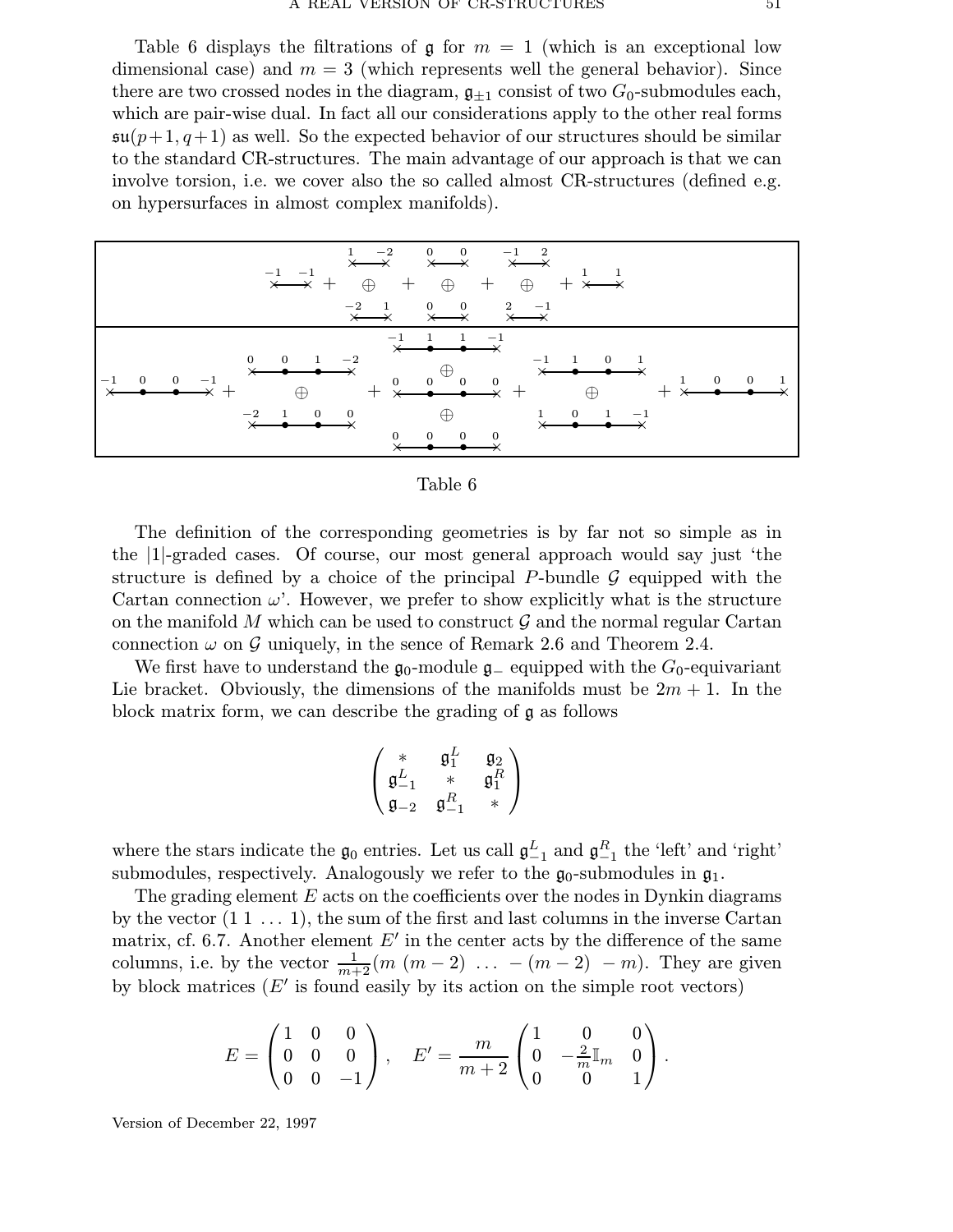Obviously,  $E'$  is orthogonal to E. The homogeneity degrees  $(d_1, d_2)$  of the individual modules in the filtration (with respect to actions of  $E$  and  $E'$  respectively) are indicated in the following scheme

$$
\begin{array}{cccc} & & (0,0) & & \\ & & (-1,1) & & (1,-1) & \\ (-2,0) & & (0,0) & & (1,1) & \\ & & & (0,0) & & \\ & & & (0,0) & & \end{array}
$$

In particular, E' acts trivially on  $\mathfrak{g}_{\pm 2}$  and  $\mathfrak{g}_0$  and it distinguishes the left and right submodules in  $\mathfrak{g}_{\pm 1}$ . We also see that the submodules  $\mathfrak{g}_{\pm 1}^R$  are the upper ones in the filtration above. Clearly  $(\mathfrak{g}_{-1}^L)^* = \mathfrak{g}_1^L$  as  $\mathfrak{g}_0$ -module and similarly for  $\mathfrak{g}_{\pm 1}^R$ . The bracket restricted to  $\mathfrak{g}_{-1}^L \times \mathfrak{g}_{-1}^R$  is non-degenerate, while it vanishes on  $\mathfrak{g}_{-1}^L \wedge \mathfrak{g}_{-1}^L$  and  $\mathfrak{g}_{-1}^R \wedge \mathfrak{g}_{-1}^R$ . The adjoint group  $G_0$  acting effectively on  $\mathfrak{g}_{-}$  is obtained by choosing G as the quotient of the group of all  $A \in GL(m+2, \mathbb{R})$  with  $|\det A| = 1$  by its center. For odd  $m$  this is exactly the special linear group, but we obtain a non trivial center for even m and  $G_0$  will have two components in that case.

Now we can define a regular normal parabolic geometry of the type in question: A real almost CR-structure on a manifold M is given by a filtration  $TM =$  $T^{-2}M \supset T^{-1}M$  with  $\dim T_x^{-1}M = 2m$  for all  $x \in M$  together with a reduction of the associated graded vector bundle to the structure group  $G_0$ , subject to the structure equation. The structure equation is specified as follows. The grading and the Lie bracket defines the Levi form

$$
\mathcal{L}: T^{L}M \times T^{R}M \to TM/T^{-1}M.
$$

The existence of the  $G_0$ -structure on Gr  $TM$  defines another tensorial form  $T^LM \times$  $T^{R}M \to TM/T^{-1}M$  which is non-degenerate, and two  $G_0$ -invariant complementary subbundles  $T^L M$ ,  $T^R M \subset T^{-1} M$ . The structure equation then requires that the latter tensorial form coincides with the Levi form  $\mathcal{L}$ . This has further consequences. Since  $[\mathfrak{g}_{-1}^L, \mathfrak{g}_{-1}^L] = 0$ , the restriction of the Levi form to  $T^L M \wedge T^L M$ vanishes and analogously  $\mathcal L$  restricted to  $T^R M \wedge T^R M$  is zero. Thus there are two additional tensorial forms on  $T^{-1}M$  defined by means of the Lie bracket

$$
\mathcal{L}^{L}: T^{L}M \wedge T^{L}M \to T^{R}M \quad (the \; left \; Levi \; form)
$$
  

$$
\mathcal{L}^{R}: T^{R}M \wedge T^{R}M \to T^{L}M \quad (the \; right \; Levi \; form)
$$

In particular, the Lie bracket of vector fields maps both  $C^{\infty}(T^LM)\times C^{\infty}(T^LM)$ and  $C^{\infty}(T^R M) \times C^{\infty}(T^R M)$  into  $T^{-1}M = T^L M \oplus T^R M$  and the Levi form defines a conformal symplectic structure on  $T^{-1}M$  with two distinguished complementary Lagrangian subbundles. Thus we also call these structures Lagrangian contact structures. Special cases of such structures were also studied in [Tak].

Equivalently these structures are described just by the (local) contact structure together with two distinguished complementary Lagrangian subbundles. The structure is called integrable if the distinguished Lagrangian subbundles are integrable, i.e. if the left and right Levi forms vanish identically.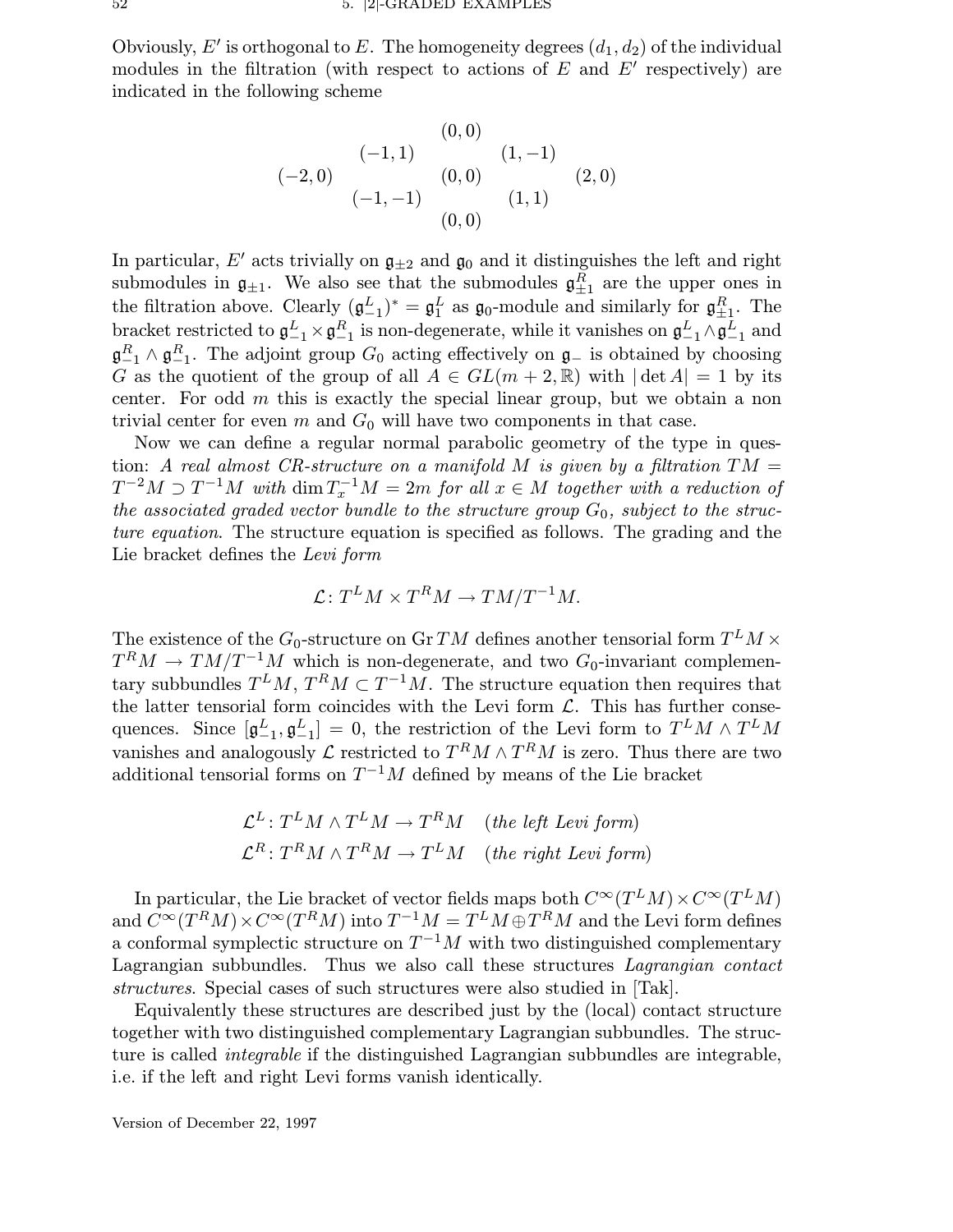| pair $(\mathfrak{g}, \mathfrak{p})$ | cohomologies | actions of $E, E'$   | curvature components                                                                                                                                                                                                                                                        |
|-------------------------------------|--------------|----------------------|-----------------------------------------------------------------------------------------------------------------------------------------------------------------------------------------------------------------------------------------------------------------------------|
|                                     |              | 4, 2<br>$-2$         | $\mathfrak{g}^L_{-1}\times\mathfrak{g}_{-2}\to\mathfrak{g}^L_1$<br>$\mathfrak{g}^R_{-1} \times \mathfrak{g}_{-2} \to \mathfrak{g}^R_1$                                                                                                                                      |
|                                     |              | 1, 3<br>$-3$<br>2, 0 | $\mathfrak{g}^L_{-1}\times\mathfrak{g}^L_{-1}\to\mathfrak{g}^R_{-1}$<br>$\mathfrak{g}^R_{-1} \times \mathfrak{g}^R_{-1} \to \mathfrak{g}^L_{-1}$<br>$\mathfrak{g}^L_{-1} \times \mathfrak{g}^R_{-1} \to \stackrel{-1}{\times} \stackrel{1}{\bullet} \stackrel{-1}{\bullet}$ |

## Table 7

Step 2. The Kostant's BBW yields the necessary cohomologies. The knowledge of the homogeneities of the components in  $\mathfrak g$  and some inspection of the weights in their tensor products yield further explicit information, see Table 7.

As a consequence of these data we obtain

**Proposition.** The whole torsion component  $\kappa$  of the curvature of the canonical Cartan connection vanishes if and only if the corresponding defining subbundles  $T^{L}M$  and  $T^{R}M$  are integrable. The 3-dimensional Lagrangian contact structures are always integrable.

Proof. The curvature component corresponding to the lowest homogeneity in the cohomology is constant along the fibers. Since this component of  $\kappa(u)(X, Y)$  is in the torsion part, we can evaluate it on the underlying tangent bundle  $T_xM$  by means of the isomorphism u: Gr  $T_xM \to \mathfrak{g}_-$ . We obtain

$$
[X, Y] - u(Tp([\omega^{-1}(X), \omega^{-1}(Y)](u)))
$$

but this is exactly the sum of the values of the right and left Levi forms expressed via  $u$ . Therefore the vanishing of these forms is equivalent to the vanishing of the cohomology with the lowest homogeneity. By the general theorem, if this vanishes then the next possibly non-zero component appears according to the next non-zero cohomology. This does not belong to the torsion part in our case.  $\Box$ 

Let us also notice, that the existence of the complementary Lagrangian subspaces is dictated by the regularity requirement for the canonical normal connection. Of course, there can be more general Cartan connections on M without this property. On the other hand, the complete information on the second cohomology shows that all normal Cartan connections are automatically regular.

**Steps 3 & 4.** Since the center of  $g_0$  is 2-dimensional, the closed Weyl geometries are defined by a choice of the complement of  $E$  in the center. We shall make the most natural choice, the orthogonal complement spaned by  $E'$ . By the general theory, the scalar actions of  $E$  and  $E'$  on the line bundle modeling the affine line bundle of scales are then one and zero. Thus we should obtain the line bundle  $\begin{array}{ccc} 1/2 & 0 & 0 & 1/2 \\ \times & \bullet & \cdots & \bullet \end{array}$ 

The p-submodule  $\mathfrak{g}_2 \subset \mathfrak{p}$  gives rise to the invariant subbundle  $T_2^*M \subset T^*M$ , the anihilator of  $T^{-1}M$ . Let us assume now that we have chosen a lift  $\mathcal{G}'_0$  of  $\mathcal{G}_0$  to a principal bundle with structure group  $S(GL(1,\mathbb{R})\times GL(m)\times GL(1,\mathbb{R}))$ . This makes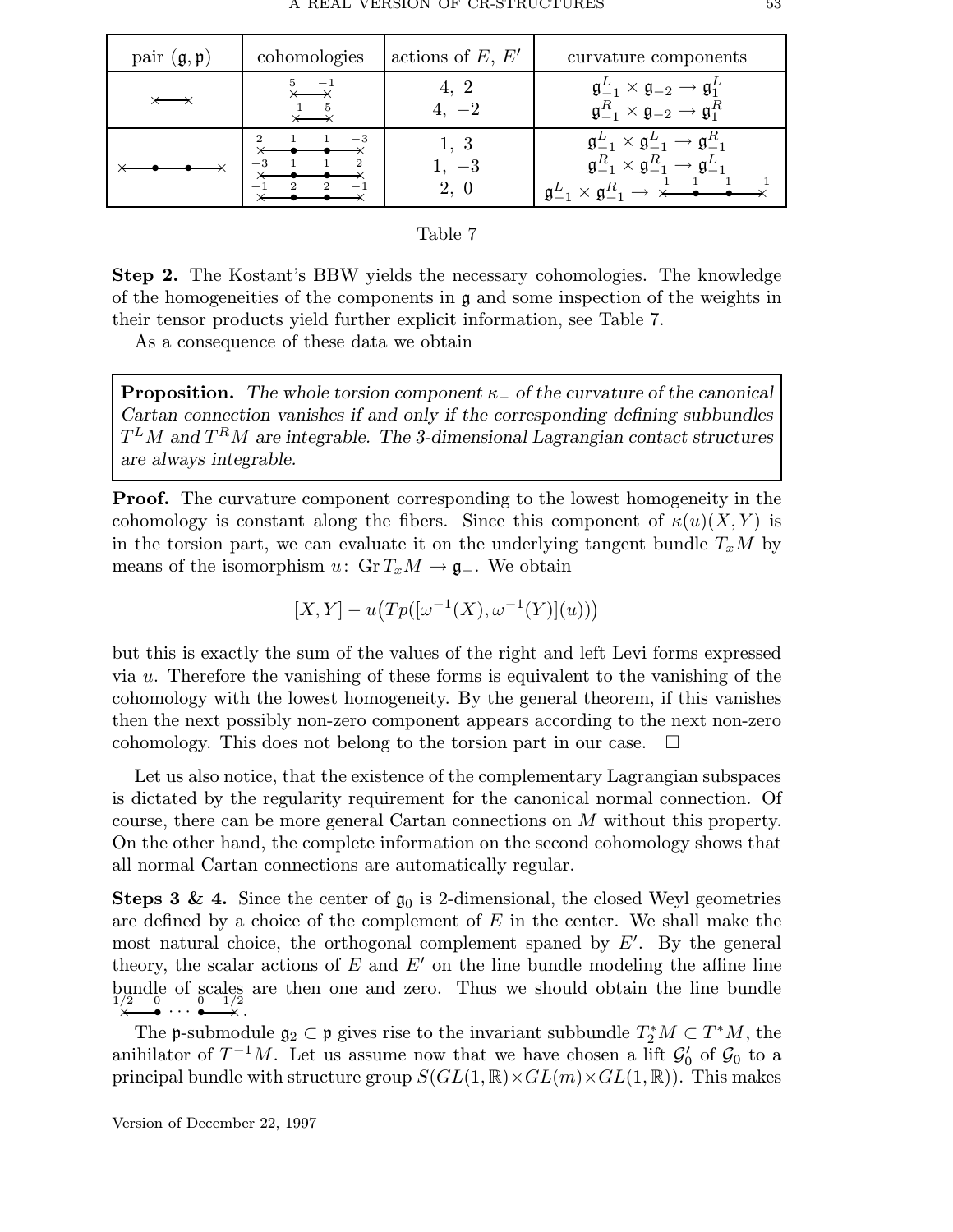no problems locally and the line bundle  $\stackrel{1/2}{\times}$   $\stackrel{0}{\cdot}$   $\cdots$   $\stackrel{0}{\bullet}$   $\stackrel{1/2}{\times}$  exists as an assoicated bundle to G'. Now, the action of  $(a, B, c) \in S(GL(1, \mathbb{R}) \times GL(m, \mathbb{R}) \times GL(1, \mathbb{R}))$  on  $\mathfrak{g}_2$  is given by the scalar  $ac \in \mathbb{R}$  and the choice of a scale leads to the reduction of  $G_0$ to elements of the form  $(a, B, a)$ . Thus we can understand L locally as the square root of the affine bundle of non-zero sections of  $T_2^*M$ . Consequently, the choice of a scale  $\sigma$  yields a contact form  $\theta^{\sigma}$  annihilating  $T^{-1}M$ . In particular, it determines a vector field transversal to  $T^{-1}M$  and hence a splitting  $TM = T^L M \oplus T^R M \oplus \mathbb{R}$ . We also obtain the symplectic structure on  $T^{-1}M$  defined by the Levi form. The linear connection  $\gamma^{\sigma}$  is then just the connection which preserves  $\theta^{\sigma}$  (thus also the two Lagrangian subspaces), belongs to the induced  $G_0$ -structure on TM, and has the minimal torsion. Let us notice, that even if the bundles  $T^L M$  and  $T^R M$  are integrable, there still can appear some torsion, which comes from the contribution of the mapping  $(X, Y) \mapsto [P.X, Y], X \in \mathfrak{g}_{-1}, Y \in \mathfrak{g}_{-2}.$ 

The defining representation on  $\mathbb{R}^{m+2}$  gives rise to analogues of twistor bundles equipped with a canonical connection, etc. We shall not go into details here, but let us mention at least the horizontal flows  $\alpha^{u,X}$  in directions transversal to  $T^{-1}M$ . The transversality means that the tangent vector  $\xi(x) = \{u, X\} \in \mathcal{G} \times_{P} \mathfrak{g}_{-}$  at the origin of the flow has a non-zero component of X in  $\mathfrak{g}_{-2}$ . A horizontal flow  $\alpha^{u.g, \tilde{X}}$ has the same tangent direction at x if and only if  $Ad_{\mathfrak{g}_-} g.\tilde{X} = X$ . In view of the assumption on X this means  $g = \exp Z$ ,  $Z \in \mathfrak{g}_2$ , and a computation similar to that in 2.35 shows that the flows will coincide up to parametrizations. These transversal horizontal flows are the analogues to the well known chains of Chern and Moser in CR-geometry.

Let us also illustrate the idea of the general correspondence spaces on this example. Following the general theory, there is a canonical fibration over each projective manifold  $M$ , which is equipped with the Lagrangian contact structure. The latter fibration is defined as the quotient  $M' = \mathcal{G}/P$  of the canonical bundle  $\mathcal G$  over M by our subgroup P (which is a subgroup in the structure group  $P'$  of  $\mathcal{G} \to M$ ). Over 2-dimensional projective structures, we obtain integrable 3-dimensional Lagrangian contact structures and the Cotton-York part of the curvature of the projective structure gives rise to the non-trivial component  $\mathfrak{g}_{-1}^L \times \mathfrak{g}_{-2} \to \mathfrak{g}_1^L$ , while the other one vanishes. In all higher dimensions, one of the torsions of the structure on  $M'$  vanishes while the other one vanishes if and only if the original projective structure is flat (and in that case also the third non-trivial component vanishes automatically).

The geometric construction of  $M'$  goes as follows: Let  $M$  be a projective manifold of dimension  $m+1$  and define  $M' = \mathbb{P}(T^*M)$ . This is a manifold of dimension  $2m+1$ with fibration  $p: M' \to M$  and there is the exact sequence

$$
0 \to VM' \to TM' \to p^*(TM) \to 0
$$

Next, notice that each element  $x' \in M'$  defines a nowhere vanishing linear form on M, up to a multiple. Hence there are distinguished subspaces of rank m in  $p^*(TM)$ corresponding to the kernels. Now, each linear connection on M defines a splitting  $p^*(TM) \to TM'$  since M' is the associated bundle  $P^1M \times_{G_0} \mathbb{P}(\mathbb{R}^{(m+1)*})$ . Thus we obtain the subspaces  $T^L M'$  in  $T M'$  complementary to  $T^R M = V M'$  which play the role of the two defining subbundles. A direct check shows that a change of the connection within the given projective class does not effect the subspaces  $T^L M'$ . Of course, the vertical bundle is involutive.

See notes from 18/10/97 for details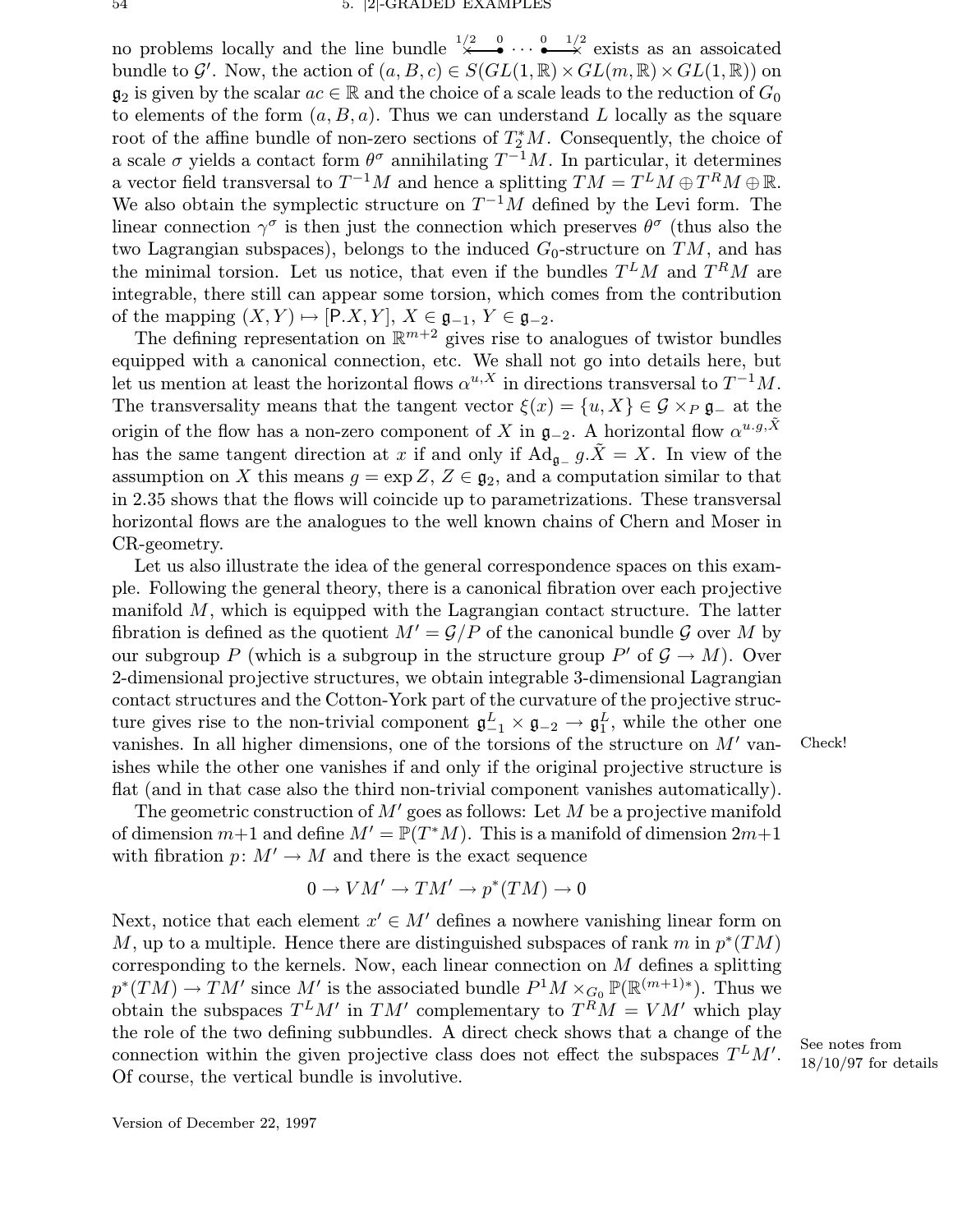These correspondence spaces for projective manifolds have been already discussed in [Tak]. However, only the evident result that the structure on  $M'$  is locally flat if and only if the projective structure on M is locally flat was deduced there.

#### The case  $\times \rightarrow \bullet \cdots \bullet$

In the last two examples, we shall only briefly indicate what kinds of difficulties we have to face. More detailed exposition of basic features of these very interesting geometries will appear elsewhere. The filtration of  $\mathfrak{g} = \mathfrak{sl}(k+1,\mathbb{R})$  is described in Table 8

|  | $1 \qquad 0$ | $1 -2 1 0$<br>$-2$ 1 $\oplus$ 0 0 |  | $0 \t -1 \t 1 \t 1$<br>$+$ $+$ $\frac{0}{0}$ $0$ $0$ $0$ $+$ $\frac{2}{0}$ $ \frac{1}{0}$ $0$ $0$ $+$ $\frac{1}{0}$<br>$\oplus$ |             |  | $-1$ 1 0 1 |  |  |  |
|--|--------------|-----------------------------------|--|---------------------------------------------------------------------------------------------------------------------------------|-------------|--|------------|--|--|--|
|  |              |                                   |  | $\overline{\mathbf{0}}$                                                                                                         | $0\qquad 0$ |  |            |  |  |  |

| Table |  |
|-------|--|
|-------|--|

The grading element E is the block diagonal matrix of sizes  $(1, 1, k - 1)$  with blocks  $\frac{1}{k+1}(2k-1, k-2, -3\mathbb{I}_{k-1})$  and it acts on the coefficients over the nodes by the vector  $\frac{1}{k+1}((2k-1) (3k-3) (3k-6)...6)$ . Let us take the complementary element E' which is the block diagonal matrix  $\frac{1}{k+1}(1, -k, \mathbb{I}_{k-1})$ . This elements acts, similarly to the previous example, by the difference of the elements in the appropriate columns in the inverse Cartan matrix. So it acts by the vector  $\frac{1}{k+1}(1(1-k)(2-k)\cdots-2-1)$ . Let us write  $\mathfrak{g}_{-1}^R$  and  $\mathfrak{g}_{-1}^L$  for the upper and lower module in  $\mathfrak{g}_{-1}$ , respectively. Then E acts by  $-1$  on both, while E' acts by 1 on  $\mathfrak{g}_{-1}^R$  and by  $-1$  on  $\mathfrak{g}_{-1}^L$ . The lowest dimensional example  $\times \rightarrow \infty$  has been already discussed, the only difference for  $k = 3$  is the module  $\overline{\mathcal{X}} \rightarrow 2$  =  $\mathfrak{g}_0$ .

Now, the cohomologies are computed in Table 9.

| pair $(\mathfrak{g}, \mathfrak{p})$ | cohomologies   | action of $E, E'$          | curvature components                                                                                                                                                                                                                            |  |  |
|-------------------------------------|----------------|----------------------------|-------------------------------------------------------------------------------------------------------------------------------------------------------------------------------------------------------------------------------------------------|--|--|
| $\Omega$                            | $\overline{0}$ | $1, -3$<br>2, 2<br>$3, -1$ | $\mathfrak{g}^R_{-1} \wedge \mathfrak{g}^R_{-1} \rightarrow \mathfrak{g}^L_{-1}$<br>$\mathfrak{g}_{-2} \wedge \mathfrak{g}_{-1}^L \rightarrow \mathfrak{g}_{-1}^R$<br>$\mathfrak{g}_{-2} \wedge \mathfrak{g}_{-1}^R \rightarrow \mathfrak{g}_0$ |  |  |
| 0                                   |                | $0, -2$<br>2, 2<br>$3, -1$ | $\mathfrak{g}^R_{-1} \wedge \mathfrak{g}^R_{-1} \rightarrow \mathfrak{g}_{-2}$<br>$\mathfrak{g}_{-2} \wedge \mathfrak{g}_{-1}^L \rightarrow \mathfrak{g}_{-1}^R$<br>$\mathfrak{g}_{-2} \wedge \mathfrak{g}_{-1}^R \rightarrow \mathfrak{g}_0$   |  |  |

| 'able |  |
|-------|--|
|-------|--|

The most interesting part is the existence of the cohomology of degree zero. This implies that there might be a normal parabolic geometry which is not regular.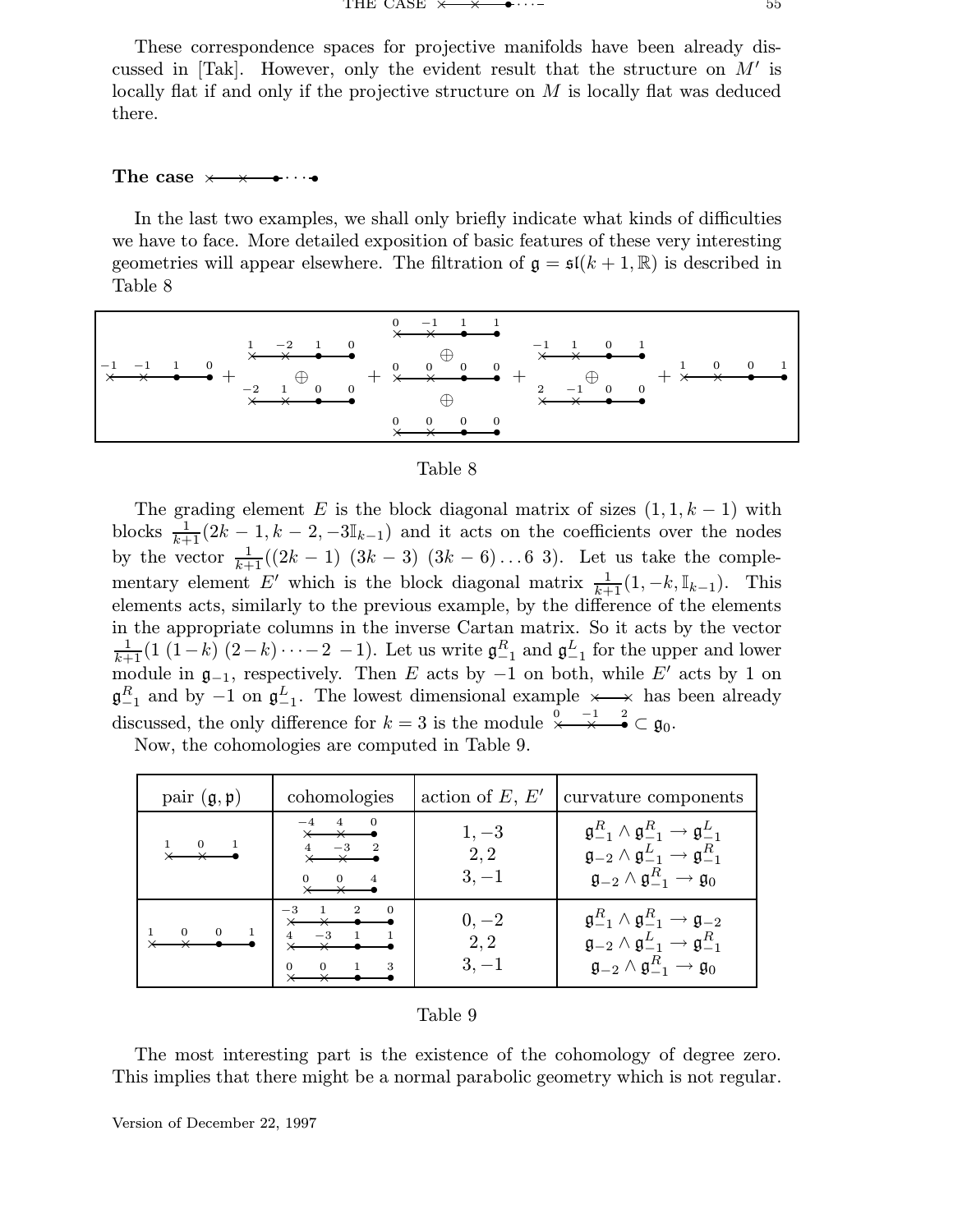Notice that then this part of the curvature will be constant along the fibers of  $\mathcal{G} \to \mathcal{G}_0$  and the component will obstruct the equality of the two algebraic brackets  $T^R\wedge T^R \to TM/T_{-1}M$  defined by the Lie bracket and the  $G_0$ -structure on Gr $TM.$ Also the next component of homogeneity two is extremely interesting. Our intuition tells that this part of the curvature should be related to the possibly non-zero algebraic bracket  $T^R M \wedge T^R M \to T^L M$  (an analogue to the rigth Levi form on the real almost-CR structures), however this one would correspond to homogeneity three.

Als the choice of the representation  $\nu_P: P \to Gl^+(\mathbb{R})$  needed for the definition of the affine bundle of scales is much more subtle. In fact, the most natural choice of the orthogonal complement to E in the center of  $\mathfrak{g}_0$  leads to the weight  $\stackrel{a}{\times} \stackrel{a}{\times} \stackrel{0}{\cdot} \cdots$ ,  $a = \frac{m+2}{5m+1}$  which does not seem to make much sense. On the other hand, we can fix the complement in such a way that the line bundle  $\mathcal{G}_0 \times_P \mathfrak{g}_1^L$ turns out to be the modeling line bundle. The block matrix form of the corresponding E' is  $(m, m, -2\mathbb{I}_m)$  and E' acts on weights by the vector  $(m 2m 2m - 2 \dots 2)$ . Thus the affine scale bundle  $\mathcal{S}_{\nu}$  exists for this choice and a global scale yields also a global non-zero section  $\xi$  of  $T^L M$ , and so the explicit splitting of TM.

## The case  $\times \rightarrow \cdots \rightarrow$

The last example deals with a case where we have crossed only one node in the Dynkin diagram, but the coefficient at that particular simple root in the expression for the highest root of  $\mathfrak g$  is two. Thus we obtain a |2|-graded algebra with irreducible  $\mathfrak{g}_{-1}$ .

As already discussed, these are the other examples of the exceptional geometries from 2.5.

It is more tricky now to compute the filtration, since there are more non-trivial orbits of the Weyl group in this case. The result is in the Table 10.

| $-2$ 0 0 0 $-2$ 1 0 0 $\rightarrow \infty$ 0 1 0 0 $-2$ 0 0 0 0 $\rightarrow \infty$ + $\times$ + $\leftarrow$ + $\times$ + $\leftarrow$ + $\times$ + $\leftarrow$ + $\times$ + $\leftarrow$ + $\leftarrow$ + $\leftarrow$ + $\leftarrow$ + $\leftarrow$ + $\leftarrow$ + $\leftarrow$ + $\leftarrow$ + $\leftarrow$ + $\leftarrow$ + $\leftarrow$ + $\leftarrow$ + $\leftarrow$ + $\leftarrow$ |  | $-2$ 2 0 0                                                             |  |  |  |  |
|-------------------------------------------------------------------------------------------------------------------------------------------------------------------------------------------------------------------------------------------------------------------------------------------------------------------------------------------------------------------------------------------------|--|------------------------------------------------------------------------|--|--|--|--|
|                                                                                                                                                                                                                                                                                                                                                                                                 |  | $\begin{array}{cccccc}\n0 & 0 & 0 & 0 \\ \times & & & & \n\end{array}$ |  |  |  |  |

| Table 10 |  |
|----------|--|
|          |  |

In particular, we deal again with contact structures. The dimension of the manifolds is  $(2k-2)+1$ , where k is the number of the nodes. The center of  $G_0$  is this time one-dimensional and the grading element E acts by the vector  $(1 \, 1 \ldots 1 \, 1)$ . The low dimensional case  $\iff$  enjoys the same filtration. The cohomologies are listed in Table 11

The results are quite similar to projective geometries, there is a sort of Weyl curvature in higher dimensions while a Cotton-York tensor appears in dimension three. Since the center of  $g_0$  is one-dimensional, there is only one choice for the bundle of scales which will be modeled over the square root of  $G \times_P \mathfrak{g}_2$ .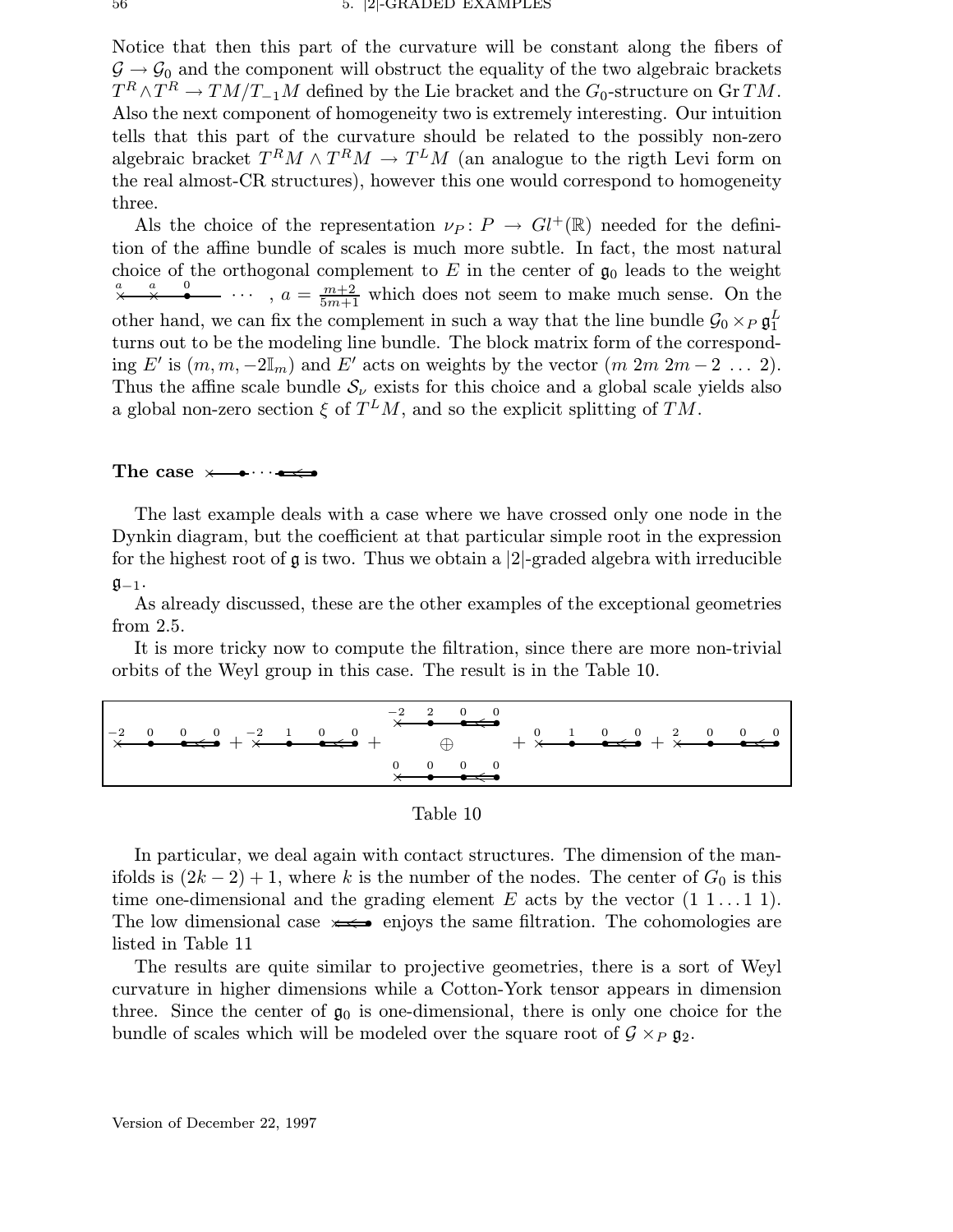| pair $(\mathfrak{g}, \mathfrak{p})$        | cohomologies                                                                                      | $\alpha$ action of E   curvature components                             |
|--------------------------------------------|---------------------------------------------------------------------------------------------------|-------------------------------------------------------------------------|
| $\overbrace{\times\rightleftharpoons}^{2}$ |                                                                                                   | $\mathfrak{g}_{-1} \wedge \mathfrak{g}_{-1} \rightarrow \mathfrak{g}_1$ |
| $\overline{2}$                             | $\begin{array}{c c c c c c c c c} \hline 0 & 0 & 0 & -1 & 2 & 1 & 0 \\ \hline \hline \end{array}$ | $\mathfrak{g}_{-1} \wedge \mathfrak{g}_{-1} \rightarrow \mathfrak{g}_0$ |

| able. |  |
|-------|--|
|-------|--|

## 6. Appendix: Some facts from Representation Theory

Here we add brief explanation of some concepts and results well known in representation theory of semisimple Lie algebras and Lie groups. They are all available, but rather scattered in the literature. Moreover, the notation and terminology do not always coincide. The aim of this appendix is just to help a bit a differential geometer, who knows some basic facts about representations of semisimple Lie algebras and groups but who is not familiar with all this stuff. Much more information is available from [BasE] or some standard monograph, see e.g. [Hum], [Nay], [Sam].

The symbol  $\mathbb K$  will always mean  $\mathbb R$  or  $\mathbb C$ .

## $|k|$ -graded Lie algebras

6.1. Complex simple algebras. The complete classification list consists of four series of classical algebras  $A_{\ell}, B_{\ell}, C_{\ell}, D_{\ell}$  (labeled by their ranks) and four exceptional algebras  $E_6$ ,  $E_7$ ,  $E_8$ ,  $F_4$ ,  $G_2$ . We shall be mainly interested in the classical algebras. There are several simple objects encoding nicely all the information about the algebras. We should like to know the Dynkin diagram (with the labeling of the simple roots by its nodes), the highest root (expressed via simple roots  $\alpha_i$ ), the highest weight of the adjoint representation (expressed as linear combination of fundamental weights, i.e. through coefficients over the corresponding nodes), and the inverse of the Cartan matrix (since the fundamental weights are related to the simple roots by this matrix). Recall that the Cartan matrix  $(a_{ij})$  is defined by  $a_{ij} = \frac{2\langle \alpha_i, \alpha_j \rangle}{\langle \alpha_i, \alpha_i \rangle}$  $\frac{\partial a_i(a_i, a_j)}{\partial (a_j, a_j)}$  and this is read easily of the Dynking diagram  $(a_{ij} = 0$  whenever the *i*th and jth nod are not adjacent,  $a_{ii} = 2$ ,  $a_{ij} = -1$  for a simple link, -2 for double link oriented from  $\alpha_i$  to  $\alpha_j$ , etc.). These four items are listed for all classical algebras in Table 12 and Table 13.

6.2. Simple Lie algebras with gradings. A finite grading on a Lie algebra is its decomposition (as a vector space)

$$
\mathfrak{g}=\mathfrak{g}_{-p}\oplus\mathfrak{g}_{-p+1}\oplus\cdots\oplus\mathfrak{g}_0\oplus\mathfrak{g}_1\oplus\cdots\oplus\mathfrak{g}_q
$$

such that the Lie bracket satisfies  $[\mathfrak{g}_i, \mathfrak{g}_j] \subset \mathfrak{g}_{i+j}$ . If  $p = q = k$ , we say that  $\mathfrak{g}$  is  $|k|$ -graded. Let us collect some useful information (see e.g. [CSch] for the proofs).

**Proposition.** Let  $\mathfrak g$  be a semisimple Lie algebra with finite grading. Then

- (1)  $\frak{g}$  is |k|-graded for some  $k > 0$ .
- (2) There is the unique grading element  $E \in \mathfrak{g}$  such that  $\text{ad}_E$  is the multiplication by j on each  $\mathfrak{g}_j$ . Moreover  $E \in \mathfrak{g}_0$ .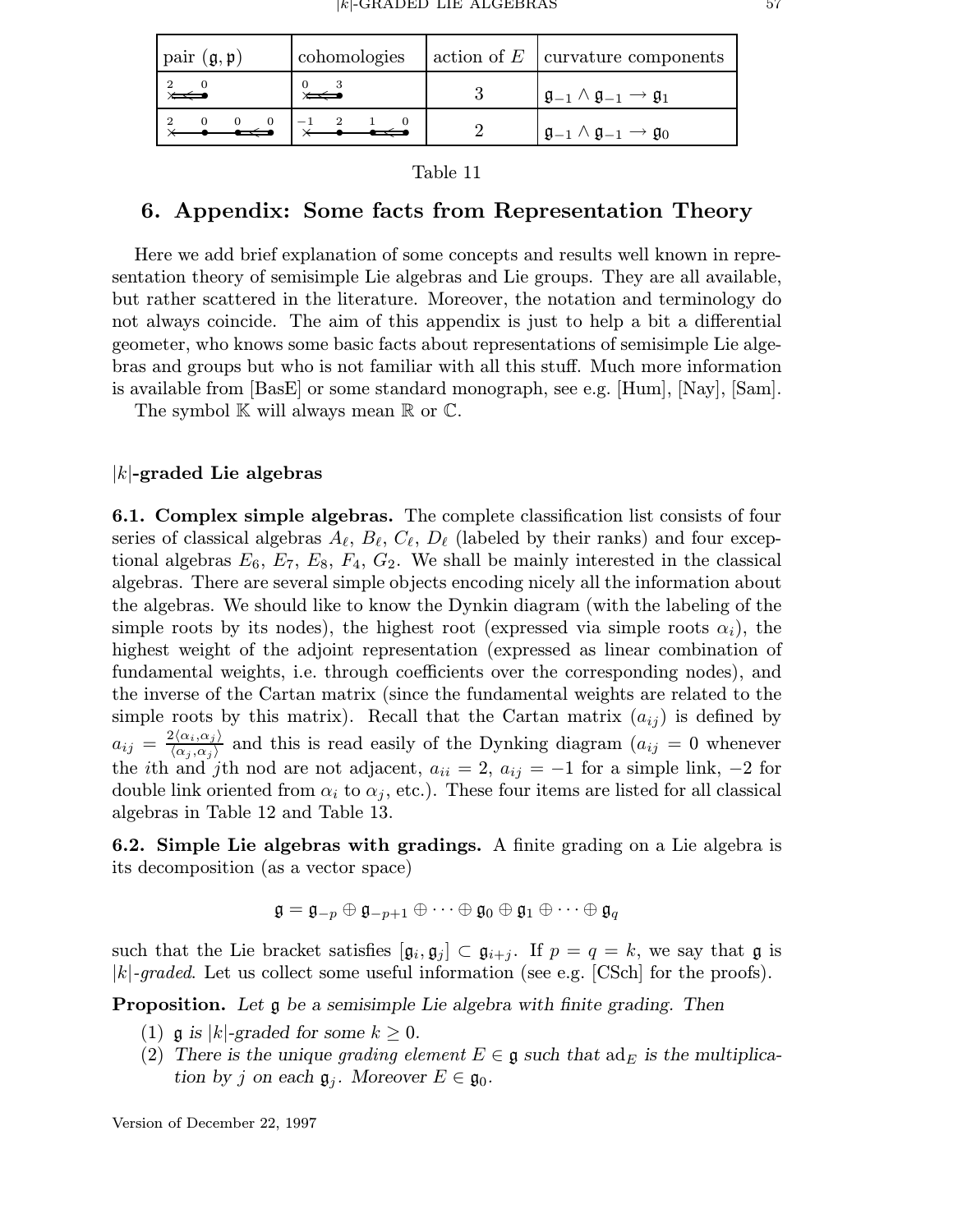| $\mathfrak{sl}(\ell+1,\mathbb{C})$ (type $A_{\ell}$ )                                                                                                                                                                  | $\mathfrak{so}(2\ell+1,\mathbb{C})$ (type $B_{\ell}$ )                                                                                                                                                                                                                                                                                                                          |  |  |  |
|------------------------------------------------------------------------------------------------------------------------------------------------------------------------------------------------------------------------|---------------------------------------------------------------------------------------------------------------------------------------------------------------------------------------------------------------------------------------------------------------------------------------------------------------------------------------------------------------------------------|--|--|--|
| —• · · · •—•<br>$\alpha_1 \quad \alpha_2 \quad \alpha_{\ell-1} \quad \alpha_{\ell}$                                                                                                                                    | $\begin{array}{ccc}\n\bullet & \bullet & \cdot & \cdot & \bullet \rightarrow \bullet\n\end{array}$<br>$\alpha_1 \quad \alpha_2 \quad \alpha_{\ell-1} \quad \alpha_{\ell}$                                                                                                                                                                                                       |  |  |  |
| $\alpha_1 + \cdots + \alpha_\ell$                                                                                                                                                                                      | $\alpha_1+2\alpha_2+\cdots+2\alpha_\ell$                                                                                                                                                                                                                                                                                                                                        |  |  |  |
| $\mathbf{0}$<br>$\begin{array}{ccc} & 0 & 1 \end{array}$                                                                                                                                                               | $\begin{matrix} 0 & 1 & 0 \end{matrix}$                                                                                                                                                                                                                                                                                                                                         |  |  |  |
| $\frac{1}{\ell+1} \begin{pmatrix} \ell & \ell-1 & \ldots & 2 & 1 \\ \ell-1 & 2(\ell-1) & \ldots & 4 & 2 \\ \vdots & \vdots & \vdots & \ell-\,i+\,1) & \vdots & \vdots \\ 1 & 2 & \ldots & \ell-1 & \ell \end{pmatrix}$ | $\begin{array}{c cccc} 2 & 1 \\ 4 & 2 \\ \vdots & \vdots \\ \ell-1 & \ell \end{array} \middle  \begin{array}{c cccc} 1 & 1 & 1 & \ldots & 1 & 1 \\ 1 & 2 & 2 & \ldots & 2 & 2 \\ \vdots & \vdots & \vdots & \ddots & \vdots & \vdots \\ 1 & 2 & 3 & \ldots & \ell-1 & \ell-1 \\ \frac{1}{2} & 1 & \frac{3}{2} & \ldots & \frac{\ell-1}{2} & \frac{\ell}{2} \end{array} \right)$ |  |  |  |

Table 12

| $\mathfrak{sp}(2\ell,\mathbb{C})$ (type $C_{\ell}$ )                                                                                                                                                                                                                   | $\mathfrak{so}(2\ell,\mathbb{C})$<br>(type $D_{\ell}$ )                                                                                                                                                                                                                                                                                                                                                                           |
|------------------------------------------------------------------------------------------------------------------------------------------------------------------------------------------------------------------------------------------------------------------------|-----------------------------------------------------------------------------------------------------------------------------------------------------------------------------------------------------------------------------------------------------------------------------------------------------------------------------------------------------------------------------------------------------------------------------------|
| $\alpha_{\ell-1} \alpha_{\ell}$<br>$\alpha_1$<br>$\alpha_2$                                                                                                                                                                                                            | $\bullet$ $\alpha_{\ell-1}$<br>$\alpha_{\ell-2}$<br>$\alpha_1$<br>$\alpha_2$<br>$\alpha_{\ell}$                                                                                                                                                                                                                                                                                                                                   |
| $2\alpha_1+2\alpha_2 \cdots + 2\alpha_{\ell-1}+\alpha_\ell$                                                                                                                                                                                                            | $\alpha_1 + 2\alpha_2 + \cdots + 2\alpha_{\ell-2} + \alpha_{\ell-1} + \alpha_{\ell}$                                                                                                                                                                                                                                                                                                                                              |
| $\overline{2}$<br>0<br>$\mathbf{0}$<br>$\mathbf 0$                                                                                                                                                                                                                     | $\bullet$ 0<br>$\,1$<br>0 <sub>1</sub><br>$\overline{0}$<br>$\overline{0}$                                                                                                                                                                                                                                                                                                                                                        |
| $rac{1}{2}$ $rac{2}{2}$<br>1<br>1<br>$\overline{2}$<br>$\overline{2}$<br>$\overline{2}$<br>$\ldots$<br>$\ddot{\phantom{a}}$ .<br>$\frac{\ell-1}{2}$ $\frac{\ell}{2}$<br>$\overline{2}$<br>3<br>$\cdots$<br>3<br>$\mathbf{1}$<br>$\ell-1$<br>$\overline{2}$<br>$\cdots$ | $rac{1}{2}$<br>$rac{2}{2}$<br>$rac{1}{2}$<br>$rac{2}{2}$<br>$\overline{1}$<br>$\overline{2}$<br>$\overline{2}$<br>$\mathfrak{D}$<br>$\frac{\frac{\ell-2}{2}}{\frac{\ell}{4}}$ $\frac{\ell-2}{4}$<br>$\frac{\frac{\ell-2}{2}}{\frac{\ell-2}{4}}$<br>3<br>1<br>$\overline{2}$<br>$\ell-2$<br>$\frac{\ell-2}{2}$ $\frac{\ell-2}{2}$<br>$\frac{2}{2}$ $\frac{2}{2}$<br>$rac{1}{2}$ $rac{1}{2}$<br>$rac{3}{2}$ $rac{3}{2}$<br>$\cdots$ |



- (3) The Killing form  $\langle , \rangle$  induces the isomorphisms  $\mathfrak{g}_i \simeq \mathfrak{g}_{-i}^*$ , while  $\langle \mathfrak{g}_i, \mathfrak{g}_j \rangle = 0$ whenever  $j + i \neq 0$ .
- (4)  $[\mathfrak{g}_{i+1}, \mathfrak{g}_{-1}] = \mathfrak{g}_i$  for all  $i < 0$ ; if no simple factor of  $\mathfrak g$  is contained in  $\mathfrak{g}_0$ , then the same holds with  $i = 0$ .
- (5) If  $Z \in \mathfrak{g}_i$ ,  $i > 0$  is an element with  $[Z, X] = 0$  for all  $X \in \mathfrak{g}_{-1}$ , then  $Z = 0$ . The same holds with  $i = 0$  if no simple factor of  $\mathfrak g$  is contained in  $\mathfrak g_0$ .

6.3. Standard parabolic subalgebras. Consider a simple complex Lie algebra g with fixed Cartan subalgebra  $\mathfrak h$  and simple positive roots  $\Delta_0^+$ . If we choose a subset  $\Sigma \subset \Delta^+_0$  $_0^+$ , then there is the subalgebra  $\mathfrak{p}_\Sigma$  generated by the Cartan algebra  $\mathfrak h$  and all root spaces corresponding to those roots whose expressions as linear combinations of the simple roots have positive coefficients at elements in  $\Sigma$ , i.e.

$$
\mathfrak{p}_{\Sigma} = \left(\mathfrak{h} \oplus \sum_{\alpha \in \langle -(\Delta_0^+ \setminus \Sigma) \rangle} \mathfrak{g}_{\alpha}\right) \oplus \sum_{\alpha \in \Delta^+} \mathfrak{g}_{\alpha} = \mathfrak{l} \oplus \mathfrak{u}_+
$$

Obviously,  $\mathfrak{p}_{\Sigma}$  contains the whole Borel subalgebra and so is parabolic. The subalgebras  $\mathfrak{p}_{\Sigma}$  are called the *standard parabolic subalgebras* and the latter decomposition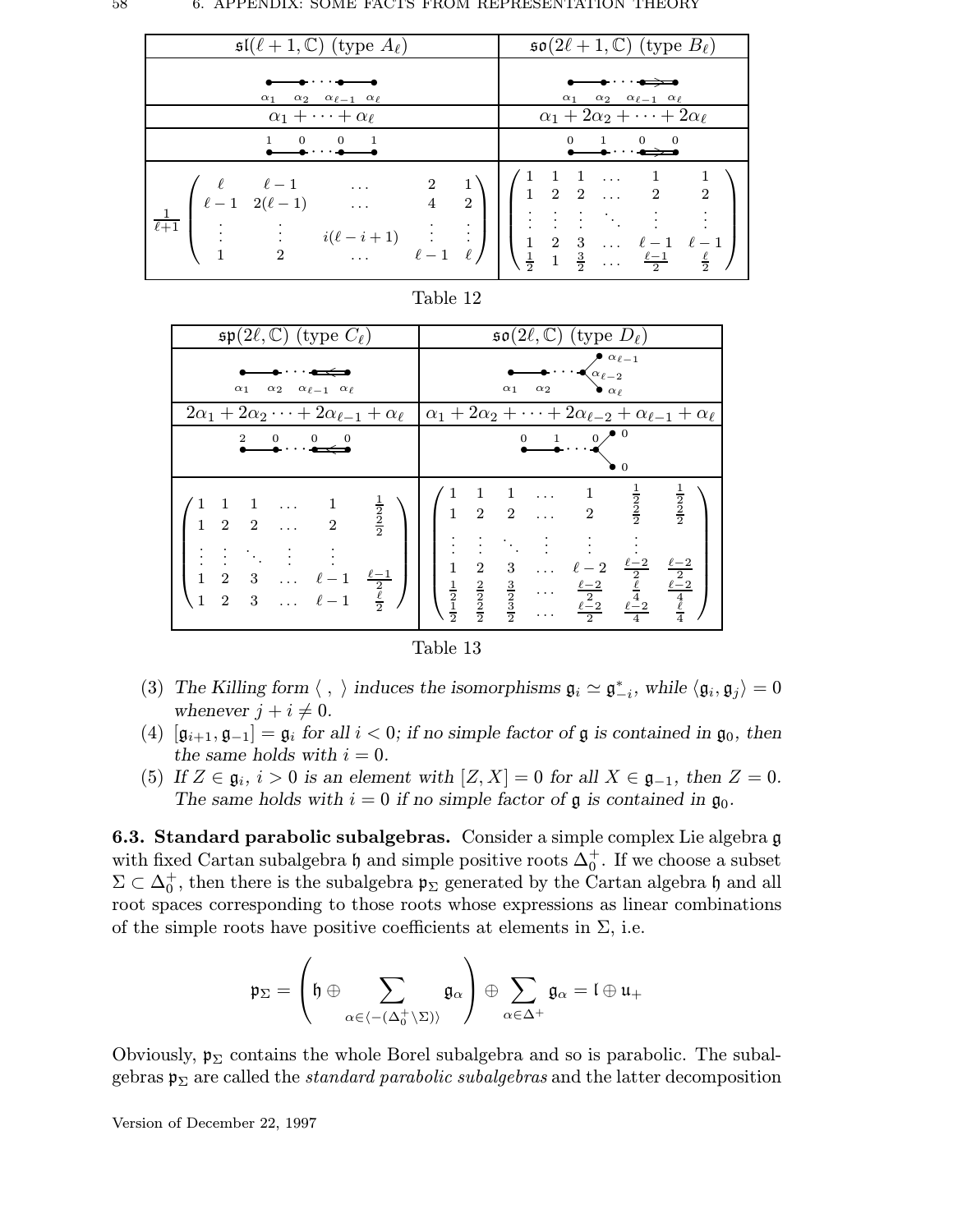provides also their Levi decompositions. All parabolic subalgebras are conjugate to one of these.

The  $\Sigma$ -height of a root  $\alpha$  is defined as the sum of its coefficients at the simle roots from  $\Sigma$ . Clearly, the decomposition according to the  $\Sigma$ -height yields a |k|-grading, where k is the  $\Sigma$ -height of the highest root. In particular,  $\mathfrak{g}_0 = \mathfrak{l}$  and  $\mathfrak{g}_1$  is generated by the rootspaces corresponding to the simple roots in  $\Delta_0^+ \setminus \Sigma$ , as  $\mathfrak{g}_0$ -module.

Conversely, given a  $|k|$ -graded simple complex algebra  $\mathfrak{g}$ , there is a Cartan algebra h in g and a choice of positive roots such that  $\mathfrak{p} = \mathfrak{g}_0 \oplus \ldots \mathfrak{g}_k$  corresponds to a choice of simple roots  $\Sigma$  as above. We shall always write  $\mathfrak{p}_+ = \mathfrak{g}_1 \oplus \cdots \oplus \mathfrak{g}_k$  and  $\mathfrak{g}_{-} = \mathfrak{g}_{-k} \oplus \ldots \ldots \mathfrak{g}_{-1}$ . Thus,  $\mathfrak{g}_{-}^* \simeq \mathfrak{p}_{+}$  and  $\mathfrak{g} = \mathfrak{g}_{-} \oplus \mathfrak{g}_{0} \oplus \mathfrak{p}_{+}$ .

**6.4.** We adopt the convention to indicate the simple roots in  $\Sigma$  by crossing out the corresponding nodes in the Dynkin diagram. The list of all |1|-graded classical complex simple algebras in Table 14 (up to isomorphisms) is obtained just by looking at the highest weights in Tables 12, 13. The are only two more among the exceptional algebras.



Table 14

6.5. Notation. Recall that the fundamental weights of a simple complex Lie algebra correspond to the nodes of the Dynkin diagram for g. Since all weights of g-modules can be written as linear combinations of the fundamental weights, we denote them by labeling the correpsonding nodes by the coefficients. In particular, the fundamental weights have the coefficient 1 over one node while all other nodes are labled by zero. The weight is dominant for  $\mathfrak g$  if and only if all the coefficients are non-negative integers.

If there is a fixed parabolic subalgebra  $\mathfrak{p} \subset \mathfrak{g}$ , we use the same notation as above but the Dynkin diagram has some nodes crossed. Notice that each weight denoted in such a way can be understood as a weight for the reductive Levi part  $\mathfrak{g}_0$ .

**6.6. The Weyl group.** As well known, all elements of the Weyl group  $W \subset$  $GL(\mathfrak{h}_0^*)$  of a simple complex Lie algebra are compositions of *simple reflections*, i.e. reflections with respect to hyperplanes orthogonal to simple roots.

For each root  $\alpha \in \Delta$ , the reflection  $S_{\alpha}$  acts on the weight  $\lambda \in \mathfrak{h}_0^*$  by  $\mathcal{S}_{\alpha}(\lambda) =$  $\lambda - \langle \lambda, H_{\alpha} \rangle$  where  $H_{\alpha}$  is the coroot corresponding to  $\alpha$ . Hence the coefficients over the nodes are given by  $\langle S_{\alpha}(\lambda), H_i \rangle = \langle \lambda, H_i \rangle - \langle \lambda, H_{\alpha} \rangle \langle \alpha, H_i \rangle$  where  $H_i$  are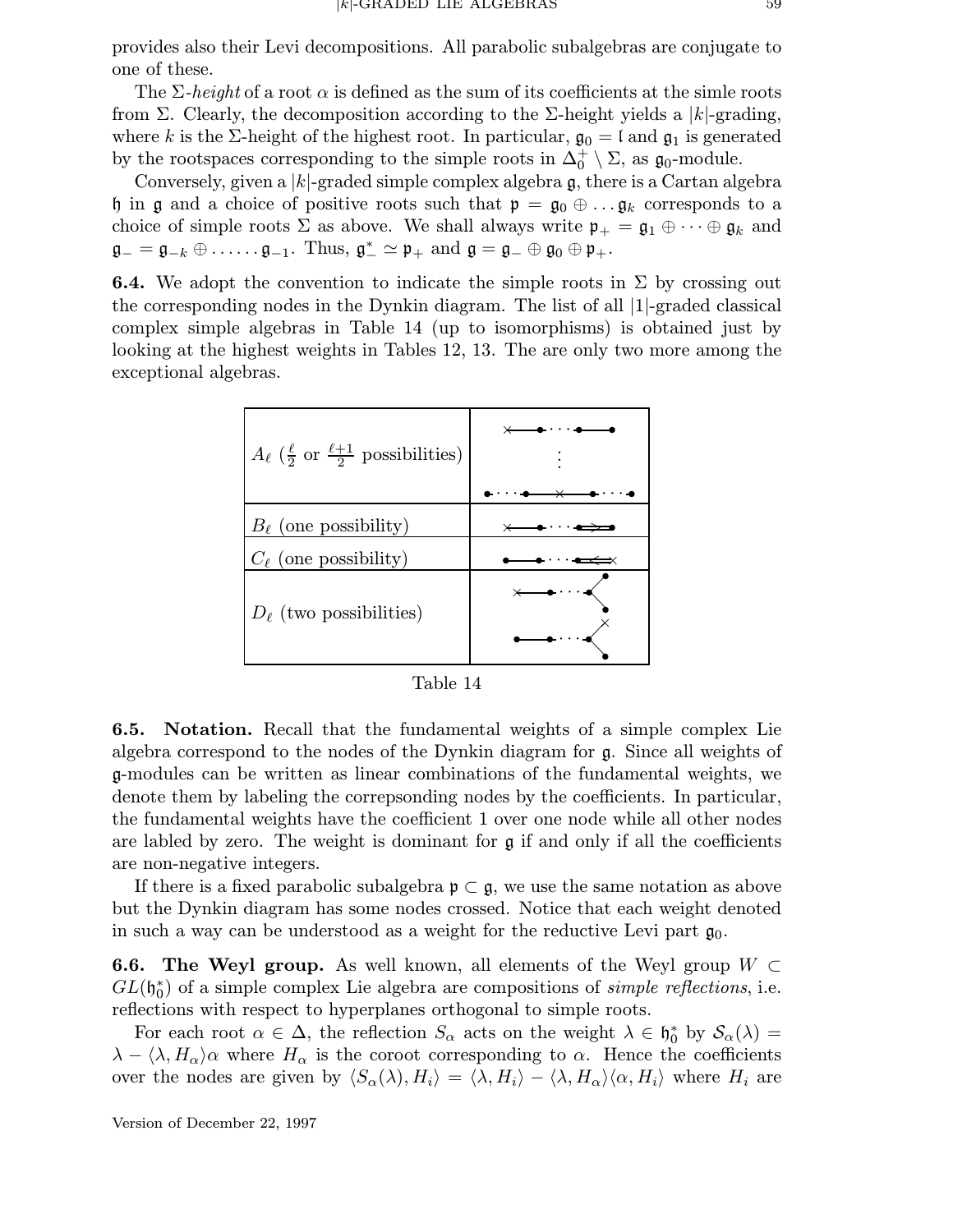the simple coroots. If  $\alpha$  is a simple root, then  $\langle \alpha, H_i \rangle$  is the Cartan integer which is encoded directly in the Dynkin diagram. This yields the formula for the new coefficients over the nodes after the action of a simple reflection:

Let a be the coefficient over the *i*-th node in the expression of  $\lambda$ . In order to get the coefficients over the nodes corresponding to  $S_{\alpha_i}(\lambda)$ , add a to the adjacent coefficients, with the multiplicity if there is a multiple edge directed towards the adjacent node, and replace a by  $-a$ .

For example, if  $\lambda$  is  $\stackrel{a}{\bullet} \stackrel{b}{\bullet} \stackrel{c}{\bullet}$  and we act by the middle simple reflection, we get the weight  $\overset{a+b}{\longrightarrow}$   $\overset{b+c}{\longrightarrow}$  similarly  $\overset{a}{\longrightarrow}$  transforms under the action of the first simple reflection into  $\stackrel{-a}{\iff}$ , while the second simple reflection yields  $\stackrel{a+b}{\iff}$ . The *affine action of the Weyl group* is defined by

$$
w.\lambda = w(\lambda + \rho) - \rho
$$

i.e. we have to apply the standard action to the weight shifted by the lowest form  $\rho = \frac{1}{2}$  $\frac{1}{2}\sum_{\alpha\in\Delta^{+}}\alpha$  and then shift the result back by  $-\rho$ . In terms of Dynkin diagrams this means to add one over each node, then act with  $w$  and finally subtract one over each node.

For each  $w \in W$ , the number of positive roots  $\alpha \in \Delta^+$  which are transformed to  $w.\alpha \in \Delta^-$  is called the *length of* w, we write |w|. Equivalently, the length of w is the minimal number of simple reflections in any expression for  $w$  in terms of simple reflections. We define the *sign of* w as sgn $w = (-1)^{|w|}$ .

Let  $\mathfrak{p} \subset \mathfrak{g}$  be the parabolic subalgebra corresponding to  $\Sigma \subset \Delta_0^+$  $_0^+$ . Then we define  $W^{\mathfrak{p}} \subset W$  as the subset of all elements which map the weights dominant for g into weights dominant for p.

6.7. p-modules. By the general theory, each irreducible p-module is a irreducible  $\mathfrak{g}_0$ -module equipped with the trivial action of  $\mathfrak{p}_+$ . Each such module is defined by the highest weight of the restriction of the representation to the semisimple part of  $\mathfrak{g}_0$  and by the action of the center  $\mathfrak{z}$  of  $\mathfrak{g}_0$ . It is very handy to encode such a representation by a weight of the whole g which is allowed to have non-positive and non-integral weights over the crossed nodes. For each element in  $\chi$  we are able to compute its action from these coefficients. In particular,  $E$  acts by the scalar product of the vector of the coefficients with the vector computed as the sum of those columns in the inverse Cartan algebra which correspond to the crossed nodes (the reason is that E acts by zero on  $\alpha_i \in \Delta_0^+$  $\binom{+}{0}$   $\setminus \Sigma$  and it acts by one on  $\alpha_j \in \Sigma$ ; the fundamental weights are obtained for  $\alpha_i$  by multiplication by the inverse Cartan matrix).

Most of the  $\mathfrak p$  modules V are not irreducible, but they are indecomposable. Still, they enjoy a filtration by p-submodules

$$
V = V_1 + V_2 + \cdots + V_r
$$

such that the 'right hand ends'  $V_i + \cdots + V_r$  are submodules for  $1 \leq i \leq r$  and all quotients  $V_i/V_{i+1}$ ,  $1 \leq i \leq r$  (here  $V_{i+1} = \{0\}$ ) are direct sums of irreducible p-modules. Of course, the 'left ends' are then quotients of V .

We can encode each such filtration by columns of the labled Dynkin diagrams encoding the highest weights of the irreducible components in  $V_i$  (as  $\mathfrak{g}_0$ -modules).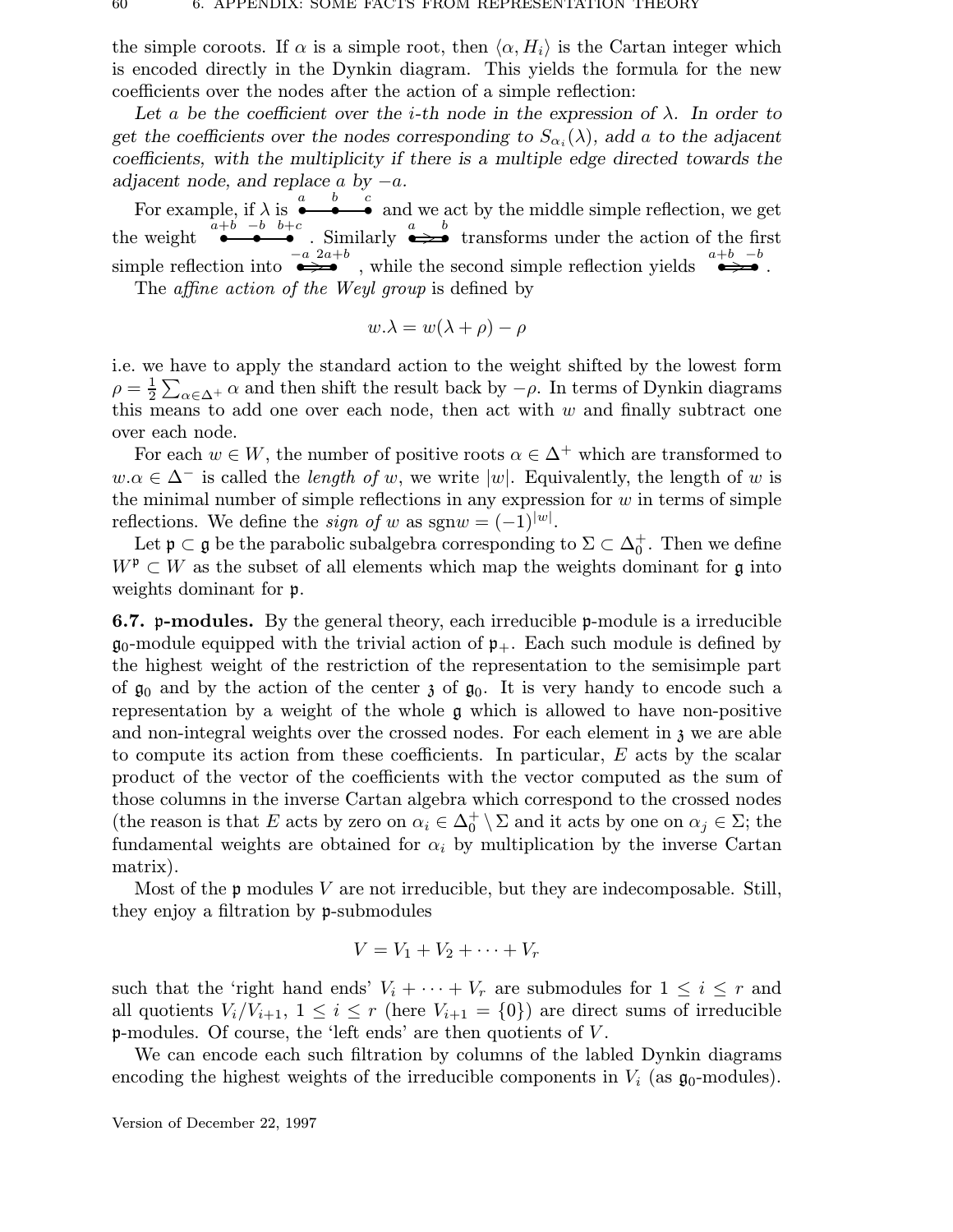For example, a simple computation of the action of Weyl group on the highest weight of the adjoint representations we obtain easily the filtrations of p-modules for  $\mathfrak{sl}(2,\mathbb{C})$  with the standard Borel subalgebra p, and  $\mathfrak{sl}(3,\mathbb{C})$  with the first node crossed:

$$
\begin{array}{c}\n2 = -2 + 0 + 2 \\
\bullet = \times + \times + \times \\
\hline\n\frac{-1}{\times} \\
\bullet = \times -\bullet + \bigoplus_{\begin{array}{c} 0 \\ \uparrow \end{array}} \left( \begin{array}{c} 2 \\
+ \times \bullet \\
+ \times \bullet \\
\hline\n\end{array} \right)\n\end{array}
$$

#### Cohomologies of Lie algebras

**6.8.** Consider for a moment an arbitrary Lie algebra  $\mathfrak{g}$  and a  $\mathfrak{g}$ -module A. The cochains of degree q with coefficients in A are defined as the space  $C<sup>q</sup>(\mathfrak{g};A)$  of all (continuous) skew-symmetric q-linear A-valued forms on  $\mathfrak{g}$ . By the definition,  $C<sup>q</sup>(\mathfrak{g}, A) = \text{Hom}(\Lambda<sup>q</sup>\mathfrak{g}, A)$  carries a natural  $\mathfrak{g}\text{-module structure. We define the dif$ ferential  $\partial\colon C^q(\mathfrak{g};A)\to C^{q+1}(\mathfrak{g};A)$  by the formula

$$
\partial c(X_0, \dots, X_q) = \sum_{0 \le i \le q} (-1)^i X_i.c(X_0, \dots, \tilde{X}_q) + \sum_{0 \le i < j \le q} (-1)^{i+j} c([X_i, X_j], X_0, \dots, \tilde{X}_q, \dots, X_q)
$$

One verifies easily  $\partial^2 = 0$  and we obtain a complex by setting  $C^q(\mathfrak{g}; A) = 0$  and  $\partial(C^q(\mathfrak{g};A))=0$  if  $q<0$ . This complex is denoted by  $C^*(\mathfrak{g};A)$  and the corresponding cohomologies are denoted by  $H^q(\mathfrak{g};A)$  and called the cohomologies of  $\mathfrak g$  with coefficients in A.

We need a special case only. Our |k|-graded algebras are  $\mathfrak{g} = \mathfrak{g}_- \oplus \mathfrak{g}_0 \oplus \mathfrak{p}_+$ and g is a g−-module via the restriction of the adjoint action. What we need is the Lie algebra cohomology  $H^*(\mathfrak{g}_-;\mathfrak{g})$ . Now, the grading of  $\mathfrak g$  induces a natural  $\text{grading on the cochains, } C^*(\mathfrak{g}_-;\mathfrak{g}) = \sum_{p,q} C_q^p(\mathfrak{g}_{-1};\mathfrak{g}) \text{ where } C_q^p(\mathfrak{g}_-;\mathfrak{g}) \subset C^p(\mathfrak{g}_-;\mathfrak{g})$ is the  $\mathfrak{g}_0$ -submodule of homogeneous homomorphisms of degree  $q$ , i.e. those with  $c(\mathfrak{g}_{i_1} \wedge \cdots \wedge \mathfrak{g}_{i_p}) \subset \mathfrak{g}_{i_1 + \cdots + i_p + q}$ . Obviously,  $\partial$  respects the homogeneity, i.e.  $\partial \colon C_q^p \to$  $C_q^{p+1}$ . In the case of |1|-graded Lie algebras,  $\mathfrak{g}_{-1}$  is abelian, only the first term in  $\partial$  remains, and we get the so called *Spencer bigraded cohomology*  $H^{p,q}(\mathfrak{g}_{-1}; \mathfrak{g})$ .

The action of  $\mathfrak{g}_0$  on the homogeneous components induces an action on the cochains which intertwines the differential and so there is a distinguished  $g_0$ -module structure on  $H^*_*(\mathfrak{g}_-;\mathfrak{g}).$ 

**6.9. The Hodge structure.** Consider any g-module V, for example  $V = g$ . Due to the duality  $\mathfrak{g}_-\simeq \mathfrak{p}_+^*$ , the spaces  $C^q(\mathfrak{g}_-, V) = \Lambda^q \mathfrak{g}_-^* \otimes V$  are identified with  $(\Lambda^q \mathfrak{p}^*_+ \otimes V^*)^*$ . Thus the dual mapping to  $\partial \colon C^{q-1}(\mathfrak{p}_+, V^*) \to C^q(\mathfrak{p}_+, V^*)$  is understood as  $\partial^*: C^q(\mathfrak{g}_-, V) \to C^{q-1}(\mathfrak{g}_-, V)$ . Oviously,  $\partial^* \circ \partial^* = 0$ .

Our aim is to understand the structure of the cohomology  $H^*_{*}(\mathfrak{g}_-,\mathfrak{g})$ . The main technical point is the existence of inner products on all  $C_q^p(\mathfrak{g}_-,\mathfrak{g})$  such that  $\partial$  and ∂<sup>\*</sup> are adjoint with respect to these products. Thus, we obtain the usual Hodge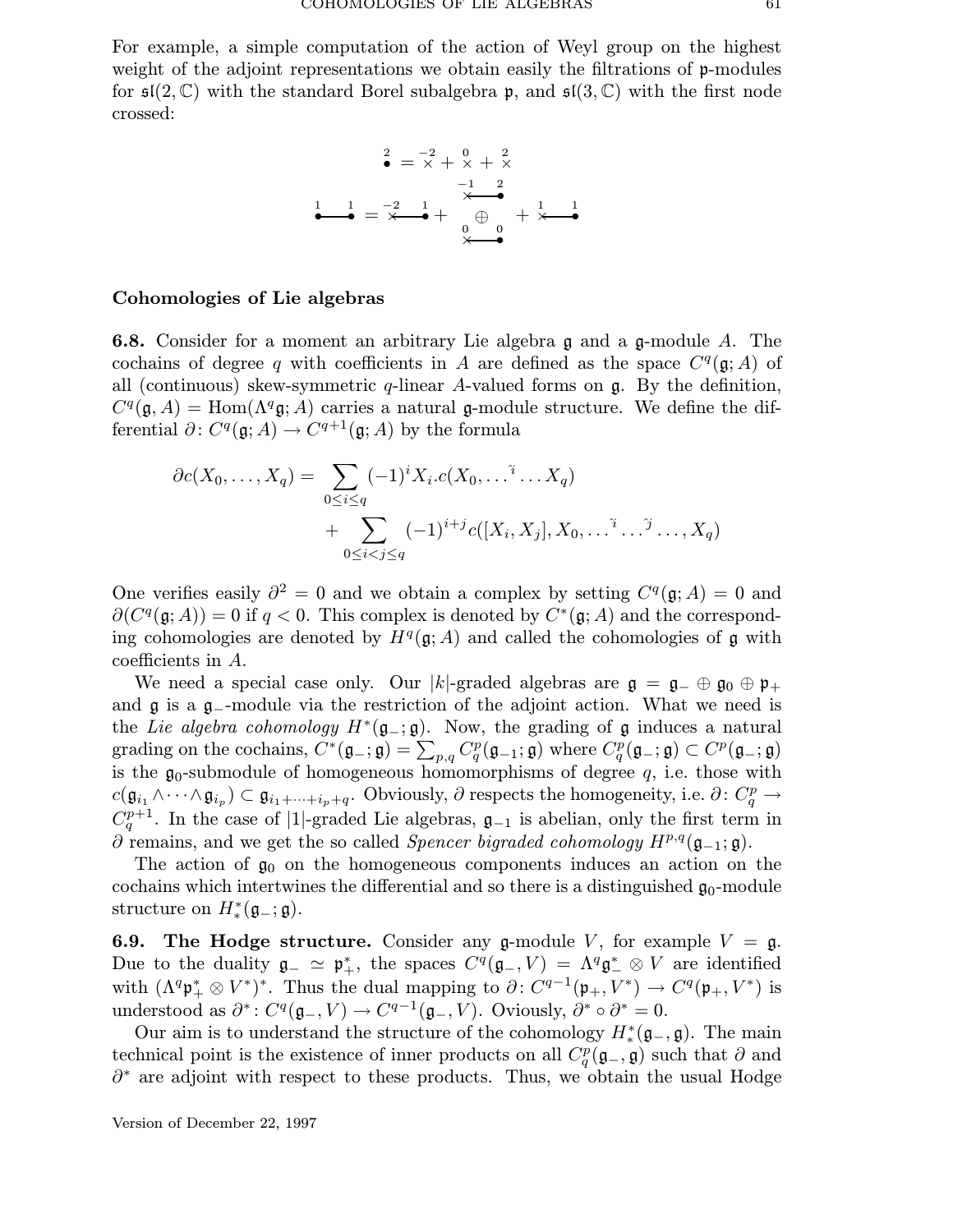structure on  $C^*_{*}(\mathfrak{g}_-,\mathfrak{g})$  and each  $C_q^p(\mathfrak{g}_-,\mathfrak{g})$  decomposes as the direct sum of the image of  $\partial$ , image of  $\partial^*$  and kernel of  $\Box = \partial \circ \partial^* + \partial^* \circ \partial$ . In particular, each cohomology class contains a unique harmonic representative, i.e. a closed and coclosed cochain. There also is the (real) linear isomorphism

$$
H_q^p(\mathfrak{g}_-,\mathfrak{g})\simeq H_{-q}^p(\mathfrak{p}_+,\mathfrak{g}).
$$

See [CSch] for a detailed exposition of all these properties.

A bit of effort leads to explicit formulae, e.g. for all  $c \in C^2(\mathfrak{g}_{-}, \mathfrak{g}), X \in \mathfrak{g}_{-}$ , and dual basis  $\xi_{\alpha}$ ,  $\eta^{\alpha}$  of  $\mathfrak{g}_{-}$  and  $\mathfrak{p}_{+}$ 

$$
\partial^* c(X) = \sum_{\alpha} [\eta^{\alpha}, c(X, \xi_{\alpha})] - \frac{1}{2} \sum_{\alpha} c([\eta^{\alpha}, X]_{\mathfrak{g}_{-}}, \xi_{\alpha})
$$

see [CSch] for more details.

**6.10. Kostant's BBW-theorem.** If A is a finite dimensional irreducible  $\mathfrak{g}$ module of highest weight  $\lambda$ , then the irreducible finite dimensional representations of  $\mathfrak{g}_0$  with highest weight  $\mu$  occur in  $H^*(\mathfrak{p}_+;A)$  if and only if there is an element  $w \in W^{\mathfrak{p}} \subset W$  such that  $\mu = w.\lambda = w(\lambda + \delta) - \delta$  and in that case it occurs in degree  $|w|$  with multiplicity one.

See e.g. [Vog, p. 123] for the proof. The original Kostant's formulation involves also an explicite description of the unique harmonic representative in terms of  $w$ , see [Kos] or [CSch].

In our situation,  $\lambda$  is the maximal root of  $\mathfrak g$  and the affine action of  $W^{\mathfrak p}$  is described in 6.6, and  $H_q^p(\mathfrak{g}_-,\mathfrak{g}) \simeq H^p_ \frac{p}{-q}(\mathfrak{p}, \mathfrak{g})^*$  as (real)  $\mathfrak{g}_0$ -modules.

In particular, if we want to compute  $H_1^*(\mathfrak{g}_-;\mathfrak{g})$ , we have to evaluate the affine action of those elements of length one which transform g-dominant weights into pdominant weights. Obviously, only the simple reflections given by the crossed nodes can do that. For example, we obtain (the duals are easily computed by evaluating the action of  $E$ )

$$
H^1_*(\stackrel{?}{\times}) = (\stackrel{-4}{\times})^* = \stackrel{4}{\times} \in H^1_2(\mathfrak{g}_{-}, \mathfrak{g})
$$
  

$$
H^1_*(\stackrel{1}{\times} \stackrel{0}{\bullet} \stackrel{1}{\bullet}) = (\stackrel{-3}{\times} \stackrel{2}{\bullet} \stackrel{1}{\bullet})^* = \stackrel{0}{\times} \stackrel{1}{\bullet} \stackrel{2}{\bullet} \in H^1_1(\mathfrak{g}_{-}, \mathfrak{g})
$$

Similarly, we can compute the second cohomologies. Now we have two simple reflections at disposal. Thus, we can either use two crossed nodes (if there so many), or we might start at a adjacent node to a cross. For example,

$$
H^{1}_{*}(\stackrel{1}{\times}\stackrel{1}{\bullet}) = (\stackrel{-5}{\times}\stackrel{1}{\bullet})^{*} = \stackrel{4}{\times}\stackrel{1}{\bullet} \in H^{1}_{3}(\mathfrak{g}_{-},\mathfrak{g})
$$

$$
H^{1}_{*}(\stackrel{1}{\times}\stackrel{0}{\bullet}\stackrel{1}{\bullet}) = (\stackrel{-4}{\times}\stackrel{1}{\bullet}\stackrel{2}{\bullet})^{*} = \stackrel{1}{\times}\stackrel{2}{\bullet}\stackrel{1}{\bullet} \in H^{1}_{2}(\mathfrak{g}_{-},\mathfrak{g})
$$

The cohomologies of the complexified real algebras are the complexifications of the real cohomologies.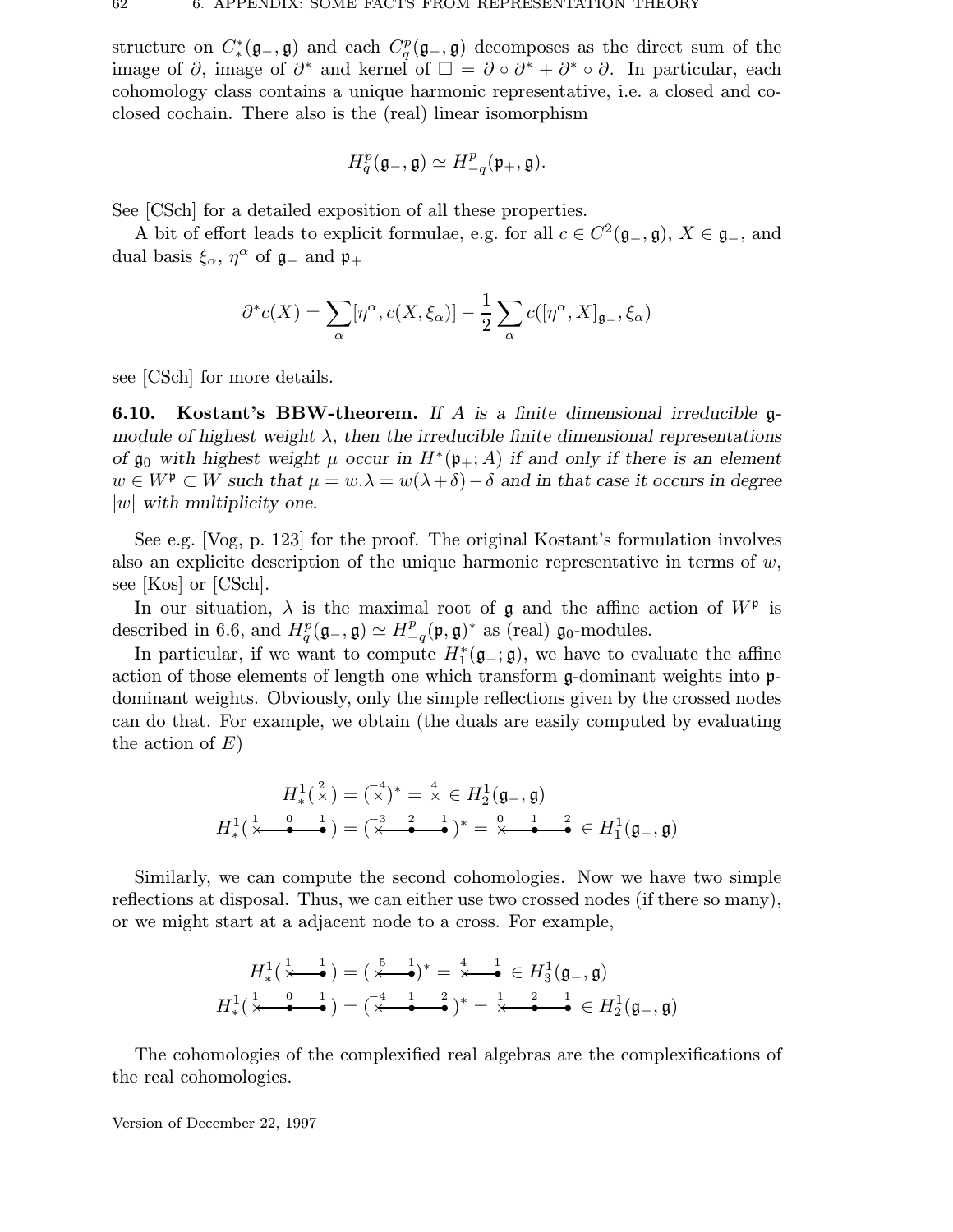## Verma modules

## 6.11. The enveloping algebra.

The universal enveloping algebra  $\mathfrak{U}(\mathfrak{g})$  of a finite dimensional Lie algebra  $\mathfrak{g}$  over K is defined as the quotient  $T(\mathfrak{g})/I$  of the (real or complex) tensor algebra generated by the elements of  $\mathfrak g$ , with respect to the two-sided ideal I in  $T(\mathfrak g)$ ,  $I = \langle x \otimes y - y \otimes$  $x - [x, y]; x, y \in \mathfrak{g}$ . There is the induced increasing filtration  $\mathfrak{U}^k(\mathfrak{g})$  from that on  $T(\mathfrak{g})$  and the inclusion  $i: \mathfrak{g} \to \mathfrak{U}(\mathfrak{g})$ . We have  $i([x, y]) = i(x)i(y) - i(y)i(x)$  for all x,  $y \in \mathfrak{g}$  and  $\mathfrak{U}(\mathfrak{g})$  has the following universal property: For each associative algebra A over K with identity and each linear mapping  $\varphi: \mathfrak{g} \to A$  satisfying  $\varphi([x, y]) =$  $\varphi(x)\varphi(y) - \varphi(y)\varphi(x)$  for all  $x, y \in \mathfrak{g}$ , there is a unique algebra homomorphism  $\overline{\varphi}$ :  $\mathfrak{U}(\mathfrak{g}) \to A$  such that  $\overline{\varphi} \circ i = \varphi$  and  $\overline{\varphi}(1) = 1$ .

According to the Birkhoff-Witt theorem, the canonical inclusion  $i$  extends to vector space isomorphisms  $\sum_{0}^{k} S^{k}(\mathfrak{g}) = \mathfrak{U}^{k}(\mathfrak{g})$ . These isomorphisms build an algebra isomorphism  $S(\mathfrak{g}) = \sum_k S^k(\mathfrak{g}) = \mathfrak{U}(\mathfrak{g})$  if and only if  $\mathfrak{g}$  is abelian.

As a consequence of the Birkhoff-Witt theorem we get some canonical identifications. Given a vector space basis  $x_i$  of  $\mathfrak{g}$ , the vector space  $\mathfrak{U}^k(\mathfrak{g})$  is generated by the expressions  $x_{i_1} \ldots x_{i_l}$ ,  $i_1 \leq i_2 \leq \cdots \leq i_l$ ,  $l \leq k$ . If  $\mathfrak{g} = \mathfrak{a} \oplus \mathfrak{b}$  is a direct sum of vector spaces, then  $\mathfrak{U}(\mathfrak{g}) = U(\mathfrak{a})U(\mathfrak{b}) = U(\mathfrak{a}) \otimes U(\mathfrak{b})$  where  $U(\mathfrak{a})$  means the linear span of the elements  $x_1 \ldots x_l$  with  $x_i \in \mathfrak{a}$  and similarly for  $U(\mathfrak{b})$ .

The real universal enveloping algebra  $\mathfrak{U}(\mathfrak{g})$  of a Lie algebra of a connected Lie group  $G$  is isomorphic to the algebra of left invariant vector fields (or right invariant vector fields) on  $G$ , i.e. to the enveloping algebra of left-invariant (or right-invariant) differential operators on the smooth functions on G.

The adjoint representation  $ad_x : \mathfrak{g} \to \mathfrak{g}, x \in \mathfrak{g}$  extends into a derivation on  $\mathfrak{U}(\mathfrak{g})$ . If  $\alpha$  is semisimple, then this representation is completely reducible. The subset  $\mathfrak{Z}(\mathfrak{g}) \subset \mathfrak{U}(\mathfrak{g})$  of elements y with  $\text{ad}_x(y) = 0$  for all  $x \in \mathfrak{g}$  is called the center of  $\mathfrak{U}(\mathfrak{g})$ . This is equivalent to the usual requirement that y commutes with all elements in  $\mathfrak{U}(\mathfrak{g}).$ 

**6.12.**  $\mathfrak{U}(\mathfrak{g})$ -modules. Given a representation of a complex Lie algebra  $\mathfrak{g}$ , i.e. an algebra homomorphism  $\varphi: \mathfrak{g} \to \text{End}V$  for some complex vector space V, there is the unique algebra homomorphism  $\bar{\varphi} : \mathfrak{U}(\mathfrak{g}) \to \text{End}V$ . If the representation is irreducible, then the actions of the elements from the center  $\mathfrak{Z}(\mathfrak{g}) \subset \mathfrak{U}(\mathfrak{g})$  of the complex algebra must be multiplications by scalars. This can be viewed as an algebra homomorphism  $\xi : \mathfrak{Z}(\mathfrak{g}) \to \mathbb{C}$ , the so called *central character* of the representation  $\varphi$ (also called infinitesimal character).

Suppose now, we have two irreducible representation  $V_{\lambda}$ ,  $V_{\rho}$  corresponding to two dominant weights  $\lambda$  and  $\rho$  for a semisimple complex Lie algebra g and an intertwining linear mapping  $D: V_\lambda \to V_\rho$ , i.e. a  $\mathfrak{U}(\mathfrak{g})$ -module homomorphism. Let us write  $\xi_{\lambda}$  and  $\xi_{\rho}$  for the infinitesimal characters of  $V_{\lambda}$  and  $V_{\rho}$ . For every  $v \in V_{\lambda}$ ,  $z \in \mathfrak{Z}(\mathfrak{g})$  we have  $zD(v) = D(zv) = D(\xi_\lambda(z)v) = \xi_\lambda(z)D(v)$  and so either  $\xi_\lambda = \xi_\rho$ or  $D = 0$ . The same conclusion is true if both representations are generated by a single highest weight vector.

6.13. Verma modules. Let us consider first an arbitrary complex Lie algebra g and its subalgebra p. Given a representation of p in a finite dimensional vector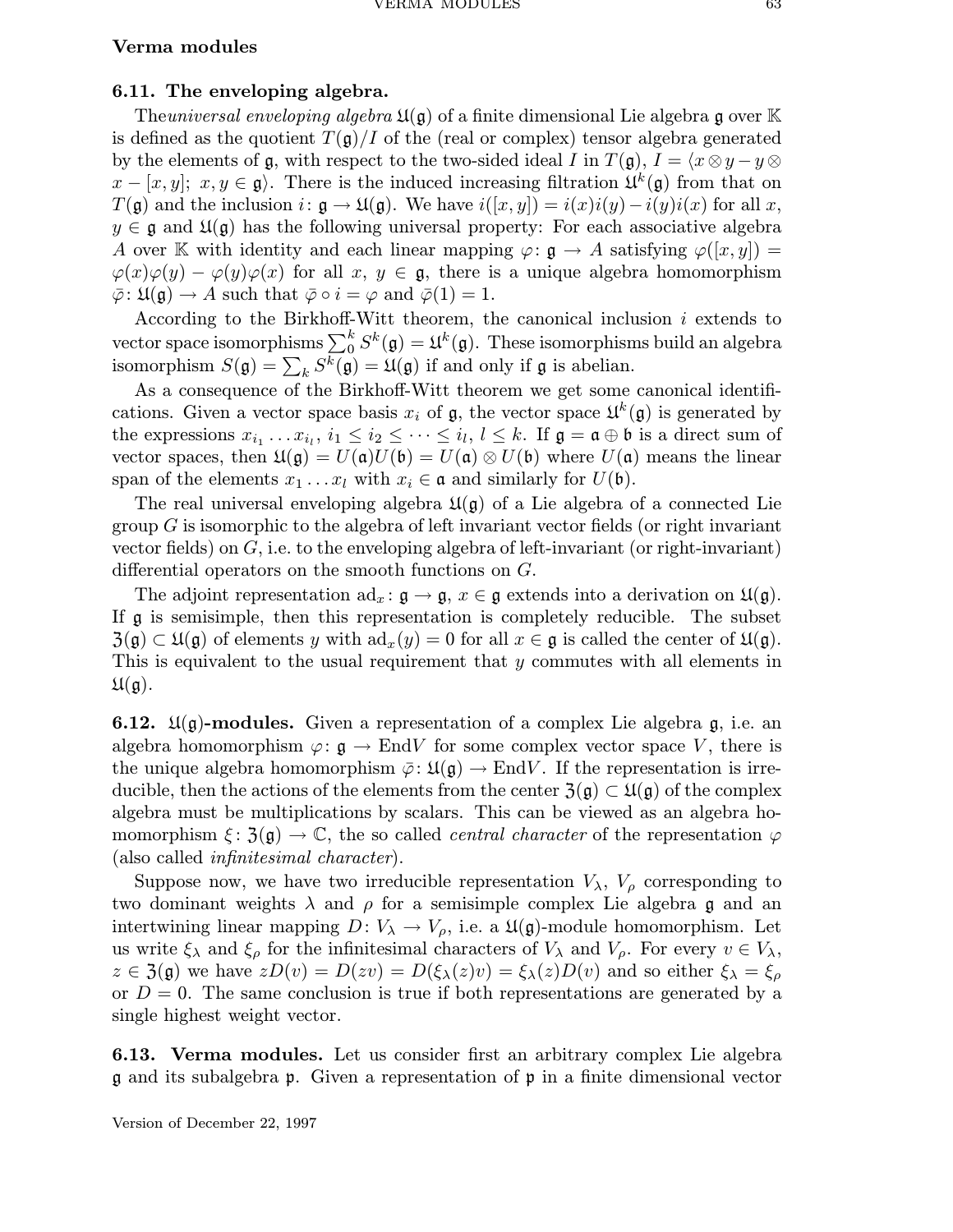space  $V$ , we define the *induced representation* 

$$
\mathrm{Ind}(\mathfrak{g},V)=\mathfrak{U}(\mathfrak{g})\otimes_{\mathfrak{U}(\mathfrak{p})}V.
$$

The representation space V is canonically embedded into the induced representation Ind( $\mathfrak{g}, V$ ) via  $V \mapsto 1 \otimes_{\mathbb{C}} V \simeq \mathfrak{U}(\mathfrak{p}) \otimes_{\mathfrak{U}(\mathfrak{p})} V$ .

In particular, if  $\mathfrak g$  is semisimple,  $\mathfrak p$  is a Borel subalgebra and if we consider the onedimensional characters  $\lambda$  of the Borel subalgebra p, then the induced representations are called the *Verma modules* and denoted by  $V_{\lambda}$  (sometimes a shift in the weight (by the lowest form) is used in the notation for symmetry reasons. Starting with a highest weight  $\lambda$ , the whole induced module is also a highest weight module.

In general, it is difficult to work with the induced representations since the structure of  $\mathfrak{U}(\mathfrak{g})$  is complicated. However, if  $\mathfrak{g}$  is semisimple and p parabolic, the whole situation is much more similar to the theory of Verma modules. Let us recall  $\mathfrak{g} = \mathfrak{g}_- \oplus \mathfrak{p}$  as a vector space direct sum of Lie subalgebras. Thus, given a finite dimensional representation of  $\mathfrak{p}$  in E, we have  $\mathfrak{U}(\mathfrak{g}) \otimes_{\mathfrak{U}(\mathfrak{p})} \mathbb{E} \simeq \mathfrak{U}(\mathfrak{g}_-) \otimes_{\mathbb{C}} \mathbb{E}$  (as vector spaces) by virtue of the Birkhoff-Witt theorem. We shall denote this call such modules *generalized Verma modules* and we use the notation  $V_{p}(\mathbb{E})$ . If the representation is irreducible and corresponds to a dominant weight  $\lambda$  for p, then the  $\mathfrak{U}(\mathfrak{g})$ -module  $V_p(\mathbb{E}_{\lambda})$  is generated by the highest weight vector  $1 \otimes v$  where v is the highest weight vector in  $\mathbb{E}_{\lambda}$ .

In particular, if the subalgebra  $\mathfrak{g}_-$  is abelian, then  $\mathfrak{U}(\mathfrak{g}_-) = S(\mathfrak{g}_-)$ , the symmetric algebra and the latter is equal to the algebra  $S((\mathfrak{g}_{-})^*)$  of polynomials on  $\mathfrak{g}_{-}$ .

**6.14. Homomorphisms of Verma modules.** Consider dominant weights  $\lambda$  and  $\rho$  for complex parabolic  $\mathfrak{p} \subset \mathfrak{g}$  and a homomorphism  $D: V_{\mathfrak{p}}(\mathbb{E}_{\lambda}) \to V_{\mathfrak{p}}(\mathbb{E}_{\rho})$  of  $\mathfrak{U}(\mathfrak{g})$ modules. The whole modules are generated by the highest weight vectors  $1 \otimes v_\lambda$ and  $1\otimes v_{\rho}$ . Each element  $z \in \mathfrak{Z}(\mathfrak{g})$  from the center must preserve the highest weight vectors and acts by scalar multiplication by  $\xi_{\lambda}(z)$  and  $\xi_{\rho}(z)$ , the central characters of the representations. Hence a non-zero morphism can exist only if the infinitesimal characters coincide. A classical theorem by Harish-Chandra states that  $\xi_{\lambda} = \xi_{\rho}$  if and only if  $\lambda + \delta$  and  $\rho + \delta$  are conjugate under the action of the Weyl group W of  $\mathfrak{g}$ , here  $\delta$  is the lowest form (half the sum of all positive roots). This means that both weights have to be in the same orbit of the affine action.

In particular, if  $\lambda$  is dominant for g, then all weights  $\rho$  dominant for p with the same infinitesimal character  $\xi_{\lambda} = \xi_{\rho}$  are given by  $\{w.\lambda; w \in W^{\mathfrak{p}}\}.$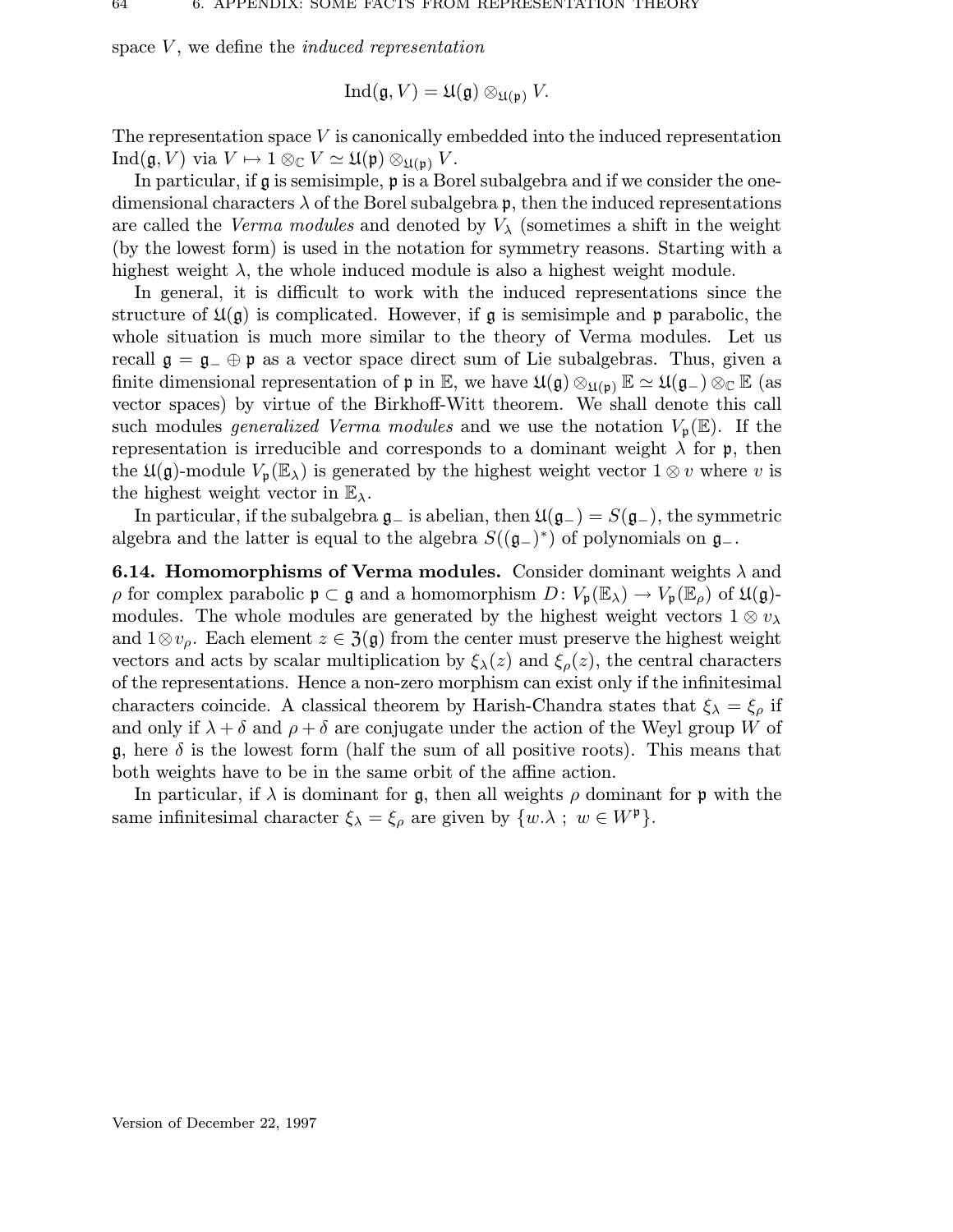## Bibliography

## Cited references

- [BaiE] Bailey, T.N.; Eastwood, M.G., Complex paraconformal manifolds: their differential geometry and twistor theory, Forum Math. 3 (1991), 61-103.
- [BEG] Bailey, T.N.; Eastwood, M.G.; Gover, A.R., Thomas's structure bundle for conformal, projective and related structures, Rocku Mountain J. of Math. 24 (1994), 1191–1217.
- [Bas] Baston, R.J., Almost Hermitian symmetric manifolds, I: Local twistor theory, Duke Math. J. **63** (1991), 81–111.
- [BasE] Baston, R.J.; Eastwood, M.G., The Penrose Transform, Its Interaction with Representation Theory, Clarenden press, Oxford, 1989.
- [Cap] Cap, A., Translations of natural operators on manifolds with AHS-structures, electronically available at www.emis.de, Arch. Math. Brno 32 (1996), 249–266.
- [CSch] Cap, A.; Schichl, H., Parabolic geometries and canonical Cartan connections, Preprint ESI 450, electronically available at www.esi.ac.at.
- [CSS1] Cap, A.; Slovák, J.; Souček, V., *Invariant Operators on Manifolds with Almost Hermitian* Structures, I. Invariant Differentiation, electronically available at www.emis.de, Acta Math. Univ. Commenianae 66 (1997), 33-69.
- [CSS2] Čap, A.; Slovák, J.; Souček, V., *Invariant Operators on Manifolds with Almost Hermitian* Structures, II. Normal Cartan Connections, to appear in Acta Math. Univ. Commenianae, electronically available at www.emis.de.
- [CSS3] Čap, A.; Slovák, A.; Souček, V.,, *Invariant Operators on Manifolds with Almost Hermit*ian Structures, III. Standard Operators, to appear.
- [CheM] Chern, S.S.; Moser, J., Real hypersurfaces in complex manifolds, Acta Math. 133 (1974), 219-271.
- [Eas] Eastwood, M.G., Notes on conformal differential geometry, Proceedings of 15th Winter School Geometry and Physics, Srni, 1995, vol. 43, 1996, pp. 57–76.
- [EasS] Eastwood, M.G.; Slovák, J., Semi-holonomic Verma modules, Preprint ESI 376, electronically available at www.esi.ac.at, to appear in Journal of Algebra.
- [Feg] Fegan, H.D., Conformally invariant first order differential operators, Quart. J. Math. 27 (1976), 371–378.
- [Gau] Gauduchon, P., Structures de Weyl-Einstein, espaces de twisteurs et variétés de type  $S^1 \times S^3$ , J. reine angew. Math 469 (1995), 1–50.
- [FefG] Fefferman, C.; Graham, R.C., Conformal invariants, Élie Cartan et les Mathématiques d'Aujourdui, Astérisque, 1985, pp. 95-116.
- [Hum] Humphreys, J.E., Introduction to Lie Algebras and Representation Theory, Springer-Verlag, 1972.
- [KMS] Kolář, I; Michor, P.W.; Slovák, J., Natural operations in differential geometry, Springer-Verlag, 1993.
- [Kos] Kostant, Lie algebra cohomology and the generalized Borel-Weil theorem, Ann. Math. 74, No. 2 (1961), 329–387.
- [Nay] Naymark, M.A., Group Representation Theory, (Russian), Nauka, Moscow, 1976.
- [Sal] Salamon, S.M., *Quaternionic Kähler manifolds*, Invent. Math. **67** (1982), 143–171.
- [Sam] Samelson, H., Notes on Lie algebras, Universitext, Springer-Verlag, 1989.
- [Sha] Sharpe, R.W., Differential Geometry (Cartan's Generalization of Klein's Erlangen Program), Springer, GTM, New York, Berlin, 1997.
- [Slo1] Slovák, J., Invariant operators on conformal manifolds, Lecture Notes, University of Vienna, electronically available at www.math.muni.cz/˜slovak, 1992.
- [Slo2] Slovák, J., On the geometry of almost Hermitian symmetric structures, Proceedings of the Conference Differential Geometry and Applications, 1995, Brno, electronically available at www.emis.de, Masaryk University, Brno, 1996, pp. 191–206.
- [Slo3] Slovák, J., Principal prolongations and geometries modeled on homogeneous spaces, electronically available at www.emis.de, Arch. Math. (Brno) 32 (1996), 325–342.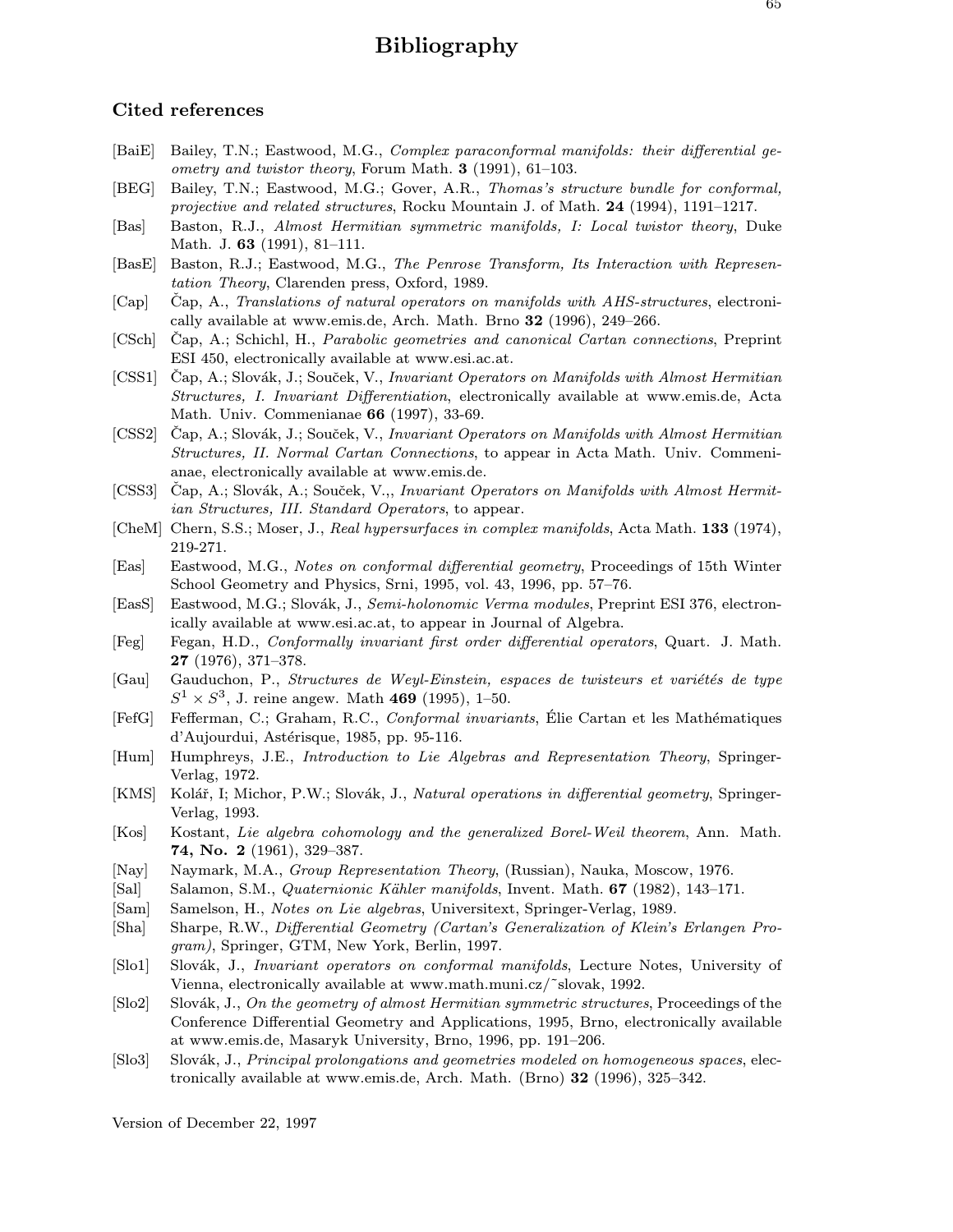#### 66 BIBLIOGRAPHY

- [Tak] Takeuchi, M., Lagrangian contact structures on projective cotangent bundles, Osaka J. Math. 31 (1994), 837–860.
- [Tan] Tanaka, N., On the equivalence problem associated with simple graded Lie algebras, Hokkaido Math. J. 8 (1979), 23–84.
- [Vog] Vogan, D.A., Representation of real reductive Lie groups, Progress in Mathematics, No. 15, Birkhäuser, Boston, 1981.
- [Yam] Yamaguchi, K., Differential Systems Associated with Simple Graded Lie Algebras, Progress in Differential Geometry, vol. 22, 1993, pp. 413–494.

#### Selected related references

- Alekseevsky, D.V.; Michor, P.W., Differential geometry of Cartan connections, ESI Preprint 39, Publ. Math. Debrecen 47 (1995), 349–375.
- Bailey, T. N.; Eastwood, Conformal circles and parametrizations of curves in conformal manifolds, Proc. A.M.S. **108** (1990), 215–221.
- Bailey, T. N.; Eastwood, M. G.; Graham, C. R., Invariant theory for conformal and CR geometry, Annals of Math. 139 (1994), 491-552.
- Bailey, T.N.; Gover, A.R., Exceptional invariants in the parabolic invariant theory of conformal geometry, Proc. Am. Math. Soc. 123 (1995), 2535-2543.
- Baston, R. J., Verma modules and differential conformal invariants, J. Differential Geometry 32 (1990), 851–898.
- Baston, R. J., Almost Hermitian symmetric manifolds, I: Local twistor theory; II: Differential invariants, Duke Math. J. 63 (1991), 81–111, 113–138.
- Baston, R.J.; Eastwood, M.G., Invariant operators, Twistors in mathematics and physics, Lecture Notes in Mathematics 156, Cambridge University Press, 1990.
- Boe, B. D.; Collingwood, D. H., A comparison theory for the structure of induced representations I., J. of Algebra 94 (1985), 511-545.
- Boe, B. D.; Collingwood, D. H., A comparison theory for the structure of induced representations II., Math. Z. 190 (1985), 1-11.
- Branson, T. P., Conformally covariant equations on differential forms, Communications in PDE 7 (1982), 392-431.
- Branson, T. P., Differential operators canonically associated to a conformal structure, Math. Scand. 57 (1985), 293–345.
- Branson T. P., Second-order conformal covariants I., II., Kobenhavns universitet matematisk institut, Preprint Series, No. 2, 3, (1989).
- Bureš, J., Special invariant operators I., Commentat. Math. Univ. Carol. 192 (1996), 179-198.
- Cap, A.; Slovák, J., On local flatness of manifolds with  $AHS-structures$ , Proceedings of the Winter School Geometry and Physics, Srní 1995, vol. 43, 1996, pp. 95–101.
- Cartan, É., Les sous-groupes des groupes continus de transformations, Ann. École Norm. Supp 25 (1908), 57–194.
- Cartan, E, Les espaces géneralisés, Notice sur les tryeaux scientifique, Ouvres Completes, Partie I, Vol. I., 1952, pp. 72-85.
- Eastwood, M. G.; Graham, C. R., Invariants of conformal densities, Duke Math. J. 63 (1991), 633–671.
- Eastwood, M. G.; Rice, J. W., Conformally invariant differential operators on Minkowski space and their curved analogues, Commun. Math. Phys. 109 (1987), 207–228.
- Gindikin, S.G., Generalized conformal structures, Twistors in mathematics and physics, LMS Lecture notes, 156, Cambridge, 1990, pp. 36–52.
- Goncharov, A. B., *Generalized conformal structures on manifolds*, Selecta Math. Soviet. **6** (1987), 308–340.
- Gover, A. R., Conformally invariant operators of standard type, Quart. J. Math. 40 (1989), 197–208.
- Graham, C.R.; Jenne, R.; Mason L.J.; Sparling, G.A., Conformally invariant powers of the Laplacian, I: Existence, J. London Math. Soc. 46 (1992), 557–565.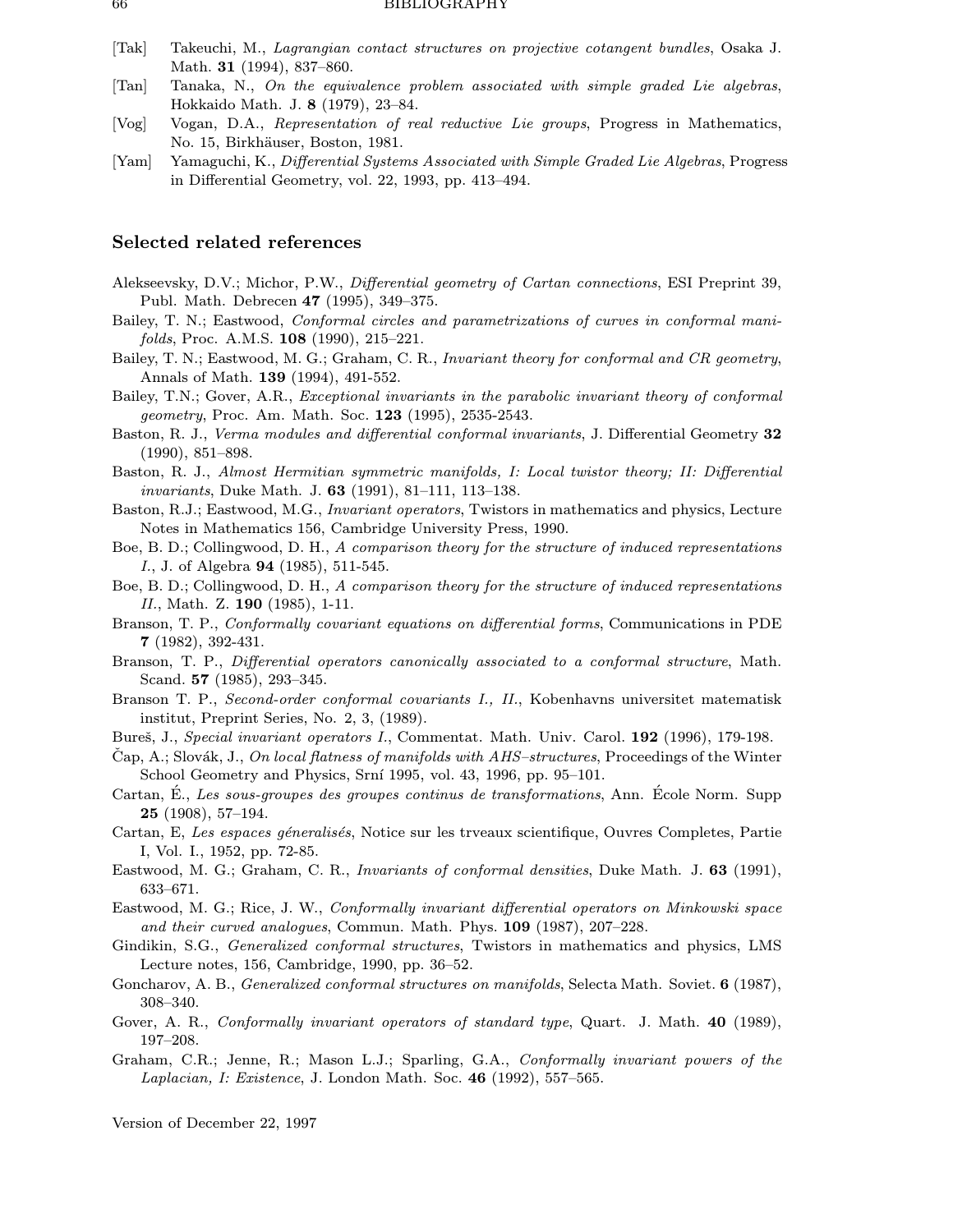- Graham, C. R., Conformally invariant powers of the Laplacian, II: Nonexistence, J. London Math. Soc. 46 (1992), 566-576.
- Graham, C. R., Invariant theory of parabolic geometries, Conf. Proc. Complex Geometry, Osaka 1990, Marcel Dekker Lecture Notes, Pure and Applied Math. 143, 1993, pp. 53–66.
- Günther, P.; Wünsch, V., Contributions to a theory of polynomial conformal tensors, Math. Nachr. 126 (1986), 83-100.
- Jakobsen, H. P., Conformal invariants, Publ. RIMS, Kyoto Univ 22 (1986), 345–364.
- Jakobsen H. P.; Vergne, M., Wave and Dirac operators, and representations of the conformal group, Jour. of Funct. Anal. 24 (1977), 52–106.
- Kobayashi, S., Transformation groups in differential geometry, Springer-Verlag, Berlin, Heidelberg, New York, 1972.
- Kobayashi, S.; Nagano, T., On filtered Lie algebras and geometric structures I, J. Math. Mech. 13 (1964), 875–907.
- Kobayashi, S.; Nagano, T., On filtered Lie algebras and geometric structures II, J. Math. Mech. 14 (1965), 513–521.
- Kolaář, I., *Higher order torsions of spaces with Cartan connection*, Cahiers Topologie Géom. Diffeérentielle 12 (1971), 137-146.
- Kolář, I., The contact of spaces with connections, Journal of Diff. Geom. 7 (1972), 563–570.
- Kolář, I., Generalized G-Structures and G-Structures of Higher Order, Boll. Un. Mat. Ital. 4 (12) Supp. fasc. 3 (1975), 245–256.
- Kolář, I., Higher order absolute differentiation with respect to generalized connections, Differential geometry, Banach Center Publications, 12, Warsaw, 1984, pp. 153–161.

4 (12) Supp. fasc. 3 (1975), 245–256.

- Morimoto, T., Geometric structures on filtered manifolds, Hokkaido Math. J. 22 (1993), 263–347.
- Ochiai, T., Geometry associated with semisimple flat homogeneous spaces, Trans. Amer. Math. Soc. 152 (1970), 159–193.
- Orsted, B., Conformally invariant differential equations and projective geometry, J. Funct. Anal. 44 (1981), 1–23.
- Slovák, J., The principal prolongation of first order G-structures, Proceedings of the Winter School Geometry and Physics, Srní 1994,, vol. 39, 1996, pp. 123-131.
- Tanaka, N., On differential systems, graded Lie algebras and pseudo-groups, J. Math. Kyoto Univ. 10 (1970), 1–82.
- Tanaka, N., On non-degenerate real hypersurfaces, graded Lie algebras and Cartan connections, Japanese J. Math.  $2(1976)$ , 131–190.
- Thomas, T.Y., The differential invariants of generalized spaces, Cambridge University Press, 1934.
- Wünsch, V., On conformally invariant differential operators, Math. Nachr. 129 (1986), 269–281.